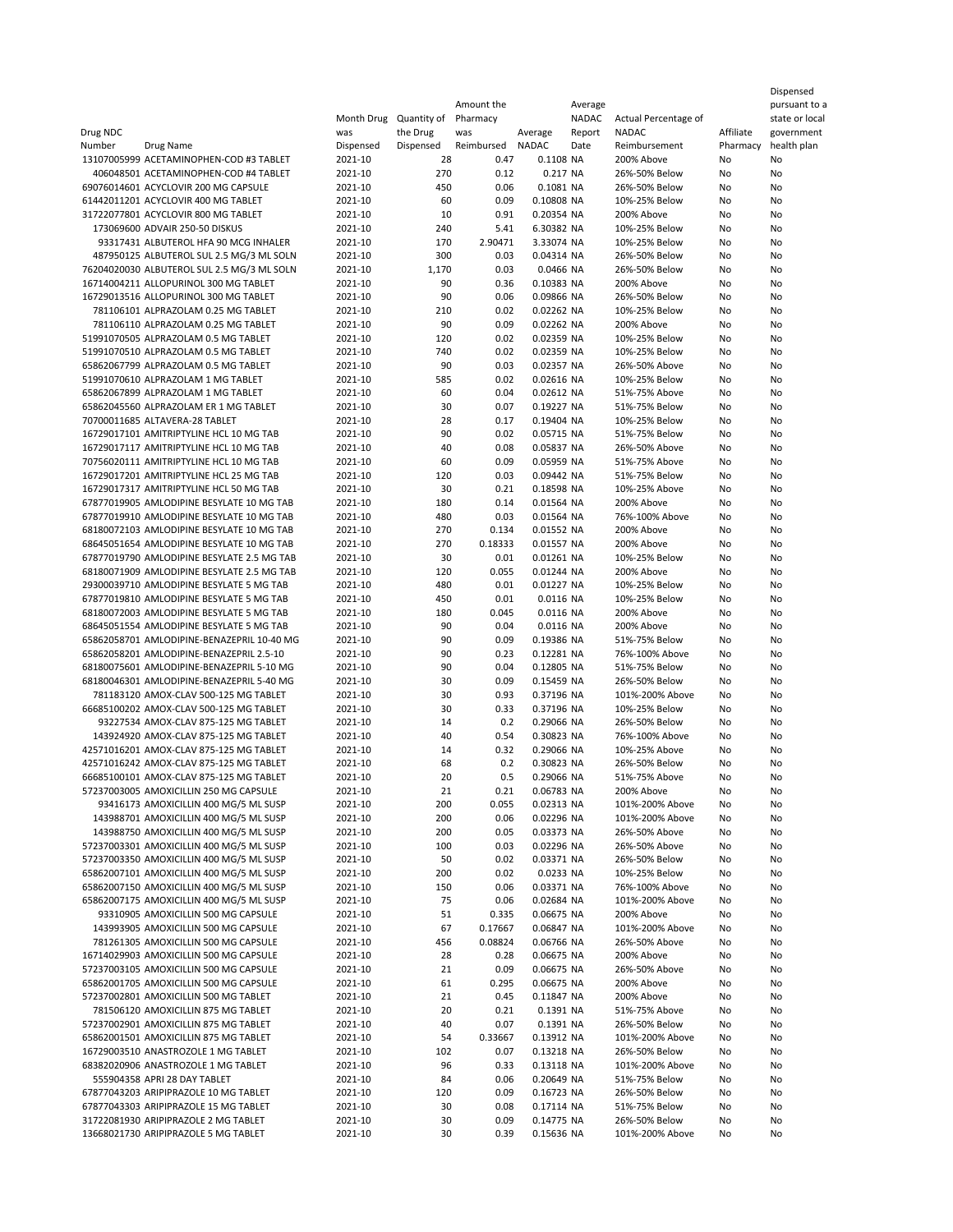| 13668021790 ARIPIPRAZOLE 5 MG TABLET                                                     | 2021-10            | 30         | 0.08         | 0.16011 NA               | 51%-75% Below                  | No       | No       |
|------------------------------------------------------------------------------------------|--------------------|------------|--------------|--------------------------|--------------------------------|----------|----------|
| 33342012307 ARIPIPRAZOLE 5 MG TABLET                                                     | 2021-10            | 60         | 0.08         | 0.16011 NA               | 51%-75% Below                  | No       | No       |
| 456046201 ARMOUR THYROID 180 MG TABLET                                                   | 2021-10            | 90         | 1.01         | 1.21872 NA               | 10%-25% Below                  | No       | No       |
| 904675180 ASPIRIN EC 81 MG TABLET                                                        | 2021-10            | 30         | 0.01         | 0.01492 NA               | 26%-50% Below                  | No       | No       |
| 93078710 ATENOLOL 25 MG TABLET                                                           | 2021-10            | 90         | 0.04         | 0.02434 NA               | 51%-75% Above                  | No       | No       |
| 29300041001 ATENOLOL 25 MG TABLET                                                        | 2021-10            | 45         | 0.12         | 0.02434 NA               | 200% Above                     | No       | No       |
|                                                                                          |                    |            |              |                          |                                |          |          |
| 64980043710 ATENOLOL 25 MG TABLET                                                        | 2021-10            | 450        | 0.014        | 0.0244 NA                | 26%-50% Below                  | No       | No       |
| 64980043810 ATENOLOL 50 MG TABLET                                                        | 2021-10            | 240        | 0.02         | 0.02959 NA               | 26%-50% Below                  | No       | No       |
| 65862016999 ATENOLOL 50 MG TABLET                                                        | 2021-10            | 30         | 0.33         | 0.02959 NA               | 200% Above                     | No       | No       |
| 70710116701 ATENOLOL-CHLORTHALIDONE 50-25                                                | 2021-10            | 210        | 0.24333      | 0.39596 NA               | 26%-50% Below                  | No       | No       |
| 60505283203 ATOMOXETINE HCL 25 MG CAPSULE                                                | 2021-10            | 60         | 0.5          | 1.23616 NA               | 51%-75% Below                  | No       | No       |
| 68462026730 ATOMOXETINE HCL 25 MG CAPSULE                                                | 2021-10            | 90         | 0.5          | 1.24822 NA               | 51%-75% Below                  | No       | No       |
| 68462026830 ATOMOXETINE HCL 40 MG CAPSULE                                                | 2021-10            | 30         | 0.58         | 1.18432 NA               | 51%-75% Below                  | No       | No       |
| 64980037703 ATOMOXETINE HCL 60 MG CAPSULE                                                | 2021-10            | 90         | 0.6          | 1.40704 NA               | 51%-75% Below                  | No       | No       |
| 93354756 ATOMOXETINE HCL 80 MG CAPSULE                                                   | 2021-10            | 90         | 0.74         | 1.72912 NA               | 51%-75% Below                  | No       | No       |
|                                                                                          | 2021-10            |            | 0.32         |                          | 200% Above                     |          |          |
| 93505698 ATORVASTATIN 10 MG TABLET                                                       |                    | 120        |              | 0.0375 NA                |                                | No       | No       |
| 378395005 ATORVASTATIN 10 MG TABLET                                                      | 2021-10            | 90         | 0.03         | 0.0375 NA                | 10%-25% Below                  | No       | No       |
| 42571017210 ATORVASTATIN 10 MG TABLET                                                    | 2021-10            | 30         | 0.02         | 0.03992 NA               | 26%-50% Below                  | No       | No       |
| 55111012105 ATORVASTATIN 10 MG TABLET                                                    | 2021-10            | 30         | 0.32         | 0.0375 NA                | 200% Above                     | No       | No       |
| 60505257808 ATORVASTATIN 10 MG TABLET                                                    | 2021-10            | 30         | 0.33         | 0.0375 NA                | 200% Above                     | No       | No       |
| 67877051110 ATORVASTATIN 10 MG TABLET                                                    | 2021-10            | 750        | 0.02         | 0.0386 NA                | 26%-50% Below                  | No       | No       |
| 68382024916 ATORVASTATIN 10 MG TABLET                                                    | 2021-10            | 90         | 0.07         | 0.0375 NA                | 76%-100% Above                 | No       | No       |
| 42571017310 ATORVASTATIN 20 MG TABLET                                                    | 2021-10            | 90         | 0.33         | 0.05743 NA               | 200% Above                     | No       | No       |
| 55111012205 ATORVASTATIN 20 MG TABLET                                                    | 2021-10            | 30         | 0.09         | 0.05943 NA               | 51%-75% Above                  | No       | No       |
| 62175089143 ATORVASTATIN 20 MG TABLET                                                    | 2021-10            | 630        | 0.02333      | 0.05876 NA               | 51%-75% Below                  | No       | No       |
|                                                                                          |                    |            | 0.05         |                          |                                |          | No       |
| 68180063609 ATORVASTATIN 20 MG TABLET                                                    | 2021-10            | 180        |              | 0.05843 NA               | 10%-25% Below                  | No       |          |
| 68382025016 ATORVASTATIN 20 MG TABLET                                                    | 2021-10            | 180        | 0.22         | 0.05743 NA               | 200% Above                     | No       | No       |
| 93505898 ATORVASTATIN 40 MG TABLET                                                       | 2021-10            | 90         | 0.42         | 0.06048 NA               | 200% Above                     | No       | No       |
| 378395205 ATORVASTATIN 40 MG TABLET                                                      | 2021-10            | 180        | 0.245        | 0.05952 NA               | 200% Above                     | No       | No       |
| 55111012305 ATORVASTATIN 40 MG TABLET                                                    | 2021-10            | 90         | 0.33         | 0.06048 NA               | 200% Above                     | No       | No       |
| 63304082905 ATORVASTATIN 40 MG TABLET                                                    | 2021-10            | 390        | 0.03         | 0.0601 NA                | 51%-75% Below                  | No       | No       |
| 68180063709 ATORVASTATIN 40 MG TABLET                                                    | 2021-10            | 30         | 0.33         | 0.06048 NA               | 200% Above                     | No       | No       |
| 68382025116 ATORVASTATIN 40 MG TABLET                                                    | 2021-10            | 90         | 0.16         | 0.06048 NA               | 101%-200% Above                | No       | No       |
| 69097094705 ATORVASTATIN 80 MG TABLET                                                    | 2021-10            | 30         | 0.33         | 0.10754 NA               | 200% Above                     | No       | No       |
| 75834025850 ATORVASTATIN 80 MG TABLET                                                    | 2021-10            | 30         | 0.05         | 0.11134 NA               | 51%-75% Below                  | No       | No       |
|                                                                                          |                    |            |              |                          |                                |          |          |
| 68462042121 ATOVAQUONE 750 MG/5 ML SUSP                                                  | 2021-10            | 210        | 3.25         | 1.38657 NA               | 101%-200% Above                | No       | No       |
| 65862093488 AUROVELA 24 FE 1 MG-20 MCG TAB                                               | 2021-10            | 84         | 0.15         | 0.96449 NA               | 76%-100% Below                 | No       | No       |
| 60219107601 AZATHIOPRINE 50 MG TABLET                                                    | 2021-10            | 450        | 0.17         | 0.24477 NA               | 26%-50% Below                  | No       | No       |
| 51991081403 AZELASTINE 0.1% (137 MCG) SPRY                                               | 2021-10            | 120        | 0.34         | 0.29091 NA               | 10%-25% Above                  | No       | No       |
| 60505083305 AZELASTINE 0.1% (137 MCG) SPRY                                               | 2021-10            | 30         | $\mathbf{1}$ | 0.29479 NA               | 200% Above                     | No       | No       |
| 60505084805 AZELASTINE 0.15% NASAL SPRAY                                                 | 2021-10            | 30         | 0.34         | 0.64975 NA               | 26%-50% Below                  | No       | No       |
| 60505057804 AZELASTINE HCL 0.05% DROPS                                                   | 2021-10            | 6          | 3.18         | 1.40017 NA               | 101%-200% Above                | No       | No       |
| 72266014101 AZELASTINE HCL 0.05% DROPS                                                   | 2021-10            | 6          | 0.61         | 1.36203 NA               | 51%-75% Below                  | No       | No       |
| 42806014731 AZITHROMYCIN 100 MG/5 ML SUSP                                                | 2021-10            | 15         | $1\,$        | 0.57021 NA               | 76%-100% Above                 |          | No       |
|                                                                                          |                    |            |              |                          |                                | No       |          |
| 42806014932 AZITHROMYCIN 200 MG/5 ML SUSP                                                | 2021-10            | 15         | 0.94         | 0.50643 NA               | 76%-100% Above                 | No       | No       |
| 70710145802 AZITHROMYCIN 200 MG/5 ML SUSP                                                | 2021-10            | 45         | 0.45         | 0.53708 NA               | 10%-25% Below                  | No       | No       |
| 781808926 AZITHROMYCIN 250 MG TABLET                                                     | 2021-10            | 24         | 1.425        | 0.51262 NA               | 101%-200% Above                | No       | No       |
| 16571069581 AZITHROMYCIN 250 MG TABLET                                                   | 2021-10            |            |              |                          |                                |          | No       |
|                                                                                          |                    | 54         | 0.2          | 0.51391 NA               | 51%-75% Below                  | No       |          |
| 50111078751 AZITHROMYCIN 250 MG TABLET                                                   | 2021-10            | 6          | 1.66         | 0.52423 NA               | 200% Above                     | No       | No       |
| 65862064130 AZITHROMYCIN 250 MG TABLET                                                   | 2021-10            | 8          | 0.2          | 0.501 NA                 | 51%-75% Below                  | No       | No       |
| 68180016011 AZITHROMYCIN 250 MG TABLET                                                   |                    | 6          |              |                          |                                |          |          |
|                                                                                          | 2021-10            |            | 1.63         | 0.47777 NA               | 200% Above                     | No       | No       |
| 68180016013 AZITHROMYCIN 250 MG TABLET                                                   | 2021-10            | 12         | 1.63         | 0.501 NA                 | 200% Above                     | No       | No       |
| 65862064290 AZITHROMYCIN 500 MG TABLET                                                   | 2021-10            | 6          | 0.35         | 0.95824 NA               | 51%-75% Below                  | No       | No       |
| 555903458 BALZIVA 28 TABLET                                                              | 2021-10            | 84         | 0.44         | 0.56316 NA               | 10%-25% Below                  | No       | No       |
| 62332042631 BENZONATATE 100 MG CAPSULE                                                   | 2021-10            | 40         | 0.16         | 0.09531 NA               | 51%-75% Above                  | No       | No       |
| 64380071206 BENZONATATE 100 MG CAPSULE                                                   | 2021-10            | 30         | 0.13         | 0.09531 NA               | 26%-50% Above                  | No       | No       |
| 62332042731 BENZONATATE 200 MG CAPSULE                                                   | 2021-10            | 120        | 0.06         | 0.14212 NA               | 51%-75% Below                  | No       | No       |
| 69097082707 BENZTROPINE MES 1 MG TABLET                                                  | 2021-10            | 60         | 0.12         | 0.09009 NA               | 26%-50% Above                  | No       | No       |
| 832051300 BETHANECHOL 50 MG TABLET                                                       | 2021-10            | 20         | 0.21         | 0.51633 NA               | 51%-75% Below                  | No       | No       |
| 68180086573 BLISOVI FE 1-20 TABLET                                                       |                    | 364        | 0.08         | 0.27983 NA               | 51%-75% Below                  | No       | No       |
|                                                                                          | 2021-10            |            |              |                          |                                |          |          |
| 68180086673 BLISOVI FE 1.5-30 TABLET                                                     | 2021-10            | 280        | 0.11         | 0.32155 NA               | 51%-75% Below                  | No       | No       |
| 68462031629 BRIELLYN TABLET                                                              | 2021-10            | 84         | 0.13         | 0.64172 NA               | 76%-100% Below                 | No       | No       |
| 42192060716 BROMPHEN-PSE-DM 2-30-10 MG/5ML                                               | 2021-10            | 438        | 0.02         | 0.06434 NA               | 51%-75% Below                  | No       | No       |
| 51862053504 BROMPHEN-PSE-DM 2-30-10 MG/5ML                                               | 2021-10            | 280        | 0.02         | 0.07521 NA               | 51%-75% Below                  | No       | No       |
| 60432027516 BROMPHEN-PSE-DM 2-30-10 MG/5ML                                               | 2021-10            | 198        | 0.085        | 0.0621 NA                | 26%-50% Above                  | No       | No       |
| 93681673 BUDESONIDE 0.5 MG/2 ML SUSP                                                     | 2021-10            | 120        | 0.5          | 0.63642 NA               | 10%-25% Below                  | No       | No       |
| 487970130 BUDESONIDE 0.5 MG/2 ML SUSP                                                    | 2021-10            | 120        | 0.5          | 0.64852 NA               | 10%-25% Below                  | No       | No       |
| 16714082901 BUDESONIDE EC 3 MG CAPSULE                                                   | 2021-10            | 90         | 0.58         | 0.93315 NA               | 26%-50% Below                  | No       | No       |
| 406802003 BUPRENORPHINE-NALOX 8-2 MG TAB                                                 | 2021-10            | 42         | 0.66         | 0.9745 NA                | 26%-50% Below                  | No       | No       |
| 47781035703 BUPRENORPHINE-NALOX 8-2MG FILM                                               | 2021-10            | 49         | 5.64         | 3.47177 NA               | 51%-75% Above                  | No       | No       |
|                                                                                          |                    |            |              |                          |                                |          |          |
| 60505015801 BUPROPION HCL 75 MG TABLET                                                   | 2021-10            | 180        | 0.13333      | 0.15022 NA               | 10%-25% Below                  | No       | No       |
| 50228017401 BUPROPION HCL SR 100 MG TABLET                                               | 2021-10            | 90         | 0.05         | 0.13454 NA               | 51%-75% Below                  | No       | No       |
| 591354160 BUPROPION HCL SR 150 MG TABLET                                                 | 2021-10            | 90         | 0.06         | 0.11043 NA               | 26%-50% Below                  | No       | No       |
| 43598075205 BUPROPION HCL SR 150 MG TABLET                                               | 2021-10            | 90         | 0.25         | 0.11003 NA               | 101%-200% Above                | No       | No       |
| 50228017505 BUPROPION HCL SR 150 MG TABLET                                               | 2021-10            | 631        | 0.06         | 0.11018 NA               | 26%-50% Below                  | No       | No       |
| 70436005902 BUPROPION HCL SR 150 MG TABLET<br>16729044316 BUPROPION HCL XL 150 MG TABLET | 2021-10<br>2021-10 | 120<br>633 | 0.17<br>0.12 | 0.11003 NA<br>0.16226 NA | 51%-75% Above<br>26%-50% Below | No<br>No | No<br>No |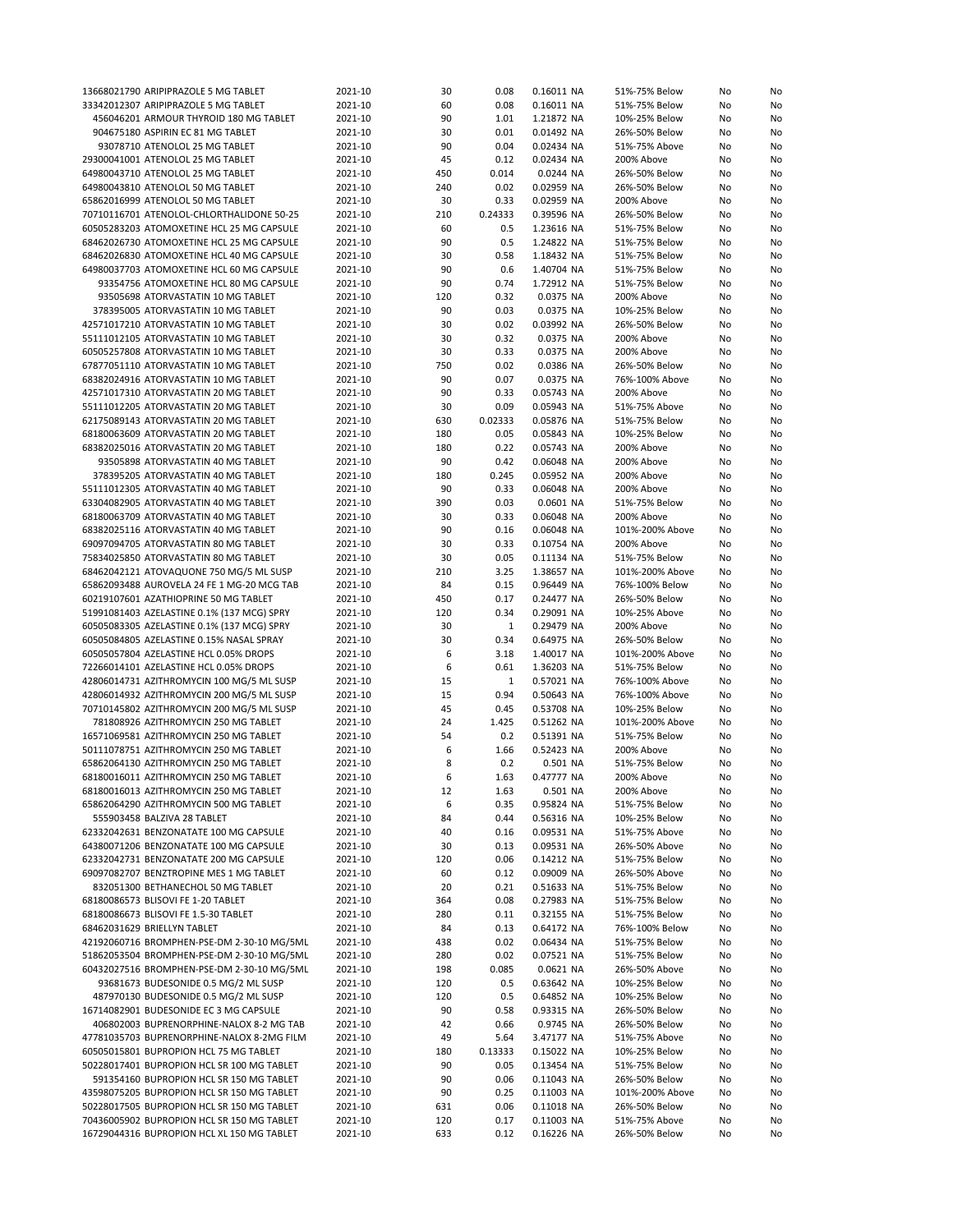| 69097087502 BUPROPION HCL XL 150 MG TABLET                                        | 2021-10            | 120      | 0.12        | 0.16226 NA               | 26%-50% Below                  | No       | No       |
|-----------------------------------------------------------------------------------|--------------------|----------|-------------|--------------------------|--------------------------------|----------|----------|
| 69097087512 BUPROPION HCL XL 150 MG TABLET                                        | 2021-10            | 90       | 0.12        | 0.16546 NA               | 26%-50% Below                  | No       | No       |
| 69097087602 BUPROPION HCL XL 300 MG TABLET                                        | 2021-10            | 90       | 0.11        | 0.18322 NA               | 26%-50% Below                  | No       | No       |
| 70436001102 BUPROPION HCL XL 300 MG TABLET                                        | 2021-10            | 510      | 0.13444     | 0.19064 NA               | 26%-50% Below                  | No       | No       |
| 16729020201 BUSPIRONE HCL 10 MG TABLET                                            | 2021-10            | 90       | 0.07        | 0.03769 NA               | 76%-100% Above                 | No       | No       |
| 29300024505 BUSPIRONE HCL 10 MG TABLET                                            | 2021-10            | 480      | 0.02        | 0.03864 NA               | 26%-50% Below                  | No       | No       |
|                                                                                   |                    |          |             |                          |                                |          |          |
| 93100301 BUSPIRONE HCL 15 MG TABLET                                               | 2021-10            | 270      | 0.11        | 0.05184 NA               | 101%-200% Above                | No       | No       |
| 29300024605 BUSPIRONE HCL 15 MG TABLET                                            | 2021-10            | 180      | 0.03        | 0.05247 NA               | 26%-50% Below                  | No       | No       |
| 93005301 BUSPIRONE HCL 5 MG TABLET                                                | 2021-10            | 150      | 0.02        | 0.0271 NA                | 26%-50% Below                  | No       | No       |
| 23155002305 BUSPIRONE HCL 5 MG TABLET                                             | 2021-10            | 60       | 0.06        | 0.02645 NA               | 101%-200% Above                | No       | No       |
| 29300024405 BUSPIRONE HCL 5 MG TABLET                                             | 2021-10            | 60       | 0.17        | 0.02645 NA               | 200% Above                     | No       | No       |
| 64380074106 BUSPIRONE HCL 5 MG TABLET                                             | 2021-10            | 360      | 0.02        | 0.02645 NA               | 10%-25% Below                  | No       | No       |
| 378114501 BUSPIRONE HCL 7.5 MG TABLET                                             | 2021-10            | 180      | 0.11        | 0.21714 NA               | 26%-50% Below                  | No       | No       |
| 59651039001 BUSPIRONE HCL 7.5 MG TABLET                                           | 2021-10            | 180      | 0.32        | 0.21714 NA               | 26%-50% Above                  | No       | No       |
| 527169505 BUTALB-ACETAMIN-CAFF 50-325-40                                          | 2021-10            | 30       | 0.39        | 0.17605 NA               | 101%-200% Above                | No       | No       |
|                                                                                   |                    | 13       |             | 137.575 213.77008 NA     | 26%-50% Below                  |          | No       |
| 310654004 BYDUREON BCISE 2 MG AUTOINJECT                                          | 2021-10            |          |             |                          |                                | No       |          |
| 93542088 CABERGOLINE 0.5 MG TABLET                                                | 2021-10            | 9        | 0.75        | 2.18012 NA               | 51%-75% Below                  | No       | No       |
| 59762100501 CABERGOLINE 0.5 MG TABLET                                             | 2021-10            | 16       | 1.68        | 2.32631 NA               | 26%-50% Below                  | No       | No       |
| 93735301 CALCITRIOL 0.5 MCG CAPSULE                                               | 2021-10            | 90       | 0.15        | 0.32836 NA               | 51%-75% Below                  | No       | No       |
| 13668027105 CARBAMAZEPINE 100 MG TAB CHEW                                         | 2021-10            | 90       | 0.28        | 0.31194 NA               | 10%-25% Below                  | No       | No       |
| 75834022101 CARBAMAZEPINE 200 MG TABLET                                           | 2021-10            | 225      | 0.16        | 0.25279 NA               | 26%-50% Below                  | No       | No       |
| 60505280607 CARBAMAZEPINE ER 200 MG CAP                                           | 2021-10            | 150      | 0.7         | 1.21047 NA               | 26%-50% Below                  | No       | No       |
| 29033000412 CARBAMAZEPINE ER 300 MG CAP                                           | 2021-10            | 360      | 0.72        | 1.39816 NA               | 26%-50% Below                  | No       | No       |
| 781598801 CARBAMAZEPINE ER 400 MG TABLET                                          | 2021-10            | 270      | 1.03        | 1.93976 NA               | 26%-50% Below                  | No       | No       |
| 62037059790 CARTIA XT 120 MG CAPSULE                                              | 2021-10            | 30       | 0.1         | 0.19546 NA               | 26%-50% Below                  |          | No       |
|                                                                                   |                    |          |             |                          |                                | No       |          |
| 68382009405 CARVEDILOL 12.5 MG TABLET                                             | 2021-10            | 240      | 0.01        | 0.02535 NA               | 51%-75% Below                  | No       | No       |
| 68645035159 CARVEDILOL 12.5 MG TABLET                                             | 2021-10            | 60       | 0.03        | 0.02503 NA               | 10%-25% Above                  | No       | No       |
| 76385011250 CARVEDILOL 12.5 MG TABLET                                             | 2021-10            | 180      | 0.06        | 0.02503 NA               | 101%-200% Above                | No       | No       |
| 378363401 CARVEDILOL 25 MG TABLET                                                 | 2021-10            | 300      | 0.02        | 0.03436 NA               | 26%-50% Below                  | No       | No       |
| 76385011050 CARVEDILOL 3.125 MG TABLET                                            | 2021-10            | 240      | 0.01        | 0.02134 NA               | 51%-75% Below                  | No       | No       |
| 68382009305 CARVEDILOL 6.25 MG TABLET                                             | 2021-10            | 360      | 0.04        | 0.02246 NA               | 76%-100% Above                 | No       | No       |
| 76385011150 CARVEDILOL 6.25 MG TABLET                                             | 2021-10            | 720      | 0.01        | 0.02225 NA               | 51%-75% Below                  | No       | No       |
| 65862021801 CEFDINIR 125 MG/5 ML SUSP                                             | 2021-10            | 100      | 0.07        | 0.11634 NA               | 26%-50% Below                  | No       | No       |
| 65862021860 CEFDINIR 125 MG/5 ML SUSP                                             | 2021-10            | 60       | 0.07        | 0.15189 NA               | 51%-75% Below                  |          | No       |
|                                                                                   |                    |          |             |                          |                                | No       |          |
| 781607861 CEFDINIR 250 MG/5 ML SUSP                                               | 2021-10            | 60       | 0.27        | 0.17105 NA               | 51%-75% Above                  | No       | No       |
| 65862021960 CEFDINIR 250 MG/5 ML SUSP                                             | 2021-10            | 180      | 0.1         | 0.15561 NA               | 26%-50% Below                  | No       | No       |
| 67877054888 CEFDINIR 250 MG/5 ML SUSP                                             | 2021-10            | 200      | 0.105       | 0.17026 NA               | 26%-50% Below                  | No       | No       |
| 93316006 CEFDINIR 300 MG CAPSULE                                                  | 2021-10            | 40       | 0.35        | 0.52032 NA               | 26%-50% Below                  | No       | No       |
| 68180071160 CEFDINIR 300 MG CAPSULE                                               | 2021-10            | 20       | 0.82        | 0.52032 NA               | 51%-75% Above                  | No       | No       |
| 57237003750 CEFPROZIL 500 MG TABLET                                               | 2021-10            | 20       | 0.53        | 0.79949 NA               | 26%-50% Below                  | No       | No       |
| 33342015615 CELECOXIB 100 MG CAPSULE                                              | 2021-10            | 60       | 0.17        | 0.11116 NA               | 51%-75% Above                  | No       | No       |
| 33342015715 CELECOXIB 200 MG CAPSULE                                              | 2021-10            | 60       | 0.29        | 0.16161 NA               | 76%-100% Above                 | No       | No       |
| 42806072201 CELECOXIB 200 MG CAPSULE                                              | 2021-10            | 720      | 0.09        | 0.16534 NA               | 26%-50% Below                  | No       | No       |
|                                                                                   | 2021-10            | 150      | 0.545       |                          | 200% Above                     |          | No       |
| 69097042107 CELECOXIB 200 MG CAPSULE                                              |                    |          |             | 0.16907 NA               |                                | No       |          |
|                                                                                   |                    |          |             |                          |                                |          |          |
| 68180044101 CEPHALEXIN 250 MG/5 ML SUSP                                           | 2021-10            | 300      | 0.13        | 0.07776 NA               | 51%-75% Above                  | No       | No       |
| 93314705 CEPHALEXIN 500 MG CAPSULE                                                | 2021-10            | 86       | 0.285       | 0.11964 NA               | 101%-200% Above                | No       | No       |
| 67877021901 CEPHALEXIN 500 MG CAPSULE                                             | 2021-10            | 21       | 0.15        | 0.11964 NA               | 26%-50% Above                  | No       | No       |
| 67877021905 CEPHALEXIN 500 MG CAPSULE                                             | 2021-10            | 32       | 0.36        | 0.11964 NA               | 200% Above                     | No       | No       |
| 68180012202 CEPHALEXIN 500 MG CAPSULE                                             | 2021-10            | 270      | 0.10308     | 0.12044 NA               | 10%-25% Below                  | No       | No       |
| 16571040210 CETIRIZINE HCL 10 MG TABLET                                           | 2021-10            | 90       | 0.13        | 0.07081 NA               | 76%-100% Above                 | No       | No       |
|                                                                                   |                    | 90       |             |                          |                                |          |          |
| 16571040250 CETIRIZINE HCL 10 MG TABLET                                           | 2021-10            |          | 0.06        | 0.0768 NA                | 10%-25% Below                  | No       | No       |
| 16571065710 CEVIMELINE HCL 30 MG CAPSULE                                          | 2021-10            | 360      | 0.43        | 0.82797 NA               | 26%-50% Below                  | No       | No       |
| 63304047901 CEVIMELINE HCL 30 MG CAPSULE                                          | 2021-10            | 90       | 1.15        | 0.87399 NA               | 26%-50% Above                  | No       | No       |
| 116200116 CHLORHEXIDINE 0.12% RINSE                                               | 2021-10            | 3,311    | 0.01714     | 0.00547 NA               | 200% Above                     | No       | No       |
| 121089316 CHLORHEXIDINE 0.12% RINSE                                               | 2021-10            | 473      | 0.02        | 0.00556 NA               | 200% Above                     | No       | No       |
| 27241021601 CHLORTHALIDONE 25 MG TABLET                                           | 2021-10            | 90       | 0.13        | 0.18327 NA               | 26%-50% Below                  | No       | No       |
| 27241013436 CHOLESTYRAMINE PACKET                                                 | 2021-10            | 90       | 0.85        | 1.196 NA                 | 26%-50% Below                  | No       | No       |
| 93206406 CILOSTAZOL 100 MG TABLET                                                 | 2021-10            | 60       | 0.06        | 0.14368 NA               | 51%-75% Below                  | No       | No       |
| 50383096608 CIMETIDINE 300 MG/5 ML SOLN                                           | 2021-10            | 450      | 0.28        | 0.17335 NA               | 51%-75% Above                  | No       | No       |
| 61314065605 CIPROFLOXACIN 0.3% EYE DROP                                           |                    | 5        | 1.68        | 2.1738 NA                | 10%-25% Below                  | No       |          |
|                                                                                   | 2021-10            |          |             |                          |                                |          | No       |
| 143992801 CIPROFLOXACIN HCL 500 MG TAB                                            | 2021-10            | 137      | 0.16636     | 0.14712 NA               | 10%-25% Above                  | No       | No       |
| 55111012701 CIPROFLOXACIN HCL 500 MG TAB                                          | 2021-10            | 4        | 0.28        | 0.14972 NA               | 76%-100% Above                 | No       | No       |
| 13668000901 CITALOPRAM HBR 10 MG TABLET                                           | 2021-10            | 60       | 0.01        | 0.02718 NA               | 51%-75% Below                  | No       | No       |
| 13668001001 CITALOPRAM HBR 20 MG TABLET                                           | 2021-10            | 90       | 0.11        | 0.02892 NA               | 200% Above                     | No       | No       |
| 13668001005 CITALOPRAM HBR 20 MG TABLET                                           | 2021-10            | 570      | 0.05667     | 0.02905 NA               | 76%-100% Above                 | No       | No       |
| 68645057054 CITALOPRAM HBR 20 MG TABLET                                           | 2021-10            | 30       | 0.11        | 0.02892 NA               | 200% Above                     | No       | No       |
| 378623301 CITALOPRAM HBR 40 MG TABLET                                             | 2021-10            | 30       | 0.16        | 0.03937 NA               | 200% Above                     | No       | No       |
| 69097082412 CITALOPRAM HBR 40 MG TABLET                                           | 2021-10            | 240      | 0.02        | 0.03814 NA               | 26%-50% Below                  | No       | No       |
| 70000041502 CLEARLAX POWDER                                                       | 2021-10            | 238      | 0.01        | 0.02342 NA               | 51%-75% Below                  | No       | No       |
| 42571025101 CLINDAMYCIN HCL 150 MG CAPSULE                                        | 2021-10            | 14       | 0.19        | 0.13433 NA               | 26%-50% Above                  | No       | No       |
|                                                                                   |                    |          |             |                          |                                |          |          |
| 63304069205 CLINDAMYCIN HCL 150 MG CAPSULE                                        | 2021-10            | 56       | 0.25        | 0.13162 NA               | 76%-100% Above                 | No       | No       |
| 65862018501 CLINDAMYCIN HCL 150 MG CAPSULE                                        | 2021-10            | 30       | 0.15        | 0.13162 NA               | 10%-25% Above                  | No       | No       |
| 42571025201 CLINDAMYCIN HCL 300 MG CAPSULE                                        | 2021-10            | 80       | 0.37        | 0.25595 NA               | 26%-50% Above                  | No       | No       |
| 63304069301 CLINDAMYCIN HCL 300 MG CAPSULE                                        | 2021-10            | 50       | 0.14        | 0.25745 NA               | 26%-50% Below                  | No       | No       |
| 45802090094 CLINDAMYCIN PH 1% GEL                                                 | 2021-10            | 30       | 0.5         | 0.85708 NA               | 26%-50% Below                  | No       | No       |
| 72578008403 CLINDAMYCIN PH 1% SOLUTION<br>45802026337 CLINDAMYCIN PHOS 1% PLEDGET | 2021-10<br>2021-10 | 60<br>60 | 0.1<br>0.46 | 0.21532 NA<br>0.37127 NA | 51%-75% Below<br>10%-25% Above | No<br>No | No<br>No |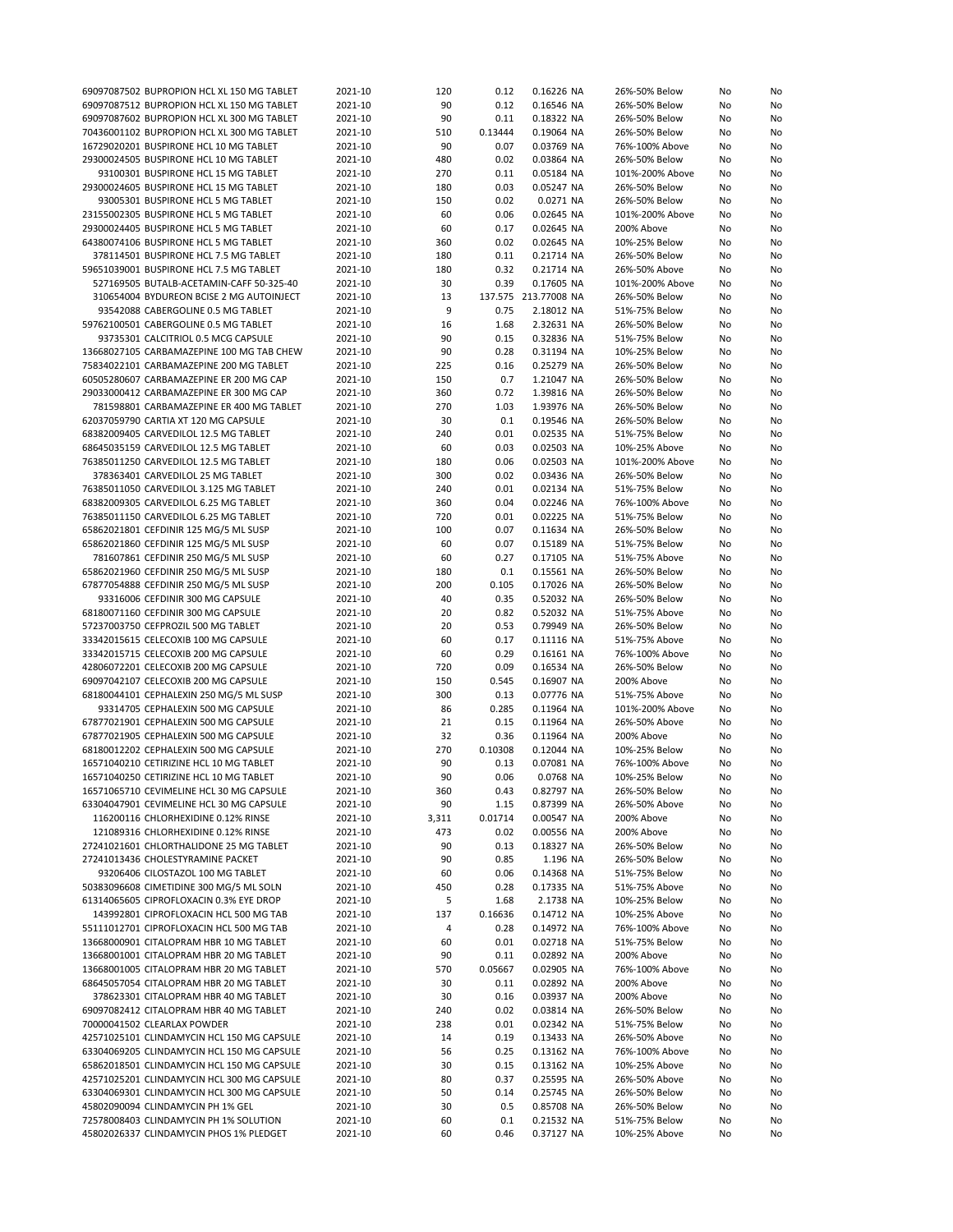| 45802012801 CLINDAMYCIN PHOSP 1% LOTION    | 2021-10 | 60             | 0.78    | 1.03157 NA | 10%-25% Below   | No | No |
|--------------------------------------------|---------|----------------|---------|------------|-----------------|----|----|
| 59762374401 CLINDAMYCIN PHOSP 1% LOTION    | 2021-10 | 60             | 0.53    | 1.03157 NA | 26%-50% Below   | No | No |
| 21922001605 CLOBETASOL 0.05% CREAM         | 2021-10 | 30             | 0.21    | 0.74141 NA | 51%-75% Below   | No | No |
| 21922001607 CLOBETASOL 0.05% CREAM         | 2021-10 | 60             | 0.14    | 0.66188 NA | 76%-100% Below  | No | No |
| 70700010617 CLOBETASOL 0.05% OINTMENT      | 2021-10 | 60             | 0.12    | 0.42927 NA | 51%-75% Below   | No | No |
| 45802096126 CLOBETASOL 0.05% SHAMPOO       | 2021-10 | 118            | 0.41    | 0.80036 NA | 26%-50% Below   | No | No |
| 42571036299 CLOBETASOL 0.05% SOLUTION      | 2021-10 | 50             | 0.12    | 0.43076 NA | 51%-75% Below   | No | No |
| 51672129303 CLOBETASOL 0.05% SOLUTION      | 2021-10 | 50             | 0.2     | 0.47525 NA | 51%-75% Below   | No | No |
| 68462053253 CLOBETASOL 0.05% SOLUTION      | 2021-10 | 50             | 0.11    | 0.47525 NA | 76%-100% Below  | No | No |
| 49884070154 CLOMIPHENE CITRATE 50 MG TAB   | 2021-10 | 30             | 0.32    | 0.97828 NA | 51%-75% Below   | No | No |
| 16729013616 CLONAZEPAM 0.5 MG TABLET       | 2021-10 | 300            | 0.06429 | 0.02655 NA | 101%-200% Above | No | No |
| 43547040650 CLONAZEPAM 0.5 MG TABLET       | 2021-10 | 90             | 0.22    | 0.0267 NA  | 200% Above      | No | No |
| 93321205 CLONAZEPAM 1 MG TABLET            | 2021-10 | 90             | 0.09    | 0.02906 NA | 200% Above      | No | No |
| 16729013716 CLONAZEPAM 1 MG TABLET         | 2021-10 | 375            | 0.02    | 0.03089 NA | 26%-50% Below   | No | No |
| 16729013800 CLONAZEPAM 2 MG TABLET         | 2021-10 | 60             | 0.02    | 0.03729 NA | 26%-50% Below   | No | No |
|                                            | 2021-10 | 90             | 0.04    | 0.02933 NA |                 |    |    |
| 29300046801 CLONIDINE HCL 0.1 MG TABLET    |         |                |         |            | 26%-50% Above   | No | No |
| 52817018000 CLONIDINE HCL 0.1 MG TABLET    | 2021-10 | 30             | 0.05    | 0.02933 NA | 51%-75% Above   | No | No |
| 62332005471 CLONIDINE HCL 0.1 MG TABLET    | 2021-10 | 390            | 0.02    | 0.02975 NA | 26%-50% Below   | No | No |
| 52817018110 CLONIDINE HCL 0.2 MG TABLET    | 2021-10 | 30             | 0.32    | 0.04326 NA | 200% Above      | No | No |
| 62332005531 CLONIDINE HCL 0.2 MG TABLET    | 2021-10 | 240            | 0.03    | 0.04115 NA | 26%-50% Below   | No | No |
| 16729021816 CLOPIDOGREL 75 MG TABLET       | 2021-10 | 120            | 0.075   | 0.06624 NA | 10%-25% Above   | No | No |
| 47335089413 CLOPIDOGREL 75 MG TABLET       | 2021-10 | 120            | 0.04    | 0.06701 NA | 26%-50% Below   | No | No |
| 55111019605 CLOPIDOGREL 75 MG TABLET       | 2021-10 | 30             | 0.33    | 0.06547 NA | 200% Above      | No | No |
| 55111019690 CLOPIDOGREL 75 MG TABLET       | 2021-10 | 90             | 0.11    | 0.06701 NA | 51%-75% Above   | No | No |
| 65862035790 CLOPIDOGREL 75 MG TABLET       | 2021-10 | 90             | 0.2     | 0.06547 NA | 200% Above      | No | No |
| 16714049602 CLOTRIMAZOLE-BETAMETHASONE CRM | 2021-10 | 45             | 0.09    | 0.17739 NA | 26%-50% Below   | No | No |
| 58657050004 CODEINE-GUAIFEN 10-100 MG/5 ML | 2021-10 | 680            | 0.01    | 0.0504 NA  | 76%-100% Below  | No | No |
| 70010000201 COLCHICINE 0.6 MG TABLET       | 2021-10 | 40             | 0.19    | 0.68356 NA | 51%-75% Below   | No | No |
| 68462043318 COLESEVELAM 625 MG TABLET      | 2021-10 | 60             | 0.97    | 0.42166 NA | 101%-200% Above | No | No |
| 115521116 COLESTIPOL HCL 1 GM TABLET       | 2021-10 | 150            | 0.43    | 0.80706 NA | 26%-50% Below   | No | No |
| 517003125 CYANOCOBALAMIN 1,000 MCG/ML VL   | 2021-10 | 14             | 2.58    | 3.06061 NA | 10%-25% Below   | No | No |
| 55150036425 CYANOCOBALAMIN 1,000 MCG/ML VL | 2021-10 | 14             | 2.58    | 3.01729 NA | 10%-25% Below   | No | No |
| 70069000510 CYANOCOBALAMIN 1,000 MCG/ML VL | 2021-10 | 6              | 3.405   | 3.01729 NA | 10%-25% Above   | No | No |
| 10702000709 CYCLOBENZAPRINE 10 MG TABLET   | 2021-10 | 30             | 0.05    | 0.02379 NA | 101%-200% Above | No | No |
| 10702000710 CYCLOBENZAPRINE 10 MG TABLET   | 2021-10 | 30             | 0.12    | 0.02527 NA | 200% Above      | No | No |
| 52817033200 CYCLOBENZAPRINE 10 MG TABLET   | 2021-10 | 780            | 0.03    | 0.02402 NA | 10%-25% Above   | No | No |
| 43547039910 CYCLOBENZAPRINE 5 MG TABLET    | 2021-10 | 60             | 0.02    | 0.03011 NA | 26%-50% Below   | No | No |
| 70710111001 CYPROHEPTADINE 4 MG TABLET     | 2021-10 | 270            | 0.21    | 0.12005 NA | 51%-75% Above   | No | No |
| 70954013510 DAPSONE 25 MG TABLET           | 2021-10 | 30             | 0.29    | 0.46484 NA | 26%-50% Below   | No | No |
| 64980030760 DENTAGEL 1.1% GEL              | 2021-10 | 56             | 0.05    | 0.14098 NA | 51%-75% Below   | No | No |
| 378729653 DESOGESTR-ETH ESTRAD ETH ESTRA   | 2021-10 | 28             | 0.05    | 0.24472 NA | 76%-100% Below  | No | No |
| 713066160 DESONIDE 0.05% CREAM             | 2021-10 | 60             | 0.22    | 0.59843 NA | 51%-75% Below   |    |    |
|                                            |         |                | 0.35    |            |                 | No | No |
| 68180059306 DESVENLAFAXINE SUCCNT ER 100MG | 2021-10 | 120            |         | 0.65994 NA | 26%-50% Below   | No | No |
| 59762121003 DESVENLAFAXINE SUCCNT ER 25 MG | 2021-10 | 30             | 0.4     | 0.68457 NA | 26%-50% Below   | No | No |
| 54040022 DESVENLAFAXINE SUCCNT ER 50 MG    | 2021-10 | 30             | 0.35    | 0.65953 NA | 26%-50% Below   | No | No |
| 51991031133 DESVENLAFAXINE SUCCNT ER 50 MG | 2021-10 | 30             | 0.33    | 0.65614 NA | 26%-50% Below   | No | No |
| 54418125 DEXAMETHASONE 1 MG TABLET         | 2021-10 | 1              | 0.14    | 0.23381 NA | 26%-50% Below   | No | No |
| 54418425 DEXAMETHASONE 4 MG TABLET         | 2021-10 | 19             | 0.805   | 0.57612 NA | 26%-50% Above   | No | No |
| 10702010801 DEXMETHYLPHENIDATE 10 MG TAB   | 2021-10 | 120            | 0.45    | 0.24103 NA | 76%-100% Above  | No | No |
| 27808009201 DEXMETHYLPHENIDATE 5 MG TAB    | 2021-10 | 60             | 0.08    | 0.15343 NA | 26%-50% Below   | No | No |
| 49884004901 DEXMETHYLPHENIDATE ER 10 MG CP | 2021-10 | 60             | 0.87    | 1.6201 NA  | 26%-50% Below   | No | No |
| 49884024801 DEXMETHYLPHENIDATE ER 20 MG CP | 2021-10 | 90             | 1.08    | 1.39895 NA | 10%-25% Below   | No | No |
| 527811037 DEXMETHYLPHENIDATE ER 25 MG CP   | 2021-10 | 30             | 2.05    | 2.40101 NA | 10%-25% Below   | No | No |
| 527811137 DEXMETHYLPHENIDATE ER 30 MG CP   | 2021-10 | 120            | 1.45    | 2.03879 NA | 26%-50% Below   | No | No |
| 70010001101 DEXMETHYLPHENIDATE ER 40 MG CP | 2021-10 | 60             | 2.16    | 2.50803 NA | 10%-25% Below   | No | No |
| 115148801 DEXTROAMP-AMPHET ER 15 MG CAP    | 2021-10 | 30             | 0.36    | 0.62078 NA | 26%-50% Below   | No | No |
| 406895401 DEXTROAMP-AMPHET ER 20 MG CAP    | 2021-10 | 30             | 0.54    | 0.61152 NA | 10%-25% Below   | No | No |
| 57664033988 DEXTROAMP-AMPHET ER 20 MG CAP  | 2021-10 | 150            | 0.35    | 0.6218 NA  | 26%-50% Below   | No | No |
| 57664034188 DEXTROAMP-AMPHET ER 30 MG CAP  | 2021-10 | 60             | 0.36    | 0.75541 NA | 51%-75% Below   | No | No |
| 555077502 DEXTROAMP-AMPHETAM 7.5 MG TAB    | 2021-10 | 30             | 0.44    | 0.35831 NA | 10%-25% Above   | No | No |
| 185084201 DEXTROAMP-AMPHETAMIN 10 MG TAB   | 2021-10 | 60             | 0.1     | 0.24357 NA | 51%-75% Below   | No | No |
| 555097202 DEXTROAMP-AMPHETAMIN 10 MG TAB   | 2021-10 | 30             | 0.1     | 0.26948 NA | 51%-75% Below   | No | No |
| 68382095201 DEXTROAMP-AMPHETAMIN 10 MG TAB | 2021-10 | 60             | 0.1     | 0.26948 NA | 51%-75% Below   | No | No |
| 185085301 DEXTROAMP-AMPHETAMIN 20 MG TAB   | 2021-10 | 249            | 0.11    | 0.34939 NA | 51%-75% Below   | No | No |
| 555097302 DEXTROAMP-AMPHETAMIN 20 MG TAB   | 2021-10 | 60             | 0.11    | 0.34939 NA | 51%-75% Below   | No | No |
| 185086401 DEXTROAMP-AMPHETAMIN 30 MG TAB   | 2021-10 | 420            | 0.29    | 0.33696 NA | 10%-25% Below   | No | No |
| 68382095601 DEXTROAMP-AMPHETAMIN 30 MG TAB | 2021-10 | 60             | 0.17    | 0.33047 NA | 26%-50% Below   | No | No |
| 10702006601 DEXTROAMPHETAMINE 10 MG TAB    | 2021-10 | 60             | 0.11    | 0.26923 NA | 51%-75% Below   | No | No |
| 172392760 DIAZEPAM 10 MG TABLET            | 2021-10 | 45             | 0.02    | 0.02875 NA | 26%-50% Below   | No | No |
| 172392770 DIAZEPAM 10 MG TABLET            | 2021-10 | 174            | 0.09    | 0.02836 NA | 200% Above      | No | No |
| 172392670 DIAZEPAM 5 MG TABLET             | 2021-10 | 312            | 0.0425  | 0.02516 NA | 51%-75% Above   | No | No |
| 378034505 DIAZEPAM 5 MG TABLET             | 2021-10 | $\overline{2}$ | 0.41    | 0.02557 NA | 200% Above      | No | No |
| 61442010310 DICLOFENAC SOD DR 75 MG TAB    | 2021-10 | 750            | 0.05    | 0.1026 NA  | 51%-75% Below   | No | No |
| 16571020210 DICLOFENAC SOD EC 50 MG TAB    | 2021-10 | 60             | 0.16    | 0.10802 NA | 26%-50% Above   | No | No |
| 16571020106 DICLOFENAC SOD EC 75 MG TAB    | 2021-10 | 60             | 0.16    | 0.10179 NA | 51%-75% Above   | No | No |
| 16571020150 DICLOFENAC SOD EC 75 MG TAB    | 2021-10 | 180            | 0.19667 | 0.1034 NA  | 76%-100% Above  | No | No |
| 21922000909 DICLOFENAC SODIUM 1% GEL       | 2021-10 | 100            | 0.05    | 0.10387 NA | 51%-75% Below   | No | No |
|                                            |         |                |         |            |                 |    |    |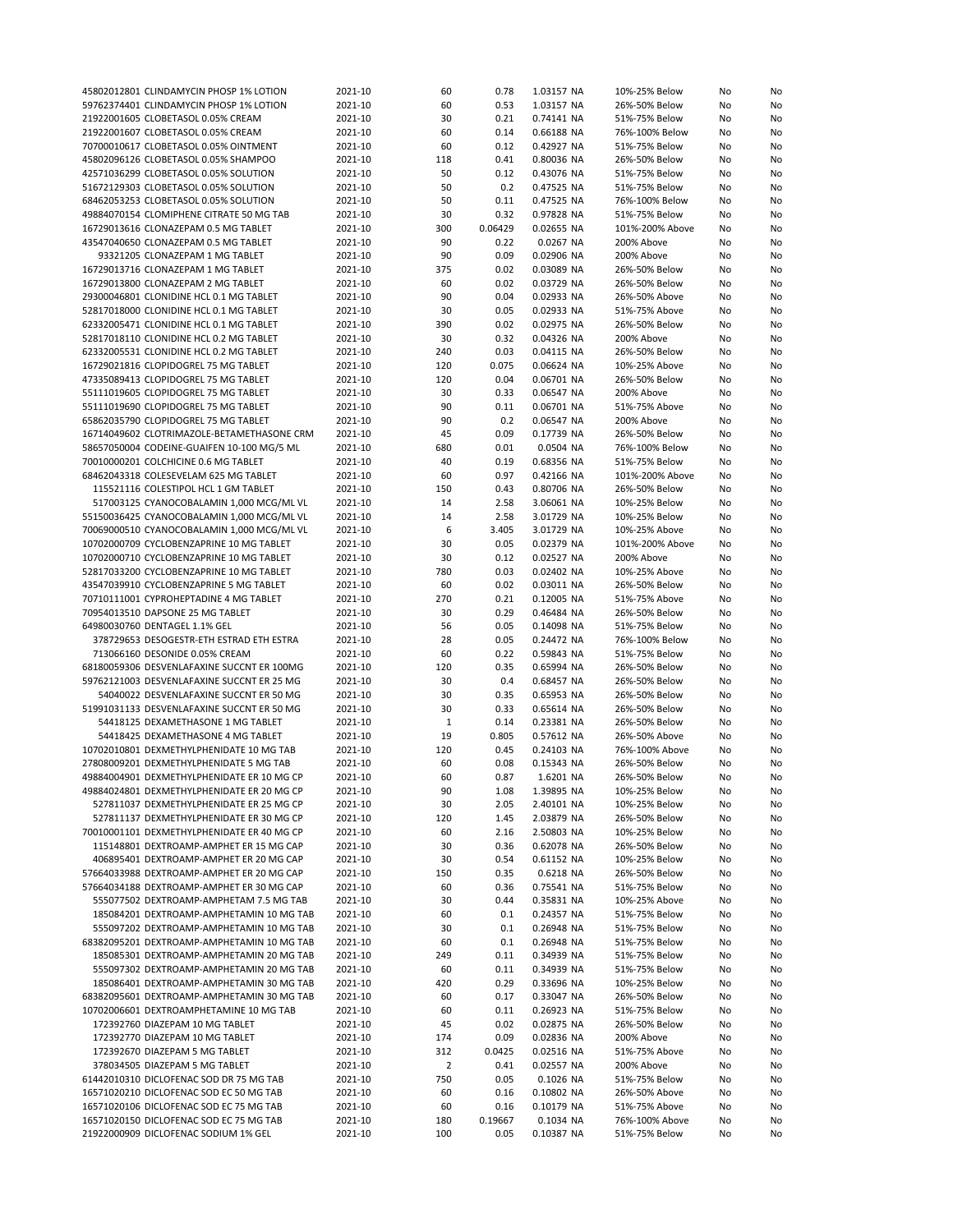| 65162083366 DICLOFENAC SODIUM 1% GEL       | 2021-10 | 100     | 0.22           | 0.10387 NA         | 101%-200% Above | No       | No       |
|--------------------------------------------|---------|---------|----------------|--------------------|-----------------|----------|----------|
| 527058601 DICYCLOMINE 10 MG CAPSULE        | 2021-10 | 360     | 0.27           | 0.11289 NA         | 101%-200% Above | No       | No       |
| 527058610 DICYCLOMINE 10 MG CAPSULE        | 2021-10 | 480     | 0.07           | 0.11041 NA         | 26%-50% Below   | No       | No       |
| 143122701 DICYCLOMINE 20 MG TABLET         | 2021-10 | 300     | 0.24           | 0.17404 NA         | 26%-50% Above   | No       | No       |
| 143122710 DICYCLOMINE 20 MG TABLET         | 2021-10 | 90      | 0.11           | 0.17767 NA         | 26%-50% Below   | No       | No       |
| 527128210 DICYCLOMINE 20 MG TABLET         | 2021-10 | 270     | 0.09           | 0.17404 NA         | 26%-50% Below   | No       | No       |
| 143124001 DIGOXIN 125 MCG TABLET           | 2021-10 | 90      | 0.33           | 0.28914 NA         | 10%-25% Above   | No       | No       |
| 68382059516 DILTIAZEM 24H ER(CD) 120 MG CP | 2021-10 | 90      | 0.1            | 0.19546 NA         | 26%-50% Below   | No       | No       |
| 24979002707 DILTIAZEM 24H ER(CD) 180 MG CP | 2021-10 | 90      | 0.12           | 0.2449 NA          | 51%-75% Below   | No       | No       |
| 50742024990 DILTIAZEM 24H ER(CD) 180 MG CP | 2021-10 | 90      | 0.33           | 0.2449 NA          | 26%-50% Above   | No       | No       |
| 24979002902 DILTIAZEM 24H ER(CD) 300 MG CP | 2021-10 | 90      | 0.76           | 0.37398 NA         | 101%-200% Above | No       | No       |
| 69315091001 DIPHENOXYLATE-ATROP 2.5-0.025  | 2021-10 | 30      | 0.09           | 0.20285 NA         | 51%-75% Below   | No       | No       |
| 43547027609 DONEPEZIL HCL 10 MG TABLET     | 2021-10 | 90      | 0.03           | 0.05279 NA         | 26%-50% Below   | No       | No       |
| 65862094760 DORZOLAMIDE-TIMOLOL 2%-0.5%    | 2021-10 | 60      | 1.39           | 1.70044 NA         | 10%-25% Below   | No       | No       |
| 42571014726 DORZOLAMIDE-TIMOLOL EYE DROPS  | 2021-10 | 10      | 0.96           | 1.50095 NA         | 26%-50% Below   | No       | No       |
| 65162098908 DOTTI 0.025 MG PATCH           | 2021-10 | 24      | 3.83           |                    |                 |          |          |
|                                            |         |         |                | 7.51055 NA         | 26%-50% Below   | No       | No       |
| 65162099308 DOTTI 0.05 MG PATCH            | 2021-10 | 8<br>90 | 3.77           | 7.29592 NA         | 26%-50% Below   | No       | No       |
| 16729041401 DOXAZOSIN MESYLATE 2 MG TAB    | 2021-10 |         | 0.03           | 0.07473 NA         | 51%-75% Below   | No       | No       |
| 16729021301 DOXAZOSIN MESYLATE 4 MG TAB    | 2021-10 | 180     | 0.04           | 0.12156 NA         | 51%-75% Below   | No       | No       |
| 16729041501 DOXAZOSIN MESYLATE 8 MG TAB    | 2021-10 | 90      | 0.33           | 0.11268 NA         | 101%-200% Above | No       | No       |
| 143980305 DOXYCYCLINE HYCLATE 100 MG CAP   | 2021-10 | 86      | 0.48           | 0.17552 NA         | 101%-200% Above | No       | No       |
| 53489011905 DOXYCYCLINE HYCLATE 100 MG CAP | 2021-10 | 20      | 0.32           | 0.17441 NA         | 76%-100% Above  | No       | No       |
| 62135098505 DOXYCYCLINE HYCLATE 100 MG CAP | 2021-10 | 144     | 0.08           | 0.17483 NA         | 51%-75% Below   | No       | No       |
| 42806031205 DOXYCYCLINE HYCLATE 100 MG TAB | 2021-10 | 24      | 0.07           | 0.15052 NA         | 51%-75% Below   | No       | No       |
| 42806031250 DOXYCYCLINE HYCLATE 100 MG TAB | 2021-10 | 20      | 0.07           | 0.15052 NA         | 51%-75% Below   | No       | No       |
| 527133601 DOXYCYCLINE HYCLATE 20 MG TAB    | 2021-10 | 180     | 0.08           | 0.13441 NA         | 26%-50% Below   | No       | No       |
| 42806036201 DOXYCYCLINE HYCLATE 20 MG TAB  | 2021-10 | 60      | 0.08           | 0.13441 NA         | 26%-50% Below   | No       | No       |
| 62135098450 DOXYCYCLINE HYCLATE 50 MG CAP  | 2021-10 | 90      | 0.13           | 0.27893 NA         | 51%-75% Below   | No       | No       |
| 63304061650 DOXYCYCLINE MONO 100 MG CAP    | 2021-10 | 20      | 0.61           | 0.26261 NA         | 101%-200% Above | No       | No       |
| 42858086706 DRONABINOL 2.5 MG CAPSULE      | 2021-10 | 90      | 0.91           | 1.35295 NA         | 26%-50% Below   | No       | No       |
| 68180089473 DROSP-EE-LEVOMEF 3-0.02-0.451  | 2021-10 | 28      | 3.03           | 2.46037 NA         | 10%-25% Above   | No       | No       |
| 68462072029 DROSPIRENONE-EE 3-0.02 MG TAB  | 2021-10 | 168     | 0.13           | 0.35484 NA         | 51%-75% Below   | No       | No       |
| 31722094531 DROSPIRENONE-EE 3-0.03 MG TAB  | 2021-10 | 28      | 0.12           | 0.31287 NA         | 51%-75% Below   | No       | No       |
| 43547037906 DULOXETINE HCL DR 20 MG CAP    | 2021-10 | 30      | 0.06           | 0.12854 NA         | 51%-75% Below   | No       | No       |
| 27241009810 DULOXETINE HCL DR 30 MG CAP    | 2021-10 | 480     | 0.06           | 0.11097 NA         | 26%-50% Below   | No       | No       |
| 51991074790 DULOXETINE HCL DR 30 MG CAP    | 2021-10 | 90      | 0.25           | 0.10802 NA         | 101%-200% Above | No       | No       |
| 57237001830 DULOXETINE HCL DR 30 MG CAP    | 2021-10 | 60      | 0.395          | 0.11983 NA         | 200% Above      | No       | No       |
| 27241009990 DULOXETINE HCL DR 60 MG CAP    | 2021-10 | 540     | 0.08           | 0.13816 NA         | 26%-50% Below   | No       | No       |
| 43547038103 DULOXETINE HCL DR 60 MG CAP    | 2021-10 | 30      | 0.08           | 0.15408 NA         | 26%-50% Below   | No       | No       |
|                                            |         |         | 0.19           |                    |                 |          |          |
| 51991074810 DULOXETINE HCL DR 60 MG CAP    | 2021-10 | 120     |                | 0.13134 NA         | 26%-50% Above   | No       | No       |
| 57237001930 DULOXETINE HCL DR 60 MG CAP    | 2021-10 | 30      | 0.48           | 0.15408 NA         | 200% Above      | No       | No       |
| 68180029606 DULOXETINE HCL DR 60 MG CAP    | 2021-10 | 30      | 0.32           | 0.15408 NA         | 101%-200% Above | No       | No       |
| 68382092386 ELETRIPTAN HBR 40 MG TABLET    | 2021-10 | 18      | 1.57           | 5.3303 NA          | 51%-75% Below   | No       | No       |
| 65162046935 ELURYNG VAGINAL RING           | 2021-10 | 1       |                | 55.32 102.36219 NA | 26%-50% Below   | No       | No       |
| 42385095330 EMTRICITABINE-TENOFV 200-300MG | 2021-10 | 30      | 5.33           | 0.90217 NA         | 200% Above      | No       | No       |
| 64679092502 ENALAPRIL MALEATE 10 MG TAB    | 2021-10 | 30      | 0.04           | 0.13001 NA         | 51%-75% Below   | No       | No       |
| 51672404003 ENALAPRIL MALEATE 20 MG TAB    | 2021-10 | 30      | 0.33           | 0.15573 NA         | 101%-200% Above | No       | No       |
| 51672404601 ENALAPRIL-HCTZ 10-25 MG TABLET | 2021-10 | 180     | 0.1            | 0.17936 NA         | 26%-50% Below   | No       | No       |
| 68180089173 ENSKYCE 28 TABLET              | 2021-10 | 56      | 0.34           | 0.20649 NA         | 51%-75% Above   | No       | No       |
| 574402435 ERYTHROMYCIN 0.5% EYE OINTMENT   | 2021-10 | 10      | $\overline{2}$ | 3.13873 NA         | 26%-50% Below   | No       | No       |
| 43547028111 ESCITALOPRAM 10 MG TABLET      | 2021-10 | 90      | 0.33           | 0.06155 NA         | 200% Above      | No       | No       |
| 65862037401 ESCITALOPRAM 10 MG TABLET      | 2021-10 | 30      | 0.32           | 0.05785 NA         | 200% Above      | No       | No       |
| 16729017017 ESCITALOPRAM 20 MG TABLET      | 2021-10 | 1,095   | 0.04647        | 0.08811 NA         | 26%-50% Below   | No       | No       |
| 43547028211 ESCITALOPRAM 20 MG TABLET      | 2021-10 | 120     | 0.32           | 0.08824 NA         | 200% Above      | No       | No       |
| 65862037501 ESCITALOPRAM 20 MG TABLET      | 2021-10 | 30      | 0.35           | 0.08824 NA         | 200% Above      | No       | No       |
| 13668013501 ESCITALOPRAM 5 MG TABLET       | 2021-10 | 30      | 0.33           | 0.05791 NA         | 200% Above      | No       | No       |
| 16729016801 ESCITALOPRAM 5 MG TABLET       | 2021-10 | 210     | 0.02           | 0.05761 NA         | 51%-75% Below   | No       | No       |
| 16714097902 ESOMEPRAZOLE MAG DR 20 MG CAP  | 2021-10 | 30      | 0.11           | 0.28298 NA         | 51%-75% Below   | No       | No       |
| 43598050930 ESOMEPRAZOLE MAG DR 20 MG CAP  | 2021-10 | 90      | 0.11           | 0.28298 NA         | 51%-75% Below   | No       | No       |
| 93645198 ESOMEPRAZOLE MAG DR 40 MG CAP     | 2021-10 | 210     | 0.08           | 0.22463 NA         | 51%-75% Below   | No       | No       |
| 31722057310 ESOMEPRAZOLE MAG DR 40 MG CAP  | 2021-10 | 210     | 0.08           | 0.22365 NA         | 51%-75% Below   | No       | No       |
| 65862078430 ESOMEPRAZOLE MAG DR 40 MG CAP  | 2021-10 | 30      | 0.32           | 0.22266 NA         | 26%-50% Above   | No       | No       |
| 70700011985 ESTARYLLA 0.25-0.035 MG TABLET | 2021-10 | 28      | 0.35           | 0.21666 NA         | 51%-75% Above   | No       | No       |
| 93354143 ESTRADIOL 0.01% CREAM             | 2021-10 | 127     | 0.71           | 1.38958 NA         | 26%-50% Below   | No       | No       |
| 378877035 ESTRADIOL 0.01% CREAM            | 2021-10 | 42      | 0.7            | 1.41885 NA         | 51%-75% Below   | No       | No       |
| 45802009735 ESTRADIOL 0.01% CREAM          | 2021-10 | 42      | 0.71           | 1.41885 NA         | 26%-50% Below   | No       | No       |
| 68968342508 ESTRADIOL 0.025 MG PATCH(2/WK) | 2021-10 | 8       | 4.93           | 6.7688 NA          | 26%-50% Below   | No       | No       |
| 781715683 ESTRADIOL 0.075 MG PATCH(2/WK)   | 2021-10 | 8       | 3.87           | 7.27602 NA         | 26%-50% Below   | No       | No       |
| 378464026 ESTRADIOL 0.1 MG PATCH (2/WK)    | 2021-10 | 8       | 3.82           | 6.91155 NA         | 26%-50% Below   | No       | No       |
| 555089902 ESTRADIOL 0.5 MG TABLET          | 2021-10 | 120     | 0.105          | 0.08437 NA         | 10%-25% Above   | No       | No       |
| 555088602 ESTRADIOL 1 MG TABLET            | 2021-10 | 300     | 0.0775         | 0.09736 NA         | 10%-25% Below   | No       | No       |
| 68462071171 ESTRADIOL 10 MCG VAGINAL INSRT | 2021-10 | 58      | 5.98           | 9.94741 NA         | 26%-50% Below   | No       | No       |
| 378729453 ESTRADIOL-NORETH 0.5-0.1 MG TB   | 2021-10 | 28      | 0.68           | 1.7067 NA          | 51%-75% Below   | No       | No       |
| 51991062328 ESTRADIOL-NORETH 0.5-0.1 MG TB | 2021-10 | 84      | 0.47           | 1.60833 NA         | 51%-75% Below   | No       | No       |
| 33342030111 ESZOPICLONE 3 MG TABLET        | 2021-10 | 60      | 0.08           | 0.16529 NA         | 51%-75% Below   |          |          |
| 60505004101 ETODOLAC 400 MG TABLET         | 2021-10 | 180     | 0.17           | 0.32818 NA         | 26%-50% Below   | No       | No       |
| 69238134201 ETODOLAC 400 MG TABLET         | 2021-10 | 60      | 0.17           | 0.34801 NA         | 51%-75% Below   | No<br>No | No<br>No |
|                                            |         |         |                |                    |                 |          |          |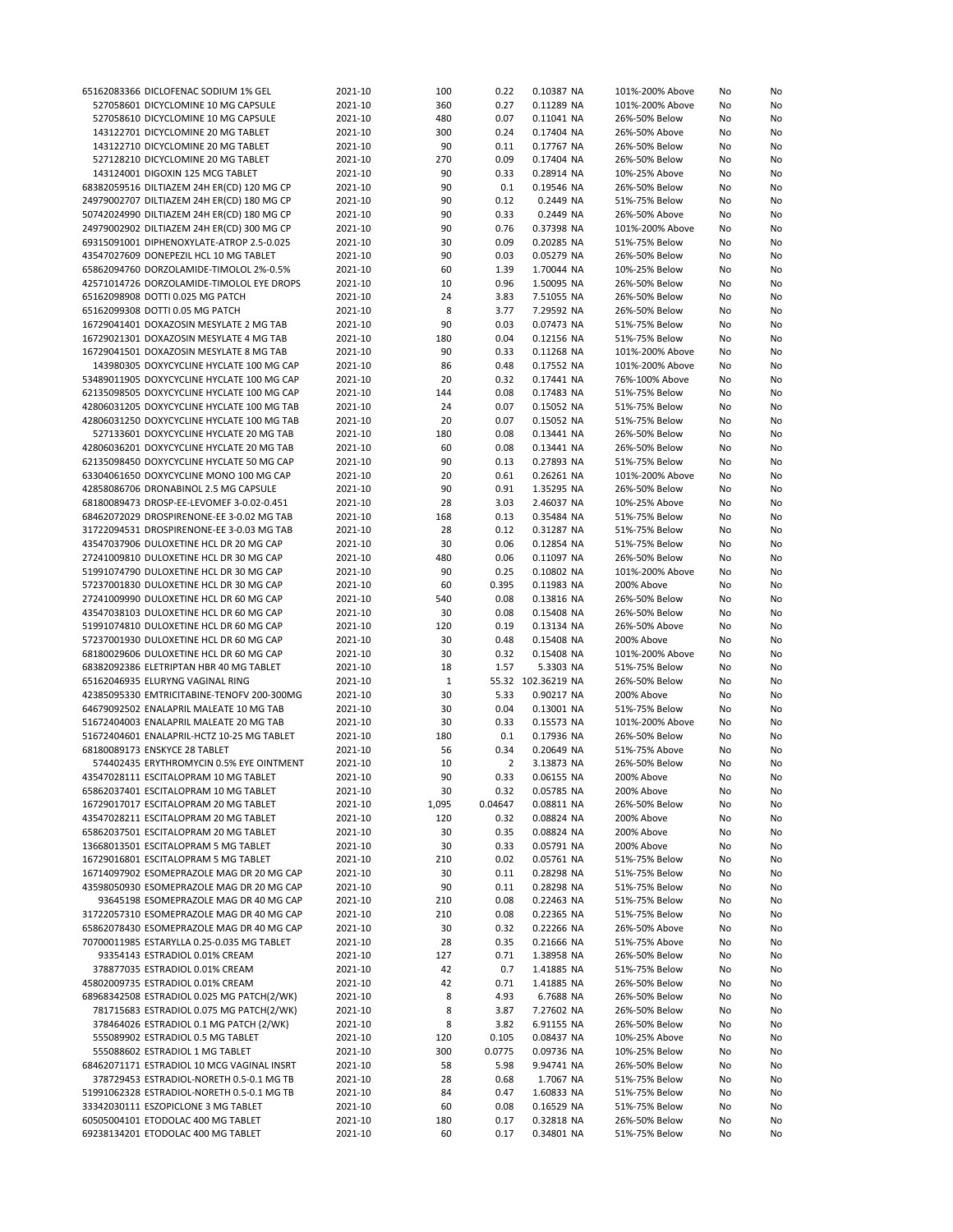| 66993060536 ETONOGESTREL-EE VAGINAL RING   | 2021-10 | $\mathbf 1$    |         | 56.29 108.89514 NA | 26%-50% Below   | No | No |
|--------------------------------------------|---------|----------------|---------|--------------------|-----------------|----|----|
| 16714081303 EZETIMIBE 10 MG TABLET         | 2021-10 | 270            | 0.07    | 0.14777 NA         | 51%-75% Below   | No | No |
| 16729043316 EZETIMIBE 10 MG TABLET         | 2021-10 | 90             | 0.22    | 0.14442 NA         | 51%-75% Above   | No | No |
| 67877049005 EZETIMIBE 10 MG TABLET         | 2021-10 | 90             | 0.22    | 0.14442 NA         | 51%-75% Above   | No | No |
| 69238115403 EZETIMIBE 10 MG TABLET         | 2021-10 | 90             | 0.33    | 0.14442 NA         | 101%-200% Above | No | No |
| 172572860 FAMOTIDINE 20 MG TABLET          | 2021-10 | 180            | 0.05    | 0.04112 NA         | 10%-25% Above   | No | No |
| 68645014059 FAMOTIDINE 20 MG TABLET        | 2021-10 | 60             | 0.14    | 0.04112 NA         | 200% Above      | No | No |
| 172572960 FAMOTIDINE 40 MG TABLET          | 2021-10 | 120            | 0.04    | 0.08933 NA         | 51%-75% Below   | No | No |
| 65862086001 FAMOTIDINE 40 MG TABLET        | 2021-10 | 120            | 0.115   | 0.09154 NA         | 26%-50% Above   | No | No |
| 68001039803 FAMOTIDINE 40 MG TABLET        | 2021-10 | 90             | 0.33    | 0.09154 NA         | 200% Above      | No | No |
| 68180015001 FAMOTIDINE 40 MG/5 ML SUSP     | 2021-10 | 50             | 0.9     | 1.19369 NA         | 10%-25% Below   | No | No |
| 310621030 FARXIGA 10 MG TABLET             | 2021-10 | 180            | 14.79   | 17.04359 NA        | 10%-25% Below   | No | No |
| 115552210 FENOFIBRATE 160 MG TABLET        | 2021-10 | 30             | 0.13    | 0.21964 NA         | 26%-50% Below   | No | No |
| 16729009001 FINASTERIDE 5 MG TABLET        | 2021-10 | 60             | 0.04    | 0.07424 NA         | 26%-50% Below   | No | No |
| 31722052530 FINASTERIDE 5 MG TABLET        | 2021-10 | 22             | 0.3     | 0.07276 NA         | 200% Above      |    |    |
|                                            |         |                |         |                    |                 | No | No |
| 53746064201 FLECAINIDE ACETATE 100 MG TAB  | 2021-10 | 180            | 0.4     | 0.27475 NA         | 26%-50% Above   | No | No |
| 57237006401 FLECAINIDE ACETATE 100 MG TAB  | 2021-10 | 60             | 0.33    | 0.27475 NA         | 10%-25% Above   | No | No |
| 62559038001 FLECAINIDE ACETATE 50 MG TAB   | 2021-10 | 60             | 0.315   | 0.20146 NA         | 51%-75% Above   | No | No |
| 55111014512 FLUCONAZOLE 150 MG TABLET      | 2021-10 | $\overline{2}$ | 4.7     | 0.88025 NA         | 200% Above      | No | No |
| 57237000511 FLUCONAZOLE 150 MG TABLET      | 2021-10 | $\overline{2}$ | 1.77    | 0.88025 NA         | 101%-200% Above | No | No |
| 68462011944 FLUCONAZOLE 150 MG TABLET      | 2021-10 | 21             | 0.50462 | 0.86426 NA         | 26%-50% Below   | No | No |
| 70710113908 FLUCONAZOLE 150 MG TABLET      | 2021-10 | 11             | 1.195   | 0.8687 NA          | 26%-50% Above   | No | No |
| 115703301 FLUDROCORTISONE 0.1 MG TABLET    | 2021-10 | 30             | 0.25    | 0.52419 NA         | 51%-75% Below   | No | No |
| 60758088005 FLUOROMETHOLONE 0.1% DROPS     | 2021-10 | 15             | 11.2    | 13.14717 NA        | 10%-25% Below   | No | No |
| 50111064701 FLUOXETINE HCL 10 MG CAPSULE   | 2021-10 | 30             | 0.32    | 0.03667 NA         | 200% Above      | No | No |
| 50228011301 FLUOXETINE HCL 10 MG CAPSULE   | 2021-10 | 150            | 0.02    | 0.03489 NA         | 26%-50% Below   | No | No |
| 65862019299 FLUOXETINE HCL 10 MG CAPSULE   | 2021-10 | 30             | 0.33    | 0.034 NA           | 200% Above      | No | No |
| 59651030830 FLUOXETINE HCL 10 MG TABLET    | 2021-10 | 90             | 0.2     | 0.22437 NA         | 10%-25% Below   | No | No |
| 62332024230 FLUOXETINE HCL 10 MG TABLET    | 2021-10 | 30             | 0.05    | 0.22437 NA         | 76%-100% Below  | No | No |
| 50111064801 FLUOXETINE HCL 20 MG CAPSULE   | 2021-10 | 330            | 0.26667 | 0.03242 NA         | 200% Above      | No | No |
| 65862019301 FLUOXETINE HCL 20 MG CAPSULE   | 2021-10 | 90             | 0.07    | 0.03362 NA         | 101%-200% Above | No | No |
| 93719801 FLUOXETINE HCL 40 MG CAPSULE      | 2021-10 | 90             | 0.47    | 0.0742 NA          | 200% Above      | No | No |
| 50228011505 FLUOXETINE HCL 40 MG CAPSULE   | 2021-10 | 690            | 0.05    | 0.07533 NA         | 26%-50% Below   | No | No |
| 65862019405 FLUOXETINE HCL 40 MG CAPSULE   | 2021-10 | 90             | 0.19    | 0.07721 NA         | 101%-200% Above | No | No |
| 54327099 FLUTICASONE PROP 50 MCG SPRAY     | 2021-10 | 96             | 0.625   | 0.29811 NA         | 101%-200% Above | No | No |
|                                            |         |                |         |                    |                 |    |    |
| 60432026415 FLUTICASONE PROP 50 MCG SPRAY  | 2021-10 | 160            | 0.18    | 0.29719 NA         | 26%-50% Below   | No | No |
| 60505082901 FLUTICASONE PROP 50 MCG SPRAY  | 2021-10 | 80             | 1.06    | 0.29222 NA         | 200% Above      | No | No |
| 66993058697 FLUTICASONE-SALMETEROL 500-50  | 2021-10 | 180            | 2.27    | 3.36046 NA         | 26%-50% Below   | No | No |
| 60505016601 FLUVOXAMINE MALEATE 100 MG TAB | 2021-10 | 90             | 0.16    | 0.37526 NA         | 51%-75% Below   | No | No |
| 62559015901 FLUVOXAMINE MALEATE 50 MG TAB  | 2021-10 | 60             | 0.15    | 0.35134 NA         | 51%-75% Below   | No | No |
| 11534016503 FOLIC ACID 1 MG TABLET         | 2021-10 | 240            | 0.01    | 0.02618 NA         | 51%-75% Below   | No | No |
| 65162036110 FOLIC ACID 1 MG TABLET         | 2021-10 | 30             | 0.04    | 0.02758 NA         | 26%-50% Above   | No | No |
| 65162036111 FOLIC ACID 1 MG TABLET         | 2021-10 | 90             | 0.06    | 0.02758 NA         | 101%-200% Above | No | No |
| 69315012710 FOLIC ACID 1 MG TABLET         | 2021-10 | 120            | 0.06    | 0.02477 NA         | 101%-200% Above | No | No |
| 43547040111 FUROSEMIDE 20 MG TABLET        | 2021-10 | 38             | 0.04    | 0.03079 NA         | 26%-50% Above   | No | No |
| 69315011610 FUROSEMIDE 20 MG TABLET        | 2021-10 | 390            | 0.02    | 0.03085 NA         | 26%-50% Below   | No | No |
| 69315011710 FUROSEMIDE 40 MG TABLET        | 2021-10 | 480            | 0.05    | 0.03404 NA         | 26%-50% Above   | No | No |
| 69315011801 FUROSEMIDE 80 MG TABLET        | 2021-10 | 180            | 0.07    | 0.05682 NA         | 10%-25% Above   | No | No |
| 50228017905 GABAPENTIN 100 MG CAPSULE      | 2021-10 | 30             | 0.02    | 0.03005 NA         | 26%-50% Below   | No | No |
| 65162010150 GABAPENTIN 100 MG CAPSULE      | 2021-10 | 60             | 0.16    | 0.03005 NA         | 200% Above      | No | No |
| 67877022205 GABAPENTIN 100 MG CAPSULE      | 2021-10 | 90             | 0.02    | 0.03101 NA         | 26%-50% Below   | No | No |
| 69097081307 GABAPENTIN 100 MG CAPSULE      | 2021-10 | 120            | 0.04    | 0.03005 NA         | 26%-50% Above   | No | No |
| 45963055650 GABAPENTIN 300 MG CAPSULE      | 2021-10 | 120            | 0.03    | 0.05113 NA         | 26%-50% Below   | No | No |
| 49483060650 GABAPENTIN 300 MG CAPSULE      | 2021-10 | 1,170          | 0.03    | 0.05159 NA         | 26%-50% Below   | No | No |
| 65162010250 GABAPENTIN 300 MG CAPSULE      | 2021-10 | 90             | 0.15    | 0.05113 NA         | 101%-200% Above | No | No |
| 67877022310 GABAPENTIN 300 MG CAPSULE      | 2021-10 | 210            | 0.14    | 0.0524 NA          | 101%-200% Above | No | No |
| 69097094312 GABAPENTIN 300 MG CAPSULE      | 2021-10 | 270            | 0.08    | 0.05198 NA         | 51%-75% Above   | No | No |
| 49483060750 GABAPENTIN 400 MG CAPSULE      | 2021-10 | 210            | 0.04    | 0.07267 NA         | 26%-50% Below   | No | No |
| 69097081512 GABAPENTIN 400 MG CAPSULE      | 2021-10 | 120            | 0.12    | 0.07285 NA         | 51%-75% Above   | No | No |
| 50228017705 GABAPENTIN 600 MG TABLET       |         |                |         | 0.09883 NA         | 26%-50% Below   |    |    |
|                                            | 2021-10 | 210            | 0.06    |                    |                 | No | No |
| 65862052301 GABAPENTIN 600 MG TABLET       | 2021-10 | 60             | 0.13    | 0.1008 NA          | 26%-50% Above   | No | No |
| 16714010102 GEMFIBROZIL 600 MG TABLET      | 2021-10 | 90             | 0.08    | 0.10253 NA         | 10%-25% Below   | No | No |
| 69097082112 GEMFIBROZIL 600 MG TABLET      | 2021-10 | 180            | 0.33    | 0.10394 NA         | 200% Above      | No | No |
| 60758018805 GENTAMICIN 0.3% EYE DROP       | 2021-10 | 5              | 0.32    | 0.59492 NA         | 26%-50% Below   | No | No |
| 16729000116 GLIMEPIRIDE 1 MG TABLET        | 2021-10 | 90             | 0.02    | 0.04255 NA         | 51%-75% Below   | No | No |
| 16729000216 GLIMEPIRIDE 2 MG TABLET        | 2021-10 | 270            | 0.02667 | 0.05295 NA         | 26%-50% Below   | No | No |
| 55111032101 GLIMEPIRIDE 2 MG TABLET        | 2021-10 | 30             | 0.1     | 0.05415 NA         | 76%-100% Above  | No | No |
| 16729000316 GLIMEPIRIDE 4 MG TABLET        | 2021-10 | 810            | 0.04    | 0.04885 NA         | 10%-25% Below   | No | No |
| 55111032201 GLIMEPIRIDE 4 MG TABLET        | 2021-10 | 330            | 0.12333 | 0.05022 NA         | 101%-200% Above | No | No |
| 60505014200 GLIPIZIDE 10 MG TABLET         | 2021-10 | 180            | 0.06    | 0.05273 NA         | 10%-25% Above   | No | No |
| 60505014201 GLIPIZIDE 10 MG TABLET         | 2021-10 | 270            | 0.11    | 0.05273 NA         | 101%-200% Above | No | No |
| 60505014100 GLIPIZIDE 5 MG TABLET          | 2021-10 | 90             | 0.02    | 0.03628 NA         | 26%-50% Below   | No | No |
| 64980028001 GLIPIZIDE ER 5 MG TABLET       | 2021-10 | 90             | 0.14    | 0.11383 NA         | 10%-25% Above   | No | No |
| 64980028005 GLIPIZIDE ER 5 MG TABLET       | 2021-10 | 810            | 0.124   | 0.11211 NA         | 10%-25% Above   | No | No |
| 93943301 GLYBURIDE 2.5 MG TABLET           | 2021-10 | 90             | 0.04    | 0.09922 NA         | 51%-75% Below   | No | No |
| 57237002501 GLYBURIDE-METFORMIN 5-500 MG   | 2021-10 | 360            | 0.02    | 0.05477 NA         | 51%-75% Below   | No | No |
| 113091555 GS OMEPRAZOLE DR 20 MG TABLET    | 2021-10 | 180            | 0.29    | 0.46768 NA         | 26%-50% Below   | No | No |
|                                            |         |                |         |                    |                 |    |    |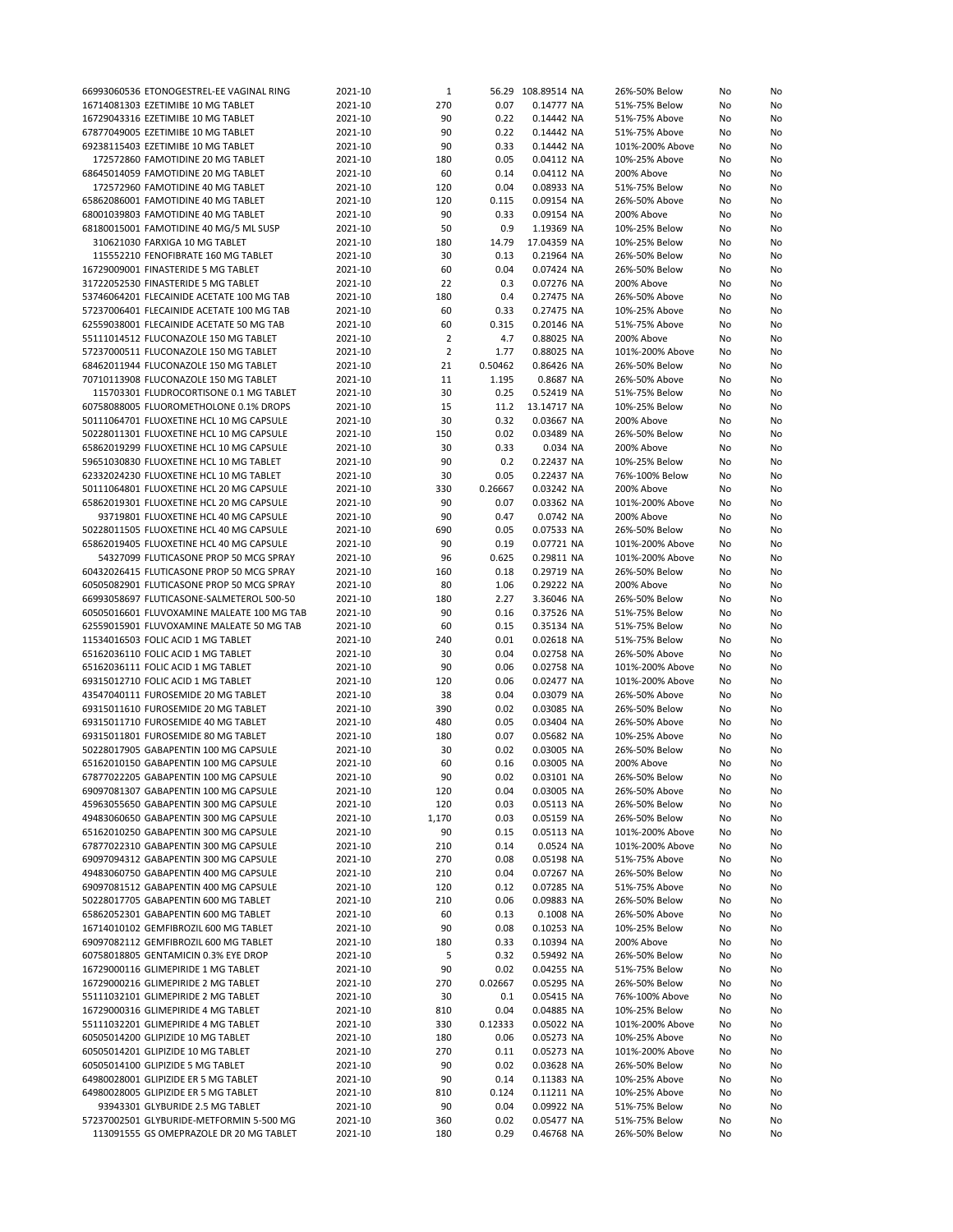| 591045301 GUANFACINE 2 MG TABLET           | 2021-10 | 30    | 0.49    | 0.71277 NA | 26%-50% Below   | No | No |
|--------------------------------------------|---------|-------|---------|------------|-----------------|----|----|
| 65162071310 GUANFACINE 2 MG TABLET         | 2021-10 | 30    | 0.49    | 0.7719 NA  | 26%-50% Below   | No | No |
| 24979053601 GUANFACINE HCL ER 3 MG TABLET  | 2021-10 | 90    | 0.15    | 0.27693 NA | 26%-50% Below   | No | No |
| 31722051901 HYDRALAZINE 10 MG TABLET       | 2021-10 | 120   | 0.02    | 0.0363 NA  | 26%-50% Below   | No | No |
| 31722052201 HYDRALAZINE 100 MG TABLET      | 2021-10 | 90    | 0.04    | 0.08706 NA | 51%-75% Below   | No | No |
|                                            |         |       |         |            |                 |    |    |
| 31722052001 HYDRALAZINE 25 MG TABLET       | 2021-10 | 180   | 0.02    | 0.04122 NA | 51%-75% Below   | No | No |
| 50228014610 HYDROCHLOROTHIAZIDE 12.5 MG CP | 2021-10 | 210   | 0.04333 | 0.03404 NA | 26%-50% Above   | No | No |
| 57237000299 HYDROCHLOROTHIAZIDE 12.5 MG CP | 2021-10 | 90    | 0.08    | 0.03372 NA | 101%-200% Above | No | No |
| 16729018217 HYDROCHLOROTHIAZIDE 12.5 MG TB | 2021-10 | 330   | 0.03    | 0.06648 NA | 51%-75% Below   | No | No |
| 16729018301 HYDROCHLOROTHIAZIDE 25 MG TAB  | 2021-10 | 90    | 0.02    | 0.01512 NA | 26%-50% Above   | No | No |
| 16729018317 HYDROCHLOROTHIAZIDE 25 MG TAB  | 2021-10 | 270   | 0.03    | 0.01514 NA | 76%-100% Above  | No | No |
| 23155000810 HYDROCHLOROTHIAZIDE 25 MG TAB  | 2021-10 | 90    | 0.02    | 0.01512 NA | 26%-50% Above   | No | No |
| 68645051054 HYDROCHLOROTHIAZIDE 25 MG TAB  | 2021-10 | 180   | 0.02    | 0.01512 NA | 26%-50% Above   | No | No |
|                                            |         |       |         |            |                 |    |    |
| 16729018401 HYDROCHLOROTHIAZIDE 50 MG TAB  | 2021-10 | 90    | 0.01    | 0.03092 NA | 51%-75% Below   | No | No |
| 23155000901 HYDROCHLOROTHIAZIDE 50 MG TAB  | 2021-10 | 90    | 0.01    | 0.03092 NA | 51%-75% Below   | No | No |
| 603388732 HYDROCODONE-ACETAMIN 10-325 MG   | 2021-10 | 90    | 0.19    | 0.13918 NA | 26%-50% Above   | No | No |
| 13107002101 HYDROCODONE-ACETAMIN 10-325 MG | 2021-10 | 514   | 0.07    | 0.13295 NA | 26%-50% Below   | No | No |
| 43386035801 HYDROCODONE-ACETAMIN 10-325 MG | 2021-10 | 60    | 0.19    | 0.12984 NA | 26%-50% Above   | No | No |
| 27808003502 HYDROCODONE-ACETAMIN 5-325 MG  | 2021-10 | 30    | 0.19    | 0.09641 NA | 76%-100% Above  | No | No |
| 31722099601 HYDROCODONE-ACETAMIN 5-325 MG  | 2021-10 | 6     | 0.3     | 0.10099 NA | 101%-200% Above | No | No |
| 43386035601 HYDROCODONE-ACETAMIN 5-325 MG  | 2021-10 | 134   | 0.35    | 0.0987 NA  | 200% Above      | No | No |
|                                            |         |       |         |            |                 |    |    |
| 406012405 HYDROCODONE-ACETAMIN 7.5-325     | 2021-10 | 140   | 0.19333 | 0.11934 NA | 51%-75% Above   | No | No |
| 603389132 HYDROCODONE-ACETAMIN 7.5-325     | 2021-10 | 50    | 0.07    | 0.12204 NA | 26%-50% Below   | No | No |
| 10702019001 HYDROCODONE-ACETAMIN 7.5-325   | 2021-10 | 110   | 0.07    | 0.12204 NA | 26%-50% Below   | No | No |
| 27808003601 HYDROCODONE-ACETAMIN 7.5-325   | 2021-10 | 10    | 0.23    | 0.12204 NA | 76%-100% Above  | No | No |
| 27808003602 HYDROCODONE-ACETAMIN 7.5-325   | 2021-10 | 10    | 0.7     | 0.12204 NA | 200% Above      | No | No |
| 65162011510 HYDROCODONE-ACETAMIN 7.5-325   | 2021-10 | 18    | 0.47    | 0.12204 NA | 200% Above      | No | No |
| 65162011550 HYDROCODONE-ACETAMIN 7.5-325   | 2021-10 | 232   | 0.07    | 0.1205 NA  | 26%-50% Below   | No | No |
| 51672300302 HYDROCORTISONE 2.5% CREAM      | 2021-10 | 28.35 | 0.07    | 0.08942 NA | 10%-25% Below   | No | No |
|                                            |         |       |         | 0.36923 NA |                 |    | No |
| 62559043130 HYDROCORTISONE 2.5% CREAM      | 2021-10 | 30    | 0.18    |            | 51%-75% Below   | No |    |
| 16729048501 HYDROXYCHLOROQUINE 200 MG TAB  | 2021-10 | 30    | 0.33    | 0.25728 NA | 26%-50% Above   | No | No |
| 43598072101 HYDROXYCHLOROQUINE 200 MG TAB  | 2021-10 | 90    | 0.33    | 0.25728 NA | 26%-50% Above   | No | No |
| 68382009605 HYDROXYCHLOROQUINE 200 MG TAB  | 2021-10 | 600   | 0.21    | 0.26099 NA | 10%-25% Below   | No | No |
| 93506001 HYDROXYZINE HCL 10 MG TABLET      | 2021-10 | 30    | 0.32    | 0.04274 NA | 200% Above      | No | No |
| 16714008211 HYDROXYZINE HCL 25 MG TABLET   | 2021-10 | 750   | 0.04    | 0.06564 NA | 26%-50% Below   | No | No |
| 93506201 HYDROXYZINE HCL 50 MG TABLET      | 2021-10 | 60    | 0.05    | 0.07094 NA | 26%-50% Below   | No | No |
| 16714008310 HYDROXYZINE HCL 50 MG TABLET   | 2021-10 | 30    | 0.14    | 0.07094 NA | 76%-100% Above  | No | No |
|                                            |         |       |         |            |                 |    |    |
| 115180301 HYDROXYZINE PAM 25 MG CAP        | 2021-10 | 300   | 0.11    | 0.0729 NA  | 51%-75% Above   | No | No |
| 185067405 HYDROXYZINE PAM 25 MG CAP        | 2021-10 | 430   | 0.048   | 0.07282 NA | 26%-50% Below   | No | No |
| 115180401 HYDROXYZINE PAM 50 MG CAP        | 2021-10 | 5     | 0.1     | 0.08583 NA | 10%-25% Above   | No | No |
| 14539067501 HYDROXYZINE PAM 50 MG CAP      | 2021-10 | 30    | 0.11    | 0.08533 NA | 26%-50% Above   | No | No |
| 42192034001 HYOSCYAMINE SULF 0.125 MG TAB  | 2021-10 | 40    | 0.06    | 0.16599 NA | 51%-75% Below   | No | No |
| 55111068305 IBU 600 MG TABLET              | 2021-10 | 132   | 0.05    | 0.05797 NA | 10%-25% Below   | No | No |
| 49483060350 IBUPROFEN 600 MG TABLET        | 2021-10 | 100   | 0.09    | 0.05895 NA | 51%-75% Above   | No | No |
| 59651036105 IBUPROFEN 600 MG TABLET        | 2021-10 | 90    | 0.275   | 0.05797 NA | 200% Above      | No | No |
| 64380080807 IBUPROFEN 600 MG TABLET        | 2021-10 | 12    | 0.5     | 0.05797 NA | 200% Above      | No | No |
|                                            | 2021-10 | 20    | 0.17    |            |                 |    |    |
| 68645056259 IBUPROFEN 600 MG TABLET        |         |       |         | 0.05797 NA | 101%-200% Above | No | No |
| 49483060450 IBUPROFEN 800 MG TABLET        | 2021-10 | 714   | 0.05    | 0.07887 NA | 26%-50% Below   | No | No |
| 59651036205 IBUPROFEN 800 MG TABLET        | 2021-10 | 342   | 0.32    | 0.07814 NA | 200% Above      | No | No |
| 67877032101 IBUPROFEN 800 MG TABLET        | 2021-10 | 321   | 0.05    | 0.07794 NA | 26%-50% Below   | No | No |
| 49884005510 IMIPRAMINE HCL 25 MG TABLET    | 2021-10 | 60    | 0.11    | 0.0959 NA  | 10%-25% Above   | No | No |
| 68462053670 IMIQUIMOD 5% CREAM PACKET      | 2021-10 | 4     | 0.45    | 1.0966 NA  | 51%-75% Below   | No | No |
| 487020103 IPRAT-ALBUT 0.5-3(2.5) MG/3 ML   | 2021-10 | 360   | 0.04    | 0.06042 NA | 26%-50% Below   | No | No |
| 24208039915 IPRATROPIUM 0.06% SPRAY        | 2021-10 | 15    | 0.92    | 1.52728 NA | 26%-50% Below   | No | No |
| 31722073090 IRBESARTAN 150 MG TABLET       | 2021-10 | 90    | 0.1     | 0.21951 NA | 51%-75% Below   | No | No |
| 31722073190 IRBESARTAN 300 MG TABLET       | 2021-10 | 30    | 0.21    | 0.29883 NA | 26%-50% Below   | No | No |
|                                            |         |       |         |            |                 |    |    |
| 54025413 IRBESARTAN-HCTZ 150-12.5 MG TB    | 2021-10 | 30    | 0.33    | 0.28042 NA | 10%-25% Above   | No | No |
| 93823298 IRBESARTAN-HCTZ 300-12.5 MG TB    | 2021-10 | 30    | 0.19    | 0.30221 NA | 26%-50% Below   | No | No |
| 33342005807 IRBESARTAN-HCTZ 300-12.5 MG TB | 2021-10 | 30    | 0.58    | 0.29941 NA | 76%-100% Above  | No | No |
| 13668010401 ISOSORBIDE MONONIT ER 30 MG TB | 2021-10 | 120   | 0.12    | 0.1022 NA  | 10%-25% Above   | No | No |
| 68382065005 ISOSORBIDE MONONIT ER 30 MG TB | 2021-10 | 30    | 0.2     | 0.1022 NA  | 76%-100% Above  | No | No |
| 6057561 JANUMET 50-500 MG TABLET           | 2021-10 | 90    | 6.57    | 7.93718 NA | 10%-25% Below   | No | No |
| 555912366 JOLESSA 0.15 MG-0.03 MG TABLET   | 2021-10 | 91    | 0.33    | 0.2854 NA  | 10%-25% Above   | No | No |
| 555902542 JUNEL 1 MG-20 MCG TABLET         | 2021-10 | 21    | 0.37    | 0.32536 NA | 10%-25% Above   | No | No |
|                                            |         |       |         |            |                 |    |    |
| 555902742 JUNEL 1.5 MG-30 MCG TABLET       | 2021-10 | 42    | 0.47    | 0.52408 NA | 10%-25% Below   | No | No |
| 68180090373 KAITLIB FE 0.8-0.025MG CHEW TB | 2021-10 | 84    | 0.84    | 2.69534 NA | 51%-75% Below   | No | No |
| 21922002507 KETOCONAZOLE 2% CREAM          | 2021-10 | 120   | 0.26    | 0.36406 NA | 26%-50% Below   | No | No |
| 51672129801 KETOCONAZOLE 2% CREAM          | 2021-10 | 15    | 1.24    | 0.60161 NA | 101%-200% Above | No | No |
| 45802046564 KETOCONAZOLE 2% SHAMPOO        | 2021-10 | 360   | 0.12667 | 0.0992 NA  | 26%-50% Above   | No | No |
| 69543038810 KETOROLAC 10 MG TABLET         | 2021-10 | 50    | 0.8     | 0.70069 NA | 10%-25% Above   | No | No |
| 68180084473 KURVELO-28 TABLET              | 2021-10 | 84    | 0.36    | 0.19404 NA | 76%-100% Above  | No | No |
| 16714070101 LAMOTRIGINE 100 MG TABLET      | 2021-10 | 330   | 0.03    | 0.06284 NA | 51%-75% Below   | No | No |
| 59746024760 LAMOTRIGINE 150 MG TABLET      | 2021-10 | 90    | 0.05    | 0.088 NA   | 26%-50% Below   | No | No |
| 51672413304 LAMOTRIGINE 200 MG TABLET      | 2021-10 | 90    | 0.33    | 0.09676 NA | 200% Above      | No | No |
|                                            |         |       |         |            |                 |    |    |
| 62332004060 LAMOTRIGINE 200 MG TABLET      | 2021-10 | 30    | 0.31    | 0.09507 NA | 200% Above      | No | No |
| 68382001005 LAMOTRIGINE 200 MG TABLET      | 2021-10 | 420   | 0.05    | 0.09592 NA | 26%-50% Below   | No | No |
| 29300011105 LAMOTRIGINE 25 MG TABLET       | 2021-10 | 75    | 0.02    | 0.03681 NA | 26%-50% Below   | No | No |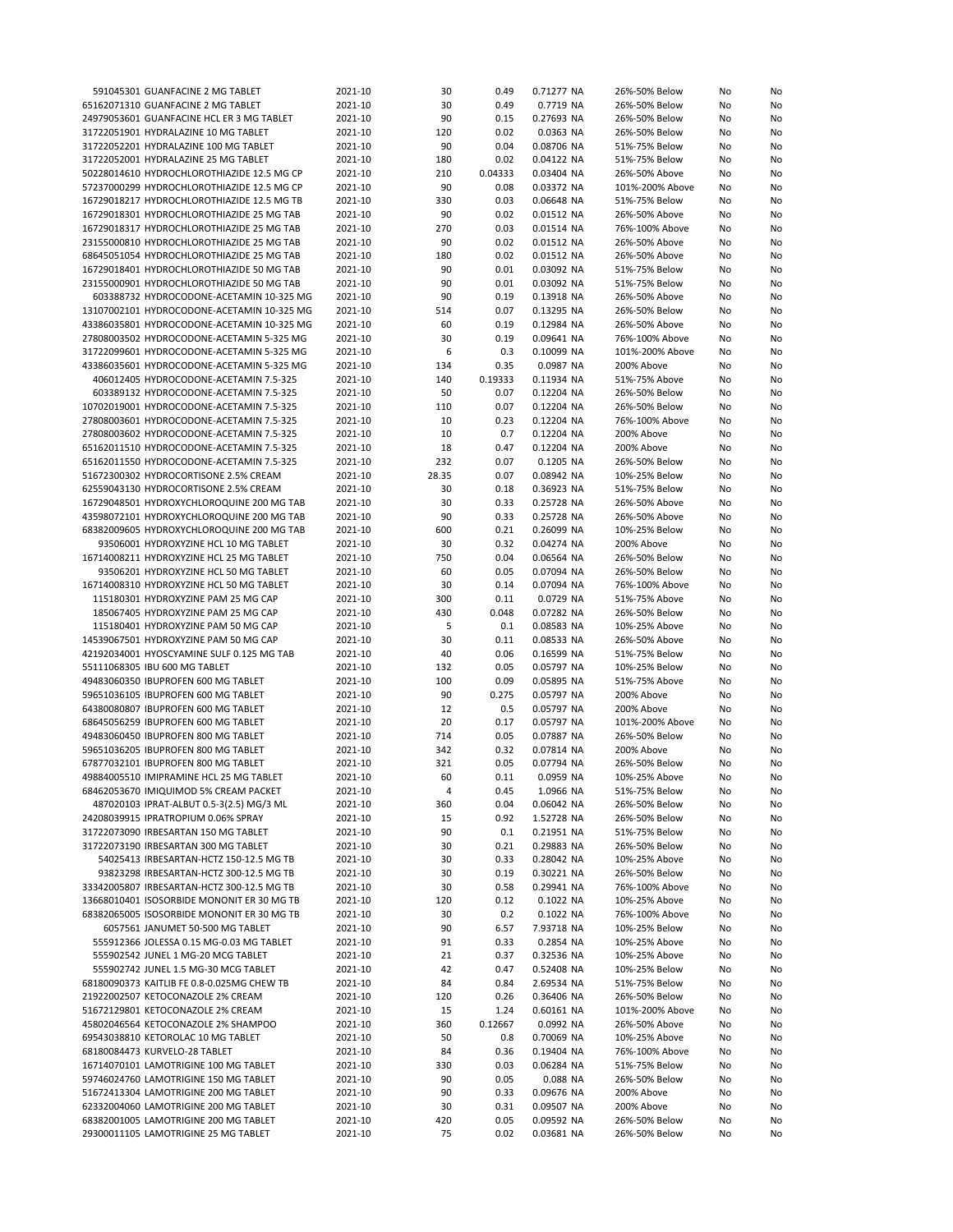| 31722057030 LANSOPRAZOLE DR 15 MG CAPSULE  | 2021-10 | 30             | 0.32    | 0.36116 NA | 10%-25% Below   | No | No |
|--------------------------------------------|---------|----------------|---------|------------|-----------------|----|----|
| 55111039990 LANSOPRAZOLE DR 30 MG CAPSULE  | 2021-10 | 90             | 0.07    | 0.15103 NA | 51%-75% Below   | No | No |
| 70756080790 LANSOPRAZOLE DR 30 MG CAPSULE  | 2021-10 | 90             | 0.07    | 0.15103 NA | 51%-75% Below   | No | No |
| 16714040604 LARIN FE 1-20 TABLET           | 2021-10 | 28             | 0.34    | 0.28203 NA | 10%-25% Above   | No | No |
| 59762033302 LATANOPROST 0.005% EYE DROPS   | 2021-10 | 7              | 3.68    | 2.00701 NA | 76%-100% Above  | No | No |
| 70069042101 LATANOPROST 0.005% EYE DROPS   | 2021-10 | $\overline{2}$ | 5.46    | 2.00701 NA | 101%-200% Above | No | No |
| 93762056 LETROZOLE 2.5 MG TABLET           | 2021-10 | 30             | 0.08    | 0.14168 NA | 26%-50% Below   | No | No |
| 16729003410 LETROZOLE 2.5 MG TABLET        | 2021-10 | 20             | 0.97    | 0.13958 NA | 200% Above      | No | No |
| 16729003415 LETROZOLE 2.5 MG TABLET        | 2021-10 | 30             | 0.08    | 0.14168 NA | 26%-50% Below   | No | No |
| 54449613 LEUCOVORIN CALCIUM 5 MG TAB       | 2021-10 | $\overline{4}$ | 0.3     | 0.8275 NA  | 51%-75% Below   | No | No |
| 60432083116 LEVETIRACETAM 100 MG/ML SOLN   | 2021-10 | 300            | 0.07    | 0.03438 NA | 101%-200% Above | No | No |
| 31722053705 LEVETIRACETAM 500 MG TABLET    | 2021-10 | 135            | 0.07    | 0.11464 NA | 26%-50% Below   | No | No |
| 68180011302 LEVETIRACETAM 500 MG TABLET    | 2021-10 | 120            | 0.07    | 0.11464 NA | 26%-50% Below   | No | No |
| 31722053805 LEVETIRACETAM 750 MG TABLET    | 2021-10 | 360            | 0.09    | 0.17318 NA | 26%-50% Below   | No | No |
| 50228013690 LEVOCETIRIZINE 5 MG TABLET     | 2021-10 | 210            | 0.04    | 0.07137 NA | 26%-50% Below   | No | No |
| 68462034690 LEVOCETIRIZINE 5 MG TABLET     | 2021-10 | 90             | 0.33    | 0.07164 NA | 200% Above      | No | No |
| 31722072250 LEVOFLOXACIN 500 MG TABLET     | 2021-10 | 10             | 0.1     | 0.20099 NA | 51%-75% Below   | No | No |
| 55111028050 LEVOFLOXACIN 500 MG TABLET     | 2021-10 | 30             | 0.1     | 0.19427 NA | 26%-50% Below   | No | No |
|                                            |         |                |         |            |                 |    |    |
| 378180910 LEVOTHYROXINE 100 MCG TABLET     | 2021-10 | 390            | 0.06    | 0.27984 NA | 76%-100% Below  | No | No |
| 378180977 LEVOTHYROXINE 100 MCG TABLET     | 2021-10 | 180            | 0.06    | 0.27398 NA | 76%-100% Below  | No | No |
| 16729045117 LEVOTHYROXINE 100 MCG TABLET   | 2021-10 | 600            | 0.06    | 0.27947 NA | 76%-100% Below  | No | No |
| 47781065190 LEVOTHYROXINE 100 MCG TABLET   | 2021-10 | 90             | 0.06    | 0.27398 NA | 76%-100% Below  | No | No |
| 16729045215 LEVOTHYROXINE 112 MCG TABLET   | 2021-10 | 90             | 0.06    | 0.2634 NA  | 76%-100% Below  | No | No |
| 68180097001 LEVOTHYROXINE 112 MCG TABLET   | 2021-10 | 90             | 0.33    | 0.2634 NA  | 26%-50% Above   | No | No |
| 68180097003 LEVOTHYROXINE 112 MCG TABLET   | 2021-10 | 90             | 0.06    | 0.2634 NA  | 76%-100% Below  | No | No |
| 69238183501 LEVOTHYROXINE 112 MCG TABLET   | 2021-10 | 90             | 0.16    | 0.24128 NA | 26%-50% Below   | No | No |
| 378181377 LEVOTHYROXINE 125 MCG TABLET     | 2021-10 | 120            | 0.07    | 0.25 NA    | 51%-75% Below   | No | No |
| 68180097103 LEVOTHYROXINE 125 MCG TABLET   | 2021-10 | 270            | 0.07    | 0.26159 NA | 51%-75% Below   | No | No |
| 69238183607 LEVOTHYROXINE 125 MCG TABLET   | 2021-10 | 30             | 0.32    | 0.25 NA    | 26%-50% Above   | No | No |
| 69238183701 LEVOTHYROXINE 137 MCG TABLET   | 2021-10 | 168            | 0.345   | 0.28634 NA | 10%-25% Above   | No | No |
| 68180097303 LEVOTHYROXINE 150 MCG TABLET   | 2021-10 | 195            | 0.07    | 0.28937 NA | 76%-100% Below  | No | No |
| 16729045617 LEVOTHYROXINE 175 MCG TABLET   | 2021-10 | 180            | 0.08    | 0.40683 NA | 76%-100% Below  | No | No |
| 16729045717 LEVOTHYROXINE 200 MCG TABLET   | 2021-10 | 60             | 0.08    | 0.35282 NA | 76%-100% Below  | No | No |
| 378180077 LEVOTHYROXINE 25 MCG TABLET      | 2021-10 | 90             | 0.06    | 0.18538 NA | 51%-75% Below   | No | No |
| 16729044717 LEVOTHYROXINE 25 MCG TABLET    | 2021-10 | 600            | 0.06    | 0.18266 NA | 51%-75% Below   | No | No |
|                                            |         |                |         |            |                 |    |    |
| 16729044817 LEVOTHYROXINE 50 MCG TABLET    | 2021-10 | 240            | 0.06    | 0.19324 NA | 51%-75% Below   | No | No |
| 47781064390 LEVOTHYROXINE 50 MCG TABLET    | 2021-10 | 45             | 0.06    | 0.19386 NA | 51%-75% Below   | No | No |
| 69238183107 LEVOTHYROXINE 50 MCG TABLET    | 2021-10 | 120            | 0.245   | 0.19324 NA | 26%-50% Above   | No | No |
| 378180577 LEVOTHYROXINE 75 MCG TABLET      | 2021-10 | 180            | 0.06    | 0.21858 NA | 51%-75% Below   | No | No |
| 16729044917 LEVOTHYROXINE 75 MCG TABLET    | 2021-10 | 330            | 0.06    | 0.21992 NA | 51%-75% Below   | No | No |
| 68180096703 LEVOTHYROXINE 75 MCG TABLET    | 2021-10 | 30             | 0.28    | 0.21634 NA | 26%-50% Above   | No | No |
| 378180777 LEVOTHYROXINE 88 MCG TABLET      | 2021-10 | 30             | 0.06    | 0.20996 NA | 51%-75% Below   | No | No |
| 16729045017 LEVOTHYROXINE 88 MCG TABLET    | 2021-10 | 60             | 0.06    | 0.20996 NA | 51%-75% Below   | No | No |
| 68180096803 LEVOTHYROXINE 88 MCG TABLET    | 2021-10 | 90             | 0.33    | 0.20996 NA | 51%-75% Above   | No | No |
| 69238183301 LEVOTHYROXINE 88 MCG TABLET    | 2021-10 | 90             | 0.1     | 0.20996 NA | 51%-75% Below   | No | No |
| 50383066730 LIDOCAINE-PRILOCAINE CREAM     | 2021-10 | 30             | 0.14    | 0.23933 NA | 26%-50% Below   | No | No |
| 72606000107 LINEZOLID 600 MG TABLET        | 2021-10 | 60             | 1.03    | 1.94576 NA | 26%-50% Below   | No | No |
| 51862032001 LIOTHYRONINE SOD 5 MCG TAB     | 2021-10 | 180            | 0.23    | 0.40655 NA | 26%-50% Below   | No | No |
| 68180098001 LISINOPRIL 10 MG TABLET        | 2021-10 | 90             | 0.02    | 0.02292 NA | 10%-25% Below   | No | No |
| 68180098003 LISINOPRIL 10 MG TABLET        | 2021-10 | 180            | 0.045   | 0.02216 NA | 101%-200% Above | No | No |
| 68645055254 LISINOPRIL 10 MG TABLET        | 2021-10 | 100            | 0.19    | 0.02216 NA | 200% Above      | No | No |
| 43547035150 LISINOPRIL 2.5 MG TABLET       | 2021-10 | 90             | 0.01    | 0.01707 NA | 26%-50% Below   | No | No |
| 904679961 LISINOPRIL 20 MG TABLET          | 2021-10 | 90             | 0.07    | 0.0273 NA  | 101%-200% Above | No | No |
| 43547035411 LISINOPRIL 20 MG TABLET        | 2021-10 | 975            | 0.05167 | 0.02709 NA | 76%-100% Above  | No | No |
| 68180098103 LISINOPRIL 20 MG TABLET        | 2021-10 | 90             | 0.32    | 0.02666 NA | 200% Above      | No | No |
| 43547035510 LISINOPRIL 30 MG TABLET        | 2021-10 | 180            | 0.03    | 0.06255 NA | 51%-75% Below   | No | No |
| 68180098201 LISINOPRIL 30 MG TABLET        | 2021-10 | 30             | 0.1     | 0.05949 NA | 51%-75% Above   | No | No |
| 43547035611 LISINOPRIL 40 MG TABLET        | 2021-10 | 240            | 0.04    | 0.05006 NA | 10%-25% Below   | No | No |
| 43547035211 LISINOPRIL 5 MG TABLET         | 2021-10 | 270            | 0.01    | 0.01758 NA | 26%-50% Below   | No | No |
|                                            |         |                |         | 0.01775 NA |                 |    |    |
| 68180051303 LISINOPRIL 5 MG TABLET         | 2021-10 | 30             | 0.18    |            | 200% Above      | No | No |
| 591086005 LISINOPRIL-HCTZ 10-12.5 MG TAB   | 2021-10 | 90             | 0.01    | 0.03929 NA | 51%-75% Below   | No | No |
| 68180051802 LISINOPRIL-HCTZ 10-12.5 MG TAB | 2021-10 | 210            | 0.13333 | 0.03929 NA | 200% Above      | No | No |
| 68180051901 LISINOPRIL-HCTZ 20-12.5 MG TAB | 2021-10 | 90             | 0.11    | 0.05874 NA | 76%-100% Above  | No | No |
| 68180051902 LISINOPRIL-HCTZ 20-12.5 MG TAB | 2021-10 | 360            | 0.17    | 0.05874 NA | 101%-200% Above | No | No |
| 69097096907 LISINOPRIL-HCTZ 20-12.5 MG TAB | 2021-10 | 180            | 0.02    | 0.05634 NA | 51%-75% Below   | No | No |
| 68180052002 LISINOPRIL-HCTZ 20-25 MG TAB   | 2021-10 | 390            | 0.154   | 0.05398 NA | 101%-200% Above | No | No |
| 591024005 LORAZEPAM 0.5 MG TABLET          | 2021-10 | 60             | 0.16    | 0.04248 NA | 200% Above      | No | No |
| 591024010 LORAZEPAM 0.5 MG TABLET          | 2021-10 | 210            | 0.055   | 0.04248 NA | 26%-50% Above   | No | No |
| 69315090401 LORAZEPAM 0.5 MG TABLET        | 2021-10 | 30             | 0.02    | 0.04248 NA | 51%-75% Below   | No | No |
| 69315090405 LORAZEPAM 0.5 MG TABLET        | 2021-10 | 90             | 0.095   | 0.04048 NA | 101%-200% Above | No | No |
| 13107008405 LORAZEPAM 1 MG TABLET          | 2021-10 | 375            | 0.03625 | 0.04467 NA | 10%-25% Below   | No | No |
| 69315090601 LORAZEPAM 2 MG TABLET          | 2021-10 | $\overline{2}$ | 0.24    | 0.07053 NA | 200% Above      | No | No |
| 31722070210 LOSARTAN POTASSIUM 100 MG TAB  | 2021-10 | 420            | 0.06667 | 0.0969 NA  | 26%-50% Below   | No | No |
| 65862020399 LOSARTAN POTASSIUM 100 MG TAB  | 2021-10 | 180            | 0.205   | 0.09836 NA | 101%-200% Above | No | No |
| 68180037803 LOSARTAN POTASSIUM 100 MG TAB  | 2021-10 | 90             | 0.33    | 0.10272 NA | 200% Above      | No | No |
| 68382013710 LOSARTAN POTASSIUM 100 MG TAB  | 2021-10 | 90             | 0.17    | 0.10272 NA | 51%-75% Above   | No | No |
| 31722070010 LOSARTAN POTASSIUM 25 MG TAB   | 2021-10 | 150            | 0.02667 | 0.05777 NA | 51%-75% Below   | No | No |
|                                            |         |                |         |            |                 |    |    |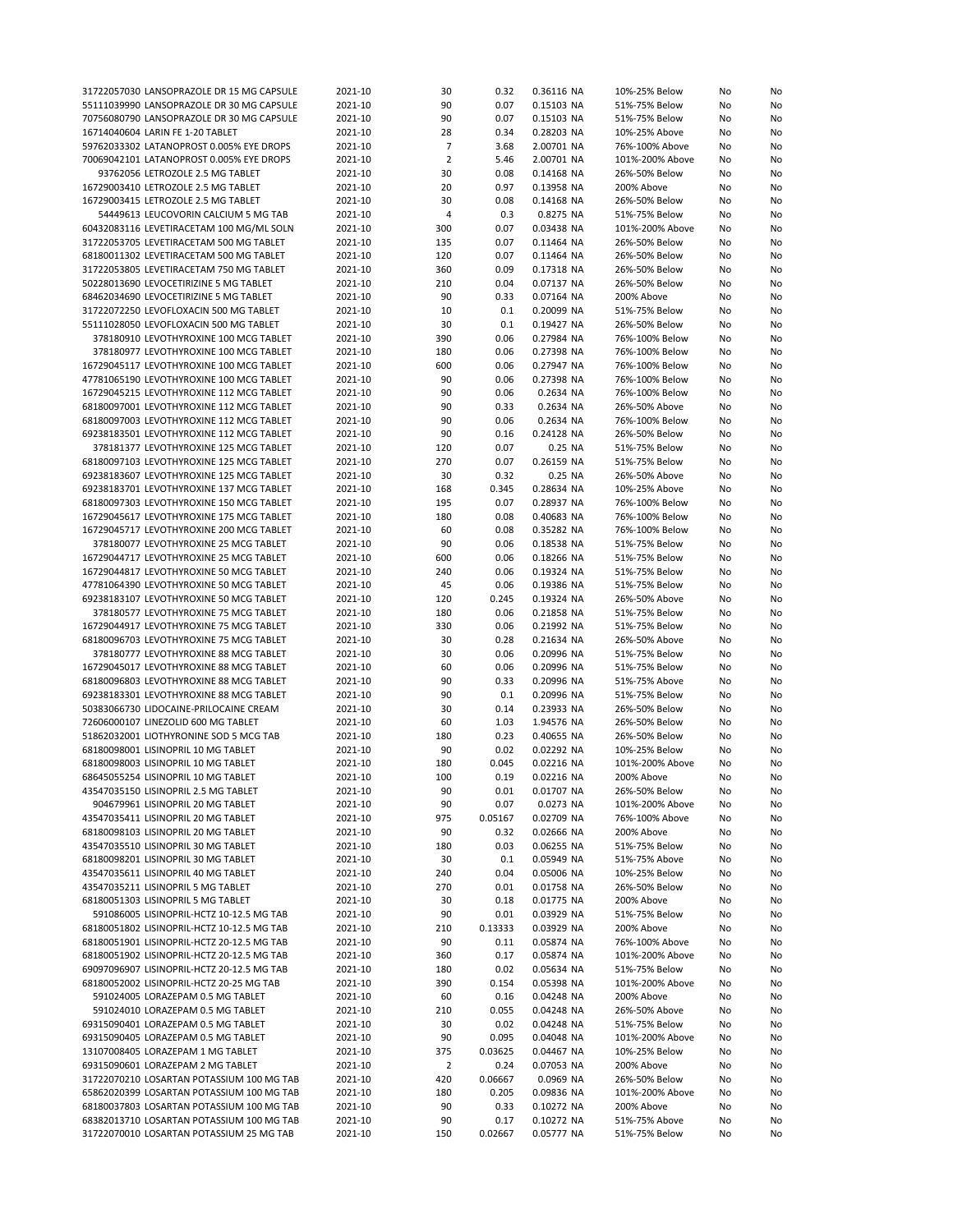| 65862020190 LOSARTAN POTASSIUM 25 MG TAB                                            | 2021-10            | 90         | 0.33          | 0.05641 NA               | 200% Above                      | No       | No       |
|-------------------------------------------------------------------------------------|--------------------|------------|---------------|--------------------------|---------------------------------|----------|----------|
| 65862020199 LOSARTAN POTASSIUM 25 MG TAB                                            | 2021-10            | 60         | 0.29          | 0.05846 NA               | 200% Above                      | No       | No       |
| 31722070110 LOSARTAN POTASSIUM 50 MG TAB                                            | 2021-10            | 480        | 0.04          | 0.07181 NA               | 26%-50% Below                   | No       | No       |
|                                                                                     |                    |            |               |                          |                                 |          |          |
| 65862020290 LOSARTAN POTASSIUM 50 MG TAB                                            | 2021-10            | 60         | 0.18          | 0.07257 NA               | 101%-200% Above                 | No       | No       |
| 68180037703 LOSARTAN POTASSIUM 50 MG TAB                                            | 2021-10            | 90         | 0.04          | 0.07257 NA               | 26%-50% Below                   | No       | No       |
| 65862047090 LOSARTAN-HCTZ 100-25 MG TAB                                             | 2021-10            | 90         | 0.1           | 0.16917 NA               | 26%-50% Below                   | No       | No       |
| 59746033790 LOSARTAN-HCTZ 50-12.5 MG TAB                                            | 2021-10            | 30         | 0.08          | 0.13751 NA               | 26%-50% Below                   | No       | No       |
| 62332004830 LOSARTAN-HCTZ 50-12.5 MG TAB                                            | 2021-10            | 90         | 0.08          | 0.15023 NA               | 26%-50% Below                   | No       | No       |
|                                                                                     |                    |            |               |                          |                                 |          |          |
| 62332004890 LOSARTAN-HCTZ 50-12.5 MG TAB                                            | 2021-10            | 120        | 0.08          | 0.14387 NA               | 26%-50% Below                   | No       | No       |
| 93092810 LOVASTATIN 40 MG TABLET                                                    | 2021-10            | 90         | 0.33          | 0.06691 NA               | 200% Above                      | No       | No       |
| 61442014301 LOVASTATIN 40 MG TABLET                                                 | 2021-10            | 30         | 0.02          | 0.06691 NA               | 51%-75% Below                   | No       | No       |
| 68180046907 LOVASTATIN 40 MG TABLET                                                 | 2021-10            | 180        | 0.175         | 0.06691 NA               | 101%-200% Above                 | No       | No       |
| 68462038829 MARLISSA-28 TABLET                                                      | 2021-10            | 28         | 0.36          | 0.21074 NA               | 51%-75% Above                   | No       | No       |
|                                                                                     |                    |            |               |                          |                                 |          |          |
| 16571066101 MECLIZINE 25 MG TABLET                                                  | 2021-10            | 45         | 0.22          | 0.1328 NA                | 51%-75% Above                   | No       | No       |
| 70710116201 MECLIZINE 25 MG TABLET                                                  | 2021-10            | 20         | 0.37          | 0.1328 NA                | 101%-200% Above                 | No       | No       |
| 555077902 MEDROXYPROGESTERONE 10 MG TAB                                             | 2021-10            | 10         | 0.23          | 0.16454 NA               | 26%-50% Above                   | No       | No       |
| 16714098101 MEDROXYPROGESTERONE 150 MG/ML                                           | 2021-10            | 1          | 24.55         | 30.12333 NA              | 10%-25% Below                   | No       | No       |
| 555087202 MEDROXYPROGESTERONE 2.5 MG TAB                                            | 2021-10            | 90         | 0.06          | 0.10584 NA               | 26%-50% Below                   | No       | No       |
|                                                                                     |                    |            |               |                          |                                 |          |          |
| 555087302 MEDROXYPROGESTERONE 5 MG TAB                                              | 2021-10            | 10         | 0.47          | 0.13867 NA               | 200% Above                      | No       | No       |
| 29300012510 MELOXICAM 15 MG TABLET                                                  | 2021-10            | 300        | 0.11667       | 0.02453 NA               | 200% Above                      | No       | No       |
| 68382005105 MELOXICAM 15 MG TABLET                                                  | 2021-10            | 120        | 0.115         | 0.02445 NA               | 200% Above                      | No       | No       |
| 69097015915 MELOXICAM 15 MG TABLET                                                  | 2021-10            | 30         | 0.32          | 0.02457 NA               | 200% Above                      | No       | No       |
| 29300012410 MELOXICAM 7.5 MG TABLET                                                 | 2021-10            | 420        | 0.01          | 0.02267 NA               | 51%-75% Below                   | No       | No       |
|                                                                                     |                    |            | 0.03          |                          | 26%-50% Above                   |          |          |
| 69097015815 MELOXICAM 7.5 MG TABLET                                                 | 2021-10            | 30         |               | 0.02267 NA               |                                 | No       | No       |
| 27241007106 MEMANTINE HCL 10 MG TABLET                                              | 2021-10            | 180        | 0.04          | 0.0968 NA                | 51%-75% Below                   | No       | No       |
| 68382071119 MESALAMINE DR 1.2 GM TABLET                                             | 2021-10            | 1,020      | 1.706         | 3.02495 NA               | 26%-50% Below                   | No       | No       |
| 527143501 METAXALONE 800 MG TABLET                                                  | 2021-10            | 60         | 0.47          | 0.68143 NA               | 26%-50% Below                   | No       | No       |
| 591234101 METAXALONE 800 MG TABLET                                                  | 2021-10            | 60         | 0.47          | 0.68143 NA               | 26%-50% Below                   | No       | No       |
|                                                                                     |                    |            |               |                          |                                 |          |          |
| 378718705 METFORMIN HCL 1,000 MG TABLET                                             | 2021-10            | 60         | 0.28          | 0.02583 NA               | 200% Above                      | No       | No       |
| 42385090210 METFORMIN HCL 1,000 MG TABLET                                           | 2021-10            | 1,320      | 0.02          | 0.02587 NA               | 10%-25% Below                   | No       | No       |
| 65862001005 METFORMIN HCL 1,000 MG TABLET                                           | 2021-10            | 270        | 0.04          | 0.02601 NA               | 51%-75% Above                   | No       | No       |
| 65862001099 METFORMIN HCL 1,000 MG TABLET                                           | 2021-10            | 180        | 0.03          | 0.02601 NA               | 10%-25% Above                   | No       | No       |
| 67877056305 METFORMIN HCL 1,000 MG TABLET                                           | 2021-10            | 240        | 0.175         | 0.02592 NA               | 200% Above                      | No       | No       |
|                                                                                     |                    |            |               |                          |                                 |          |          |
| 68645058459 METFORMIN HCL 1,000 MG TABLET                                           | 2021-10            | 180        | 0.06          | 0.02583 NA               | 101%-200% Above                 | No       | No       |
| 70010006510 METFORMIN HCL 1,000 MG TABLET                                           | 2021-10            | 180        | 0.02          | 0.02583 NA               | 10%-25% Below                   | No       | No       |
| 42385090410 METFORMIN HCL 500 MG TABLET                                             | 2021-10            | 900        | 0.01          | 0.01609 NA               | 26%-50% Below                   | No       | No       |
| 50228010510 METFORMIN HCL 500 MG TABLET                                             | 2021-10            | 360        | 0.01          | 0.01609 NA               | 26%-50% Below                   | No       | No       |
| 65862000899 METFORMIN HCL 500 MG TABLET                                             | 2021-10            | 180        | 0.02          | 0.01609 NA               | 10%-25% Above                   | No       | No       |
|                                                                                     |                    |            |               |                          |                                 |          |          |
| 67877056105 METFORMIN HCL 500 MG TABLET                                             | 2021-10            | 90         | 0.24          | 0.01609 NA               | 200% Above                      | No       | No       |
| 68382075810 METFORMIN HCL 500 MG TABLET                                             | 2021-10            | 60         | 0.05          | 0.0164 NA                | 200% Above                      | No       | No       |
| 68645058259 METFORMIN HCL 500 MG TABLET                                             | 2021-10            | 180        | 0.06          | 0.0164 NA                | 200% Above                      | No       | No       |
| 70010006305 METFORMIN HCL 500 MG TABLET                                             | 2021-10            | 60         | 0.17          | 0.0164 NA                | 200% Above                      | No       | No       |
| 70010006310 METFORMIN HCL 500 MG TABLET                                             | 2021-10            | 30         | 0.03          | 0.0164 NA                | 76%-100% Above                  | No       | No       |
|                                                                                     |                    | 180        |               |                          |                                 |          |          |
| 378718605 METFORMIN HCL 850 MG TABLET                                               |                    |            | 0.23          | 0.02791 NA               | 200% Above                      | No       | No       |
|                                                                                     | 2021-10            |            |               |                          |                                 |          | No       |
| 50228010605 METFORMIN HCL 850 MG TABLET                                             | 2021-10            | 180        | 0.02          | 0.03001 NA               | 26%-50% Below                   | No       |          |
| 67877056205 METFORMIN HCL 850 MG TABLET                                             | 2021-10            | 180        | 0.17          | 0.03001 NA               | 200% Above                      | No       | No       |
|                                                                                     |                    |            |               | 0.03674 NA               |                                 |          |          |
| 51224000760 METFORMIN HCL ER 500 MG TABLET                                          | 2021-10            | 1,620      | 0.02          |                          | 26%-50% Below                   | No       | No       |
| 62756014202 METFORMIN HCL ER 500 MG TABLET                                          | 2021-10            | 180        | 0.17          | 0.03644 NA               | 200% Above                      | No       | No       |
| 70010049101 METFORMIN HCL ER 500 MG TABLET                                          | 2021-10            | 120        | 0.08          | 0.03807 NA               | 101%-200% Above                 | No       | No       |
| 70010049105 METFORMIN HCL ER 500 MG TABLET                                          | 2021-10            | 360        | 0.05          | 0.03807 NA               | 26%-50% Above                   | No       | No       |
| 70010049110 METFORMIN HCL ER 500 MG TABLET                                          | 2021-10            | 120        | 0.1           | 0.03807 NA               | 101%-200% Above                 | No       | No       |
|                                                                                     |                    |            |               |                          |                                 |          |          |
| 49483062401 METFORMIN HCL ER 750 MG TABLET                                          | 2021-10            | 210        | 0.05          | 0.09196 NA               | 26%-50% Below                   | No       | No       |
| 70010075401 METHOCARBAMOL 500 MG TABLET                                             | 2021-10            | 90         | 0.11          | 0.07046 NA               | 51%-75% Above                   | No       | No       |
| 70010077001 METHOCARBAMOL 750 MG TABLET                                             | 2021-10            | 90         | 0.04          | 0.08452 NA               | 51%-75% Below                   | No       | No       |
| 16729048601 METHOTREXATE 2.5 MG TABLET                                              | 2021-10            | 54         | 0.27          | 0.33126 NA               | 10%-25% Below                   | No       | No       |
| 16729047901 METHYLPHENIDATE 10 MG TABLET                                            | 2021-10            | 60         | 0.08          | 0.16119 NA               | 51%-75% Below                   | No       | No       |
| 16729048001 METHYLPHENIDATE 20 MG TABLET                                            | 2021-10            | 60         | 0.11          | 0.20004 NA               | 26%-50% Below                   | No       | No       |
|                                                                                     |                    |            |               |                          |                                 |          |          |
| 406114201 METHYLPHENIDATE 5 MG TABLET                                               | 2021-10            | 90         | 0.13          | 0.10963 NA               | 10%-25% Above                   | No       | No       |
| 93529301 METHYLPHENIDATE CD 60 MG CAP                                               | 2021-10            | 30         | 2.68          | 1.95511 NA               | 26%-50% Above                   | No       | No       |
| 406013601 METHYLPHENIDATE ER 36 MG TAB                                              | 2021-10            | 60         | 0.78          | 1.25081 NA               | 26%-50% Below                   | No       | No       |
| 65162023509 METHYLPHENIDATE ER 36 MG TAB                                            | 2021-10            | 60         | 0.58          | 1.13484 NA               | 26%-50% Below                   | No       | No       |
| 527331337 METHYLPHENIDATE ER 54 MG TAB                                              | 2021-10            | 30         | 0.64          | 1.39318 NA               | 51%-75% Below                   | No       | No       |
|                                                                                     |                    |            |               |                          |                                 |          |          |
| 115173901 METHYLPHENIDATE ER(CD) 40MG CP                                            | 2021-10            | 30         | 1.03          | 1.98011 NA               | 26%-50% Below                   | No       | No       |
| 51862061101 METHYLPHENIDATE LA 30 MG CAP                                            | 2021-10            | 60         | 0.9           | 1.49489 NA               | 26%-50% Below                   | No       | No       |
| 603459315 METHYLPREDNISOLONE 4 MG DOSEPK                                            | 2021-10            | 126        | 0.15333       | 0.19245 NA               | 10%-25% Below                   | No       | No       |
| 42806040021 METHYLPREDNISOLONE 4 MG DOSEPK                                          | 2021-10            | 147        | 0.09          | 0.20105 NA               | 51%-75% Below                   | No       | No       |
| 59746000103 METHYLPREDNISOLONE 4 MG DOSEPK                                          | 2021-10            | 84         | 0.3925        | 0.1946 NA                | 101%-200% Above                 | No       | No       |
| 59762444002 METHYLPREDNISOLONE 4 MG DOSEPK                                          |                    | 63         | 0.33333       | 0.19245 NA               | 51%-75% Above                   | No       | No       |
|                                                                                     | 2021-10            |            |               |                          |                                 |          |          |
| 68001000501 METHYLPREDNISOLONE 4 MG DOSEPK                                          | 2021-10            | 21         | 0.48          | 0.19245 NA               | 101%-200% Above                 | No       | No       |
| 68382091634 METHYLPREDNISOLONE 4 MG DOSEPK                                          | 2021-10            | 21         | 0.36          | 0.20105 NA               | 76%-100% Above                  | No       | No       |
| 68382091601 METHYLPREDNISOLONE 4 MG TABLET                                          | 2021-10            | 16         | 0.1           | 0.15731 NA               | 26%-50% Below                   | No       | No       |
| 93220301 METOCLOPRAMIDE 10 MG TABLET                                                | 2021-10            | 120        | 0.04          | 0.05501 NA               | 26%-50% Below                   | No       | No       |
| 93220401 METOCLOPRAMIDE 5 MG TABLET                                                 | 2021-10            | 60         | 0.01          | 0.04728 NA               | 76%-100% Below                  | No       | No       |
|                                                                                     |                    |            |               |                          |                                 |          |          |
| 50742061710 METOPROLOL SUCC ER 100 MG TAB                                           | 2021-10            | 360        | 0.1           | 0.15894 NA               | 26%-50% Below                   | No       | No       |
| 68382056601 METOPROLOL SUCC ER 100 MG TAB                                           | 2021-10            | 450        | 0.1           | 0.15228 NA               | 26%-50% Below                   | No       | No       |
| 69097040815 METOPROLOL SUCC ER 100 MG TAB<br>378459510 METOPROLOL SUCC ER 25 MG TAB | 2021-10<br>2021-10 | 120<br>390 | 0.295<br>0.05 | 0.16226 NA<br>0.09651 NA | 76%-100% Above<br>26%-50% Below | No<br>No | No<br>No |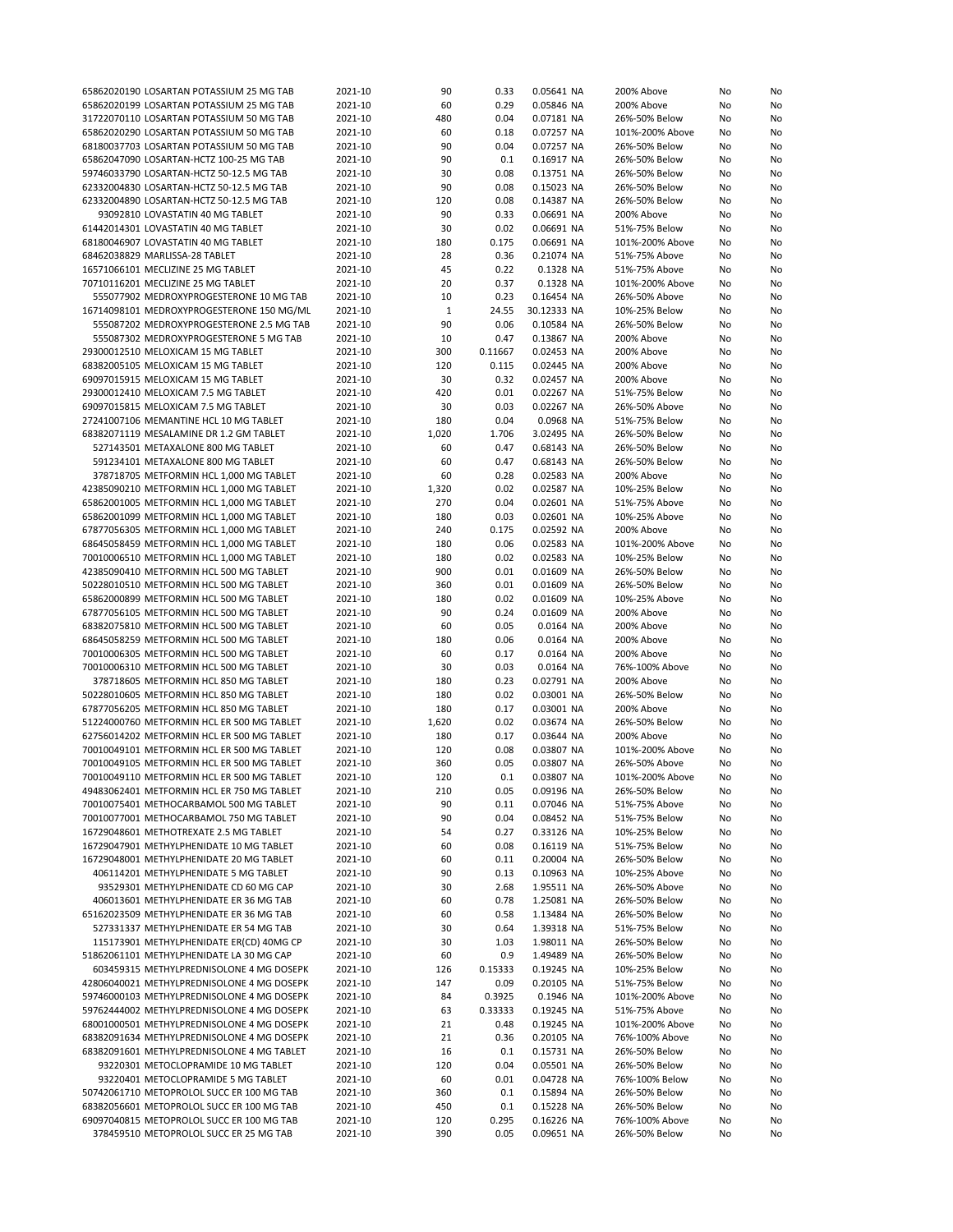|                                                                                        | 24979003701 METOPROLOL SUCC ER 25 MG TAB   | 2021-10            | 45       | 0.05         | 0.09508 NA              | 26%-50% Below                    | No | No |
|----------------------------------------------------------------------------------------|--------------------------------------------|--------------------|----------|--------------|-------------------------|----------------------------------|----|----|
|                                                                                        |                                            |                    | 90       |              |                         |                                  |    |    |
| 24979003703 METOPROLOL SUCC ER 25 MG TAB                                               |                                            | 2021-10            |          | 0.05         | 0.0989 NA               | 26%-50% Below                    | No | No |
| 68382056410 METOPROLOL SUCC ER 25 MG TAB                                               |                                            | 2021-10            | 90       | 0.05         | 0.0989 NA               | 26%-50% Below                    | No | No |
| 45963067696 METOPROLOL SUCC ER 50 MG TAB                                               |                                            | 2021-10            | 360      | 0.09         | 0.10183 NA              | 10%-25% Below                    | No | No |
| 64679084703 METOPROLOL SUCC ER 50 MG TAB                                               |                                            | 2021-10            | 750      | 0.05         | 0.1019 NA               | 51%-75% Below                    | No | No |
|                                                                                        |                                            |                    |          |              |                         |                                  |    |    |
| 68382056501 METOPROLOL SUCC ER 50 MG TAB                                               |                                            | 2021-10            | 120      | 0.325        | 0.10188 NA              | 200% Above                       | No | No |
| 68645047854 METOPROLOL SUCC ER 50 MG TAB                                               |                                            | 2021-10            | 30       | 0.2          | 0.10173 NA              | 76%-100% Above                   | No | No |
| 69097040707 METOPROLOL SUCC ER 50 MG TAB                                               |                                            | 2021-10            | 90       | 0.33         | 0.10204 NA              | 200% Above                       | No | No |
|                                                                                        |                                            |                    |          |              |                         |                                  |    |    |
| 69097040715 METOPROLOL SUCC ER 50 MG TAB                                               |                                            | 2021-10            | 30       | 0.05         | 0.10204 NA              | 51%-75% Below                    | No | No |
| 52817036200 METOPROLOL TARTRATE 100 MG TAB                                             |                                            | 2021-10            | 60       | 0.02         | 0.03462 NA              | 26%-50% Below                    | No | No |
| 57664016758 METOPROLOL TARTRATE 100 MG TAB                                             |                                            | 2021-10            | 180      | 0.12         | 0.03462 NA              | 200% Above                       | No | No |
|                                                                                        |                                            |                    | 330      | 0.01         | 0.02219 NA              |                                  |    |    |
| 52817036000 METOPROLOL TARTRATE 25 MG TAB                                              |                                            | 2021-10            |          |              |                         | 51%-75% Below                    | No | No |
|                                                                                        | 378003210 METOPROLOL TARTRATE 50 MG TAB    | 2021-10            | 60       | 0.17         | 0.02181 NA              | 200% Above                       | No | No |
| 52817036100 METOPROLOL TARTRATE 50 MG TAB                                              |                                            | 2021-10            | 450      | 0.03         | 0.02234 NA              | 26%-50% Above                    | No | No |
| 57664047758 METOPROLOL TARTRATE 50 MG TAB                                              |                                            | 2021-10            | 630      | 0.12         | 0.02207 NA              | 200% Above                       | No | No |
|                                                                                        |                                            |                    |          |              |                         |                                  |    |    |
| 66993096045 METRONIDAZOLE 0.75% CREAM                                                  |                                            | 2021-10            | 45       | 0.55         | 1.04402 NA              | 26%-50% Below                    | No | No |
| 168038360 METRONIDAZOLE 0.75% LOTION                                                   |                                            | 2021-10            | 59       | 1            | 2.66267 NA              | 51%-75% Below                    | No | No |
| 29300022705 METRONIDAZOLE 500 MG TABLET                                                |                                            | 2021-10            | 128      | 0.07         | 0.14784 NA              | 51%-75% Below                    | No | No |
|                                                                                        |                                            |                    |          |              |                         |                                  |    |    |
| 50111033401 METRONIDAZOLE 500 MG TABLET                                                |                                            | 2021-10            | 14       | 0.28         | 0.14408 NA              | 76%-100% Above                   | No | No |
| 72578000818 METRONIDAZOLE 500 MG TABLET                                                |                                            | 2021-10            | 21       | 0.28         | 0.15724 NA              | 76%-100% Above                   | No | No |
| 51672416403 METRONIDAZOLE TOPICAL 1% GEL                                               |                                            | 2021-10            | 60       | 0.71         | 1.50555 NA              | 51%-75% Below                    | No | No |
| 57237000805 MIRTAZAPINE 15 MG TABLET                                                   |                                            | 2021-10            | 165      | 0.03         | 0.08794 NA              | 51%-75% Below                    |    | No |
|                                                                                        |                                            |                    |          |              |                         |                                  | No |    |
| 57237000905 MIRTAZAPINE 30 MG TABLET                                                   |                                            | 2021-10            | 90       | 0.04         | 0.1096 NA               | 51%-75% Below                    | No | No |
| 57237001030 MIRTAZAPINE 45 MG TABLET                                                   |                                            | 2021-10            | 30       | 0.26         | 0.14154 NA              | 76%-100% Above                   | No | No |
| 13107000130 MIRTAZAPINE 7.5 MG TABLET                                                  |                                            | 2021-10            | 30       | 0.44         | 0.6968 NA               | 26%-50% Below                    | No | No |
|                                                                                        |                                            |                    |          |              |                         |                                  |    |    |
| 23155060503 MODAFINIL 200 MG TABLET                                                    |                                            | 2021-10            | 150      | 0.26         | 0.58444 NA              | 51%-75% Below                    | No | No |
| 42043016103 MODAFINIL 200 MG TABLET                                                    |                                            | 2021-10            | 150      | 0.29         | 0.56531 NA              | 26%-50% Below                    | No | No |
| 62332038690 MODAFINIL 200 MG TABLET                                                    |                                            | 2021-10            | 30       | 0.29         | 0.6418 NA               | 51%-75% Below                    | No | No |
|                                                                                        |                                            |                    |          |              |                         |                                  |    |    |
| 68462022555 MOMETASONE FUROATE 0.1% OINT                                               |                                            | 2021-10            | 45       | 0.43         | 0.19473 NA              | 101%-200% Above                  | No | No |
| 68462038502 MOMETASONE FUROATE 0.1% SOLN                                               |                                            | 2021-10            | 60       | 0.51         | 0.30085 NA              | 51%-75% Above                    | No | No |
| 16714036004 MONO-LINYAH 28 TABLET                                                      |                                            | 2021-10            | 56       | 0.13         | 0.21713 NA              | 26%-50% Below                    | No | No |
|                                                                                        |                                            |                    |          |              |                         |                                  |    |    |
| 29300022010 MONTELUKAST SOD 10 MG TABLET                                               |                                            | 2021-10            | 1,290    | 0.04         | 0.07385 NA              | 26%-50% Below                    | No | No |
| 29300022019 MONTELUKAST SOD 10 MG TABLET                                               |                                            | 2021-10            | 240      | 0.295        | 0.07402 NA              | 200% Above                       | No | No |
| 31722072690 MONTELUKAST SOD 10 MG TABLET                                               |                                            | 2021-10            | 90       | 0.33         | 0.07466 NA              | 200% Above                       | No | No |
|                                                                                        |                                            |                    |          |              |                         |                                  |    |    |
| 55111072510 MONTELUKAST SOD 10 MG TABLET                                               |                                            | 2021-10            | 30       | 0.33         | 0.07466 NA              | 200% Above                       | No | No |
| 65862057490 MONTELUKAST SOD 10 MG TABLET                                               |                                            | 2021-10            | 180      | 0.25         | 0.07402 NA              | 200% Above                       | No | No |
|                                                                                        | 93748756 MONTELUKAST SOD 4 MG GRANULES     | 2021-10            | 30       | 0.6          | 1.34591 NA              | 51%-75% Below                    | No | No |
| 31722072790 MONTELUKAST SOD 4 MG TAB CHEW                                              |                                            | 2021-10            | 30       | 0.04         | 0.10439 NA              | 51%-75% Below                    | No | No |
|                                                                                        |                                            |                    |          |              |                         |                                  |    |    |
| 31722072830 MONTELUKAST SOD 5 MG TAB CHEW                                              |                                            | 2021-10            | 90       | 0.33         | 0.09637 NA              | 200% Above                       | No | No |
| 31722072890 MONTELUKAST SOD 5 MG TAB CHEW                                              |                                            | 2021-10            | 180      | 0.04         | 0.09093 NA              | 51%-75% Below                    | No | No |
| 65862056890 MONTELUKAST SOD 5 MG TAB CHEW                                              |                                            | 2021-10            | 90       | 0.33         | 0.08912 NA              | 200% Above                       | No | No |
|                                                                                        |                                            |                    |          |              |                         |                                  |    |    |
| 65862084003 MOXIFLOXACIN 0.5% EYE DROPS                                                |                                            | 2021-10            | 3        | 6.28         | 5.19685 NA              | 10%-25% Above                    | No | No |
| 93101042 MUPIROCIN 2% OINTMENT                                                         |                                            | 2021-10            | 88       | 0.42         | 0.17885 NA              | 101%-200% Above                  | No | No |
| 51672131200 MUPIROCIN 2% OINTMENT                                                      |                                            | 2021-10            | 44       | 0.11         | 0.16652 NA              | 26%-50% Below                    | No | No |
|                                                                                        |                                            |                    |          |              |                         |                                  |    |    |
| 50228046501 NABUMETONE 500 MG TABLET                                                   |                                            | 2021-10            | 60       | 0.37         | 0.25221 NA              | 26%-50% Above                    | No | No |
| 50228046601 NABUMETONE 750 MG TABLET                                                   |                                            | 2021-10            | 60       | 0.17         | 0.34333 NA              | 51%-75% Below                    | No | No |
| 406117003 NALTREXONE 50 MG TABLET                                                      |                                            | 2021-10            | 30       | 0.43         | 0.74917 NA              | 26%-50% Below                    | No | No |
|                                                                                        |                                            |                    | 270      | 0.05         |                         | 26%-50% Below                    |    |    |
| 50228043605 NAPROXEN 500 MG TABLET                                                     |                                            | 2021-10            |          |              | 0.07911 NA              |                                  | No | No |
| 65162019050 NAPROXEN 500 MG TABLET                                                     |                                            | 2021-10            | 30       | 0.33         |                         | 200% Above                       | No | No |
| 68462019005 NAPROXEN 500 MG TABLET                                                     |                                            | 2021-10            |          |              | 0.07783 NA              |                                  |    |    |
|                                                                                        |                                            |                    | 180      | 0.25         | 0.07783 NA              | 200% Above                       | No | No |
|                                                                                        |                                            |                    |          |              |                         |                                  |    |    |
|                                                                                        | 24208079535 NEOMYC-POLYM-DEXAMET EYE OINTM | 2021-10            | 3        | 2.13         | 3.09154 NA              | 26%-50% Below                    | No | No |
|                                                                                        | 24208083060 NEOMYC-POLYM-DEXAMETH EYE DROP | 2021-10            | 5        | 1.52         | 2.47045 NA              | 26%-50% Below                    | No | No |
| 43598044828 NICOTINE 21 MG/24HR PATCH                                                  |                                            | 2021-10            | 84       | 1.45         | 1.694 NA                | 10%-25% Below                    | No | No |
|                                                                                        |                                            |                    |          |              |                         |                                  |    |    |
| 68682010610 NIFEDIPINE ER 60 MG TABLET                                                 |                                            | 2021-10            | 90       | 0.17         | 0.25548 NA              | 26%-50% Below                    | No | No |
| 66993047502 NISOLDIPINE ER 34 MG TABLET                                                |                                            | 2021-10            | 90       | 2.79         | 5.37038 NA              | 26%-50% Below                    | No | No |
| 57664023388 NITROFURANTOIN MCR 100 MG CAP                                              |                                            | 2021-10            | 104      | 0.26         | 0.52039 NA              | 51%-75% Below                    | No | No |
|                                                                                        | 185012201 NITROFURANTOIN MONO-MCR 100 MG   | 2021-10            | 28       | 0.33         | 0.59144 NA              | 26%-50% Below                    | No | No |
|                                                                                        |                                            |                    |          |              |                         |                                  |    |    |
|                                                                                        | 47781030301 NITROFURANTOIN MONO-MCR 100 MG | 2021-10            | 48       | 0.44         | 0.58715 NA              | 26%-50% Below                    | No | No |
| 59762330403 NITROGLYCERIN 0.4 MG TABLET SL                                             |                                            | 2021-10            | 25       | 0.08         | 0.30833 NA              | 51%-75% Below                    | No | No |
| 70700010185 NORETH-EE-FE 1-0.02(24)-75 CHW                                             |                                            | 2021-10            | 84       | 0.39         | 0.68203 NA              | 26%-50% Below                    | No | No |
|                                                                                        |                                            |                    |          |              |                         |                                  |    |    |
| 68462013281 NORETHIND-ETH ESTRAD 1-0.02 MG                                             |                                            | 2021-10            | 105      | 0.18         | 0.33606 NA              | 26%-50% Below                    | No | No |
| 378727253 NORETHINDRONE 0.35 MG TABLET                                                 |                                            | 2021-10            | 252      | 0.08         | 0.18596 NA              | 51%-75% Below                    | No | No |
| 68462030450 NORETHINDRONE 5 MG TABLET                                                  |                                            | 2021-10            | 30       | 0.24         | 0.62541 NA              | 51%-75% Below                    | No | No |
| 68462056529 NORG-EE 0.18-0.215-0.25/0.035                                              |                                            |                    | 420      | 0.15857      | 0.17766 NA              | 10%-25% Below                    | No | No |
|                                                                                        |                                            | 2021-10            |          |              |                         |                                  |    |    |
| 555900867 NORTREL 0.5-35-28 TABLET                                                     |                                            | 2021-10            | 28       | 0.77         | 0.49746 NA              | 51%-75% Above                    | No | No |
| 51672400105 NORTRIPTYLINE HCL 10 MG CAP                                                |                                            | 2021-10            | 90       | 0.04         | 0.08532 NA              | 51%-75% Below                    | No | No |
| 45802005911 NYSTATIN 100,000 UNIT/GM CREAM                                             |                                            | 2021-10            | 60       | 0.09         | 0.1967 NA               | 51%-75% Below                    | No |    |
|                                                                                        |                                            |                    |          |              |                         |                                  |    | No |
| 72578008904 NYSTATIN 100,000 UNIT/GM OINT                                              |                                            | 2021-10            | 30       | 0.14         | 0.27536 NA              | 26%-50% Below                    | No | No |
| 16714076902 NYSTATIN 100,000 UNIT/GM POWD                                              |                                            | 2021-10            | 90       | 0.18         | 0.29717 NA              | 26%-50% Below                    | No | No |
| 69315030630 NYSTATIN 100,000 UNIT/GM POWD                                              |                                            | 2021-10            | 180      | 0.18         | 0.29717 NA              | 26%-50% Below                    | No | No |
|                                                                                        |                                            |                    |          |              |                         |                                  |    |    |
| 121086816 NYSTATIN 100,000 UNIT/ML SUSP                                                |                                            | 2021-10            | 300      | 0.04         | 0.05607 NA              | 26%-50% Below                    | No | No |
|                                                                                        | 574200815 NYSTOP 100,000 UNIT/GM POWDER    | 2021-10            | 30       | 0.39         | 0.32027 NA              | 10%-25% Above                    | No | No |
|                                                                                        | 574200830 NYSTOP 100,000 UNIT/GM POWDER    | 2021-10            | 30       | 0.41         | 0.29717 NA              | 26%-50% Above                    | No | No |
|                                                                                        | 33342018010 OLMESARTAN MEDOXOMIL 40 MG TAB |                    | 180      | 0.245        | 0.16052 NA              | 51%-75% Above                    | No | No |
|                                                                                        |                                            | 2021-10            |          |              |                         |                                  |    |    |
| 70756081230 OLMESARTAN-HCTZ 20-12.5 MG TAB                                             |                                            | 2021-10            | 30       | 0.18         | 0.27054 NA              | 26%-50% Below                    | No | No |
| 70756081390 OLMESARTAN-HCTZ 40-12.5 MG TAB<br>62332015130 OLMESARTAN-HCTZ 40-25 MG TAB |                                            | 2021-10<br>2021-10 | 90<br>90 | 0.25<br>0.96 | 0.3603 NA<br>0.36406 NA | 26%-50% Below<br>101%-200% Above | No | No |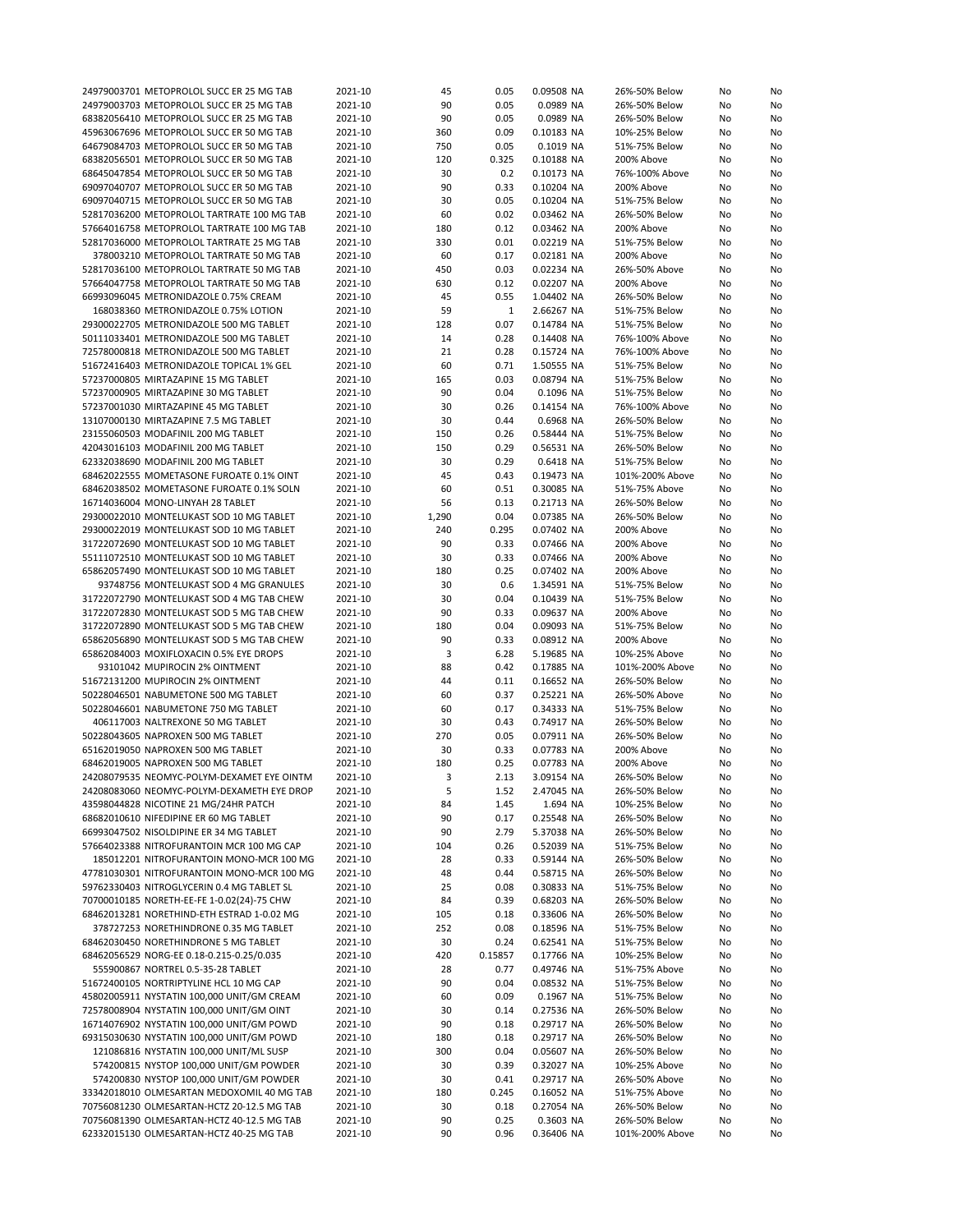| 65862078190 OLMESARTAN-HCTZ 40-25 MG TAB   | 2021-10 | 120            | 0.25    | 0.38042 NA | 26%-50% Below   | No | No |
|--------------------------------------------|---------|----------------|---------|------------|-----------------|----|----|
| 70756081490 OLMESARTAN-HCTZ 40-25 MG TAB   | 2021-10 | 180            | 0.25    | 0.38042 NA | 26%-50% Below   | No | No |
|                                            |         |                |         |            |                 |    |    |
| 42806055212 OMEGA-3 ETHYL ESTERS 1 GM CAP  | 2021-10 | 1,200          | 0.25    | 0.18988 NA | 26%-50% Above   | No | No |
| 55111015810 OMEPRAZOLE DR 20 MG CAPSULE    | 2021-10 | 660            | 0.03    | 0.03953 NA | 10%-25% Below   | No | No |
| 62175011843 OMEPRAZOLE DR 20 MG CAPSULE    | 2021-10 | 90             | 0.12667 | 0.03957 NA | 200% Above      | No | No |
| 68462039610 OMEPRAZOLE DR 20 MG CAPSULE    | 2021-10 | 30             | 0.33    | 0.03957 NA | 200% Above      | No | No |
| 70700015010 OMEPRAZOLE DR 20 MG CAPSULE    | 2021-10 | 90             | 0.33    | 0.03957 NA | 200% Above      | No | No |
| 62175013643 OMEPRAZOLE DR 40 MG CAPSULE    | 2021-10 | 1,242          | 0.04    | 0.06484 NA | 26%-50% Below   | No | No |
|                                            |         |                |         |            |                 |    |    |
| 68382050001 OMEPRAZOLE DR 40 MG CAPSULE    | 2021-10 | 90             | 0.04    | 0.0646 NA  | 26%-50% Below   | No | No |
| 68382050010 OMEPRAZOLE DR 40 MG CAPSULE    | 2021-10 | 30             | 0.23    | 0.0646 NA  | 200% Above      | No | No |
| 68462039710 OMEPRAZOLE DR 40 MG CAPSULE    | 2021-10 | 90             | 0.33    | 0.0646 NA  | 200% Above      | No | No |
| 27241003203 OMEPRAZOLE-BICARB 40-1,100 CAP | 2021-10 | 30             | 0.59    | 0.87691 NA | 26%-50% Below   | No | No |
|                                            |         | 9              | 2.93    |            |                 |    |    |
| 55111015330 ONDANSETRON HCL 4 MG TABLET    | 2021-10 |                |         | 0.07069 NA | 200% Above      | No | No |
| 65862018730 ONDANSETRON HCL 4 MG TABLET    | 2021-10 | 63             | 0.23571 | 0.07374 NA | 200% Above      | No | No |
| 68462010530 ONDANSETRON HCL 4 MG TABLET    | 2021-10 | 9              | 0.18    | 0.07069 NA | 101%-200% Above | No | No |
| 55111015430 ONDANSETRON HCL 8 MG TABLET    | 2021-10 | 9              | 1.05    | 0.09484 NA | 200% Above      | No | No |
| 57237007710 ONDANSETRON ODT 4 MG TABLET    | 2021-10 | 9              | 1.08    | 0.22411 NA | 200% Above      | No | No |
| 65862039010 ONDANSETRON ODT 4 MG TABLET    | 2021-10 | 38             | 0.34667 | 0.22411 NA | 51%-75% Above   | No | No |
|                                            |         |                |         |            |                 |    |    |
| 68001024617 ONDANSETRON ODT 4 MG TABLET    | 2021-10 | 9              | 1.11    | 0.22411 NA | 200% Above      | No | No |
| 68462015713 ONDANSETRON ODT 4 MG TABLET    | 2021-10 | $\overline{2}$ | 0.52    | 0.24784 NA | 101%-200% Above | No | No |
| 57237007810 ONDANSETRON ODT 8 MG TABLET    | 2021-10 | 18             | 4.28    | 0.27832 NA | 200% Above      | No | No |
| 62756035664 ONDANSETRON ODT 8 MG TABLET    | 2021-10 | 9              | 0.15    | 0.26831 NA | 26%-50% Below   | No | No |
| 185014101 OXAPROZIN 600 MG TABLET          | 2021-10 | 4              | 2.43    | 0.58496 NA | 200% Above      | No | No |
| 228206910 OXAZEPAM 15 MG CAPSULE           |         |                |         |            |                 |    |    |
|                                            | 2021-10 | 21             | 0.49    | 0.99626 NA | 51%-75% Below   | No | No |
| 62756018388 OXCARBAZEPINE 150 MG TABLET    | 2021-10 | 180            | 0.08    | 0.13808 NA | 26%-50% Below   | No | No |
| 62756018488 OXCARBAZEPINE 300 MG TABLET    | 2021-10 | 60             | 0.17    | 0.22459 NA | 10%-25% Below   | No | No |
| 70954000520 OXYBUTYNIN 5 MG TABLET         | 2021-10 | 180            | 0.14    | 0.0755 NA  | 76%-100% Above  | No | No |
| 16729031801 OXYBUTYNIN CL ER 10 MG TABLET  | 2021-10 | 90             | 0.26    | 0.19838 NA | 26%-50% Above   | No | No |
|                                            |         |                |         |            |                 |    |    |
| 16729031816 OXYBUTYNIN CL ER 10 MG TABLET  | 2021-10 | 60             | 0.09    | 0.20314 NA | 51%-75% Below   | No | No |
| 27241015604 OXYBUTYNIN CL ER 10 MG TABLET  | 2021-10 | 90             | 0.34    | 0.20791 NA | 51%-75% Above   | No | No |
| 65162037210 OXYBUTYNIN CL ER 10 MG TABLET  | 2021-10 | 180            | 0.09    | 0.19838 NA | 51%-75% Below   | No | No |
| 16729031901 OXYBUTYNIN CL ER 15 MG TABLET  | 2021-10 | 90             | 0.19    | 0.25542 NA | 26%-50% Below   | No | No |
| 27241015504 OXYBUTYNIN CL ER 5 MG TABLET   | 2021-10 | 30             | 0.92    | 0.17016 NA | 200% Above      | No | No |
|                                            |         |                |         |            |                 |    |    |
| 68382025501 OXYBUTYNIN CL ER 5 MG TABLET   | 2021-10 | 30             | 0.6     | 0.17016 NA | 200% Above      | No | No |
| 406055201 OXYCODONE HCL 5 MG TABLET        | 2021-10 | 20             | 0.11    | 0.06893 NA | 51%-75% Above   | No | No |
| 42858000101 OXYCODONE HCL 5 MG TABLET      | 2021-10 | 12             | 0.15    | 0.07014 NA | 101%-200% Above | No | No |
| 31722095101 OXYCODONE-ACETAMINOPHEN 10-325 | 2021-10 | 75             | 0.07    | 0.158 NA   | 51%-75% Below   | No | No |
| 42858010401 OXYCODONE-ACETAMINOPHEN 10-325 | 2021-10 | 90             | 0.07    | 0.17343 NA | 51%-75% Below   | No | No |
| 406051201 OXYCODONE-ACETAMINOPHEN 5-325    | 2021-10 | 60             | 0.165   | 0.08433 NA | 76%-100% Above  |    | No |
|                                            |         |                |         |            |                 | No |    |
| 31722094905 OXYCODONE-ACETAMINOPHEN 5-325  | 2021-10 | 50             | 0.05    | 0.08412 NA | 26%-50% Below   | No | No |
| 42858010201 OXYCODONE-ACETAMINOPHEN 5-325  | 2021-10 | 90             | 0.058   | 0.08416 NA | 26%-50% Below   | No | No |
| 406052201 OXYCODONE-ACETAMINOPHN 7.5-325   | 2021-10 | 21             | 0.14    | 0.10669 NA | 26%-50% Above   | No | No |
| 65862055990 PANTOPRAZOLE SOD DR 20 MG TAB  | 2021-10 | 270            | 0.04    | 0.05836 NA | 26%-50% Below   | No | No |
| 13668042990 PANTOPRAZOLE SOD DR 40 MG TAB  | 2021-10 | 90             | 0.26    |            | 200% Above      |    |    |
|                                            |         |                |         | 0.05973 NA |                 | No | No |
| 31722071310 PANTOPRAZOLE SOD DR 40 MG TAB  | 2021-10 | 1,890          | 0.05    | 0.05967 NA | 10%-25% Below   | No | No |
| 31722071390 PANTOPRAZOLE SOD DR 40 MG TAB  | 2021-10 | 30             | 0.33    | 0.05949 NA | 200% Above      | No | No |
| 62175061743 PANTOPRAZOLE SOD DR 40 MG TAB  | 2021-10 | 90             | 0.33    | 0.05949 NA | 200% Above      | No | No |
| 65862056090 PANTOPRAZOLE SOD DR 40 MG TAB  | 2021-10 | 90             | 0.33    | 0.05949 NA | 200% Above      | No | No |
| 68382009706 PAROXETINE HCL 10 MG TABLET    | 2021-10 | 210            | 0.02    | 0.06979 NA | 51%-75% Below   | No | No |
|                                            |         |                |         |            |                 |    |    |
| 13107015530 PAROXETINE HCL 20 MG TABLET    | 2021-10 | 30             | 0.33    | 0.08148 NA | 200% Above      | No | No |
| 68382009816 PAROXETINE HCL 20 MG TABLET    | 2021-10 | 120            | 0.03    | 0.08425 NA | 51%-75% Below   | No | No |
| 65162068210 PHENAZOPYRIDINE 200 MG TAB     | 2021-10 | 15             | 0.27    | 0.64361 NA | 51%-75% Below   | No | No |
| 69367021201 PHENOBARBITAL 32.4 MG TABLET   | 2021-10 | 180            | 0.1     | 0.29599 NA | 51%-75% Below   | No | No |
| 10702002903 PHENTERMINE 37.5 MG CAPSULE    | 2021-10 | 30             | 0.46    | 0.09167 NA | 200% Above      | No | No |
|                                            |         | 30             |         |            |                 |    |    |
| 10702002501 PHENTERMINE 37.5 MG TABLET     | 2021-10 |                | 0.14    | 0.09433 NA | 26%-50% Above   | No | No |
| 68462060935 PIMECROLIMUS 1% CREAM          | 2021-10 | 60             | 6.48    | 5.25414 NA | 10%-25% Above   | No | No |
| 68682011001 PIMECROLIMUS 1% CREAM          | 2021-10 | 30             | 3.62    | 5.34496 NA | 26%-50% Below   | No | No |
| 57237021930 PIOGLITAZONE HCL 15 MG TABLET  | 2021-10 | 90             | 0.24    | 0.10853 NA | 101%-200% Above | No | No |
| 57237022105 PIOGLITAZONE HCL 45 MG TABLET  | 2021-10 | 90             | 0.12    | 0.16342 NA | 26%-50% Below   | No | No |
| 57237022130 PIOGLITAZONE HCL 45 MG TABLET  | 2021-10 | 90             | 0.54    | 0.16322 NA | 200% Above      |    |    |
|                                            |         |                |         |            |                 | No | No |
| 68180089273 PIRMELLA 7-7-7-28 TABLET       | 2021-10 | 28             | 0.53    | 0.35088 NA | 51%-75% Above   | No | No |
| 536105224 POLYETHYLENE GLYCOL 3350 POWD    | 2021-10 | 238            | 0.02    | 0.02326 NA | 10%-25% Below   | No | No |
| 536105227 POLYETHYLENE GLYCOL 3350 POWD    | 2021-10 | 1,020          | 0.02    | 0.01798 NA | 10%-25% Above   | No | No |
| 45802086803 POLYETHYLENE GLYCOL 3350 POWD  | 2021-10 | 510            | 0.02    | 0.01759 NA | 10%-25% Above   | No | No |
| 61314062810 POLYMYXIN B-TMP EYE DROPS      | 2021-10 | 30             | 0.77333 | 0.47215 NA | 51%-75% Above   | No | No |
|                                            |         |                |         |            |                 |    |    |
| 68382053701 POTASSIUM CITRATE ER 10 MEQ TB | 2021-10 | 270            | 0.12    | 0.32206 NA | 51%-75% Below   | No | No |
| 68180079901 POTASSIUM CL ER 10 MEQ CAPSULE | 2021-10 | 30             | 0.08    | 0.17698 NA | 51%-75% Below   | No | No |
| 378456177 POTASSIUM CL ER 10 MEQ TABLET    | 2021-10 | 40             | 0.395   | 0.14343 NA | 101%-200% Above | No | No |
| 64380086106 POTASSIUM CL ER 10 MEQ TABLET  | 2021-10 | 30             | 0.08    | 0.14343 NA | 26%-50% Below   | No | No |
| 70010002201 POTASSIUM CL ER 10 MEQ TABLET  | 2021-10 | 30             | 0.08    | 0.14343 NA | 26%-50% Below   | No | No |
|                                            |         |                |         |            |                 |    |    |
| 70010013505 POTASSIUM CL ER 20 MEQ TABLET  | 2021-10 | 450            | 0.12    | 0.22774 NA | 26%-50% Below   | No | No |
| 70436015301 POTASSIUM CL ER 20 MEQ TABLET  | 2021-10 | 60             | 0.08    | 0.26921 NA | 51%-75% Below   | No | No |
| 13668009290 PRAMIPEXOLE 0.25 MG TABLET     | 2021-10 | 90             | 0.01    | 0.05248 NA | 76%-100% Below  | No | No |
| 13668009490 PRAMIPEXOLE 1 MG TABLET        | 2021-10 | 30             | 0.28    | 0.06701 NA | 200% Above      | No | No |
| 16729027310 PRASUGREL 10 MG TABLET         | 2021-10 | 90             | 0.18    | 0.39705 NA | 51%-75% Below   | No | No |
| 93720198 PRAVASTATIN SODIUM 20 MG TAB      | 2021-10 | 30             | 0.35    | 0.05624 NA | 200% Above      | No | No |
|                                            |         |                |         |            |                 |    |    |
| 16729000915 PRAVASTATIN SODIUM 20 MG TAB   | 2021-10 | 30             | 0.33    | 0.05624 NA | 200% Above      | No | No |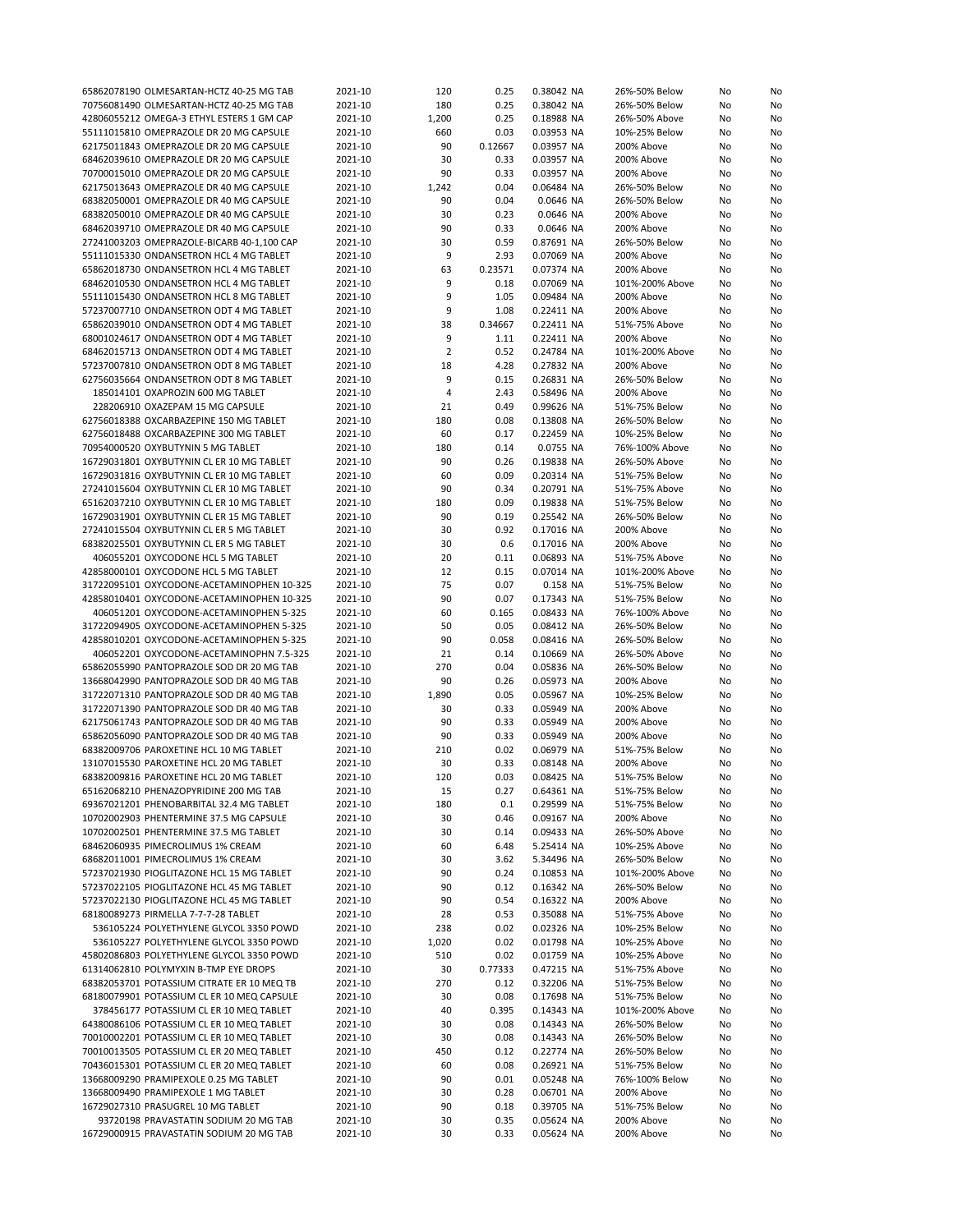| 60505016907 PRAVASTATIN SODIUM 20 MG TAB   | 2021-10 |                |         |             |                 |    |    |
|--------------------------------------------|---------|----------------|---------|-------------|-----------------|----|----|
|                                            |         | 90             | 0.04    | 0.05624 NA  | 26%-50% Below   | No | No |
| 93720210 PRAVASTATIN SODIUM 40 MG TAB      | 2021-10 | 120            | 0.215   | 0.09463 NA  | 101%-200% Above | No | No |
| 93720298 PRAVASTATIN SODIUM 40 MG TAB      | 2021-10 | 90             | 0.22    | 0.09428 NA  | 101%-200% Above | No | No |
| 60505017007 PRAVASTATIN SODIUM 40 MG TAB   | 2021-10 | 300            | 0.05    | 0.09446 NA  | 26%-50% Below   | No | No |
| 93727098 PRAVASTATIN SODIUM 80 MG TAB      | 2021-10 | 90             | 0.11    | 0.17182 NA  | 26%-50% Below   | No | No |
|                                            |         |                |         |             |                 |    |    |
| 60505132305 PRAVASTATIN SODIUM 80 MG TAB   | 2021-10 | 90             | 0.63    | 0.17341 NA  | 200% Above      | No | No |
| 121075908 PREDNISOLONE 15 MG/5 ML SOLN     | 2021-10 | 149            | 0.215   | 0.11756 NA  | 76%-100% Above  | No | No |
| 50383004224 PREDNISOLONE 15 MG/5 ML SOLN   | 2021-10 | 133            | 0.28    | 0.18693 NA  | 26%-50% Above   | No | No |
|                                            |         |                |         |             |                 |    |    |
| 13925016604 PREDNISOLONE 5 MG/5 ML SOLN    | 2021-10 | 105            | 0.38    | 0.60598 NA  | 26%-50% Below   | No | No |
| 61314063705 PREDNISOLONE AC 1% EYE DROP    | 2021-10 | 5              | 3.64    | 5.17666 NA  | 26%-50% Below   | No | No |
| 59746017306 PREDNISONE 10 MG TABLET        | 2021-10 | 30             | 0.1     | 0.08256 NA  | 10%-25% Above   | No | No |
| 59746017310 PREDNISONE 10 MG TABLET        | 2021-10 | 141            | 0.03    | 0.08032 NA  | 51%-75% Below   | No | No |
|                                            |         |                |         |             |                 |    |    |
| 70954005920 PREDNISONE 10 MG TABLET        | 2021-10 | 21             | 0.23    | 0.08256 NA  | 101%-200% Above | No | No |
| 54001829 PREDNISONE 20 MG TABLET           | 2021-10 | 20             | 0.2     | 0.10809 NA  | 76%-100% Above  | No | No |
| 378064210 PREDNISONE 20 MG TABLET          | 2021-10 | 24             | 0.225   | 0.10948 NA  | 101%-200% Above | No | No |
| 527293437 PREDNISONE 20 MG TABLET          | 2021-10 | 227            | 0.04154 | 0.10905 NA  | 51%-75% Below   | No | No |
| 591544305 PREDNISONE 20 MG TABLET          | 2021-10 |                |         |             |                 |    |    |
|                                            |         | 23             | 0.17667 | 0.10902 NA  | 51%-75% Above   | No | No |
| 59746017509 PREDNISONE 20 MG TABLET        | 2021-10 | 32             | 0.12    | 0.10809 NA  | 10%-25% Above   | No | No |
| 70954006010 PREDNISONE 20 MG TABLET        | 2021-10 | 22             | 0.135   | 0.10809 NA  | 10%-25% Above   | No | No |
| 70954006020 PREDNISONE 20 MG TABLET        | 2021-10 | 47             | 0.1825  | 0.10913 NA  | 51%-75% Above   | No | No |
|                                            |         |                |         |             |                 |    |    |
| 378064010 PREDNISONE 5 MG TABLET           | 2021-10 | 171            | 0.02    | 0.07871 NA  | 51%-75% Below   | No | No |
| 59746017210 PREDNISONE 5 MG TABLET         | 2021-10 | 30             | 0.11    | 0.07805 NA  | 26%-50% Above   | No | No |
| 72205001690 PREGABALIN 200 MG CAPSULE      | 2021-10 | 30             | 0.32    | 0.11506 NA  | 101%-200% Above | No | No |
| 72205001390 PREGABALIN 75 MG CAPSULE       | 2021-10 | 180            | 0.05    | 0.08313 NA  | 26%-50% Below   | No | No |
| 16714015701 PROGESTERONE 100 MG CAPSULE    |         | 90             | 0.17    |             |                 |    |    |
|                                            | 2021-10 |                |         | 0.26565 NA  | 26%-50% Below   | No | No |
| 59651015201 PROGESTERONE 100 MG CAPSULE    | 2021-10 | 90             | 0.17    | 0.26565 NA  | 26%-50% Below   | No | No |
| 70700016301 PROGESTERONE 200 MG CAPSULE    | 2021-10 | 90             | 0.74    | 0.44759 NA  | 51%-75% Above   | No | No |
| 65162074510 PROMETHAZINE 12.5 MG TABLET    | 2021-10 | 12             | 0.1     | 0.04665 NA  | 101%-200% Above | No | No |
|                                            |         |                |         |             |                 |    |    |
| 68382004001 PROMETHAZINE 12.5 MG TABLET    | 2021-10 | 34             | 0.055   | 0.04564 NA  | 10%-25% Above   | No | No |
| 68382004101 PROMETHAZINE 25 MG TABLET      | 2021-10 | 30             | 0.31    | 0.04599 NA  | 200% Above      | No | No |
| 68382004110 PROMETHAZINE 25 MG TABLET      | 2021-10 | 90             | 0.02667 | 0.04565 NA  | 26%-50% Below   | No | No |
| 121092816 PROMETHAZINE-CODEINE SOLUTION    | 2021-10 | 240            | 0.08    | 0.05552 NA  | 26%-50% Above   | No | No |
|                                            |         |                |         |             |                 |    |    |
| 60432060416 PROMETHAZINE-DM 6.25-15 MG/5ML | 2021-10 | 454            | 0.05    | 0.05827 NA  | 10%-25% Below   | No | No |
| 65162068090 PROMETHAZINE-DM 6.25-15 MG/5ML | 2021-10 | 240            | 0.08    | 0.05757 NA  | 26%-50% Above   | No | No |
| 70436015542 PROMETHAZINE-DM 6.25-15 MG/5ML | 2021-10 | 840            | 0.04    | 0.05827 NA  | 26%-50% Below   | No | No |
| 603548221 PROPRANOLOL 10 MG TABLET         | 2021-10 | 90             | 0.11    | 0.07004 NA  | 51%-75% Above   | No | No |
|                                            |         |                |         |             |                 |    |    |
| 69292053010 PROPRANOLOL 10 MG TABLET       | 2021-10 | 180            | 0.03    | 0.07709 NA  | 51%-75% Below   | No | No |
| 62559053001 PROPRANOLOL ER 60 MG CAPSULE   | 2021-10 | 30             | 0.17    | 0.30443 NA  | 26%-50% Below   | No | No |
| 51991081801 PROPRANOLOL ER 80 MG CAPSULE   | 2021-10 | 90             | 0.19    | 0.35564 NA  | 26%-50% Below   | No | No |
| 68180044601 QUETIAPINE FUMARATE 50 MG TAB  | 2021-10 | 90             | 0.18    | 0.04996 NA  | 200% Above      | No | No |
|                                            |         |                |         |             |                 |    |    |
| 65862061890 QUINAPRIL 10 MG TABLET         | 2021-10 | 180            | 0.04    | 0.10878 NA  | 51%-75% Below   | No | No |
| 65862016290 QUINAPRIL-HCTZ 20-12.5 MG TAB  | 2021-10 | 30             | 0.15    | 0.47542 NA  | 51%-75% Below   | No | No |
| 67877044330 RABEPRAZOLE SOD DR 20 MG TAB   | 2021-10 | 90             | 0.33    | 0.24054 NA  | 26%-50% Above   | No | No |
| 70710134403 RAMELTEON 8 MG TABLET          | 2021-10 | $\overline{7}$ | 2.62    | 1.56254 NA  | 51%-75% Above   | No | No |
|                                            |         |                |         |             |                 |    |    |
| 185080130 RIFAMPIN 150 MG CAPSULE          | 2021-10 | 120            | 0.48    | 0.81133 NA  | 26%-50% Below   | No | No |
| 65862068730 RITONAVIR 100 MG TABLET        | 2021-10 | 30             | 3.4     | 1.25752 NA  | 101%-200% Above | No | No |
| 33342009441 RIZATRIPTAN 10 MG ODT          | 2021-10 | 12             | 0.81    | 1.03025 NA  | 10%-25% Below   | No | No |
| 57237008663 RIZATRIPTAN 10 MG ODT          | 2021-10 | 18             | 0.43    | 0.86297 NA  | 51%-75% Below   | No | No |
|                                            |         |                |         |             |                 |    |    |
| 93747243 RIZATRIPTAN 10 MG TABLET          | 2021-10 | 57             | 0.54333 | 0.67627 NA  | 10%-25% Below   | No | No |
| 43547026810 ROPINIROLE HCL 0.25 MG TABLET  | 2021-10 | 30             | 0.33    | 0.05402 NA  | 200% Above      | No | No |
| 16729023301 ROPINIROLE HCL 0.5 MG TABLET   | 2021-10 | 240            | 0.02    | 0.05459 NA  | 51%-75% Below   | No | No |
| 43547026950 ROPINIROLE HCL 0.5 MG TABLET   | 2021-10 | 60             | 0.08    | 0.05459 NA  | 26%-50% Above   | No | No |
|                                            |         |                |         |             |                 |    |    |
| 62332003131 ROPINIROLE HCL 0.5 MG TABLET   | 2021-10 | 30             | 0.16    | 0.05459 NA  | 101%-200% Above | No | No |
| 43547027010 ROPINIROLE HCL 1 MG TABLET     | 2021-10 | 270            | 0.075   | 0.05286 NA  | 26%-50% Above   | No | No |
| 62332003231 ROPINIROLE HCL 1 MG TABLET     | 2021-10 | 30             | 0.02    | 0.05645 NA  | 51%-75% Below   | No | No |
| 43547027110 ROPINIROLE HCL 2 MG TABLET     | 2021-10 | 450            | 0.095   | 0.06427 NA  | 26%-50% Above   | No | No |
|                                            |         |                |         |             |                 |    |    |
| 16729023601 ROPINIROLE HCL 3 MG TABLET     | 2021-10 | 30             | 0.03    | 0.10089 NA  | 51%-75% Below   | No | No |
| 13668018090 ROSUVASTATIN CALCIUM 10 MG TAB | 2021-10 | 30             | 0.11    | 0.0636 NA   | 51%-75% Above   | No | No |
| 57237016999 ROSUVASTATIN CALCIUM 10 MG TAB | 2021-10 | 270            | 0.03    | 0.06427 NA  | 51%-75% Below   | No | No |
| 67877044005 ROSUVASTATIN CALCIUM 10 MG TAB | 2021-10 | 480            | 0.03    | 0.06377 NA  | 51%-75% Below   | No | No |
|                                            |         |                |         |             |                 |    |    |
| 68462026290 ROSUVASTATIN CALCIUM 10 MG TAB | 2021-10 | 30             | 0.17    | 0.06461 NA  | 101%-200% Above | No | No |
| 13668018190 ROSUVASTATIN CALCIUM 20 MG TAB | 2021-10 | 90             | 0.19    | 0.0763 NA   | 101%-200% Above | No | No |
| 68462026390 ROSUVASTATIN CALCIUM 20 MG TAB | 2021-10 | 90             | 0.1     | 0.07818 NA  | 26%-50% Above   | No | No |
| 72205000499 ROSUVASTATIN CALCIUM 20 MG TAB | 2021-10 | 690            | 0.05    | 0.07734 NA  | 26%-50% Below   | No | No |
|                                            |         |                |         |             |                 |    |    |
| 65862029630 ROSUVASTATIN CALCIUM 40 MG TAB | 2021-10 | 30             | 0.33    | 0.13051 NA  | 101%-200% Above | No | No |
| 68462026430 ROSUVASTATIN CALCIUM 40 MG TAB | 2021-10 | 180            | 0.335   | 0.12593 NA  | 101%-200% Above | No | No |
| 70377000911 ROSUVASTATIN CALCIUM 40 MG TAB | 2021-10 | 90             | 0.08    | 0.13051 NA  | 26%-50% Below   | No | No |
| 67877043990 ROSUVASTATIN CALCIUM 5 MG TAB  | 2021-10 | 270            | 0.02    | 0.06924 NA  | 51%-75% Below   | No | No |
|                                            |         |                |         |             |                 |    |    |
| 72205002790 ROSUVASTATIN CALCIUM 5 MG TAB  | 2021-10 | 90             | 0.05    | 0.06448 NA  | 10%-25% Below   | No | No |
| 50742050504 SCOPOLAMINE 1 MG/3 DAY PATCH   | 2021-10 | $\overline{2}$ | 9.5     | 13.65818 NA | 26%-50% Below   | No | No |
| 16729021716 SERTRALINE HCL 100 MG TABLET   | 2021-10 | 960            | 0.08077 | 0.05849 NA  | 26%-50% Above   | No | No |
| 68645052354 SERTRALINE HCL 100 MG TABLET   | 2021-10 | 90             | 0.27    | 0.05883 NA  | 200% Above      | No | No |
|                                            |         |                |         |             |                 |    |    |
| 69097083512 SERTRALINE HCL 100 MG TABLET   | 2021-10 | 78             | 0.17    | 0.05659 NA  | 200% Above      | No | No |
| 16729021516 SERTRALINE HCL 25 MG TABLET    | 2021-10 | 135            | 0.03    | 0.0743 NA   | 51%-75% Below   | No | No |
| 68645052154 SERTRALINE HCL 25 MG TABLET    | 2021-10 | 120            | 0.275   | 0.07007 NA  | 200% Above      | No | No |
| 16729021616 SERTRALINE HCL 50 MG TABLET    | 2021-10 | 720            | 0.085   | 0.04723 NA  | 76%-100% Above  | No | No |
| 69097083412 SERTRALINE HCL 50 MG TABLET    | 2021-10 | 210            | 0.33    | 0.04738 NA  | 200% Above      | No | No |
|                                            |         |                |         |             |                 |    |    |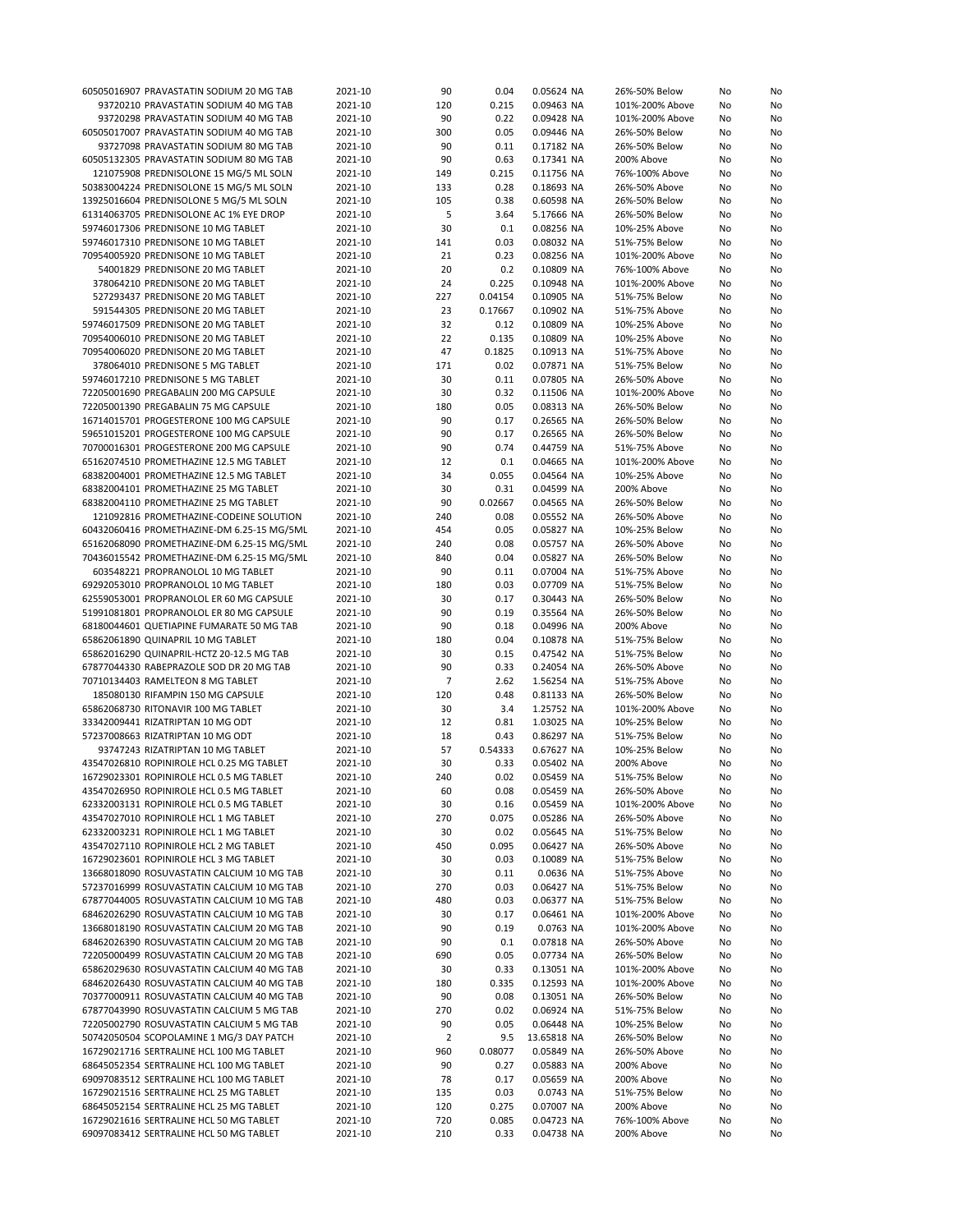| 13668018830 SILDENAFIL 100 MG TABLET                                          | 2021-10            | 12             | 0.2            | 0.25067 NA                | 10%-25% Below                  | No | No |
|-------------------------------------------------------------------------------|--------------------|----------------|----------------|---------------------------|--------------------------------|----|----|
| 31722071101 SILDENAFIL 100 MG TABLET                                          | 2021-10            | 8              | 0.2            | 0.25381 NA                | 10%-25% Below                  | No | No |
|                                                                               |                    |                |                |                           |                                |    |    |
| 16729000415 SIMVASTATIN 10 MG TABLET                                          | 2021-10            | 120            | 0.02           | 0.02982 NA                | 26%-50% Below                  | No | No |
| 65862005190 SIMVASTATIN 10 MG TABLET                                          | 2021-10            | 90             | 0.33           | 0.02982 NA                | 200% Above                     | No | No |
| 16729000517 SIMVASTATIN 20 MG TABLET                                          | 2021-10            | 330            | 0.05           | 0.02822 NA                | 76%-100% Above                 | No | No |
| 68180047903 SIMVASTATIN 20 MG TABLET                                          | 2021-10            | 30             | 0.32           | 0.02805 NA                | 200% Above                     | No | No |
| 68645047054 SIMVASTATIN 20 MG TABLET                                          | 2021-10            | 180            | 0.05           | 0.02805 NA                | 76%-100% Above                 | No | No |
| 16729000617 SIMVASTATIN 40 MG TABLET                                          | 2021-10            | 330            | 0.03           | 0.04357 NA                | 26%-50% Below                  | No | No |
|                                                                               |                    |                |                |                           |                                |    |    |
| 60505470303 SOLIFENACIN 10 MG TABLET                                          | 2021-10            | 30             | 0.4            | 0.23997 NA                | 51%-75% Above                  | No | No |
| 68462038790 SOLIFENACIN 10 MG TABLET                                          | 2021-10            | 90             | 0.12           | 0.25477 NA                | 51%-75% Below                  | No | No |
| 69584084110 SOTALOL 80 MG TABLET                                              | 2021-10            | 60             | 0.04           | 0.08086 NA                | 51%-75% Below                  | No | No |
| 16729022716 SPIRONOLACTONE 100 MG TABLET                                      | 2021-10            | 90             | 0.1            | 0.22272 NA                | 51%-75% Below                  | No | No |
| 53489032901 SPIRONOLACTONE 100 MG TABLET                                      | 2021-10            | 180            | 0.1            | 0.2062 NA                 | 51%-75% Below                  | No |    |
|                                                                               |                    |                |                |                           |                                |    | No |
| 16729022517 SPIRONOLACTONE 25 MG TABLET                                       | 2021-10            | 60             | 0.02           | 0.05812 NA                | 51%-75% Below                  | No | No |
| 68382066001 SPIRONOLACTONE 25 MG TABLET                                       | 2021-10            | 30             | 0.07           | 0.05695 NA                | 10%-25% Above                  | No | No |
| 16729022601 SPIRONOLACTONE 50 MG TABLET                                       | 2021-10            | 240            | 0.05           | 0.13724 NA                | 51%-75% Below                  | No | No |
| 53489014401 SPIRONOLACTONE-HCTZ 25-25 TAB                                     | 2021-10            | 90             | 0.41           | 0.72713 NA                | 26%-50% Below                  | No | No |
| 29033000301 SUCRALFATE 1 GM TABLET                                            | 2021-10            | 266            | 0.13           | 0.20378 NA                | 26%-50% Below                  | No | No |
|                                                                               |                    |                |                |                           |                                |    |    |
| 24208067004 SULFACETAMIDE 10% EYE DROPS                                       | 2021-10            | 15             | 2.65           | 2.26909 NA                | 10%-25% Above                  | No | No |
| 57237023305 SULFAMETHOXAZOLE-TMP DS TABLET                                    | 2021-10            | 62             | 0.04           | 0.06476 NA                | 26%-50% Below                  | No | No |
| 65162027250 SULFAMETHOXAZOLE-TMP DS TABLET                                    | 2021-10            | 26             | 0.555          | 0.06482 NA                | 200% Above                     | No | No |
| 65862042001 SULFAMETHOXAZOLE-TMP DS TABLET                                    | 2021-10            | 74             | 0.04           | 0.06454 NA                | 26%-50% Below                  | No | No |
| 65862042005 SULFAMETHOXAZOLE-TMP DS TABLET                                    | 2021-10            | 26             | 0.31           | 0.06509 NA                | 200% Above                     | No | No |
|                                                                               |                    |                |                |                           |                                |    |    |
| 591079601 SULFASALAZINE 500 MG TABLET                                         | 2021-10            | 120            | 0.2            | 0.16326 NA                | 10%-25% Above                  | No | No |
| 42806001801 SULINDAC 150 MG TABLET                                            | 2021-10            | 210            | 0.11           | 0.17451 NA                | 26%-50% Below                  | No | No |
| 16714079801 SUMATRIPTAN SUCC 100 MG TABLET                                    | 2021-10            | 36             | 0.33           | 0.5861 NA                 | 26%-50% Below                  | No | No |
| 55111029298 SUMATRIPTAN SUCC 50 MG TABLET                                     | 2021-10            | 24             | 0.24333        | 0.55772 NA                | 51%-75% Below                  | No | No |
| 74706890 SYNTHROID 125 MCG TABLET                                             | 2021-10            | 90             | 1.19           | 0.26738 NA                | 200% Above                     | No | No |
|                                                                               |                    |                |                |                           |                                |    |    |
| 74372790 SYNTHROID 137 MCG TABLET                                             | 2021-10            | 120            | 1.245          | 0.79508 NA                | 51%-75% Above                  | No | No |
| 74706990 SYNTHROID 150 MCG TABLET                                             | 2021-10            | 150            | 1.26333        | 0.63324 NA                | 76%-100% Above                 | No | No |
| 68462053435 TACROLIMUS 0.1% OINTMENT                                          | 2021-10            | 30             | 1.02           | 2.02341 NA                | 26%-50% Below                  | No | No |
| 16729004101 TACROLIMUS 0.5 MG CAPSULE (IR)                                    | 2021-10            | 90             | 0.23           | 0.29458 NA                | 10%-25% Below                  | No | No |
| 16729037110 TADALAFIL 10 MG TABLET                                            | 2021-10            | 6              | 0.24           | 0.42685 NA                | 26%-50% Below                  | No | No |
|                                                                               |                    |                |                |                           |                                |    |    |
| 93301756 TADALAFIL 5 MG TABLET                                                | 2021-10            | 60             | 0.33           | 0.17666 NA                | 76%-100% Above                 | No | No |
| 27241011203 TADALAFIL 5 MG TABLET                                             | 2021-10            | 8              | 0.08           | 0.17666 NA                | 51%-75% Below                  | No | No |
| 378014491 TAMOXIFEN 10 MG TABLET                                              | 2021-10            | 180            | 0.1            | 0.20943 NA                | 51%-75% Below                  | No | No |
| 59651030030 TAMOXIFEN 20 MG TABLET                                            | 2021-10            | 120            | 0.16           | 0.4149 NA                 | 51%-75% Below                  | No | No |
|                                                                               |                    | 7              | 0.2            |                           |                                |    |    |
| 904640180 TAMSULOSIN HCL 0.4 MG CAPSULE                                       | 2021-10            |                |                | 0.06478 NA                | 200% Above                     | No | No |
| 33342015915 TAMSULOSIN HCL 0.4 MG CAPSULE                                     | 2021-10            | 497            | 0.04           | 0.06316 NA                | 26%-50% Below                  | No | No |
| 57237001401 TAMSULOSIN HCL 0.4 MG CAPSULE                                     | 2021-10            | 90             | 0.33           | 0.06195 NA                | 200% Above                     | No | No |
| 65862059805 TAMSULOSIN HCL 0.4 MG CAPSULE                                     | 2021-10            | 100            | 0.66           | 0.06336 NA                | 200% Above                     | No | No |
| 68382013201 TAMSULOSIN HCL 0.4 MG CAPSULE                                     | 2021-10            | 60             | 0.3            | 0.06195 NA                | 200% Above                     | No | No |
| 42571022630 TELMISARTAN 20 MG TABLET                                          | 2021-10            | 90             | 0.07           | 0.44787 NA                | 76%-100% Below                 | No | No |
|                                                                               |                    |                |                |                           |                                |    |    |
| 42571022830 TELMISARTAN 80 MG TABLET                                          | 2021-10            | 30             | 0.12           | 0.41295 NA                | 51%-75% Below                  | No | No |
| 228207710 TEMAZEPAM 30 MG CAPSULE                                             | 2021-10            | 30             | 0.33           | 0.10077 NA                | 200% Above                     | No | No |
| 65862007930 TERBINAFINE HCL 250 MG TABLET                                     | 2021-10            | 30             | 0.1            | 0.17462 NA                | 26%-50% Below                  | No | No |
| 51672130200 TERCONAZOLE 0.8% CREAM                                            | 2021-10            | 20             | 1.58           | 1.3223 NA                 | 10%-25% Above                  | No | No |
|                                                                               |                    |                |                |                           |                                |    |    |
| 24979007815 TESTOSTERONE 1.62% GEL PUMP                                       | 2021-10            | 375            | 0.31           | 0.74235 NA                | 51%-75% Below                  | No | No |
| 68180094111 TESTOSTERONE 1.62% GEL PUMP                                       | 2021-10            | 225            | 0.31           | 0.74235 NA                | 51%-75% Below                  | No | No |
| 591292530 TESTOSTERONE 1.62%(1.25 G) PKT                                      | 2021-10            | 75             | 3.39           | 4.81306 NA                | 26%-50% Below                  | No | No |
| 591236360 TESTOSTERONE 10 MG GEL PUMP                                         | 2021-10            | 60             | 3.09           | 4.67415 NA                | 26%-50% Below                  | No | No |
| 62332054605 TIMOLOL 0.5% GEL-SOLUTION                                         | 2021-10            | 5              | 42.35          | 32.14136 NA               | 26%-50% Above                  | No | No |
| 70710111108 TIZANIDINE HCL 2 MG CAPSULE                                       | 2021-10            | 90             | 0.18           | 0.11219 NA                | 51%-75% Above                  | No | No |
|                                                                               |                    |                |                |                           |                                |    |    |
| 55111018010 TIZANIDINE HCL 4 MG TABLET                                        | 2021-10            | 180            | 0.02           | 0.04868 NA                | 51%-75% Below                  | No | No |
| 55111018015 TIZANIDINE HCL 4 MG TABLET                                        | 2021-10            | 280            | 0.12333        | 0.04772 NA                | 101%-200% Above                | No | No |
| 24208029505 TOBRAMYCIN-DEXAMETH OPHTH SUSP                                    | 2021-10            | 5              | 10.67          | 16.50211 NA               | 26%-50% Below                  | No | No |
| 93716456 TOLTERODINE TART ER 4 MG CAP                                         | 2021-10            | 90             | 0.62           | 1.36598 NA                | 51%-75% Below                  | No | No |
| 29300011716 TOPIRAMATE 100 MG TABLET                                          | 2021-10            | 180            | 0.13           | 0.06699 NA                | 76%-100% Above                 | No | No |
| 68382014014 TOPIRAMATE 100 MG TABLET                                          | 2021-10            |                |                | 0.06699 NA                |                                |    |    |
|                                                                               |                    | 90             | 0.1            |                           | 26%-50% Above                  | No | No |
|                                                                               |                    |                |                |                           |                                |    | No |
| 68462010905 TOPIRAMATE 100 MG TABLET                                          | 2021-10            | 90             | 0.33           | 0.06699 NA                | 200% Above                     | No |    |
| 68382013805 TOPIRAMATE 25 MG TABLET                                           | 2021-10            | 60             | 0.01           | 0.03396 NA                | 51%-75% Below                  | No | No |
|                                                                               |                    |                |                |                           |                                |    |    |
| 68382013905 TOPIRAMATE 50 MG TABLET                                           | 2021-10            | 120            | 0.02           | 0.05029 NA                | 51%-75% Below                  | No | No |
| 68462015305 TOPIRAMATE 50 MG TABLET                                           | 2021-10            | 270            | 0.11           | 0.05307 NA                | 101%-200% Above                | No | No |
| 50111091703 TORSEMIDE 20 MG TABLET                                            | 2021-10            | 90             | 0.04           | 0.08875 NA                | 51%-75% Below                  | No | No |
| 93005805 TRAMADOL HCL 50 MG TABLET                                            | 2021-10            | 420            | 0.1            | 0.02357 NA                | 200% Above                     | No | No |
| 29300035505 TRAMADOL HCL 50 MG TABLET                                         | 2021-10            | 30             | 0.07           | 0.02385 NA                | 101%-200% Above                | No | No |
| 57664037713 TRAMADOL HCL 50 MG TABLET                                         | 2021-10            | 120            | 0.11           | 0.02302 NA                | 200% Above                     | No | No |
|                                                                               |                    |                |                |                           |                                |    |    |
| 57664037718 TRAMADOL HCL 50 MG TABLET                                         | 2021-10            | 1,240          | 0.03           | 0.02344 NA                | 26%-50% Above                  | No | No |
| 65162062711 TRAMADOL HCL 50 MG TABLET                                         | 2021-10            | 35             | 0.105          | 0.02344 NA                | 200% Above                     | No | No |
| 60505059304 TRAVOPROST 0.004% EYE DROP                                        | 2021-10            | $\overline{2}$ | 53.11          | 39.41484 NA               | 26%-50% Above                  | No | No |
| 60505265401 TRAZODONE 100 MG TABLET                                           | 2021-10            | 90             | 0.2            | 0.07505 NA                | 101%-200% Above                | No | No |
| 68382080605 TRAZODONE 100 MG TABLET                                           | 2021-10            | 165            | 0.05           | 0.07505 NA                | 26%-50% Below                  | No | No |
|                                                                               |                    |                |                |                           |                                |    |    |
| 68382080705 TRAZODONE 150 MG TABLET                                           | 2021-10            | 180            | 0.07           | 0.15305 NA                | 51%-75% Below                  | No | No |
| 50111056003 TRAZODONE 50 MG TABLET                                            | 2021-10            | 60             | 0.17           | 0.03867 NA                | 200% Above                     | No | No |
| 68382080501 TRAZODONE 50 MG TABLET                                            | 2021-10            | 120            | 0.21           | 0.03916 NA                | 200% Above                     | No | No |
| 68382080505 TRAZODONE 50 MG TABLET<br>169266015 TRESIBA FLEXTOUCH 100 UNIT/ML | 2021-10<br>2021-10 | 811<br>24      | 0.02<br>29.265 | 0.03879 NA<br>32.55311 NA | 26%-50% Below<br>10%-25% Below | No | No |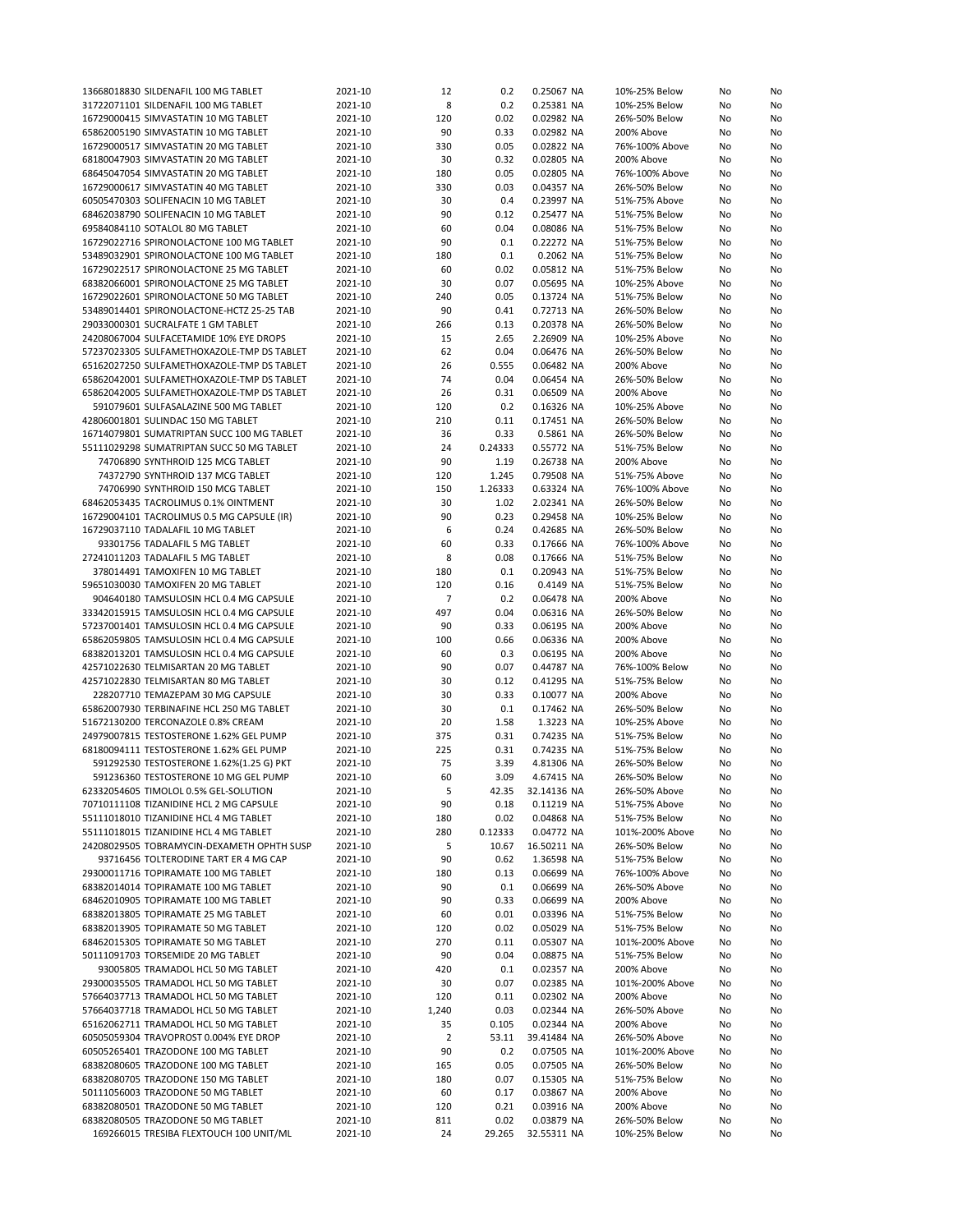| 574220145 TRETINOIN 0.1% CREAM             | 2021-10 | 45  | 1.72    | 2.62817 NA  | 26%-50% Below   | No | No |
|--------------------------------------------|---------|-----|---------|-------------|-----------------|----|----|
| 555903270 TRI-LEGEST FE-28 DAY TABLET      | 2021-10 | 168 | 1.35    | 1.12968 NA  | 10%-25% Above   | No | No |
| 555901858 TRI-SPRINTEC TABLET              | 2021-10 | 84  | 0.15    | 0.18145 NA  | 10%-25% Below   | No | No |
| 45802006405 TRIAMCINOLONE 0.1% CREAM       | 2021-10 | 454 | 0.02    | 0.03061 NA  | 26%-50% Below   | No | No |
| 45802006435 TRIAMCINOLONE 0.1% CREAM       | 2021-10 | 60  | 0.19    | 0.12048 NA  | 51%-75% Above   | No | No |
|                                            |         |     |         |             |                 |    |    |
| 67877025145 TRIAMCINOLONE 0.1% CREAM       | 2021-10 | 454 | 0.04    | 0.03061 NA  | 26%-50% Above   | No | No |
| 33342033380 TRIAMCINOLONE 0.1% OINTMENT    | 2021-10 | 80  | 0.12    | 0.06647 NA  | 76%-100% Above  | No | No |
| 713065540 TRIAMCINOLONE 0.1% PASTE         | 2021-10 | 5   | 2.34    | 5.6 NA      | 51%-75% Below   | No | No |
| 527163201 TRIAMTERENE-HCTZ 37.5-25 MG CP   | 2021-10 | 90  | 0.33    | 0.14296 NA  | 101%-200% Above | No | No |
| 781207401 TRIAMTERENE-HCTZ 37.5-25 MG CP   | 2021-10 | 180 | 0.27    | 0.15067 NA  | 76%-100% Above  | No | No |
| 781207410 TRIAMTERENE-HCTZ 37.5-25 MG CP   | 2021-10 | 390 | 0.105   | 0.14489 NA  | 26%-50% Below   | No | No |
| 60505265601 TRIAMTERENE-HCTZ 37.5-25 MG TB | 2021-10 | 270 | 0.064   | 0.10764 NA  | 26%-50% Below   | No | No |
| 591034805 TRIAMTERENE-HCTZ 75-50 MG TAB    | 2021-10 | 120 | 0.07    | 0.13474 NA  | 26%-50% Below   | No | No |
| 60505265701 TRIAMTERENE-HCTZ 75-50 MG TAB  | 2021-10 | 90  | 0.17    | 0.13474 NA  | 26%-50% Above   | No | No |
| 68382085701 TRIAMTERENE-HCTZ 75-50 MG TAB  | 2021-10 | 90  | 0.32    | 0.13088 NA  | 101%-200% Above |    |    |
|                                            |         |     |         |             |                 | No | No |
| 70954021210 TRIHEXYPHENIDYL 2 MG TABLET    | 2021-10 | 180 | 0.02    | 0.06319 NA  | 51%-75% Below   | No | No |
| 42806050301 URSODIOL 300 MG CAPSULE        | 2021-10 | 450 | 0.39    | 0.48698 NA  | 10%-25% Below   | No | No |
| 378427677 VALACYCLOVIR HCL 1 GRAM TABLET   | 2021-10 | 21  | 0.32    | 0.65614 NA  | 51%-75% Below   | No | No |
| 31722070590 VALACYCLOVIR HCL 1 GRAM TABLET | 2021-10 | 90  | 0.32    | 0.65614 NA  | 51%-75% Below   | No | No |
| 65862044930 VALACYCLOVIR HCL 1 GRAM TABLET | 2021-10 | 21  | 1       | 0.5913 NA   | 51%-75% Above   | No | No |
| 57237004290 VALACYCLOVIR HCL 500 MG TABLET | 2021-10 | 150 | 0.17    | 0.32381 NA  | 26%-50% Below   | No | No |
| 59746036290 VALSARTAN 160 MG TABLET        | 2021-10 | 90  | 0.22    | 0.27612 NA  | 10%-25% Below   | No | No |
| 33342006510 VALSARTAN 320 MG TABLET        | 2021-10 | 30  | 0.28    | 0.35483 NA  | 10%-25% Below   | No | No |
| 67877041530 VALSARTAN 40 MG TABLET         | 2021-10 | 135 | 0.73    | 0.2643 NA   | 101%-200% Above | No | No |
| 378581377 VALSARTAN 80 MG TABLET           | 2021-10 | 90  | 0.18    | 0.21628 NA  | 10%-25% Below   | No | No |
| 62332004590 VALSARTAN 80 MG TABLET         | 2021-10 | 30  | 0.33    | 0.23009 NA  | 26%-50% Above   |    | No |
|                                            |         |     |         |             |                 | No |    |
| 378632177 VALSARTAN-HCTZ 80-12.5 MG TAB    | 2021-10 | 90  | 0.22    | 0.28275 NA  | 10%-25% Below   | No | No |
| 57237017301 VENLAFAXINE HCL 37.5 MG TABLET | 2021-10 | 90  | 0.23333 | 0.1242 NA   | 76%-100% Above  | No | No |
| 31722000490 VENLAFAXINE HCL ER 150 MG CAP  | 2021-10 | 450 | 0.13    | 0.1763 NA   | 26%-50% Below   | No | No |
| 65862069790 VENLAFAXINE HCL ER 150 MG CAP  | 2021-10 | 180 | 0.265   | 0.18451 NA  | 26%-50% Above   | No | No |
| 68382003616 VENLAFAXINE HCL ER 150 MG CAP  | 2021-10 | 30  | 0.08    | 0.18451 NA  | 51%-75% Below   | No | No |
| 47335079483 VENLAFAXINE HCL ER 225 MG TAB  | 2021-10 | 30  | 1.33    | 3.8132 NA   | 51%-75% Below   | No | No |
| 31722000290 VENLAFAXINE HCL ER 37.5 MG CAP | 2021-10 | 307 | 0.06    | 0.13036 NA  | 51%-75% Below   | No | No |
| 71921017209 VENLAFAXINE HCL ER 37.5 MG CAP | 2021-10 | 30  | 0.32    | 0.13254 NA  | 101%-200% Above | No | No |
| 65862052830 VENLAFAXINE HCL ER 75 MG CAP   | 2021-10 | 30  | 0.14    | 0.12482 NA  | 10%-25% Above   | No | No |
| 65862052899 VENLAFAXINE HCL ER 75 MG CAP   | 2021-10 | 450 | 0.07    | 0.11996 NA  | 26%-50% Below   |    | No |
|                                            |         |     |         |             |                 | No |    |
| 70700011885 VIENVA-28 TABLET               | 2021-10 | 140 | 0.16    | 0.21276 NA  | 10%-25% Below   | No | No |
| 42806054701 VITAMIN D2 1.25MG(50,000 UNIT) | 2021-10 | 221 | 0.10522 | 0.14846 NA  | 26%-50% Below   | No | No |
| 69452015120 VITAMIN D2 1.25MG(50,000 UNIT) | 2021-10 | 24  | 0.19    | 0.14797 NA  | 26%-50% Above   | No | No |
| 27241006303 VORICONAZOLE 200 MG TABLET     | 2021-10 | 60  | 1.75    | 2.46809 NA  | 26%-50% Below   | No | No |
| 59417010310 VYVANSE 30 MG CAPSULE          | 2021-10 | 120 | 9.495   | 10.70433 NA | 10%-25% Below   | No | No |
| 51672402801 WARFARIN SODIUM 2 MG TABLET    | 2021-10 | 30  | 0.12    | 0.10805 NA  | 10%-25% Above   | No | No |
| 378932132 WIXELA 250-50 INHUB              | 2021-10 | 60  | 1.73    | 2.21212 NA  | 10%-25% Below   | No | No |
| 33342014409 ZIPRASIDONE HCL 20 MG CAPSULE  | 2021-10 | 60  | 0.18    | 0.3067 NA   | 26%-50% Below   | No | No |
| 33342014509 ZIPRASIDONE HCL 40 MG CAPSULE  | 2021-10 | 180 | 0.14    | 0.29789 NA  | 51%-75% Below   | No | No |
| 55111025960 ZIPRASIDONE HCL 80 MG CAPSULE  | 2021-10 | 60  | 0.17    | 0.43167 NA  | 51%-75% Below   | No | No |
| 59746043216 ZOLMITRIPTAN 2.5 MG TABLET     | 2021-10 | 14  | 0.56    | 1.5047 NA   | 51%-75% Below   | No | No |
|                                            |         |     |         |             |                 |    |    |
| 68462049833 ZOLMITRIPTAN 5 MG TABLET       | 2021-10 | 9   | 0.8     | 1.90333 NA  | 51%-75% Below   | No | No |
| 47335030888 ZOLPIDEM TART ER 12.5 MG TAB   | 2021-10 | 30  | 0.14    | 0.32381 NA  | 51%-75% Below   | No | No |
| 13668000805 ZOLPIDEM TARTRATE 10 MG TABLET | 2021-10 | 60  | 0.22333 | 0.03366 NA  | 200% Above      | No | No |
| 13668000705 ZOLPIDEM TARTRATE 5 MG TABLET  | 2021-10 | 15  | 0.3     | 0.03002 NA  | 200% Above      | No | No |
| 62756026002 ZONISAMIDE 100 MG CAPSULE      | 2021-10 | 540 | 0.07    | 0.12392 NA  | 26%-50% Below   | No | No |
| 54014025 ACARBOSE 25 MG TABLET             | 2021-11 | 60  | 0.16    | 0.18053 NA  | 10%-25% Below   | No | No |
| 13107005801 ACETAMINOPHEN-COD #2 TABLET    | 2021-11 | 8   | 0.08    | 0.10398 NA  | 10%-25% Below   | No | No |
| 406048401 ACETAMINOPHEN-COD #3 TABLET      | 2021-11 | 14  | 0.08    | 0.10942 NA  | 26%-50% Below   | No | No |
| 406048410 ACETAMINOPHEN-COD #3 TABLET      | 2021-11 | 120 | 0.08    | 0.10565 NA  | 10%-25% Below   | No | No |
| 13107005999 ACETAMINOPHEN-COD #3 TABLET    | 2021-11 | 132 | 0.33    | 0.10942 NA  | 200% Above      | No | No |
| 406048501 ACETAMINOPHEN-COD #4 TABLET      | 2021-11 | 180 | 0.12    | 0.20914 NA  | 26%-50% Below   | No |    |
|                                            |         |     |         |             |                 |    | No |
| 61442011201 ACYCLOVIR 400 MG TABLET        | 2021-11 | 488 | 0.09    | 0.10836 NA  | 10%-25% Below   | No | No |
| 65162083594 ACYCLOVIR 5% OINTMENT          | 2021-11 | 30  | 0.6     | 1.25335 NA  | 51%-75% Below   | No | No |
| 781729685 ALBUTEROL HFA 90 MCG INHALER     | 2021-11 | 6   | 2.3     | 4.02203 NA  | 26%-50% Below   | No | No |
| 68180096301 ALBUTEROL HFA 90 MCG INHALER   | 2021-11 | 255 | 2.729   | 3.27897 NA  | 10%-25% Below   | No | No |
| 69097014260 ALBUTEROL HFA 90 MCG INHALER   | 2021-11 | 6   | 4.78    | 4.02203 NA  | 10%-25% Above   | No | No |
| 378699252 ALBUTEROL SUL 1.25 MG/3 ML SOL   | 2021-11 | 225 | 0.08    | 0.21894 NA  | 51%-75% Below   | No | No |
| 76204020030 ALBUTEROL SUL 2.5 MG/3 ML SOLN | 2021-11 | 90  | 0.03    | 0.0464 NA   | 26%-50% Below   | No | No |
| 69097022416 ALENDRONATE SODIUM 70 MG TAB   | 2021-11 | 12  | 0.16    | 0.31555 NA  | 26%-50% Below   | No | No |
| 16729013401 ALLOPURINOL 100 MG TABLET      | 2021-11 | 270 | 0.03    | 0.06268 NA  | 51%-75% Below   | No | No |
|                                            |         |     |         |             |                 |    |    |
| 16729013416 ALLOPURINOL 100 MG TABLET      | 2021-11 | 90  | 0.07    | 0.05825 NA  | 10%-25% Above   | No | No |
| 29300034901 ALLOPURINOL 100 MG TABLET      | 2021-11 | 90  | 0.25    | 0.05825 NA  | 200% Above      | No | No |
| 16729013516 ALLOPURINOL 300 MG TABLET      | 2021-11 | 270 | 0.06    | 0.10106 NA  | 26%-50% Below   | No | No |
| 55111073005 ALLOPURINOL 300 MG TABLET      | 2021-11 | 90  | 0.15    | 0.09828 NA  | 51%-75% Above   | No | No |
| 781106101 ALPRAZOLAM 0.25 MG TABLET        | 2021-11 | 270 | 0.02    | 0.02258 NA  | 10%-25% Below   | No | No |
| 781106110 ALPRAZOLAM 0.25 MG TABLET        | 2021-11 | 90  | 0.21    | 0.02248 NA  | 200% Above      | No | No |
| 51991070510 ALPRAZOLAM 0.5 MG TABLET       | 2021-11 | 890 | 0.02    | 0.02332 NA  | 10%-25% Below   | No | No |
| 65862067799 ALPRAZOLAM 0.5 MG TABLET       | 2021-11 | 180 | 0.035   | 0.02361 NA  | 26%-50% Above   | No | No |
| 51991070610 ALPRAZOLAM 1 MG TABLET         | 2021-11 | 360 | 0.02    | 0.02593 NA  | 10%-25% Below   | No | No |
| 65862067899 ALPRAZOLAM 1 MG TABLET         | 2021-11 | 60  | 0.04    | 0.02622 NA  | 51%-75% Above   | No | No |
|                                            |         |     |         |             |                 |    |    |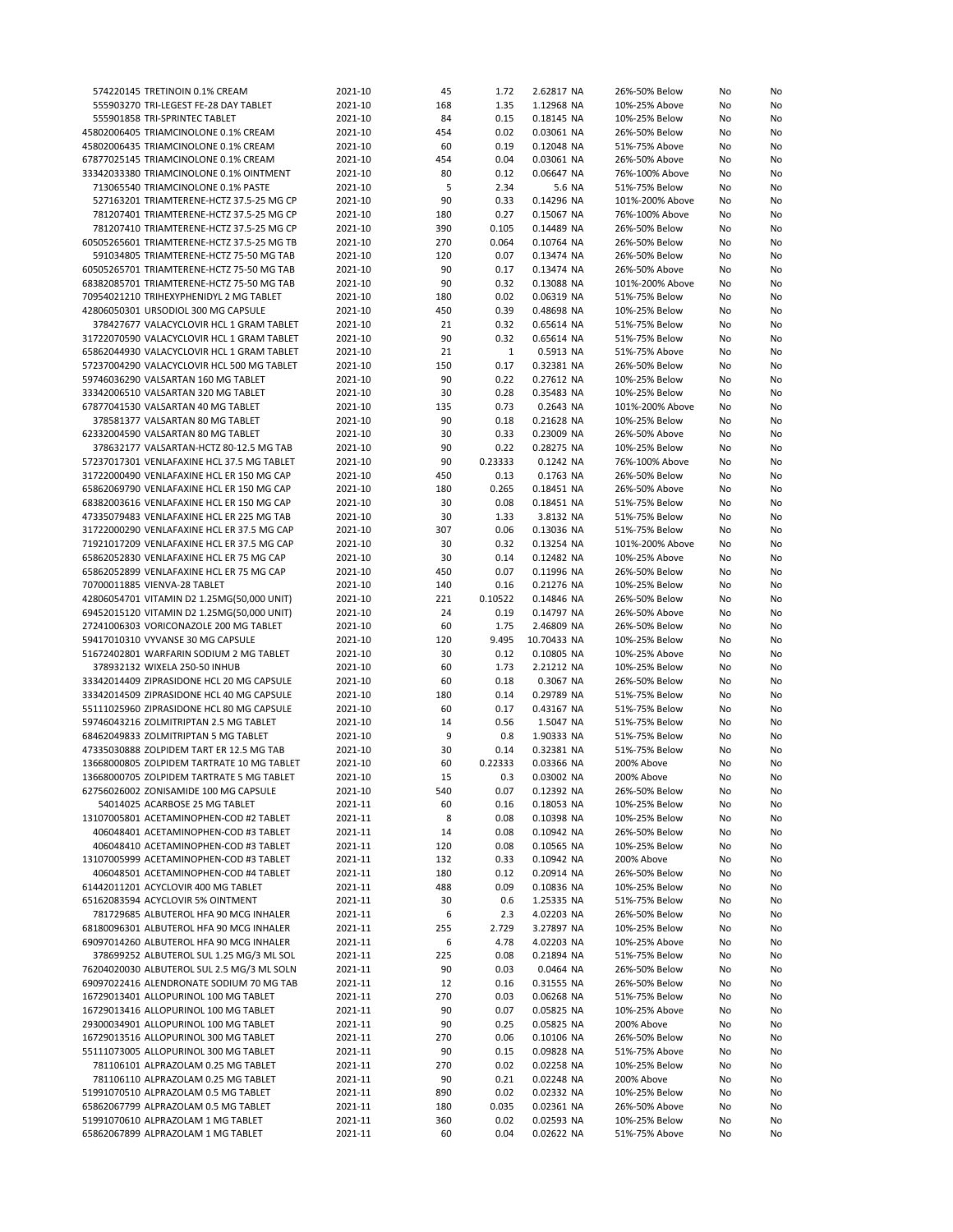| 65862045560 ALPRAZOLAM ER 1 MG TABLET                                                 | 2021-11            | 30       | 0.07         | 0.16905 NA               | 51%-75% Below                  | No       | No       |
|---------------------------------------------------------------------------------------|--------------------|----------|--------------|--------------------------|--------------------------------|----------|----------|
| 42543049701 AMANTADINE 100 MG TABLET                                                  | 2021-11            | 30       | 0.21         | 0.731 NA                 | 51%-75% Below                  | No       | No       |
| 16729017101 AMITRIPTYLINE HCL 10 MG TAB                                               | 2021-11            | 120      | 0.02         | 0.05776 NA               | 51%-75% Below                  | No       | No       |
|                                                                                       |                    |          |              |                          |                                |          |          |
| 16729017201 AMITRIPTYLINE HCL 25 MG TAB                                               | 2021-11            | 30       | 0.03         | 0.09009 NA               | 51%-75% Below                  | No       | No       |
| 70710122601 AMITRIPTYLINE HCL 25 MG TAB                                               | 2021-11            | 30       | 0.33         | 0.09009 NA               | 200% Above                     | No       | No       |
| 16729017317 AMITRIPTYLINE HCL 50 MG TAB                                               | 2021-11            | 30       | 0.21         | 0.13795 NA               | 51%-75% Above                  | No       | No       |
| 70710122701 AMITRIPTYLINE HCL 50 MG TAB                                               | 2021-11            | 90       | 0.05         | 0.18598 NA               | 51%-75% Below                  | No       | No       |
| 67877019910 AMLODIPINE BESYLATE 10 MG TAB                                             | 2021-11            | 720      | 0.033        | 0.01588 NA               | 101%-200% Above                | No       | No       |
|                                                                                       |                    |          |              |                          |                                |          |          |
| 68180072103 AMLODIPINE BESYLATE 10 MG TAB                                             | 2021-11            | 180      | 0.1          | 0.01589 NA               | 200% Above                     | No       | No       |
| 68645051654 AMLODIPINE BESYLATE 10 MG TAB                                             | 2021-11            | 90       | 0.21         | 0.01592 NA               | 200% Above                     | No       | No       |
| 68180071909 AMLODIPINE BESYLATE 2.5 MG TAB                                            | 2021-11            | 30       | 0.1          | 0.01226 NA               | 200% Above                     | No       | No       |
| 29300039710 AMLODIPINE BESYLATE 5 MG TAB                                              | 2021-11            | 1,650    | 0.01         | 0.0122 NA                | 10%-25% Below                  | No       | No       |
| 68180072003 AMLODIPINE BESYLATE 5 MG TAB                                              | 2021-11            | 30       | 0.05         | 0.0124 NA                | 200% Above                     | No       | No       |
|                                                                                       |                    |          |              |                          |                                |          |          |
| 65862058701 AMLODIPINE-BENAZEPRIL 10-40 MG                                            | 2021-11            | 90       | 0.4          | 0.17805 NA               | 101%-200% Above                | No       | No       |
| 65862058405 AMLODIPINE-BENAZEPRIL 5-20 MG                                             | 2021-11            | 90       | 0.07         | 0.12462 NA               | 26%-50% Below                  | No       | No       |
| 68180046301 AMLODIPINE-BENAZEPRIL 5-40 MG                                             | 2021-11            | 30       | 0.09         | 0.14154 NA               | 26%-50% Below                  | No       | No       |
| 65862053401 AMOX-CLAV 400-57 MG/5 ML SUSP                                             | 2021-11            | 200      | 0.1          | 0.0708 NA                | 26%-50% Above                  | No       | No       |
| 93227534 AMOX-CLAV 875-125 MG TABLET                                                  | 2021-11            | 14       | 0.2          | 0.29066 NA               | 26%-50% Below                  | No       | No       |
| 143924920 AMOX-CLAV 875-125 MG TABLET                                                 | 2021-11            | 20       | 1.08         | 0.27032 NA               | 200% Above                     | No       | No       |
|                                                                                       |                    |          |              |                          |                                |          |          |
| 781185220 AMOX-CLAV 875-125 MG TABLET                                                 | 2021-11            | 62       | 0.38         | 0.29066 NA               | 26%-50% Above                  | No       | No       |
| 42571016201 AMOX-CLAV 875-125 MG TABLET                                               | 2021-11            | 20       | 0.5          | 0.29066 NA               | 51%-75% Above                  | No       | No       |
| 65862050301 AMOX-CLAV 875-125 MG TABLET                                               | 2021-11            | 34       | 0.2          | 0.27032 NA               | 26%-50% Below                  | No       | No       |
| 65862050320 AMOX-CLAV 875-125 MG TABLET                                               | 2021-11            | 68       | 0.505        | 0.28049 NA               | 76%-100% Above                 | No       | No       |
| 66685100101 AMOX-CLAV 875-125 MG TABLET                                               | 2021-11            | 20       | 0.5          | 0.27032 NA               | 76%-100% Above                 | No       | No       |
|                                                                                       |                    |          |              |                          |                                |          |          |
| 143988915 AMOXICILLIN 250 MG/5 ML SUSP                                                | 2021-11            | 450      | 0.01         | 0.0182 NA                | 26%-50% Below                  | No       | No       |
| 93416173 AMOXICILLIN 400 MG/5 ML SUSP                                                 | 2021-11            | 400      | 0.04         | 0.02296 NA               | 51%-75% Above                  | No       | No       |
| 143988701 AMOXICILLIN 400 MG/5 ML SUSP                                                | 2021-11            | 200      | 0.09         | 0.02296 NA               | 200% Above                     | No       | No       |
| 143988775 AMOXICILLIN 400 MG/5 ML SUSP                                                | 2021-11            | 600      | 0.045        | 0.02681 NA               | 51%-75% Above                  | No       | No       |
|                                                                                       |                    |          | 0.02         |                          |                                |          |          |
| 57237003350 AMOXICILLIN 400 MG/5 ML SUSP                                              | 2021-11            | 50       |              | 0.03364 NA               | 26%-50% Below                  | No       | No       |
| 65862007101 AMOXICILLIN 400 MG/5 ML SUSP                                              | 2021-11            | 100      | 0.06         | 0.02296 NA               | 101%-200% Above                | No       | No       |
| 93310905 AMOXICILLIN 500 MG CAPSULE                                                   | 2021-11            | 30       | 0.1          | 0.06703 NA               | 26%-50% Above                  | No       | No       |
| 143993905 AMOXICILLIN 500 MG CAPSULE                                                  | 2021-11            | 60       | 0.205        | 0.06933 NA               | 101%-200% Above                | No       | No       |
| 781261305 AMOXICILLIN 500 MG CAPSULE                                                  | 2021-11            | 424      | 0.07611      | 0.06805 NA               | 10%-25% Above                  | No       | No       |
|                                                                                       |                    |          |              |                          |                                |          |          |
| 65862001705 AMOXICILLIN 500 MG CAPSULE                                                | 2021-11            | 34       | 0.23         | 0.06933 NA               | 200% Above                     | No       | No       |
| 143928501 AMOXICILLIN 875 MG TABLET                                                   | 2021-11            | 20       | 0.52         | 0.13916 NA               | 200% Above                     | No       | No       |
| 57237002901 AMOXICILLIN 875 MG TABLET                                                 | 2021-11            | 80       | 0.07         | 0.13972 NA               | 26%-50% Below                  | No       | No       |
| 65862001501 AMOXICILLIN 875 MG TABLET                                                 | 2021-11            | 40       | 0.495        | 0.13972 NA               | 200% Above                     | No       | No       |
| 16729003510 ANASTROZOLE 1 MG TABLET                                                   | 2021-11            | 15       | 0.07         | 0.13319 NA               | 26%-50% Below                  | No       | No       |
|                                                                                       |                    | 60       | 0.09         |                          |                                |          |          |
| 67877043203 ARIPIPRAZOLE 10 MG TABLET                                                 | 2021-11            |          |              | 0.16865 NA               | 26%-50% Below                  | No       | No       |
| 67877043003 ARIPIPRAZOLE 2 MG TABLET                                                  | 2021-11            | 150      | 0.09         | 0.14621 NA               | 26%-50% Below                  | No       | No       |
| 13668021730 ARIPIPRAZOLE 5 MG TABLET                                                  | 2021-11            | 30       | 0.26         | 0.16011 NA               | 51%-75% Above                  | No       | No       |
| 13668021790 ARIPIPRAZOLE 5 MG TABLET                                                  | 2021-11            | 90       | 0.08         | 0.1555 NA                | 26%-50% Below                  | No       | No       |
| 93309356 ARMODAFINIL 200 MG TABLET                                                    | 2021-11            | 90       | 0.56         | 0.75667 NA               | 26%-50% Below                  | No       | No       |
|                                                                                       |                    |          | 0.47         | 1.10691 NA               | 51%-75% Below                  | No       | No       |
|                                                                                       |                    |          |              |                          |                                |          |          |
| 781805331 ARMODAFINIL 250 MG TABLET                                                   | 2021-11            | 30       |              |                          |                                |          | No       |
| 904675180 ASPIRIN EC 81 MG TABLET                                                     | 2021-11            | 120      | 0.01         | 0.01508 NA               | 26%-50% Below                  | No       |          |
| 70000017802 ASPIRIN EC 81 MG TABLET                                                   | 2021-11            | 30       | 0.03         | 0.01492 NA               | 101%-200% Above                | No       | No       |
| 64980043901 ATENOLOL 100 MG TABLET                                                    | 2021-11            | 180      | 0.13         | 0.04403 NA               | 101%-200% Above                | No       | No       |
|                                                                                       |                    |          |              |                          |                                |          |          |
| 64980043710 ATENOLOL 25 MG TABLET                                                     | 2021-11            | 360      | 0.01         | 0.02497 NA               | 51%-75% Below                  | No       | No       |
| 64980043810 ATENOLOL 50 MG TABLET                                                     | 2021-11            | 930      | 0.07571      | 0.0287 NA                | 101%-200% Above                | No       | No       |
| 65862016999 ATENOLOL 50 MG TABLET                                                     | 2021-11            | 30       | 0.33         | 0.02962 NA               | 200% Above                     | No       | No       |
| 70710116701 ATENOLOL-CHLORTHALIDONE 50-25                                             | 2021-11            | 30       | 0.2          | 0.38371 NA               | 26%-50% Below                  | No       | No       |
| 68462026830 ATOMOXETINE HCL 40 MG CAPSULE                                             | 2021-11            | 30       | 0.58         | 1.07624 NA               | 26%-50% Below                  | No       | No       |
|                                                                                       |                    |          |              |                          |                                |          |          |
| 93505698 ATORVASTATIN 10 MG TABLET                                                    | 2021-11            | 30       | 0.31         | 0.03711 NA               | 200% Above                     | No       | No       |
| 42571017210 ATORVASTATIN 10 MG TABLET                                                 | 2021-11            | 30       | 0.02         | 0.03711 NA               | 26%-50% Below                  | No       | No       |
| 55111012105 ATORVASTATIN 10 MG TABLET                                                 | 2021-11            | 90       | 0.33         | 0.03992 NA               | 200% Above                     | No       | No       |
| 60505257808 ATORVASTATIN 10 MG TABLET                                                 | 2021-11            | 30       | 0.33         | 0.03992 NA               | 200% Above                     | No       | No       |
| 67877051110 ATORVASTATIN 10 MG TABLET                                                 | 2021-11            | 618      | 0.02         | 0.03867 NA               | 26%-50% Below                  | No       | No       |
| 68180063509 ATORVASTATIN 10 MG TABLET                                                 |                    |          |              |                          |                                |          |          |
|                                                                                       | 2021-11            | 90       | 0.03         | 0.03711 NA               | 10%-25% Below                  | No       | No       |
| 68382024916 ATORVASTATIN 10 MG TABLET                                                 | 2021-11            | 90       | 0.33         | 0.03711 NA               | 200% Above                     | No       | No       |
| 378395105 ATORVASTATIN 20 MG TABLET                                                   | 2021-11            | 90       | 0.23         | 0.05743 NA               | 200% Above                     | No       | No       |
| 16729004517 ATORVASTATIN 20 MG TABLET                                                 | 2021-11            | 90       | 0.05         | 0.05743 NA               | 10%-25% Below                  | No       | No       |
| 55111012205 ATORVASTATIN 20 MG TABLET                                                 | 2021-11            | 120      | 0.245        | 0.05743 NA               | 200% Above                     | No       | No       |
| 62175089143 ATORVASTATIN 20 MG TABLET                                                 | 2021-11            | 660      | 0.02         | 0.05458 NA               | 51%-75% Below                  | No       |          |
|                                                                                       |                    |          |              |                          |                                |          | No       |
| 93505898 ATORVASTATIN 40 MG TABLET                                                    | 2021-11            | 90       | 0.33         | 0.05856 NA               | 200% Above                     | No       | No       |
| 378395205 ATORVASTATIN 40 MG TABLET                                                   | 2021-11            | 60       | 0.16         | 0.0568 NA                | 101%-200% Above                | No       | No       |
| 60505258008 ATORVASTATIN 40 MG TABLET                                                 | 2021-11            | 180      | 0.185        | 0.05768 NA               | 200% Above                     | No       | No       |
| 63304082905 ATORVASTATIN 40 MG TABLET                                                 | 2021-11            | 510      | 0.03         | 0.05806 NA               | 26%-50% Below                  | No       | No       |
| 68180063709 ATORVASTATIN 40 MG TABLET                                                 | 2021-11            | 30       | 0.33         | 0.05856 NA               | 200% Above                     | No       | No       |
|                                                                                       |                    |          |              |                          |                                |          |          |
| 75834025701 ATORVASTATIN 40 MG TABLET                                                 | 2021-11            | 90       | 0.04         | 0.0568 NA                | 26%-50% Below                  | No       | No       |
| 68180063802 ATORVASTATIN 80 MG TABLET                                                 | 2021-11            | 90       | 0.33         | 0.09771 NA               | 200% Above                     | No       | No       |
| 68382025216 ATORVASTATIN 80 MG TABLET                                                 | 2021-11            | 90       | 0.25         | 0.09771 NA               | 101%-200% Above                | No       | No       |
| 69097094705 ATORVASTATIN 80 MG TABLET                                                 | 2021-11            | 90       | 0.33         | 0.11134 NA               | 101%-200% Above                | No       | No       |
| 68462042121 ATOVAQUONE 750 MG/5 ML SUSP                                               | 2021-11            | 210      | 3.25         | 0.99499 NA               | 200% Above                     | No       | No       |
| 65862093488 AUROVELA 24 FE 1 MG-20 MCG TAB                                            | 2021-11            | 84       | 0.15         | 0.88699 NA               | 76%-100% Below                 | No       | No       |
|                                                                                       |                    |          |              |                          |                                |          |          |
| 59651021430 AZELASTINE 0.1% (137 MCG) SPRY                                            | 2021-11            | 90       | 0.17         | 0.29012 NA               | 26%-50% Below                  | No       | No       |
| 50383094230 AZELASTINE 0.15% NASAL SPRAY<br>42806015134 AZITHROMYCIN 200 MG/5 ML SUSP | 2021-11<br>2021-11 | 30<br>60 | 0.34<br>0.15 | 0.61733 NA<br>0.29579 NA | 26%-50% Below<br>26%-50% Below | No<br>No | No<br>No |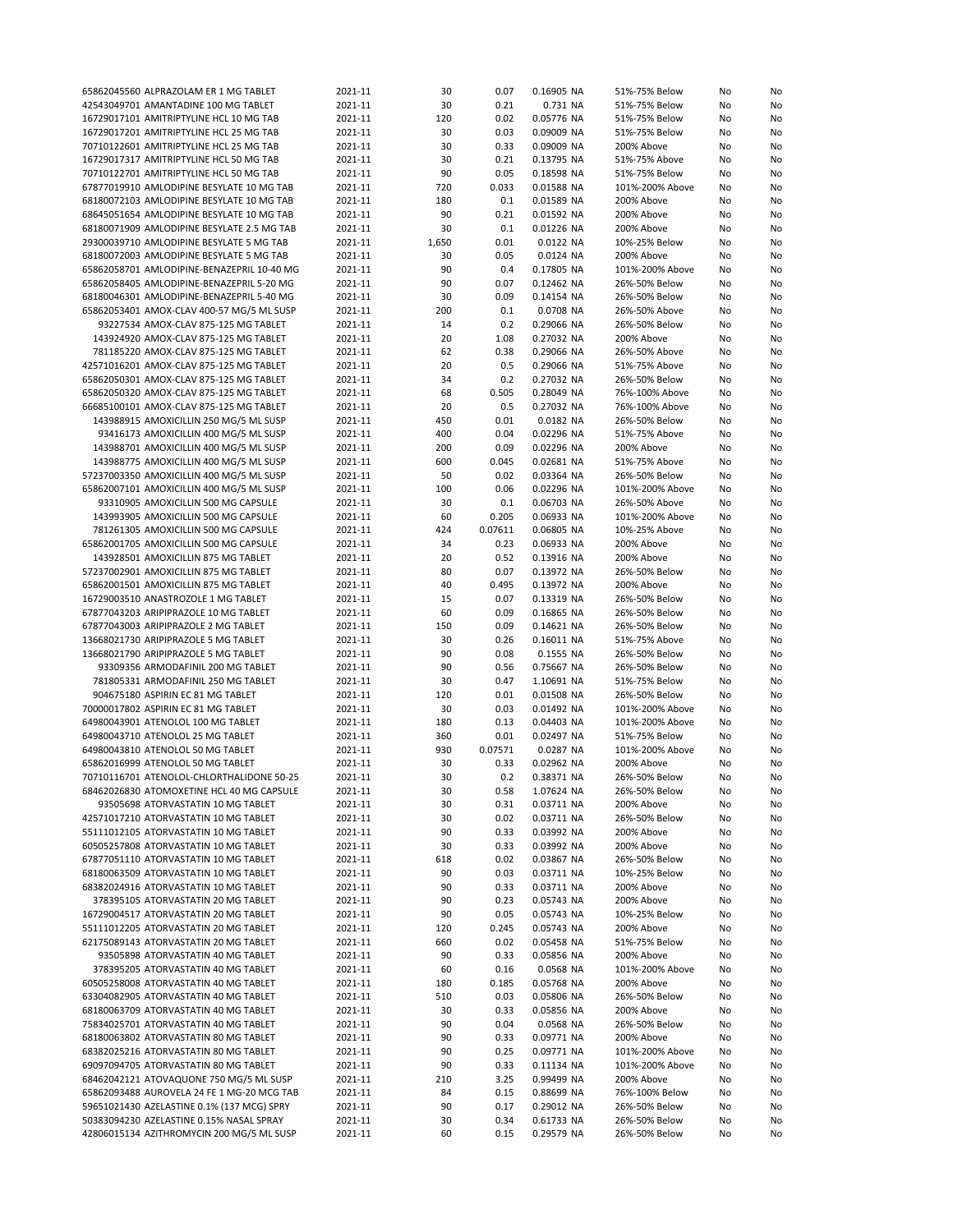| 781808926 AZITHROMYCIN 250 MG TABLET       | 2021-11 | 66    | 0.77818 | 0.47565 NA | 51%-75% Above   | No | No |
|--------------------------------------------|---------|-------|---------|------------|-----------------|----|----|
|                                            |         |       |         |            |                 |    |    |
| 16571069581 AZITHROMYCIN 250 MG TABLET     | 2021-11 | 48    | 0.2     | 0.47194 NA | 51%-75% Below   | No | No |
| 50111078710 AZITHROMYCIN 250 MG TABLET     | 2021-11 | 6     | 1.57    | 0.46612 NA | 200% Above      | No | No |
| 50111078751 AZITHROMYCIN 250 MG TABLET     | 2021-11 | 12    | 1.67    | 0.47777 NA | 200% Above      | No | No |
| 51224002250 AZITHROMYCIN 250 MG TABLET     | 2021-11 | 3     | 0.61    | 0.46612 NA | 26%-50% Above   | No | No |
| 65862064130 AZITHROMYCIN 250 MG TABLET     | 2021-11 | 10    | 0.2     | 0.47777 NA | 51%-75% Below   | No | No |
| 65862064163 AZITHROMYCIN 250 MG TABLET     | 2021-11 | 6     | 0.2     | 0.46612 NA | 51%-75% Below   | No |    |
|                                            |         |       |         |            |                 |    | No |
| 68180016011 AZITHROMYCIN 250 MG TABLET     | 2021-11 | 12    | 1.07    | 0.47777 NA | 101%-200% Above | No | No |
| 69452017173 AZITHROMYCIN 250 MG TABLET     | 2021-11 | 12    | 1.07    | 0.47777 NA | 101%-200% Above | No | No |
| 65862064290 AZITHROMYCIN 500 MG TABLET     | 2021-11 | 5     | 0.35    | 1.01053 NA | 51%-75% Below   | No | No |
| 68180016106 AZITHROMYCIN 500 MG TABLET     | 2021-11 | 4     | 2.66    | 1.04502 NA | 101%-200% Above | No | No |
| 527133001 BACLOFEN 10 MG TABLET            | 2021-11 | 90    | 0.11    |            | 26%-50% Above   |    |    |
|                                            |         |       |         | 0.07728 NA |                 | No | No |
| 29300034310 BACLOFEN 10 MG TABLET          | 2021-11 | 90    | 0.03    | 0.07728 NA | 51%-75% Below   | No | No |
| 52817032010 BACLOFEN 10 MG TABLET          | 2021-11 | 60    | 0.16    | 0.07728 NA | 101%-200% Above | No | No |
| 555903458 BALZIVA 28 TABLET                | 2021-11 | 28    | 0.35    | 0.48459 NA | 26%-50% Below   | No | No |
| 574022801 BENAZEPRIL-HCTZ 20-25 MG TAB     | 2021-11 | 90    | 0.21    | 0.64244 NA | 51%-75% Below   | No | No |
| 42806071401 BENZONATATE 100 MG CAPSULE     | 2021-11 |       | 0.1975  |            |                 |    |    |
|                                            |         | 96    |         | 0.09572 NA | 101%-200% Above | No | No |
| 42806071405 BENZONATATE 100 MG CAPSULE     | 2021-11 | 30    | 0.33    | 0.09531 NA | 200% Above      | No | No |
| 62332042631 BENZONATATE 100 MG CAPSULE     | 2021-11 | 90    | 0.16    | 0.09558 NA | 51%-75% Above   | No | No |
| 62332042671 BENZONATATE 100 MG CAPSULE     | 2021-11 | 60    | 0.17    | 0.09531 NA | 76%-100% Above  | No | No |
| 64380071206 BENZONATATE 100 MG CAPSULE     | 2021-11 | 30    | 0.13    | 0.09613 NA | 26%-50% Above   | No | No |
| 31722095801 BENZONATATE 200 MG CAPSULE     | 2021-11 | 60    | 0.06    | 0.13645 NA | 51%-75% Below   | No |    |
|                                            |         |       |         |            |                 |    | No |
| 42806071505 BENZONATATE 200 MG CAPSULE     | 2021-11 | 30    | 0.22    | 0.14318 NA | 51%-75% Above   | No | No |
| 62332042731 BENZONATATE 200 MG CAPSULE     | 2021-11 | 135   | 0.06    | 0.14318 NA | 51%-75% Below   | No | No |
| 64380071306 BENZONATATE 200 MG CAPSULE     | 2021-11 | 41    | 0.21    | 0.14318 NA | 26%-50% Above   | No | No |
| 64380071307 BENZONATATE 200 MG CAPSULE     | 2021-11 | 90    | 0.25    | 0.14094 NA | 76%-100% Above  | No | No |
|                                            |         |       |         |            | 200% Above      |    |    |
| 69452014430 BENZONATATE 200 MG CAPSULE     | 2021-11 | 45    | 0.47    | 0.14318 NA |                 | No | No |
| 29300018901 BISOPROLOL-HCTZ 10-6.25 MG TAB | 2021-11 | 90    | 0.53    | 0.31454 NA | 51%-75% Above   | No | No |
| 68180086573 BLISOVI FE 1-20 TABLET         | 2021-11 | 196   | 0.08    | 0.27636 NA | 51%-75% Below   | No | No |
| 68180086673 BLISOVI FE 1.5-30 TABLET       | 2021-11 | 84    | 0.11    | 0.35249 NA | 51%-75% Below   | No | No |
| 68462031629 BRIELLYN TABLET                | 2021-11 | 28    | 0.13    | 0.48459 NA | 51%-75% Below   | No | No |
|                                            |         |       |         |            |                 |    |    |
| 186077660 BRILINTA 60 MG TABLET            | 2021-11 | 180   | 5.88    | 6.60787 NA | 10%-25% Below   | No | No |
| 574110416 BROMPHEN-PSE-DM 2-30-10 MG/5ML   | 2021-11 | 118   | 0.1     | 0.06883 NA | 26%-50% Above   | No | No |
| 42192060716 BROMPHEN-PSE-DM 2-30-10 MG/5ML | 2021-11 | 238   | 0.08    | 0.06883 NA | 10%-25% Above   | No | No |
| 51862053504 BROMPHEN-PSE-DM 2-30-10 MG/5ML | 2021-11 | 240   | 0.06    | 0.08242 NA | 26%-50% Below   | No | No |
| 60432027516 BROMPHEN-PSE-DM 2-30-10 MG/5ML | 2021-11 | 118   | 0.08    | 0.06883 NA | 10%-25% Above   | No | No |
|                                            |         |       |         |            |                 |    |    |
| 406802003 BUPRENORPHINE-NALOX 8-2 MG TAB   | 2021-11 | 42    | 0.71    | 0.97093 NA | 26%-50% Below   | No | No |
| 47781035703 BUPRENORPHINE-NALOX 8-2MG FILM | 2021-11 | 49    | 5.64    | 3.61224 NA | 51%-75% Above   | No | No |
| 60505015701 BUPROPION HCL 100 MG TABLET    | 2021-11 | 30    | 0.1     | 0.15378 NA | 26%-50% Below   | No | No |
| 50228017401 BUPROPION HCL SR 100 MG TABLET | 2021-11 | 90    | 0.05    | 0.13912 NA | 51%-75% Below   | No | No |
| 591354160 BUPROPION HCL SR 150 MG TABLET   | 2021-11 | 60    | 0.06    | 0.11043 NA | 26%-50% Below   | No | No |
|                                            |         |       |         |            |                 |    |    |
| 50228017505 BUPROPION HCL SR 150 MG TABLET | 2021-11 | 1,201 | 0.06    | 0.11047 NA | 26%-50% Below   | No | No |
| 70436005902 BUPROPION HCL SR 150 MG TABLET | 2021-11 | 180   | 0.17    | 0.11053 NA | 51%-75% Above   | No | No |
| 16729044316 BUPROPION HCL XL 150 MG TABLET | 2021-11 | 600   | 0.12    | 0.1611 NA  | 26%-50% Below   | No | No |
| 69097087502 BUPROPION HCL XL 150 MG TABLET | 2021-11 | 60    | 0.12    | 0.15456 NA | 10%-25% Below   | No | No |
| 70436001002 BUPROPION HCL XL 150 MG TABLET | 2021-11 | 90    | 0.57    | 0.14366 NA | 200% Above      | No | No |
|                                            |         |       |         |            |                 |    |    |
| 10370010250 BUPROPION HCL XL 300 MG TABLET | 2021-11 | 90    | 0.11    | 0.18322 NA | 26%-50% Below   | No | No |
| 69097087602 BUPROPION HCL XL 300 MG TABLET | 2021-11 | 120   | 0.11    | 0.18125 NA | 26%-50% Below   | No | No |
| 70436001102 BUPROPION HCL XL 300 MG TABLET | 2021-11 | 390   | 0.154   | 0.18204 NA | 10%-25% Below   | No | No |
| 70436001104 BUPROPION HCL XL 300 MG TABLET | 2021-11 | 30    | 0.33    | 0.18322 NA | 76%-100% Above  | No | No |
| 29300024505 BUSPIRONE HCL 10 MG TABLET     | 2021-11 | 1.440 | 0.02    | 0.03844 NA | 26%-50% Below   | No | No |
|                                            |         |       |         |            |                 |    |    |
| 42806066301 BUSPIRONE HCL 10 MG TABLET     | 2021-11 | 60    | 0.05    | 0.03935 NA | 26%-50% Above   | No | No |
| 93100301 BUSPIRONE HCL 15 MG TABLET        | 2021-11 | 60    | 0.16    | 0.04878 NA | 200% Above      | No | No |
| 16729020301 BUSPIRONE HCL 15 MG TABLET     | 2021-11 | 180   | 0.17    | 0.05279 NA | 200% Above      | No | No |
| 23155002506 BUSPIRONE HCL 15 MG TABLET     | 2021-11 | 60    | 0.11    | 0.05279 NA | 101%-200% Above | No | No |
| 29300024605 BUSPIRONE HCL 15 MG TABLET     | 2021-11 | 180   | 0.03    | 0.05145 NA | 26%-50% Below   | No | No |
|                                            |         |       |         |            |                 |    |    |
| 29300024716 BUSPIRONE HCL 30 MG TABLET     | 2021-11 | 90    | 0.07    | 0.22026 NA | 51%-75% Below   | No | No |
| 93005301 BUSPIRONE HCL 5 MG TABLET         | 2021-11 | 210   | 0.02    | 0.0271 NA  | 26%-50% Below   | No | No |
| 16729020016 BUSPIRONE HCL 5 MG TABLET      | 2021-11 | 90    | 0.03    | 0.0271 NA  | 10%-25% Above   | No | No |
| 23155002305 BUSPIRONE HCL 5 MG TABLET      | 2021-11 | 60    | 0.06    | 0.02503 NA | 101%-200% Above | No | No |
| 42806066201 BUSPIRONE HCL 5 MG TABLET      | 2021-11 | 120   | 0.1     | 0.02606 NA | 200% Above      | No | No |
| 69238111501 BUSPIRONE HCL 5 MG TABLET      |         |       |         |            |                 |    |    |
|                                            | 2021-11 | 180   | 0.17    | 0.0271 NA  | 200% Above      | No | No |
| 378114501 BUSPIRONE HCL 7.5 MG TABLET      | 2021-11 | 180   | 0.11    | 0.23028 NA | 51%-75% Below   | No | No |
| 527169505 BUTALB-ACETAMIN-CAFF 50-325-40   | 2021-11 | 30    | 0.32    | 0.17481 NA | 76%-100% Above  | No | No |
| 93542088 CABERGOLINE 0.5 MG TABLET         | 2021-11 | 9     | 0.75    | 2.22779 NA | 51%-75% Below   | No | No |
| 59762100501 CABERGOLINE 0.5 MG TABLET      | 2021-11 | 16    | 1.3     | 2.18012 NA | 26%-50% Below   | No | No |
|                                            |         |       |         |            |                 |    |    |
| 64380072306 CALCITRIOL 0.25 MCG CAPSULE    | 2021-11 | 102   | 0.08    | 0.19355 NA | 51%-75% Below   | No | No |
| 75834022101 CARBAMAZEPINE 200 MG TABLET    | 2021-11 | 180   | 0.16    | 0.24234 NA | 26%-50% Below   | No | No |
| 60505280607 CARBAMAZEPINE ER 200 MG CAP    | 2021-11 | 150   | 0.7     | 1.16624 NA | 26%-50% Below   | No | No |
| 62037059790 CARTIA XT 120 MG CAPSULE       | 2021-11 | 30    | 0.1     | 0.20636 NA | 51%-75% Below   | No | No |
| 68382009405 CARVEDILOL 12.5 MG TABLET      | 2021-11 | 150   | 0.01    | 0.02503 NA | 51%-75% Below   | No | No |
| 68645035159 CARVEDILOL 12.5 MG TABLET      |         | 60    | 0.03    | 0.02452 NA | 10%-25% Above   |    |    |
|                                            | 2021-11 |       |         |            |                 | No | No |
| 378363401 CARVEDILOL 25 MG TABLET          | 2021-11 | 300   | 0.02    | 0.03461 NA | 26%-50% Below   | No | No |
| 76385011050 CARVEDILOL 3.125 MG TABLET     | 2021-11 | 240   | 0.01    | 0.02038 NA | 51%-75% Below   | No | No |
| 76385011150 CARVEDILOL 6.25 MG TABLET      | 2021-11 | 90    | 0.01    | 0.02192 NA | 51%-75% Below   | No | No |
| 16714039201 CEFDINIR 125 MG/5 ML SUSP      | 2021-11 | 60    | 0.07    | 0.16598 NA | 51%-75% Below   | No | No |
| 65862021801 CEFDINIR 125 MG/5 ML SUSP      |         | 100   | 0.07    | 0.11006 NA | 26%-50% Below   |    |    |
|                                            | 2021-11 |       |         |            |                 | No | No |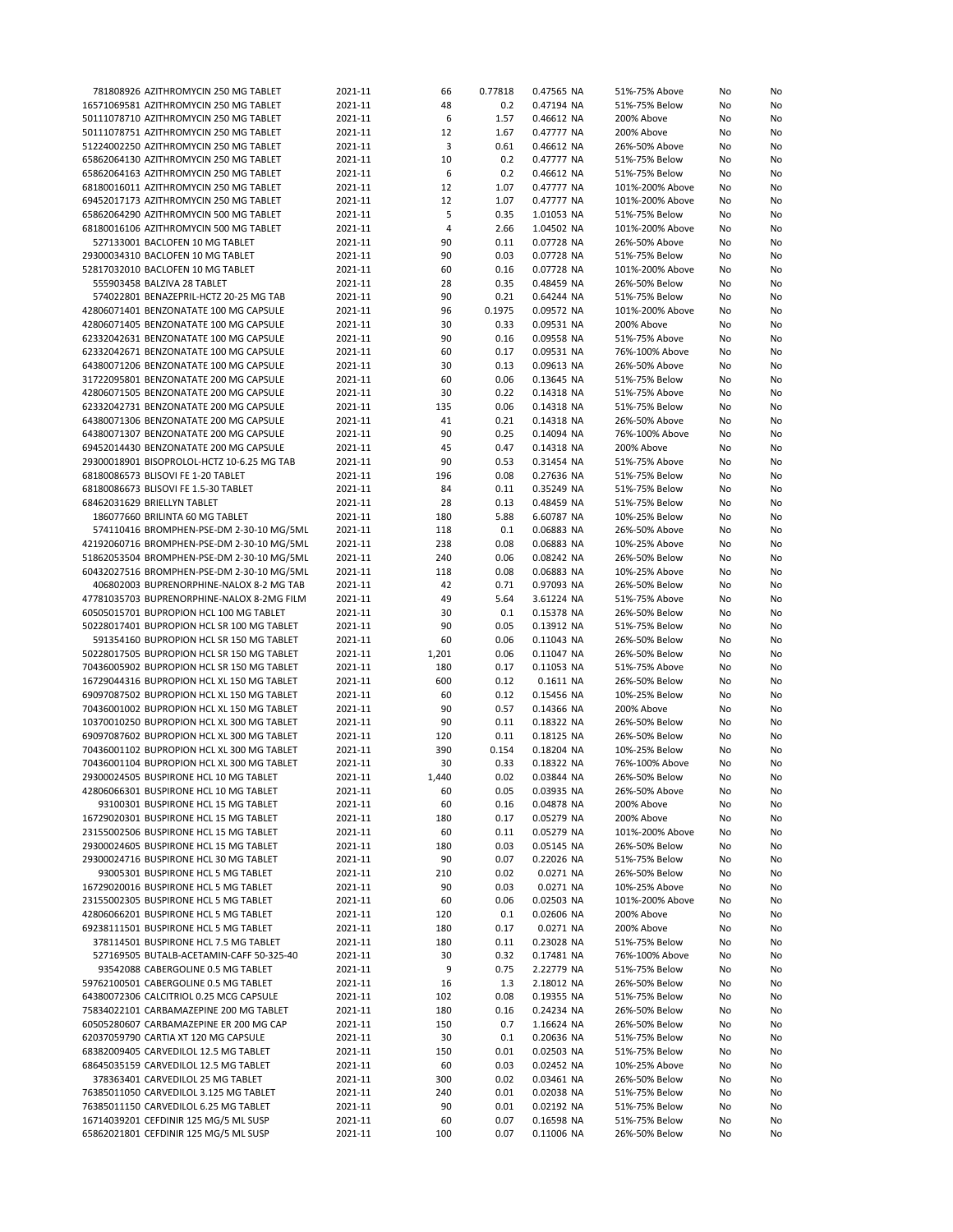| 65862021901 CEFDINIR 250 MG/5 ML SUSP                                               | 2021-11            | 100       | 0.11         | 0.16254 NA               | 26%-50% Below                  | No       | No       |
|-------------------------------------------------------------------------------------|--------------------|-----------|--------------|--------------------------|--------------------------------|----------|----------|
| 65862021960 CEFDINIR 250 MG/5 ML SUSP                                               | 2021-11            | 120       | 0.1          | 0.15561 NA               | 26%-50% Below                  | No       | No       |
| 93316006 CEFDINIR 300 MG CAPSULE                                                    | 2021-11            | 60        | 0.35         | 0.465 NA                 | 10%-25% Below                  | No       | No       |
| 67877054360 CEFDINIR 300 MG CAPSULE                                                 | 2021-11            | 60        | 0.4          | 0.465 NA                 | 10%-25% Below                  | No       | No       |
| 68180071160 CEFDINIR 300 MG CAPSULE                                                 | 2021-11            | 74        | 0.795        | 0.46695 NA               | 51%-75% Above                  | No       | No       |
| 781543820 CEFPODOXIME 100 MG TABLET                                                 |                    | 45        |              |                          | 26%-50% Below                  |          | No       |
|                                                                                     | 2021-11            |           | 1.68         | 2.81482 NA               |                                | No       |          |
| 57237005960 CEFUROXIME AXETIL 500 MG TAB                                            | 2021-11            | 20        | 0.26         | 0.56842 NA               | 51%-75% Below                  | No       | No       |
| 33342015615 CELECOXIB 100 MG CAPSULE                                                | 2021-11            | 60        | 0.16         | 0.10458 NA               | 51%-75% Above                  | No       | No       |
| 42806072201 CELECOXIB 200 MG CAPSULE                                                | 2021-11            | 540       | 0.09         | 0.16461 NA               | 26%-50% Below                  | No       | No       |
| 65862090901 CELECOXIB 200 MG CAPSULE                                                | 2021-11            | 30        | 0.32         | 0.16907 NA               | 76%-100% Above                 | No       | No       |
| 67877022001 CEPHALEXIN 250 MG CAPSULE                                               | 2021-11            | 36        | 0.05         | 0.09604 NA               | 26%-50% Below                  | No       | No       |
| 68180044101 CEPHALEXIN 250 MG/5 ML SUSP                                             | 2021-11            | 300       | 0.12         | 0.10656 NA               | 10%-25% Above                  | No       | No       |
| 93314705 CEPHALEXIN 500 MG CAPSULE                                                  | 2021-11            | 28        | 0.26         | 0.12309 NA               | 101%-200% Above                | No       | No       |
| 65862001905 CEPHALEXIN 500 MG CAPSULE                                               | 2021-11            | 40        | 0.14         | 0.12309 NA               | 10%-25% Above                  | No       | No       |
| 67877021905 CEPHALEXIN 500 MG CAPSULE                                               | 2021-11            | 184       | 0.1925       | 0.11777 NA               | 51%-75% Above                  | No       | No       |
| 68180012202 CEPHALEXIN 500 MG CAPSULE                                               |                    |           |              |                          |                                |          |          |
|                                                                                     | 2021-11            | 84        | 0.204        | 0.12187 NA               | 51%-75% Above                  | No       | No       |
| 51991083704 CETIRIZINE HCL 1 MG/ML SYRUP                                            | 2021-11            | 30        | 0.03         | 0.02258 NA               | 26%-50% Above                  | No       | No       |
| 54838057280 CETIRIZINE HCL 1 MG/ML SYRUP                                            | 2021-11            | 375       | 0.03         | 0.01806 NA               | 51%-75% Above                  | No       | No       |
| 16571065710 CEVIMELINE HCL 30 MG CAPSULE                                            | 2021-11            | 90        | 0.43         | 0.87399 NA               | 51%-75% Below                  | No       | No       |
| 63304047901 CEVIMELINE HCL 30 MG CAPSULE                                            | 2021-11            | 90        | 1.15         | 0.88923 NA               | 26%-50% Above                  | No       | No       |
| 116200116 CHLORHEXIDINE 0.12% RINSE                                                 | 2021-11            | 3,784     | 0.01857      | 0.0054 NA                | 200% Above                     | No       | No       |
| 29300033301 CHLORTHALIDONE 25 MG TABLET                                             | 2021-11            | 30        | 0.13         | 0.16684 NA               | 10%-25% Below                  | No       | No       |
| 51672131808 CICLOPIROX 0.77% CREAM                                                  | 2021-11            | 90        | 0.06         | 0.12579 NA               | 51%-75% Below                  | No       | No       |
| 121064908 CIMETIDINE 300 MG/5 ML SOLN                                               | 2021-11            | 450       | 0.28         | 0.14306 NA               | 76%-100% Above                 | No       | No       |
| 43598032675 CIPROFLOX-DEXAMETH OTIC SUSP                                            | 2021-11            | 15        | 15.66        | 19.08242 NA              | 10%-25% Below                  | No       | No       |
|                                                                                     |                    | 6         |              | 0.10151 NA               |                                |          |          |
| 143992701 CIPROFLOXACIN HCL 250 MG TAB                                              | 2021-11            |           | 0.05         |                          | 51%-75% Below                  | No       | No       |
| 143992801 CIPROFLOXACIN HCL 500 MG TAB                                              | 2021-11            | 48        | 0.25         | 0.14904 NA               | 51%-75% Above                  | No       | No       |
| 55111012701 CIPROFLOXACIN HCL 500 MG TAB                                            | 2021-11            | 24        | 0.52         | 0.14972 NA               | 200% Above                     | No       | No       |
| 55111012705 CIPROFLOXACIN HCL 500 MG TAB                                            | 2021-11            | 14        | 0.09         | 0.1463 NA                | 26%-50% Below                  | No       | No       |
| 13668000901 CITALOPRAM HBR 10 MG TABLET                                             | 2021-11            | 330       | 0.01         | 0.02697 NA               | 51%-75% Below                  | No       | No       |
| 13668000905 CITALOPRAM HBR 10 MG TABLET                                             | 2021-11            | 90        | 0.32         | 0.02629 NA               | 200% Above                     | No       | No       |
| 378623201 CITALOPRAM HBR 20 MG TABLET                                               | 2021-11            | 30        | 0.1          | 0.0301 NA                | 200% Above                     | No       | No       |
| 13668001001 CITALOPRAM HBR 20 MG TABLET                                             | 2021-11            | 120       | 0.11         | 0.02956 NA               | 200% Above                     | No       | No       |
| 13668001005 CITALOPRAM HBR 20 MG TABLET                                             | 2021-11            | 360       | 0.02         | 0.02974 NA               | 26%-50% Below                  | No       | No       |
|                                                                                     |                    | 90        |              |                          |                                |          |          |
| 13668001101 CITALOPRAM HBR 40 MG TABLET                                             | 2021-11            |           | 0.11         | 0.03916 NA               | 101%-200% Above                | No       | No       |
| 69097082412 CITALOPRAM HBR 40 MG TABLET                                             | 2021-11            | 360       | 0.02         | 0.03934 NA               | 26%-50% Below                  | No       | No       |
| 527193206 CLARITHROMYCIN 500 MG TABLET                                              | 2021-11            | 28        | 0.57         | 0.46624 NA               | 10%-25% Above                  | No       | No       |
| 63304069205 CLINDAMYCIN HCL 150 MG CAPSULE                                          | 2021-11            | 24        | 0.25         | 0.12719 NA               | 76%-100% Above                 | No       | No       |
| 42571025201 CLINDAMYCIN HCL 300 MG CAPSULE                                          | 2021-11            | 21        | 0.3          | 0.25295 NA               | 10%-25% Above                  | No       | No       |
| 63304069301 CLINDAMYCIN HCL 300 MG CAPSULE                                          | 2021-11            | 14        | 0.14         | 0.25295 NA               | 26%-50% Below                  | No       | No       |
| 21922002705 CLINDAMYCIN PH 1% GEL                                                   | 2021-11            | 60        | 0.5          | 0.86756 NA               | 26%-50% Below                  | No       | No       |
| 72578008402 CLINDAMYCIN PH 1% SOLUTION                                              | 2021-11            | 30        | 0.14         | 0.26133 NA               | 26%-50% Below                  | No       | No       |
| 72578008403 CLINDAMYCIN PH 1% SOLUTION                                              | 2021-11            | 60        | 0.1          | 0.21751 NA               | 51%-75% Below                  | No       | No       |
|                                                                                     |                    | 120       |              |                          |                                |          |          |
| 45802026337 CLINDAMYCIN PHOS 1% PLEDGET                                             | 2021-11            |           | 0.46         | 0.36148 NA               | 26%-50% Above                  | No       | No       |
| 59762374401 CLINDAMYCIN PHOSP 1% LOTION                                             | 2021-11            | 120       | 0.53         | 0.99276 NA               | 26%-50% Below                  | No       | No       |
| 51672125803 CLOBETASOL 0.05% CREAM                                                  | 2021-11            | 60        | 0.17         | 0.56651 NA               | 51%-75% Below                  | No       | No       |
| 21922001704 CLOBETASOL 0.05% OINTMENT                                               | 2021-11            | 45        | 0.16         | 0.61117 NA               | 51%-75% Below                  | No       | No       |
| 21922001705 CLOBETASOL 0.05% OINTMENT                                               | 2021-11            | 30        | 0.15         | 0.50544 NA               | 51%-75% Below                  | No       | No       |
| 21922001707 CLOBETASOL 0.05% OINTMENT                                               | 2021-11            | 60        | 0.12         | 0.46901 NA               | 51%-75% Below                  | No       | No       |
| 70700010617 CLOBETASOL 0.05% OINTMENT                                               | 2021-11            | 60        | 0.12         | 0.46901 NA               | 51%-75% Below                  | No       | No       |
| 42571036299 CLOBETASOL 0.05% SOLUTION                                               | 2021-11            | 100       | 0.12         | 0.45826 NA               | 51%-75% Below                  | No       | No       |
| 49884070154 CLOMIPHENE CITRATE 50 MG TAB                                            | 2021-11            | 30        | 0.32         | 0.92335 NA               | 51%-75% Below                  | No       | No       |
| 93083205 CLONAZEPAM 0.5 MG TABLET                                                   | 2021-11            | 60        | 0.05         | 0.02619 NA               | 76%-100% Above                 | No       | No       |
|                                                                                     | 2021-11            |           | 0.09625      |                          |                                |          |          |
| 16729013616 CLONAZEPAM 0.5 MG TABLET                                                |                    | 390       |              | 0.02622 NA               | 200% Above                     | No       | No       |
| 93321205 CLONAZEPAM 1 MG TABLET                                                     | 2021-11            | 60        | 0.09         | 0.02906 NA               | 200% Above                     | No       | No       |
| 16729013716 CLONAZEPAM 1 MG TABLET                                                  | 2021-11            | 555       | 0.02         | 0.02918 NA               | 26%-50% Below                  | No       | No       |
| 16729013800 CLONAZEPAM 2 MG TABLET                                                  | 2021-11            | 60        | 0.02         | 0.03628 NA               | 26%-50% Below                  | No       | No       |
| 378087299 CLONIDINE 0.2 MG/DAY PATCH                                                | 2021-11            | 4         | 5.98         | 12.05847 NA              | 51%-75% Below                  | No       | No       |
| 29300046801 CLONIDINE HCL 0.1 MG TABLET                                             | 2021-11            | 30        | 0.11         | 0.03003 NA               | 200% Above                     | No       | No       |
| 52817018000 CLONIDINE HCL 0.1 MG TABLET                                             | 2021-11            | 90        | 0.08         | 0.03035 NA               | 101%-200% Above                | No       | No       |
|                                                                                     |                    |           |              |                          |                                |          | No       |
|                                                                                     |                    |           |              |                          |                                |          |          |
| 62332005471 CLONIDINE HCL 0.1 MG TABLET                                             | 2021-11            | 270       | 0.02         | 0.03027 NA               | 26%-50% Below                  | No       |          |
| 52817018110 CLONIDINE HCL 0.2 MG TABLET                                             | 2021-11            | 120       | 0.31         | 0.0424 NA                | 200% Above                     | No       | No       |
| 62332005531 CLONIDINE HCL 0.2 MG TABLET                                             | 2021-11            | 60        | 0.03         | 0.0424 NA                | 26%-50% Below                  | No       | No       |
| 29300013701 CLONIDINE HCL 0.3 MG TABLET                                             | 2021-11            | 90        | 0.03         | 0.0431 NA                | 26%-50% Below                  | No       | No       |
| 47335089413 CLOPIDOGREL 75 MG TABLET                                                | 2021-11            | 390       | 0.04         | 0.06455 NA               | 26%-50% Below                  | No       | No       |
| 55111019605 CLOPIDOGREL 75 MG TABLET                                                | 2021-11            | 30        | 0.33         | 0.06701 NA               | 200% Above                     | No       | No       |
| 68645059090 CLOPIDOGREL 75 MG TABLET                                                | 2021-11            | 90        | 0.42         | 0.06701 NA               | 200% Above                     | No       | No       |
| 51672127502 CLOTRIMAZOLE 1% TOPICAL CREAM                                           | 2021-11            | 30        | 0.33         | 0.17144 NA               | 76%-100% Above                 | No       | No       |
| 472037945 CLOTRIMAZOLE-BETAMETHASONE CRM                                            | 2021-11            | 45        | 0.26         | 0.17739 NA               | 26%-50% Above                  | No       | No       |
| 16714049602 CLOTRIMAZOLE-BETAMETHASONE CRM                                          | 2021-11            | 45        | 0.09         | 0.17739 NA               | 26%-50% Below                  | No       | No       |
|                                                                                     |                    |           |              |                          |                                |          |          |
| 68462029855 CLOTRIMAZOLE-BETAMETHASONE CRM                                          | 2021-11            | 45        | 0.51         | 0.17739 NA               | 101%-200% Above                | No       | No       |
| 58657050004 CODEINE-GUAIFEN 10-100 MG/5 ML                                          | 2021-11            | 960       | 0.01         | 0.0504 NA                | 76%-100% Below                 | No       | No       |
| 43598037230 COLCHICINE 0.6 MG TABLET                                                | 2021-11            | 10        | 0.75         | 0.61088 NA               | 10%-25% Above                  | No       | No       |
| 67877058901 COLCHICINE 0.6 MG TABLET                                                | 2021-11            | 30        | 0.19         | 0.61088 NA               | 51%-75% Below                  | No       | No       |
| 115521116 COLESTIPOL HCL 1 GM TABLET                                                | 2021-11            | 60        | 0.43         | 0.76344 NA               | 26%-50% Below                  | No       | No       |
| 45963043965 CONSTULOSE 10 GM/15 ML SOLN<br>517003125 CYANOCOBALAMIN 1,000 MCG/ML VL | 2021-11<br>2021-11 | 946<br>19 | 0.01<br>2.58 | 0.01448 NA<br>2.99392 NA | 26%-50% Below<br>10%-25% Below | No<br>No | No<br>No |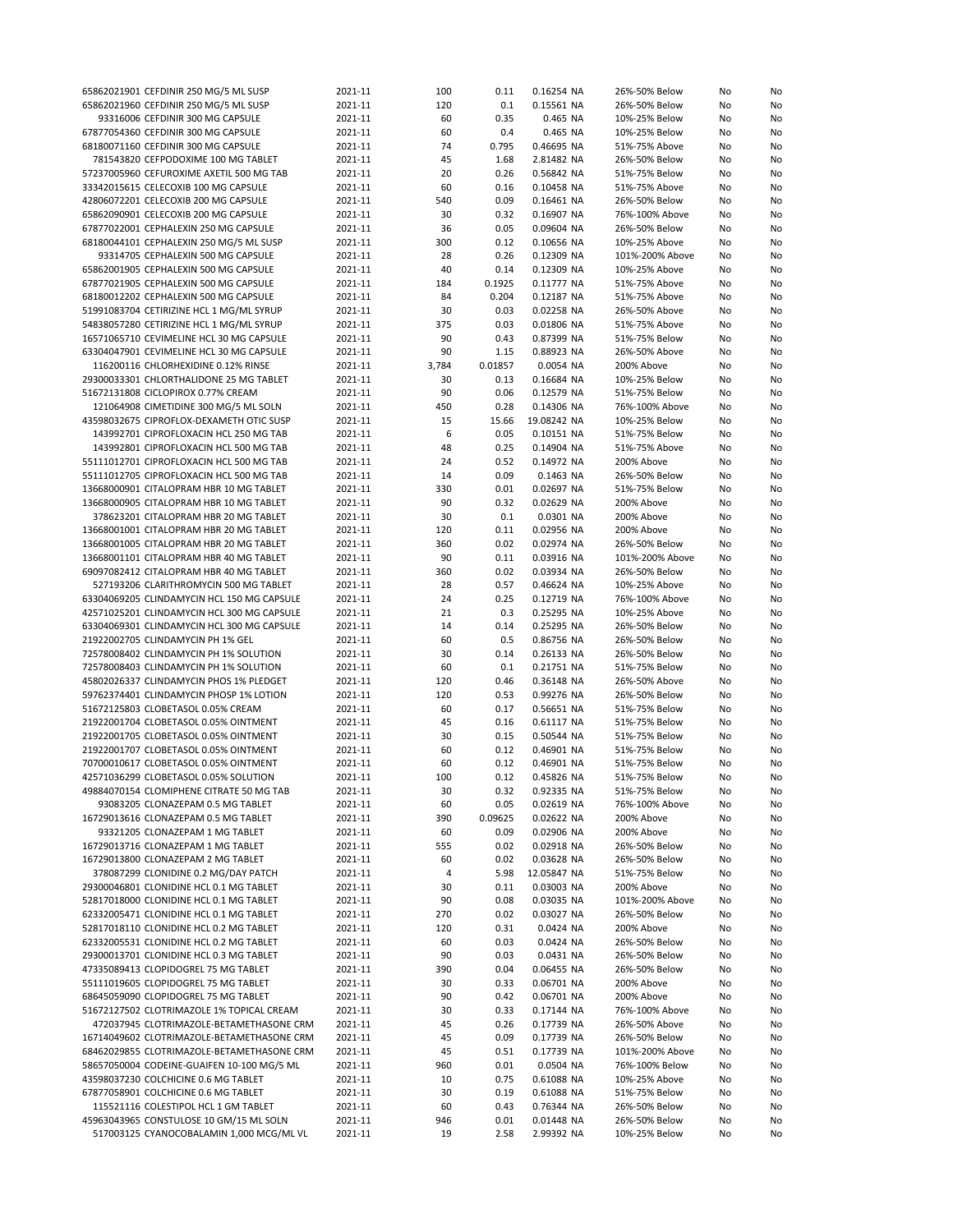| 55150036425 CYANOCOBALAMIN 1,000 MCG/ML VL | 2021-11 | 19             | 2.58    | 2.98059 NA | 10%-25% Below   | No | No |
|--------------------------------------------|---------|----------------|---------|------------|-----------------|----|----|
| 70069000510 CYANOCOBALAMIN 1,000 MCG/ML VL | 2021-11 | 6              | 4.03    | 2.99392 NA | 26%-50% Above   | No | No |
| 10702000710 CYCLOBENZAPRINE 10 MG TABLET   | 2021-11 | 60             | 0.16    | 0.02527 NA | 200% Above      | No | No |
| 65862019105 CYCLOBENZAPRINE 10 MG TABLET   | 2021-11 | 40             | 0.2     | 0.02422 NA | 200% Above      |    | No |
|                                            |         |                |         |            |                 | No |    |
| 43547039910 CYCLOBENZAPRINE 5 MG TABLET    | 2021-11 | 60             | 0.02    | 0.03011 NA | 26%-50% Below   | No | No |
| 52817033010 CYCLOBENZAPRINE 5 MG TABLET    | 2021-11 | 245            | 0.098   | 0.02921 NA | 200% Above      | No | No |
| 69097084507 CYCLOBENZAPRINE 5 MG TABLET    | 2021-11 | 270            | 0.11    | 0.02785 NA | 200% Above      | No | No |
| 51991083801 CYPROHEPTADINE 4 MG TABLET     | 2021-11 | 45             | 0.66    | 0.12005 NA | 200% Above      | No | No |
|                                            |         | 51             | 0.05    |            |                 |    |    |
| 64980030550 DENTA 5000 PLUS CREAM          | 2021-11 |                |         | 0.09184 NA | 26%-50% Below   | No | No |
| 378729653 DESOGESTR-ETH ESTRAD ETH ESTRA   | 2021-11 | 252            | 0.05    | 0.25276 NA | 76%-100% Below  | No | No |
| 16714082801 DESONIDE 0.05% OINTMENT        | 2021-11 | 15             | 0.31    | 1.57976 NA | 76%-100% Below  | No | No |
| 59762122203 DESVENLAFAXINE SUCCNT ER 100MG | 2021-11 | 90             | 0.35    | 0.65401 NA | 26%-50% Below   | No | No |
| 68180059306 DESVENLAFAXINE SUCCNT ER 100MG | 2021-11 | 180            | 0.35    | 0.66376 NA | 26%-50% Below   | No | No |
| 54040022 DESVENLAFAXINE SUCCNT ER 50 MG    | 2021-11 | 30             | 0.35    | 0.65837 NA | 26%-50% Below   | No | No |
|                                            |         |                |         |            |                 |    |    |
| 51991031133 DESVENLAFAXINE SUCCNT ER 50 MG | 2021-11 | 120            | 0.33    | 0.65895 NA | 26%-50% Below   | No | No |
| 54418425 DEXAMETHASONE 4 MG TABLET         | 2021-11 | 42             | 0.815   | 0.60606 NA | 26%-50% Above   | No | No |
| 47781091401 DEXAMETHASONE 4 MG TABLET      | 2021-11 | $\overline{2}$ | 1.34    | 0.66259 NA | 101%-200% Above | No | No |
| 57664037988 DEXMETHYLPHENIDATE 10 MG TAB   | 2021-11 | 60             | 0.34    | 0.25186 NA | 26%-50% Above   | No | No |
|                                            |         |                |         |            |                 |    |    |
| 57664037888 DEXMETHYLPHENIDATE 5 MG TAB    | 2021-11 | 60             | 0.08    | 0.20922 NA | 51%-75% Below   | No | No |
| 49884024801 DEXMETHYLPHENIDATE ER 20 MG CP | 2021-11 | 30             | 1.08    | 1.55208 NA | 26%-50% Below   | No | No |
| 527811037 DEXMETHYLPHENIDATE ER 25 MG CP   | 2021-11 | 30             | 2.19    | 1.79976 NA | 10%-25% Above   | No | No |
| 527811137 DEXMETHYLPHENIDATE ER 30 MG CP   | 2021-11 | 90             | 1.45    | 2.08814 NA | 26%-50% Below   | No | No |
| 115148801 DEXTROAMP-AMPHET ER 15 MG CAP    | 2021-11 | 30             | 0.36    | 0.50752 NA | 26%-50% Below   | No | No |
|                                            |         |                |         |            |                 |    |    |
| 406895401 DEXTROAMP-AMPHET ER 20 MG CAP    | 2021-11 | 30             | 0.54    | 0.6099 NA  | 10%-25% Below   | No | No |
| 527551337 DEXTROAMP-AMPHET ER 20 MG CAP    | 2021-11 | 60             | 0.3     | 0.61152 NA | 51%-75% Below   | No | No |
| 43975028010 DEXTROAMP-AMPHET ER 20 MG CAP  | 2021-11 | 30             | 0.35    | 0.61152 NA | 26%-50% Below   | No | No |
| 57664033988 DEXTROAMP-AMPHET ER 20 MG CAP  | 2021-11 | 60             | 0.35    | 0.61152 NA | 26%-50% Below   | No | No |
| 57664034188 DEXTROAMP-AMPHET ER 30 MG CAP  | 2021-11 | 60             | 0.36    | 0.69609 NA | 26%-50% Below   | No | No |
|                                            |         |                |         |            |                 |    |    |
| 527150137 DEXTROAMP-AMPHETAM 7.5 MG TAB    | 2021-11 | 30             | 0.23    | 0.35831 NA | 26%-50% Below   | No | No |
| 555097202 DEXTROAMP-AMPHETAMIN 10 MG TAB   | 2021-11 | 60             | 0.21    | 0.2454 NA  | 10%-25% Below   | No | No |
| 68382095201 DEXTROAMP-AMPHETAMIN 10 MG TAB | 2021-11 | 30             | 0.1     | 0.24357 NA | 51%-75% Below   | No | No |
| 68382095401 DEXTROAMP-AMPHETAMIN 15 MG TAB | 2021-11 | 60             | 0.17    | 0.2923 NA  | 26%-50% Below   | No | No |
| 185085301 DEXTROAMP-AMPHETAMIN 20 MG TAB   | 2021-11 | 120            | 0.11    | 0.31158 NA | 51%-75% Below   | No | No |
|                                            |         |                |         |            |                 |    |    |
| 527150537 DEXTROAMP-AMPHETAMIN 20 MG TAB   | 2021-11 | 60             | 0.11    | 0.31195 NA | 51%-75% Below   | No | No |
| 555097302 DEXTROAMP-AMPHETAMIN 20 MG TAB   | 2021-11 | 120            | 0.19    | 0.31195 NA | 26%-50% Below   | No | No |
| 185086401 DEXTROAMP-AMPHETAMIN 30 MG TAB   | 2021-11 | 270            | 0.626   | 0.3426 NA  | 76%-100% Above  | No | No |
| 10702006601 DEXTROAMPHETAMINE 10 MG TAB    | 2021-11 | 60             | 0.11    | 0.25082 NA | 51%-75% Below   | No | No |
| 172392760 DIAZEPAM 10 MG TABLET            | 2021-11 | 138            | 0.02    | 0.02888 NA | 26%-50% Below   | No | No |
|                                            |         |                |         |            |                 |    |    |
| 172392770 DIAZEPAM 10 MG TABLET            | 2021-11 | 174            | 0.09    | 0.03006 NA | 101%-200% Above | No | No |
| 172392670 DIAZEPAM 5 MG TABLET             | 2021-11 | 119            | 0.02667 | 0.02379 NA | 10%-25% Above   | No | No |
| 61442010201 DICLOFENAC SOD DR 50 MG TAB    | 2021-11 | 180            | 0.05    | 0.104 NA   | 51%-75% Below   | No | No |
| 61442010310 DICLOFENAC SOD DR 75 MG TAB    | 2021-11 | 240            | 0.05    | 0.10663 NA | 51%-75% Below   | No | No |
| 68001028100 DICLOFENAC SOD DR 75 MG TAB    | 2021-11 | 60             | 0.12    | 0.10663 NA | 10%-25% Above   | No | No |
|                                            |         |                |         |            |                 |    |    |
| 16571020106 DICLOFENAC SOD EC 75 MG TAB    | 2021-11 | 300            | 0.14333 | 0.10369 NA | 26%-50% Above   | No | No |
| 16571020150 DICLOFENAC SOD EC 75 MG TAB    | 2021-11 | 180            | 0.15667 | 0.10369 NA | 51%-75% Above   | No | No |
| 21922000909 DICLOFENAC SODIUM 1% GEL       | 2021-11 | 200            | 0.05    | 0.09741 NA | 26%-50% Below   | No | No |
| 69097052444 DICLOFENAC SODIUM 1% GEL       | 2021-11 | 300            | 0.10667 | 0.09331 NA | 10%-25% Above   | No | No |
| 45802011101 DICLOFENAC SODIUM 3% GEL       | 2021-11 | 100            | 0.28    | 0.48361 NA | 26%-50% Below   | No | No |
|                                            |         |                |         |            |                 |    |    |
| 527058610 DICYCLOMINE 10 MG CAPSULE        | 2021-11 | 270            | 0.07    | 0.09992 NA | 26%-50% Below   | No | No |
| 527128210 DICYCLOMINE 20 MG TABLET         | 2021-11 | 160            | 0.09    | 0.1704 NA  | 26%-50% Below   | No | No |
| 60505001606 DILT XR 240 MG CAPSULE         | 2021-11 | 90             | 0.5     | 0.81787 NA | 26%-50% Below   | No | No |
| 50742025190 DILTIAZEM 24H ER(CD) 300 MG CP | 2021-11 | 90             | 0.19    | 0.38713 NA | 51%-75% Below   | No | No |
| 68682000610 DILTIAZEM 30 MG TABLET         | 2021-11 | 90             | 0.11    | 0.0987 NA  | 10%-25% Above   | No | No |
| 832059011 DIPHENOXYLATE-ATROP 2.5-0.025    |         |                |         | 0.20109 NA |                 |    |    |
|                                            | 2021-11 | 40             | 0.46    |            | 101%-200% Above | No | No |
| 832712415 DIVALPROEX SOD DR 500 MG TAB     | 2021-11 | 60             | 0.28    | 0.15294 NA | 76%-100% Above  | No | No |
| 65162075510 DIVALPROEX SOD ER 250 MG TAB   | 2021-11 | 30             | 0.33    | 0.20266 NA | 51%-75% Above   | No | No |
| 65862059501 DIVALPROEX SOD ER 500 MG TAB   | 2021-11 | 60             | 0.15    | 0.21569 NA | 26%-50% Below   | No | No |
| 16729049112 DOFETILIDE 250 MCG CAPSULE     | 2021-11 | 180            | 0.35    | 1.00224 NA | 51%-75% Below   | No | No |
| 65162099308 DOTTI 0.05 MG PATCH            |         | 8              | 3.77    | 6.91427 NA |                 |    |    |
|                                            | 2021-11 |                |         |            | 26%-50% Below   | No | No |
| 65162099708 DOTTI 0.1 MG PATCH             | 2021-11 | 16             | 3.82    | 7.3981 NA  | 26%-50% Below   | No | No |
| 68382078301 DOXAZOSIN MESYLATE 1 MG TAB    | 2021-11 | 120            | 0.04    | 0.09079 NA | 51%-75% Below   | No | No |
| 16729021301 DOXAZOSIN MESYLATE 4 MG TAB    | 2021-11 | 45             | 0.04    | 0.12175 NA | 51%-75% Below   | No | No |
| 69238116609 DOXEPIN 10 MG CAPSULE          | 2021-11 | 30             | 0.32    | 0.26318 NA | 10%-25% Above   | No | No |
| 143980305 DOXYCYCLINE HYCLATE 100 MG CAP   |         |                | 0.2     | 0.16974 NA | 10%-25% Above   |    |    |
|                                            | 2021-11 | 112            |         |            |                 | No | No |
| 53489011905 DOXYCYCLINE HYCLATE 100 MG CAP | 2021-11 | 94             | 0.45    | 0.1713 NA  | 101%-200% Above | No | No |
| 62135098505 DOXYCYCLINE HYCLATE 100 MG CAP | 2021-11 | 60             | 0.08    | 0.17441 NA | 51%-75% Below   | No | No |
| 69238110002 DOXYCYCLINE HYCLATE 100 MG CAP | 2021-11 | 34             | 0.66    | 0.16507 NA | 200% Above      | No | No |
| 143211205 DOXYCYCLINE HYCLATE 100 MG TAB   | 2021-11 | 20             | 0.5     | 0.15052 NA | 200% Above      | No | No |
| 42806031205 DOXYCYCLINE HYCLATE 100 MG TAB |         |                | 0.07    |            |                 |    |    |
|                                            | 2021-11 | 30             |         | 0.14276 NA | 51%-75% Below   | No | No |
| 42806031250 DOXYCYCLINE HYCLATE 100 MG TAB | 2021-11 | 88             | 0.3     | 0.14742 NA | 101%-200% Above | No | No |
| 53489012002 DOXYCYCLINE HYCLATE 100 MG TAB | 2021-11 | 14             | 0.7     | 0.14276 NA | 200% Above      | No | No |
| 42806036201 DOXYCYCLINE HYCLATE 20 MG TAB  | 2021-11 | 240            | 0.08    | 0.16863 NA | 51%-75% Below   | No | No |
| 68180089473 DROSP-EE-LEVOMEF 3-0.02-0.451  | 2021-11 | 112            | 3.03    | 2.6966 NA  | 10%-25% Above   | No | No |
| 68462072029 DROSPIRENONE-EE 3-0.02 MG TAB  | 2021-11 | 56             | 0.13    | 0.34396 NA | 51%-75% Below   | No | No |
|                                            |         |                |         |            |                 |    |    |
| 31722094531 DROSPIRENONE-EE 3-0.03 MG TAB  | 2021-11 | 140            | 0.12    | 0.31078 NA | 51%-75% Below   | No | No |
| 27241009706 DULOXETINE HCL DR 20 MG CAP    | 2021-11 | 120            | 0.19    | 0.1225 NA  | 51%-75% Above   | No | No |
| 27241009810 DULOXETINE HCL DR 30 MG CAP    | 2021-11 | 390            | 0.06    | 0.11528 NA | 26%-50% Below   | No | No |
|                                            |         |                |         |            |                 |    |    |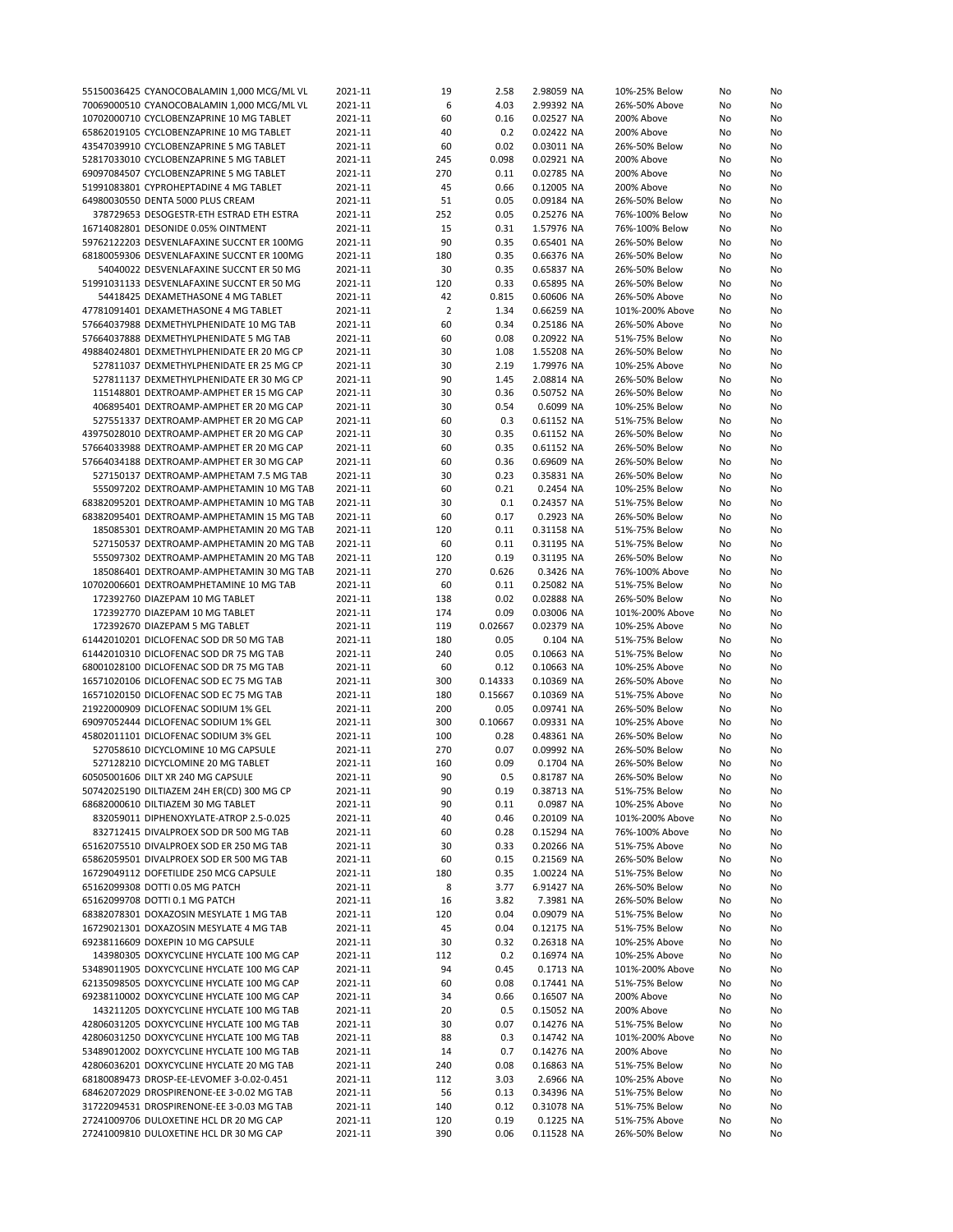| 51991074790 DULOXETINE HCL DR 30 MG CAP    | 2021-11 | 30           | 0.25           | 0.11983 NA         | 101%-200% Above | No | No |
|--------------------------------------------|---------|--------------|----------------|--------------------|-----------------|----|----|
| 57237001830 DULOXETINE HCL DR 30 MG CAP    | 2021-11 | 60           | 0.48           | 0.11604 NA         | 200% Above      | No | No |
| 27241009990 DULOXETINE HCL DR 60 MG CAP    | 2021-11 | 810          | 0.08           | 0.14172 NA         | 26%-50% Below   | No | No |
| 51991074810 DULOXETINE HCL DR 60 MG CAP    | 2021-11 | 90           | 0.19           | 0.13709 NA         | 26%-50% Above   | No | No |
| 51991074890 DULOXETINE HCL DR 60 MG CAP    | 2021-11 | 60           | 0.19           | 0.1201 NA          | 51%-75% Above   | No | No |
| 57237001930 DULOXETINE HCL DR 60 MG CAP    | 2021-11 | 30           | 0.48           | 0.15408 NA         | 200% Above      | No | No |
| 68180029606 DULOXETINE HCL DR 60 MG CAP    | 2021-11 | 90           | 0.33           | 0.1201 NA          | 101%-200% Above | No | No |
| 65162046935 ELURYNG VAGINAL RING           | 2021-11 | 1            |                | 59.19 108.89514 NA | 26%-50% Below   | No | No |
| 65862035430 EMTRICITABINE-TENOFV 200-300MG | 2021-11 | 30           | 5.33           | 1.06328 NA         | 200% Above      | No |    |
|                                            |         |              |                |                    |                 |    | No |
| 64679092502 ENALAPRIL MALEATE 10 MG TAB    | 2021-11 | 60           | 0.04           | 0.12657 NA         | 51%-75% Below   | No | No |
| 51672404003 ENALAPRIL MALEATE 20 MG TAB    | 2021-11 | 30           | 0.33           | 0.15817 NA         | 101%-200% Above | No | No |
| 64679092602 ENALAPRIL MALEATE 20 MG TAB    | 2021-11 | 180          | 0.06           | 0.15817 NA         | 51%-75% Below   | No | No |
| 68180089173 ENSKYCE 28 TABLET              | 2021-11 | 28           | 0.48           | 0.19098 NA         | 101%-200% Above | No | No |
| 16729029310 EPLERENONE 25 MG TABLET        | 2021-11 | 90           | 0.34           | 0.82203 NA         | 51%-75% Below   | No | No |
| 574402435 ERYTHROMYCIN 0.5% EYE OINTMENT   | 2021-11 | 3            | $\overline{2}$ | 3.2441 NA          | 26%-50% Below   | No | No |
| 16729016917 ESCITALOPRAM 10 MG TABLET      | 2021-11 | 330          | 0.02           | 0.05612 NA         | 51%-75% Below   | No | No |
| 43547028111 ESCITALOPRAM 10 MG TABLET      | 2021-11 | 90           | 0.42           | 0.05483 NA         | 200% Above      | No | No |
| 69097084805 ESCITALOPRAM 10 MG TABLET      | 2021-11 | 30           | 0.32           | 0.05483 NA         | 200% Above      | No | No |
| 16729017017 ESCITALOPRAM 20 MG TABLET      | 2021-11 | 1,080        | 0.06625        | 0.08787 NA         | 10%-25% Below   | No | No |
|                                            |         |              |                |                    |                 |    |    |
| 43547028211 ESCITALOPRAM 20 MG TABLET      | 2021-11 | 90           | 0.42           | 0.08797 NA         | 200% Above      | No | No |
| 68180013601 ESCITALOPRAM 20 MG TABLET      | 2021-11 | 90           | 0.33           | 0.08797 NA         | 200% Above      | No | No |
| 69097084905 ESCITALOPRAM 20 MG TABLET      | 2021-11 | 90           | 0.33           | 0.08797 NA         | 200% Above      | No | No |
| 16729016801 ESCITALOPRAM 5 MG TABLET       | 2021-11 | 247          | 0.02           | 0.05741 NA         | 51%-75% Below   | No | No |
| 63304073490 ESOMEPRAZOLE MAG DR 20 MG CAP  | 2021-11 | 30           | 0.11           | 0.25574 NA         | 51%-75% Below   | No | No |
| 93645198 ESOMEPRAZOLE MAG DR 40 MG CAP     | 2021-11 | 60           | 0.08           | 0.19854 NA         | 51%-75% Below   | No | No |
| 31722057310 ESOMEPRAZOLE MAG DR 40 MG CAP  | 2021-11 | 180          | 0.08           | 0.2106 NA          | 51%-75% Below   | No | No |
| 31722066510 ESOMEPRAZOLE MAG DR 40 MG CAP  | 2021-11 | 180          | 0.08           | 0.19854 NA         | 51%-75% Below   | No | No |
| 65862078430 ESOMEPRAZOLE MAG DR 40 MG CAP  | 2021-11 | 90           | 0.33           | 0.19854 NA         | 51%-75% Above   | No | No |
| 70700011985 ESTARYLLA 0.25-0.035 MG TABLET | 2021-11 | 28           | 0.35           | 0.2176 NA          | 51%-75% Above   |    |    |
|                                            |         |              |                |                    |                 | No | No |
| 93354143 ESTRADIOL 0.01% CREAM             | 2021-11 | 127          | 0.7            | 1.30793 NA         | 26%-50% Below   | No | No |
| 45802009735 ESTRADIOL 0.01% CREAM          | 2021-11 | 85           | 0.705          | 1.26173 NA         | 26%-50% Below   | No | No |
| 68968342508 ESTRADIOL 0.025 MG PATCH(2/WK) | 2021-11 | 8            | 5.28           | 6.7688 NA          | 10%-25% Below   | No | No |
| 781713883 ESTRADIOL 0.0375MG PATCH(2/WK)   | 2021-11 | 24           | 3.82           | 8.47802 NA         | 51%-75% Below   | No | No |
| 781715683 ESTRADIOL 0.075 MG PATCH(2/WK)   | 2021-11 | 8            | 3.87           | 7.61598 NA         | 26%-50% Below   | No | No |
| 555089902 ESTRADIOL 0.5 MG TABLET          | 2021-11 | 90           | 0.05           | 0.09763 NA         | 26%-50% Below   | No | No |
| 555088602 ESTRADIOL 1 MG TABLET            | 2021-11 | 255          | 0.12           | 0.09322 NA         | 26%-50% Above   | No | No |
| 68462071171 ESTRADIOL 10 MCG VAGINAL INSRT | 2021-11 | 48           | 5.98           | 9.84857 NA         | 26%-50% Below   | No | No |
| 555088702 ESTRADIOL 2 MG TABLET            | 2021-11 | 30           | 0.25           | 0.12717 NA         |                 |    | No |
|                                            |         |              |                |                    | 76%-100% Above  | No |    |
| 378729453 ESTRADIOL-NORETH 0.5-0.1 MG TB   | 2021-11 | 84           | 0.68           | 1.43087 NA         | 51%-75% Below   | No | No |
| 50742065828 ESTRADIOL-NORETH 0.5-0.1 MG TB | 2021-11 | 84           | 1.21           | 1.43087 NA         | 10%-25% Below   | No | No |
| 378729553 ESTRADIOL-NORETH 1-0.5 MG TAB    | 2021-11 | 84           | 0.55           | 1.34881 NA         | 51%-75% Below   | No | No |
| 33342030111 ESZOPICLONE 3 MG TABLET        | 2021-11 | 60           | 0.08           | 0.15181 NA         | 26%-50% Below   | No | No |
| 69238134201 ETODOLAC 400 MG TABLET         | 2021-11 | 270          | 0.17           | 0.33757 NA         | 26%-50% Below   | No | No |
| 66993060536 ETONOGESTREL-EE VAGINAL RING   | 2021-11 | $\mathbf{1}$ |                | 56.29 108.89514 NA | 26%-50% Below   | No | No |
| 781569005 EZETIMIBE 10 MG TABLET           | 2021-11 | 180          | 0.07           | 0.15351 NA         | 51%-75% Below   | No | No |
| 16714081303 EZETIMIBE 10 MG TABLET         | 2021-11 | 240          | 0.07           | 0.15279 NA         | 51%-75% Below   | No | No |
| 16729043310 EZETIMIBE 10 MG TABLET         | 2021-11 | 90           | 0.22           | 0.15423 NA         | 26%-50% Above   | No | No |
| 69238115409 EZETIMIBE 10 MG TABLET         | 2021-11 | 180          | 0.29           | 0.15351 NA         | 76%-100% Above  | No | No |
| 65862085901 FAMOTIDINE 20 MG TABLET        | 2021-11 | 240          | 0.165          | 0.03996 NA         | 200% Above      | No |    |
|                                            |         |              |                |                    |                 |    | No |
| 65862085999 FAMOTIDINE 20 MG TABLET        | 2021-11 | 30           | 0.33           | 0.04126 NA         | 200% Above      | No | No |
| 68645014059 FAMOTIDINE 20 MG TABLET        | 2021-11 | 60           | 0.14           | 0.04126 NA         | 200% Above      | No | No |
| 172572960 FAMOTIDINE 40 MG TABLET          | 2021-11 | 540          | 0.04           | 0.0825 NA          | 51%-75% Below   | No | No |
| 65862086001 FAMOTIDINE 40 MG TABLET        | 2021-11 | 90           | 0.19           | 0.0827 NA          | 101%-200% Above | No | No |
| 68180015001 FAMOTIDINE 40 MG/5 ML SUSP     | 2021-11 | 50           | 0.9            | 1.05222 NA         | 10%-25% Below   | No | No |
| 68462023501 FELODIPINE ER 10 MG TABLET     | 2021-11 | 90           | 0.09           | 0.26844 NA         | 51%-75% Below   | No | No |
| 378306677 FENOFIBRATE 145 MG TABLET        | 2021-11 | 30           | 0.08           | 0.21068 NA         | 51%-75% Below   | No | No |
| 65862076990 FENOFIBRATE 145 MG TABLET      | 2021-11 | 90           | 0.08           | 0.21068 NA         | 51%-75% Below   | No | No |
| 115552210 FENOFIBRATE 160 MG TABLET        | 2021-11 | 120          | 0.13           | 0.2293 NA          | 26%-50% Below   | No | No |
| 70756021590 FENOFIBRATE 160 MG TABLET      |         |              | 0.33           | 0.22104 NA         |                 |    |    |
|                                            | 2021-11 | 90           |                |                    | 26%-50% Above   | No | No |
| 904705040 FEXOFENADINE HCL 180 MG TABLET   | 2021-11 | 90           | 0.09           | 0.26835 NA         | 51%-75% Below   | No | No |
| 55111078401 FEXOFENADINE HCL 180 MG TABLET | 2021-11 | 90           | 0.18           | 0.26835 NA         | 26%-50% Below   | No | No |
| 16729009010 FINASTERIDE 5 MG TABLET        | 2021-11 | 90           | 0.04           | 0.07572 NA         | 26%-50% Below   | No | No |
| 57237006401 FLECAINIDE ACETATE 100 MG TAB  | 2021-11 | 60           | 0.33           | 0.24688 NA         | 26%-50% Above   | No | No |
| 57237006301 FLECAINIDE ACETATE 50 MG TAB   | 2021-11 | 180          | 0.08           | 0.21489 NA         | 51%-75% Below   | No | No |
| 62559038001 FLECAINIDE ACETATE 50 MG TAB   | 2021-11 | 30           | 0.25           | 0.17017 NA         | 26%-50% Above   | No | No |
| 70710113803 FLUCONAZOLE 100 MG TABLET      | 2021-11 | 7            | 0.21           | 0.3863 NA          | 26%-50% Below   | No | No |
| 55111014512 FLUCONAZOLE 150 MG TABLET      | 2021-11 | 5            | 6.12333        | 0.82012 NA         | 200% Above      | No | No |
| 57237000511 FLUCONAZOLE 150 MG TABLET      |         | 3            | 1.9            |                    | 101%-200% Above |    |    |
|                                            | 2021-11 |              |                | 0.84561 NA         |                 | No | No |
| 68462011944 FLUCONAZOLE 150 MG TABLET      | 2021-11 | 25           | 1.09625        | 0.81215 NA         | 26%-50% Above   | No | No |
| 70710113908 FLUCONAZOLE 150 MG TABLET      | 2021-11 | $\mathbf{1}$ | 1.93           | 0.84561 NA         | 101%-200% Above | No | No |
| 70710114003 FLUCONAZOLE 200 MG TABLET      | 2021-11 | $\mathbf{1}$ | 0.29           | 0.64571 NA         | 51%-75% Below   | No | No |
| 115703301 FLUDROCORTISONE 0.1 MG TABLET    | 2021-11 | 45           | 0.25           | 0.52419 NA         | 51%-75% Below   | No | No |
| 60758088005 FLUOROMETHOLONE 0.1% DROPS     | 2021-11 | 5            | 11.2           | 13.47972 NA        | 10%-25% Below   | No | No |
| 51672411806 FLUOROURACIL 5% CREAM          | 2021-11 | 40           | 0.75           | 1.66324 NA         | 51%-75% Below   | No | No |
| 50111064701 FLUOXETINE HCL 10 MG CAPSULE   | 2021-11 | 30           | 0.32           | 0.034 NA           | 200% Above      | No | No |
| 50228011301 FLUOXETINE HCL 10 MG CAPSULE   | 2021-11 | 210          | 0.02           | 0.03648 NA         | 26%-50% Below   | No | No |
| 65862019299 FLUOXETINE HCL 10 MG CAPSULE   | 2021-11 | 30           | 0.33           | 0.0371 NA          | 200% Above      | No | No |
|                                            |         |              |                |                    |                 |    |    |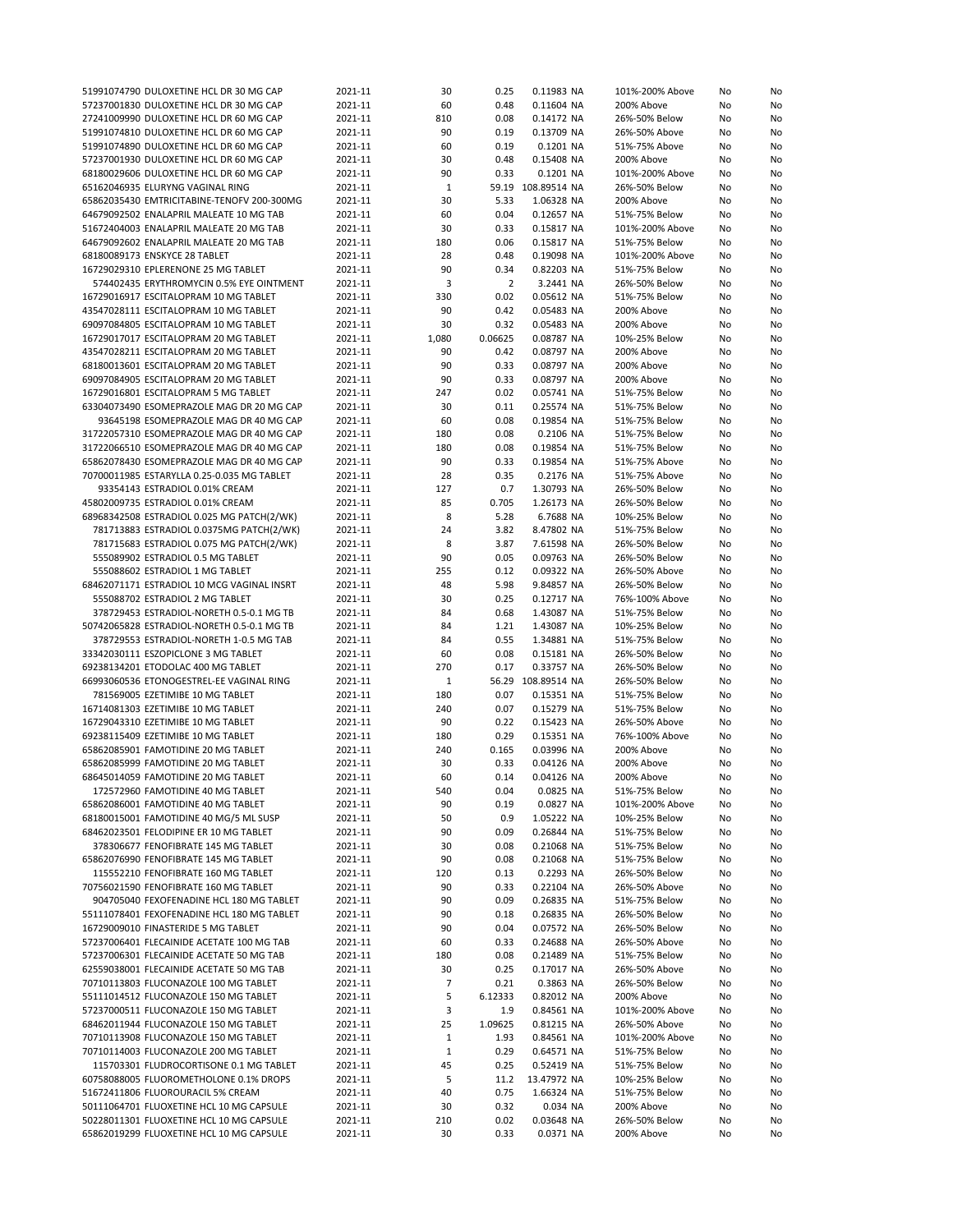| 50111064801 FLUOXETINE HCL 20 MG CAPSULE   | 2021-11 | 180   | 0.15    | 0.03003 NA | 200% Above      | No | No |
|--------------------------------------------|---------|-------|---------|------------|-----------------|----|----|
| 65862019399 FLUOXETINE HCL 20 MG CAPSULE   | 2021-11 | 270   | 0.17    | 0.03033 NA | 200% Above      | No | No |
| 50228011505 FLUOXETINE HCL 40 MG CAPSULE   | 2021-11 | 420   | 0.05    | 0.07299 NA | 26%-50% Below   | No | No |
| 54327099 FLUTICASONE PROP 50 MCG SPRAY     | 2021-11 | 112   | 1.072   | 0.28954 NA | 200% Above      | No | No |
| 50383070016 FLUTICASONE PROP 50 MCG SPRAY  | 2021-11 | 80    | 0.18    | 0.29035 NA | 26%-50% Below   | No | No |
| 60432026415 FLUTICASONE PROP 50 MCG SPRAY  | 2021-11 | 224   | 0.18    | 0.28974 NA | 26%-50% Below   | No | No |
| 60505082901 FLUTICASONE PROP 50 MCG SPRAY  | 2021-11 | 80    | 0.95    | 0.29035 NA | 200% Above      | No | No |
| 66993058597 FLUTICASONE-SALMETEROL 250-50  | 2021-11 | 60    | 1.73    | 2.3462 NA  | 26%-50% Below   | No | No |
| 60505016601 FLUVOXAMINE MALEATE 100 MG TAB | 2021-11 | 90    | 0.16    | 0.37124 NA | 51%-75% Below   | No | No |
| 62559015901 FLUVOXAMINE MALEATE 50 MG TAB  | 2021-11 | 30    | 0.15    | 0.371 NA   | 51%-75% Below   | No | No |
| 11534016503 FOLIC ACID 1 MG TABLET         | 2021-11 | 150   | 0.01    | 0.02315 NA | 51%-75% Below   | No | No |
| 65162036110 FOLIC ACID 1 MG TABLET         | 2021-11 | 30    | 0.1     | 0.02196 NA | 200% Above      | No | No |
| 69315012710 FOLIC ACID 1 MG TABLET         | 2021-11 | 30    | 0.1     | 0.02196 NA | 200% Above      | No | No |
| 43547040111 FUROSEMIDE 20 MG TABLET        | 2021-11 | 90    | 0.1     | 0.02995 NA | 200% Above      | No | No |
| 69315011710 FUROSEMIDE 40 MG TABLET        | 2021-11 | 120   | 0.02    | 0.03243 NA | 26%-50% Below   | No | No |
| 43547040350 FUROSEMIDE 80 MG TABLET        |         | 180   | 0.05    |            | 10%-25% Below   |    |    |
|                                            | 2021-11 |       |         | 0.05762 NA |                 | No | No |
| 50228017905 GABAPENTIN 100 MG CAPSULE      | 2021-11 | 120   | 0.02    | 0.02947 NA | 26%-50% Below   | No | No |
| 65162010150 GABAPENTIN 100 MG CAPSULE      | 2021-11 | 390   | 0.2     | 0.02947 NA | 200% Above      | No | No |
| 67877022205 GABAPENTIN 100 MG CAPSULE      | 2021-11 | 90    | 0.02    | 0.02889 NA | 26%-50% Below   | No | No |
| 69097081307 GABAPENTIN 100 MG CAPSULE      | 2021-11 | 120   | 0.04    | 0.02889 NA | 26%-50% Above   | No | No |
| 69097081312 GABAPENTIN 100 MG CAPSULE      | 2021-11 | 90    | 0.08    | 0.02889 NA | 101%-200% Above | No | No |
| 45963055650 GABAPENTIN 300 MG CAPSULE      | 2021-11 | 510   | 0.03    | 0.05188 NA | 26%-50% Below   | No | No |
| 49483060650 GABAPENTIN 300 MG CAPSULE      | 2021-11 | 1,080 | 0.03    | 0.05269 NA | 26%-50% Below   | No | No |
| 65162010250 GABAPENTIN 300 MG CAPSULE      | 2021-11 | 180   | 0.13    | 0.05367 NA | 101%-200% Above | No | No |
| 67877022305 GABAPENTIN 300 MG CAPSULE      | 2021-11 | 180   | 0.06    | 0.04829 NA | 10%-25% Above   | No | No |
| 67877022310 GABAPENTIN 300 MG CAPSULE      | 2021-11 | 150   | 0.21    | 0.05098 NA | 200% Above      | No | No |
| 69097094312 GABAPENTIN 300 MG CAPSULE      | 2021-11 | 570   | 0.1275  | 0.05098 NA | 101%-200% Above | No | No |
| 50228018105 GABAPENTIN 400 MG CAPSULE      | 2021-11 | 390   | 0.04    | 0.06514 NA | 26%-50% Below   | No | No |
| 67877022410 GABAPENTIN 400 MG CAPSULE      | 2021-11 | 90    | 0.07    | 0.06129 NA | 10%-25% Above   | No | No |
| 69097081507 GABAPENTIN 400 MG CAPSULE      | 2021-11 | 120   | 0.1     | 0.06129 NA | 51%-75% Above   | No | No |
| 50228017705 GABAPENTIN 600 MG TABLET       | 2021-11 | 360   | 0.06    | 0.09883 NA | 26%-50% Below   | No | No |
| 65862052301 GABAPENTIN 600 MG TABLET       | 2021-11 | 60    | 0.12    | 0.09883 NA | 10%-25% Above   | No | No |
| 50228017805 GABAPENTIN 800 MG TABLET       | 2021-11 | 90    | 0.08    | 0.12802 NA | 26%-50% Below   | No | No |
| 69097082112 GEMFIBROZIL 600 MG TABLET      | 2021-11 | 180   | 0.09    | 0.10394 NA | 10%-25% Below   | No | No |
| 60758018805 GENTAMICIN 0.3% EYE DROP       | 2021-11 | 5     | 0.32    | 0.59492 NA | 26%-50% Below   | No | No |
| 55111032101 GLIMEPIRIDE 2 MG TABLET        | 2021-11 | 60    | 0.07    | 0.05306 NA | 26%-50% Above   | No |    |
|                                            |         |       | 0.08    |            |                 |    | No |
| 55111032201 GLIMEPIRIDE 4 MG TABLET        | 2021-11 | 60    |         | 0.05091 NA | 51%-75% Above   | No | No |
| 60505014200 GLIPIZIDE 10 MG TABLET         | 2021-11 | 180   | 0.06    | 0.05273 NA | 10%-25% Above   | No | No |
| 64980028005 GLIPIZIDE ER 5 MG TABLET       | 2021-11 | 30    | 0.32    | 0.10662 NA | 200% Above      | No | No |
| 93745701 GLIPIZIDE-METFORMIN 5-500 MG      | 2021-11 | 180   | 0.07    | 0.16132 NA | 51%-75% Below   | No | No |
| 57237002501 GLYBURIDE-METFORMIN 5-500 MG   | 2021-11 | 180   | 0.17    | 0.05614 NA | 200% Above      | No | No |
| 65862008201 GLYBURIDE-METFORMIN 5-500 MG   | 2021-11 | 180   | 0.05    | 0.06377 NA | 10%-25% Below   | No | No |
| 23155060601 GLYCOPYRROLATE 1 MG TABLET     | 2021-11 | 180   | 0.07    | 0.13049 NA | 26%-50% Below   | No | No |
| 591044401 GUANFACINE 1 MG TABLET           | 2021-11 | 90    | 0.32    | 0.47245 NA | 26%-50% Below   | No | No |
| 42806004801 GUANFACINE 1 MG TABLET         | 2021-11 | 75    | 0.32    | 0.47245 NA | 26%-50% Below   | No | No |
| 65162071310 GUANFACINE 2 MG TABLET         | 2021-11 | 30    | 0.49    | 0.81975 NA | 26%-50% Below   | No | No |
| 68462050481 HAILEY 21 1.5 MG-30 MCG TAB    | 2021-11 | 84    | 0.2     | 0.51348 NA | 51%-75% Below   | No | No |
| 31722051901 HYDRALAZINE 10 MG TABLET       | 2021-11 | 360   | 0.02    | 0.03321 NA | 26%-50% Below   | No | No |
| 31722052201 HYDRALAZINE 100 MG TABLET      | 2021-11 | 630   | 0.04    | 0.09346 NA | 51%-75% Below   | No | No |
| 31722052001 HYDRALAZINE 25 MG TABLET       | 2021-11 | 120   | 0.02    | 0.04078 NA | 51%-75% Below   | No | No |
| 31722052101 HYDRALAZINE 50 MG TABLET       | 2021-11 | 420   | 0.02    | 0.05146 NA | 51%-75% Below   | No | No |
| 50228014610 HYDROCHLOROTHIAZIDE 12.5 MG CP | 2021-11 | 300   | 0.095   | 0.03453 NA | 101%-200% Above | No | No |
| 16729018217 HYDROCHLOROTHIAZIDE 12.5 MG TB | 2021-11 | 540   | 0.03    | 0.06454 NA | 51%-75% Below   | No | No |
| 172208380 HYDROCHLOROTHIAZIDE 25 MG TAB    | 2021-11 | 960   | 0.01154 | 0.01479 NA | 10%-25% Below   | No | No |
| 16729018301 HYDROCHLOROTHIAZIDE 25 MG TAB  | 2021-11 | 90    | 0.07    | 0.01444 NA | 200% Above      | No | No |
| 16729018317 HYDROCHLOROTHIAZIDE 25 MG TAB  | 2021-11 | 150   | 0.08333 | 0.0152 NA  | 200% Above      | No | No |
| 23155000810 HYDROCHLOROTHIAZIDE 25 MG TAB  | 2021-11 | 90    | 0.02    | 0.01444 NA | 26%-50% Above   | No | No |
| 68645051054 HYDROCHLOROTHIAZIDE 25 MG TAB  | 2021-11 | 90    | 0.06    | 0.0152 NA  | 200% Above      | No | No |
| 603388732 HYDROCODONE-ACETAMIN 10-325 MG   | 2021-11 | 90    | 0.15    | 0.12984 NA | 10%-25% Above   | No | No |
| 13107002101 HYDROCODONE-ACETAMIN 10-325 MG | 2021-11 | 310   | 0.07    | 0.124 NA   | 26%-50% Below   | No | No |
| 53746011001 HYDROCODONE-ACETAMIN 10-325 MG | 2021-11 | 120   | 0.15    | 0.11815 NA | 26%-50% Above   | No | No |
| 406012301 HYDROCODONE-ACETAMIN 5-325 MG    | 2021-11 | 12    | 0.18    | 0.09641 NA | 76%-100% Above  | No | No |
| 13107001905 HYDROCODONE-ACETAMIN 5-325 MG  |         |       |         |            |                 |    |    |
|                                            | 2021-11 | 24    | 0.06    | 0.09641 NA | 26%-50% Below   | No | No |
| 27808003502 HYDROCODONE-ACETAMIN 5-325 MG  | 2021-11 | 30    | 0.19    | 0.09641 NA | 76%-100% Above  | No | No |
| 42858020150 HYDROCODONE-ACETAMIN 5-325 MG  | 2021-11 | 30    | 0.33    | 0.09641 NA | 200% Above      | No | No |
| 43386035601 HYDROCODONE-ACETAMIN 5-325 MG  | 2021-11 | 148   | 0.06    | 0.09641 NA | 26%-50% Below   | No | No |
| 53746010901 HYDROCODONE-ACETAMIN 5-325 MG  | 2021-11 | 204   | 0.08    | 0.09641 NA | 10%-25% Below   | No | No |
| 406012405 HYDROCODONE-ACETAMIN 7.5-325     | 2021-11 | 120   | 0.16    | 0.11112 NA | 26%-50% Above   | No | No |
| 10702019001 HYDROCODONE-ACETAMIN 7.5-325   | 2021-11 | 60    | 0.07    | 0.11934 NA | 26%-50% Below   | No | No |
| 65162011510 HYDROCODONE-ACETAMIN 7.5-325   | 2021-11 | 32    | 0.175   | 0.11523 NA | 51%-75% Above   | No | No |
| 65162011550 HYDROCODONE-ACETAMIN 7.5-325   | 2021-11 | 195   | 0.07    | 0.11569 NA | 26%-50% Below   | No | No |
| 71930002052 HYDROCODONE-ACETAMIN 7.5-325   | 2021-11 | 12    | 0.19    | 0.11934 NA | 51%-75% Above   | No | No |
| 51672129001 HYDROCORTISONE VAL 0.2% CREAM  | 2021-11 | 15    | 0.63    | 1.12318 NA | 26%-50% Below   | No | No |
| 472103016 HYDROMET 5 MG-1.5 MG/5 ML SOLN   | 2021-11 | 439   | 0.09    | 0.11775 NA | 10%-25% Below   | No | No |
| 43598072101 HYDROXYCHLOROQUINE 200 MG TAB  | 2021-11 | 30    | 0.33    | 0.27582 NA | 10%-25% Above   | No | No |
| 57664076188 HYDROXYCHLOROQUINE 200 MG TAB  | 2021-11 | 20    | 0.49    | 0.27582 NA | 76%-100% Above  | No | No |
| 68382009605 HYDROXYCHLOROQUINE 200 MG TAB  | 2021-11 | 285   | 0.21    | 0.27507 NA | 10%-25% Below   | No | No |
|                                            |         |       |         |            |                 |    |    |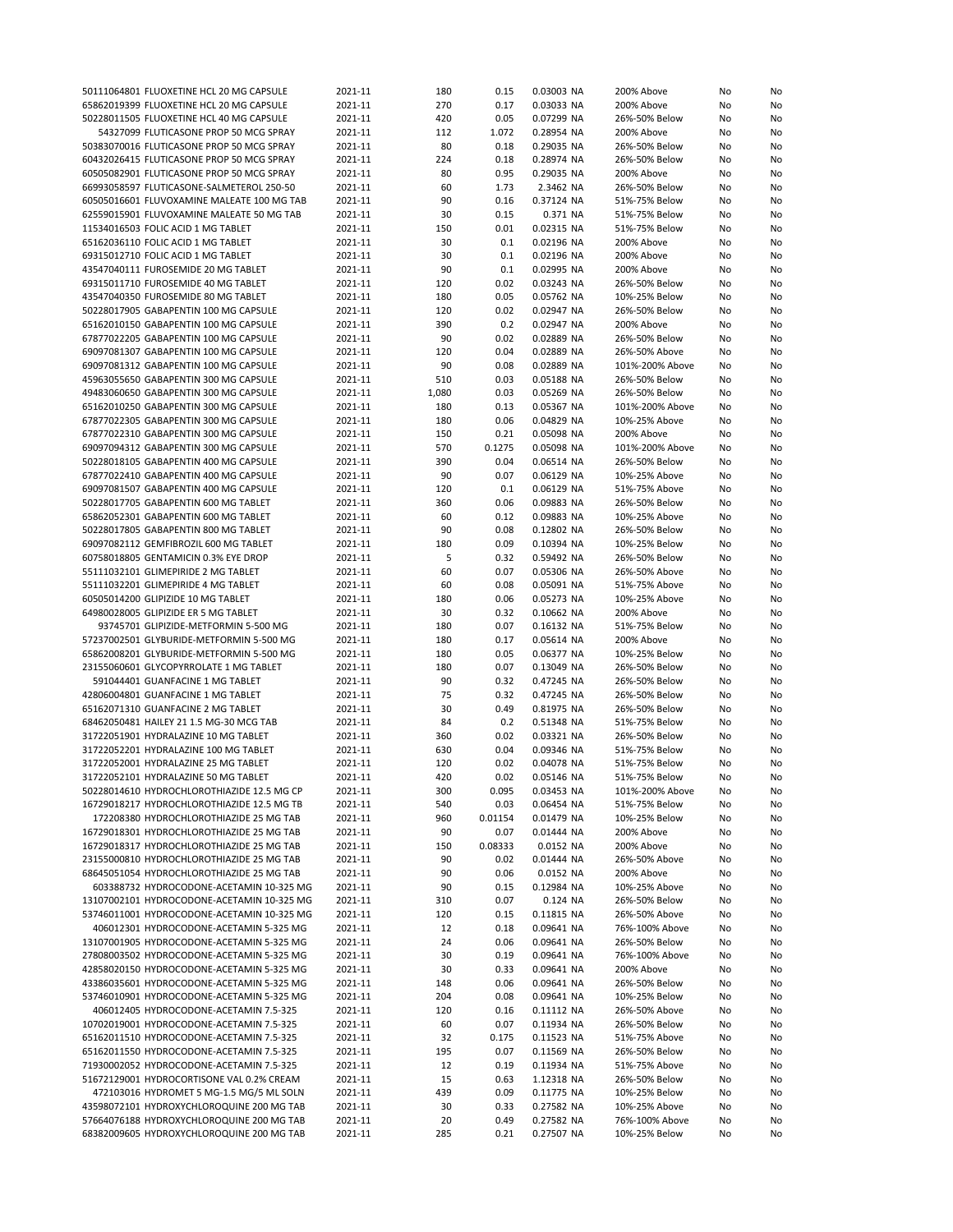| 93506001 HYDROXYZINE HCL 10 MG TABLET      | 2021-11 | 90             | 0.22    | 0.04197 NA | 200% Above      | No | No |
|--------------------------------------------|---------|----------------|---------|------------|-----------------|----|----|
| 42806015905 HYDROXYZINE HCL 10 MG TABLET   | 2021-11 | 90             | 0.14    | 0.03881 NA | 200% Above      | No | No |
|                                            |         | 75             | 0.04    |            |                 | No | No |
| 16714008211 HYDROXYZINE HCL 25 MG TABLET   | 2021-11 |                |         | 0.06315 NA | 26%-50% Below   |    |    |
| 42806016005 HYDROXYZINE HCL 25 MG TABLET   | 2021-11 | 180            | 0.17    | 0.07258 NA | 101%-200% Above | No | No |
| 93506201 HYDROXYZINE HCL 50 MG TABLET      | 2021-11 | 60             | 0.05    | 0.0992 NA  | 26%-50% Below   | No | No |
| 16714008310 HYDROXYZINE HCL 50 MG TABLET   | 2021-11 | 30             | 0.14    | 0.07762 NA | 76%-100% Above  | No | No |
| 115180301 HYDROXYZINE PAM 25 MG CAP        | 2021-11 | 780            | 0.134   | 0.07291 NA | 76%-100% Above  | No | No |
| 185067405 HYDROXYZINE PAM 25 MG CAP        | 2021-11 | 90             | 0.04    | 0.07322 NA | 26%-50% Below   | No | No |
|                                            |         |                |         |            |                 |    |    |
| 555032302 HYDROXYZINE PAM 25 MG CAP        | 2021-11 | 270            | 0.13    | 0.07322 NA | 76%-100% Above  | No | No |
| 555030202 HYDROXYZINE PAM 50 MG CAP        | 2021-11 | 30             | 0.38    | 0.09378 NA | 200% Above      | No | No |
| 43199001101 HYOSCYAMINE 0.125 MG TAB SL    | 2021-11 | 60             | 0.22    | 0.13946 NA | 51%-75% Above   | No | No |
| 70156010401 HYOSCYAMINE SULF 0.125 MG TAB  | 2021-11 | 170            | 0.06    | 0.16414 NA | 51%-75% Below   | No | No |
| 55111068305 IBU 600 MG TABLET              | 2021-11 | 24             | 0.05    | 0.05895 NA | 10%-25% Below   |    | No |
|                                            |         |                |         |            |                 | No |    |
| 49483060350 IBUPROFEN 600 MG TABLET        | 2021-11 | 100            | 0.09    | 0.05895 NA | 51%-75% Above   | No | No |
| 49483060450 IBUPROFEN 800 MG TABLET        | 2021-11 | 285            | 0.05    | 0.07982 NA | 26%-50% Below   | No | No |
| 59651036205 IBUPROFEN 800 MG TABLET        | 2021-11 | 64             | 0.5     | 0.07936 NA | 200% Above      | No | No |
| 64380080707 IBUPROFEN 800 MG TABLET        | 2021-11 | $\overline{2}$ | 0.16    | 0.08121 NA | 76%-100% Above  | No | No |
| 67877032101 IBUPROFEN 800 MG TABLET        | 2021-11 | 390            | 0.14333 | 0.07936 NA | 76%-100% Above  | No | No |
|                                            |         |                |         |            |                 |    |    |
| 67877032105 IBUPROFEN 800 MG TABLET        | 2021-11 | 90             | 0.11    | 0.07844 NA | 26%-50% Above   | No | No |
| 49884005501 IMIPRAMINE HCL 25 MG TABLET    | 2021-11 | 150            | 0.075   | 0.09795 NA | 10%-25% Below   | No | No |
| 68462053670 IMIQUIMOD 5% CREAM PACKET      | 2021-11 | 12             | 2       | 1.0966 NA  | 76%-100% Above  | No | No |
| 60505082701 IPRATROPIUM 0.06% SPRAY        | 2021-11 | 15             | 2.21    | 1.54301 NA | 26%-50% Above   | No | No |
| 31722073190 IRBESARTAN 300 MG TABLET       | 2021-11 | 30             | 0.21    | 0.30759 NA | 26%-50% Below   | No | No |
|                                            |         |                |         |            |                 |    |    |
| 62332004190 IRBESARTAN 75 MG TABLET        | 2021-11 | 90             | 0.09    | 0.19088 NA | 51%-75% Below   | No | No |
| 54025413 IRBESARTAN-HCTZ 150-12.5 MG TB    | 2021-11 | 30             | 0.33    | 0.29324 NA | 10%-25% Above   | No | No |
| 93823298 IRBESARTAN-HCTZ 300-12.5 MG TB    | 2021-11 | 30             | 0.19    | 0.29941 NA | 26%-50% Below   | No | No |
| 23155051901 ISOSORBIDE MONONIT ER 30 MG TB | 2021-11 | 60             | 0.05    | 0.10098 NA | 51%-75% Below   | No | No |
| 68382065005 ISOSORBIDE MONONIT ER 30 MG TB | 2021-11 | 30             | 0.2     | 0.1022 NA  | 76%-100% Above  | No | No |
|                                            |         |                |         |            |                 |    |    |
| 13668010501 ISOSORBIDE MONONIT ER 60 MG TB | 2021-11 | 90             | 0.06    | 0.1236 NA  | 51%-75% Below   | No | No |
| 50742017601 ISOSORBIDE MONONIT ER 60 MG TB | 2021-11 | 90             | 0.33    | 0.13556 NA | 101%-200% Above | No | No |
| 574210745 IVERMECTIN 1% CREAM              | 2021-11 | 45             | 3.12    | 7.29418 NA | 51%-75% Below   | No | No |
| 555902542 JUNEL 1 MG-20 MCG TABLET         | 2021-11 | 63             | 0.37    | 0.32865 NA | 10%-25% Above   | No | No |
|                                            |         |                |         |            |                 |    |    |
| 68180090373 KAITLIB FE 0.8-0.025MG CHEW TB | 2021-11 | 168            | 1.15    | 2.58537 NA | 51%-75% Below   | No | No |
| 168009930 KETOCONAZOLE 2% CREAM            | 2021-11 | 60             | 0.76    | 0.51324 NA | 26%-50% Above   | No | No |
| 21922002505 KETOCONAZOLE 2% CREAM          | 2021-11 | 60             | 0.3     | 0.50221 NA | 26%-50% Below   | No | No |
| 21922002507 KETOCONAZOLE 2% CREAM          | 2021-11 | 120            | 0.26    | 0.36972 NA | 26%-50% Below   | No | No |
| 61314012605 KETOROLAC 0.5% OPHTH SOLUTION  | 2021-11 | 5              | 1.19    | 1.77774 NA | 26%-50% Below   | No | No |
|                                            |         |                |         |            |                 |    |    |
| 93031401 KETOROLAC 10 MG TABLET            | 2021-11 | 10             | 0.8     | 0.70802 NA | 10%-25% Above   | No | No |
| 69543038810 KETOROLAC 10 MG TABLET         | 2021-11 | 35             | 0.8     | 0.70802 NA | 10%-25% Above   | No | No |
| 16714070101 LAMOTRIGINE 100 MG TABLET      | 2021-11 | 120            | 0.03    | 0.06285 NA | 51%-75% Below   | No | No |
| 51672413101 LAMOTRIGINE 100 MG TABLET      | 2021-11 | 180            | 0.17    | 0.06285 NA | 101%-200% Above | No | No |
| 59746024760 LAMOTRIGINE 150 MG TABLET      | 2021-11 | 90             | 0.05    | 0.09154 NA | 26%-50% Below   | No | No |
| 29300011405 LAMOTRIGINE 200 MG TABLET      | 2021-11 | 480            | 0.05    | 0.09734 NA | 26%-50% Below   | No | No |
|                                            |         |                |         |            |                 |    |    |
| 59746024805 LAMOTRIGINE 200 MG TABLET      | 2021-11 | 30             | 0.33    | 0.09676 NA | 200% Above      | No | No |
| 62332004060 LAMOTRIGINE 200 MG TABLET      | 2021-11 | 30             | 0.21    | 0.09676 NA | 101%-200% Above | No | No |
| 29300011105 LAMOTRIGINE 25 MG TABLET       | 2021-11 | 555            | 0.02    | 0.03626 NA | 26%-50% Below   | No | No |
| 13668034230 LAMOTRIGINE ER 200 MG TABLET   | 2021-11 | 90             | 0.38    | 1.57542 NA | 76%-100% Below  | No | No |
|                                            | 2021-11 | 180            | 0.07    |            | 51%-75% Below   |    |    |
| 55111039990 LANSOPRAZOLE DR 30 MG CAPSULE  |         |                |         | 0.16014 NA |                 | No | No |
| 16714040604 LARIN FE 1-20 TABLET           | 2021-11 | 28             | 0.49    | 0.27105 NA | 76%-100% Above  | No | No |
| 16714040504 LARIN FE 1.5-30 TABLET         | 2021-11 | 84             | 0.39    | 0.35249 NA | 10%-25% Above   | No | No |
| 61314054701 LATANOPROST 0.005% EYE DROPS   | 2021-11 | 10             | 0.94    | 2.00701 NA | 51%-75% Below   | No | No |
| 70069042101 LATANOPROST 0.005% EYE DROPS   | 2021-11 | 2              | 5.46    | 1.90865 NA | 101%-200% Above | No | No |
| 93762056 LETROZOLE 2.5 MG TABLET           | 2021-11 | 40             | 0.08    | 0.1353 NA  | 26%-50% Below   | No | No |
|                                            |         |                |         |            |                 |    |    |
| 16729003410 LETROZOLE 2.5 MG TABLET        | 2021-11 | 10             | 0.97    | 0.13312 NA | 200% Above      | No | No |
| 50742018130 LEUCOVORIN CALCIUM 5 MG TAB    | 2021-11 | 4              | 0.3     | 0.72121 NA | 51%-75% Below   | No | No |
| 31722057447 LEVETIRACETAM 100 MG/ML SOLN   | 2021-11 | 800            | 0.08    | 0.03352 NA | 101%-200% Above | No | No |
| 65862024508 LEVETIRACETAM 250 MG TABLET    | 2021-11 | 90             | 0.28    | 0.08246 NA | 200% Above      | No | No |
| 68180011302 LEVETIRACETAM 500 MG TABLET    | 2021-11 | 120            | 0.07    | 0.11 NA    | 26%-50% Below   | No | No |
|                                            |         |                |         |            |                 |    |    |
| 68180011402 LEVETIRACETAM 750 MG TABLET    | 2021-11 | 270            | 0.09    | 0.17318 NA | 26%-50% Below   | No | No |
| 50228013690 LEVOCETIRIZINE 5 MG TABLET     | 2021-11 | 240            | 0.04    | 0.0721 NA  | 26%-50% Below   | No | No |
| 55111028050 LEVOFLOXACIN 500 MG TABLET     | 2021-11 | 30             | 0.1     | 0.18857 NA | 26%-50% Below   | No | No |
| 31722072320 LEVOFLOXACIN 750 MG TABLET     | 2021-11 | 10             | 0.17    | 0.44265 NA | 51%-75% Below   | No | No |
| 378180910 LEVOTHYROXINE 100 MCG TABLET     | 2021-11 | 120            | 0.06    | 0.28792 NA | 76%-100% Below  | No | No |
|                                            |         |                |         |            |                 |    |    |
| 16729045117 LEVOTHYROXINE 100 MCG TABLET   | 2021-11 | 300            | 0.06    | 0.28792 NA | 76%-100% Below  | No | No |
| 378181110 LEVOTHYROXINE 112 MCG TABLET     | 2021-11 | 30             | 0.33    | 0.22611 NA | 26%-50% Above   | No | No |
| 68180097003 LEVOTHYROXINE 112 MCG TABLET   | 2021-11 | 90             | 0.33    | 0.22611 NA | 26%-50% Above   | No | No |
| 69238183501 LEVOTHYROXINE 112 MCG TABLET   | 2021-11 | 90             | 0.16    | 0.22611 NA | 26%-50% Below   | No | No |
| 378181377 LEVOTHYROXINE 125 MCG TABLET     | 2021-11 | 120            | 0.07    | 0.24249 NA | 51%-75% Below   | No | No |
|                                            |         |                |         |            |                 |    |    |
| 68180097103 LEVOTHYROXINE 125 MCG TABLET   | 2021-11 | 120            | 0.07    | 0.24624 NA | 51%-75% Below   | No | No |
| 378182377 LEVOTHYROXINE 137 MCG TABLET     | 2021-11 | 90             | 0.4     | 0.28451 NA | 26%-50% Above   | No | No |
| 378181577 LEVOTHYROXINE 150 MCG TABLET     | 2021-11 | 90             | 0.07    | 0.26842 NA | 51%-75% Below   | No | No |
| 68180097303 LEVOTHYROXINE 150 MCG TABLET   | 2021-11 | 210            | 0.07    | 0.25016 NA | 51%-75% Below   | No | No |
| 378181777 LEVOTHYROXINE 175 MCG TABLET     | 2021-11 | 30             | 0.08    | 0.40683 NA | 76%-100% Below  | No | No |
|                                            |         |                |         |            |                 |    |    |
| 16729045617 LEVOTHYROXINE 175 MCG TABLET   | 2021-11 | 90             | 0.08    | 0.40683 NA | 76%-100% Below  | No | No |
| 16729045717 LEVOTHYROXINE 200 MCG TABLET   | 2021-11 | 30             | 0.08    | 0.33566 NA | 76%-100% Below  | No | No |
| 378180077 LEVOTHYROXINE 25 MCG TABLET      | 2021-11 | 180            | 0.06    | 0.18538 NA | 51%-75% Below   | No | No |
| 16729044717 LEVOTHYROXINE 25 MCG TABLET    | 2021-11 | 300            | 0.06    | 0.18038 NA | 51%-75% Below   | No | No |
|                                            |         |                |         |            |                 |    |    |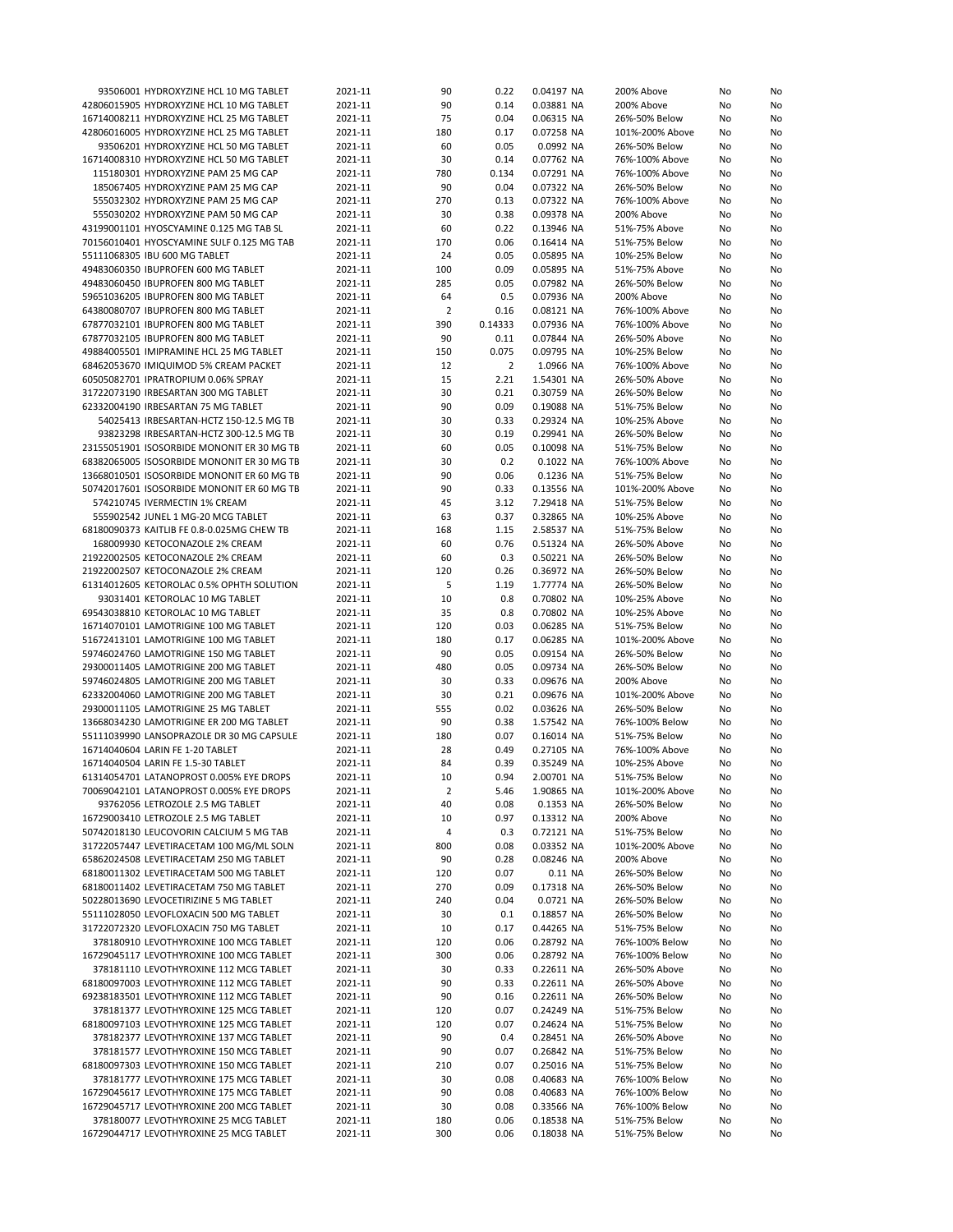| 47781067190 LEVOTHYROXINE 300 MCG TABLET                                           | 2021-11            | 90           | 0.35          | 0.31598 NA              | 10%-25% Above                  | No       | No       |
|------------------------------------------------------------------------------------|--------------------|--------------|---------------|-------------------------|--------------------------------|----------|----------|
| 378180310 LEVOTHYROXINE 50 MCG TABLET                                              | 2021-11            | 120          | 0.155         | 0.19261 NA              | 10%-25% Below                  | No       | No       |
|                                                                                    |                    |              |               |                         |                                |          |          |
| 16729044817 LEVOTHYROXINE 50 MCG TABLET                                            | 2021-11            | 300          | 0.06          | 0.18328 NA              | 51%-75% Below                  | No       | No       |
| 47781064390 LEVOTHYROXINE 50 MCG TABLET                                            | 2021-11            | 90           | 0.11          | 0.17394 NA              | 26%-50% Below                  | No       | No       |
| 68180096603 LEVOTHYROXINE 50 MCG TABLET                                            | 2021-11            | 90           | 0.24          | 0.17394 NA              | 26%-50% Above                  | No       | No       |
| 69238183107 LEVOTHYROXINE 50 MCG TABLET                                            | 2021-11            | 180          | 0.285         | 0.19261 NA              | 26%-50% Above                  | No       | No       |
| 378180510 LEVOTHYROXINE 75 MCG TABLET                                              | 2021-11            | 240          | 0.18          | 0.20632 NA              | 10%-25% Below                  | No       | No       |
| 378180577 LEVOTHYROXINE 75 MCG TABLET                                              | 2021-11            | 30           | 0.06          | 0.21634 NA              | 51%-75% Below                  | No       |          |
|                                                                                    |                    |              |               |                         |                                |          | No       |
| 16729044917 LEVOTHYROXINE 75 MCG TABLET                                            | 2021-11            | 360          | 0.06          | 0.20966 NA              | 51%-75% Below                  | No       | No       |
| 68180096703 LEVOTHYROXINE 75 MCG TABLET                                            | 2021-11            | 30           | 0.28          | 0.19629 NA              | 26%-50% Above                  | No       | No       |
| 378180777 LEVOTHYROXINE 88 MCG TABLET                                              | 2021-11            | 210          | 0.06          | 0.20215 NA              | 51%-75% Below                  | No       | No       |
| 16729045017 LEVOTHYROXINE 88 MCG TABLET                                            | 2021-11            | 330          | 0.06          | 0.20495 NA              | 51%-75% Below                  | No       | No       |
| 54350049 LIDOCAINE 2% VISCOUS SOLN                                                 |                    |              |               |                         |                                |          |          |
|                                                                                    | 2021-11            | 200          | 0.09          | 0.06725 NA              | 26%-50% Above                  | No       | No       |
| 591352530 LIDOCAINE 5% PATCH                                                       | 2021-11            | 30           | 1.18          | 2.03822 NA              | 26%-50% Below                  | No       | No       |
| 603188016 LIDOCAINE 5% PATCH                                                       | 2021-11            | 30           | 1.22          | 2.04207 NA              | 26%-50% Below                  | No       | No       |
| 456120330 LINZESS 72 MCG CAPSULE                                                   | 2021-11            | 180          | 12.405        | 14.94936 NA             | 10%-25% Below                  | No       | No       |
| 42794001912 LIOTHYRONINE SOD 25 MCG TAB                                            | 2021-11            | 90           | 0.3           | 0.51357 NA              | 26%-50% Below                  | No       | No       |
| 51862032001 LIOTHYRONINE SOD 5 MCG TAB                                             | 2021-11            | 90           | 0.23          | 0.41609 NA              | 26%-50% Below                  | No       | No       |
|                                                                                    |                    |              |               |                         |                                |          |          |
| 43547035311 LISINOPRIL 10 MG TABLET                                                | 2021-11            | 930          | 0.01          | 0.02134 NA              | 51%-75% Below                  | No       | No       |
| 68180098003 LISINOPRIL 10 MG TABLET                                                | 2021-11            | 180          | 0.135         | 0.02125 NA              | 200% Above                     | No       | No       |
| 68180051201 LISINOPRIL 2.5 MG TABLET                                               | 2021-11            | 180          | 0.11          | 0.01751 NA              | 200% Above                     | No       | No       |
| 43547035411 LISINOPRIL 20 MG TABLET                                                | 2021-11            | 630          | 0.09625       | 0.02738 NA              | 200% Above                     | No       | No       |
| 68180098103 LISINOPRIL 20 MG TABLET                                                | 2021-11            | 90           | 0.33          | 0.02666 NA              | 200% Above                     | No       | No       |
|                                                                                    |                    |              |               |                         |                                |          |          |
| 43547035510 LISINOPRIL 30 MG TABLET                                                | 2021-11            | 90           | 0.03          | 0.06561 NA              | 51%-75% Below                  | No       | No       |
| 68180098201 LISINOPRIL 30 MG TABLET                                                | 2021-11            | 30           | 0.1           | 0.06561 NA              | 51%-75% Above                  | No       | No       |
| 68180097901 LISINOPRIL 40 MG TABLET                                                | 2021-11            | 90           | 0.33          | 0.04886 NA              | 200% Above                     | No       | No       |
| 68645059354 LISINOPRIL 40 MG TABLET                                                | 2021-11            | 90           | 0.33          | 0.04747 NA              | 200% Above                     | No       | No       |
| 43547035211 LISINOPRIL 5 MG TABLET                                                 | 2021-11            | 420          | 0.01          | 0.01808 NA              | 26%-50% Below                  | No       | No       |
|                                                                                    |                    |              |               |                         |                                |          |          |
| 68180051303 LISINOPRIL 5 MG TABLET                                                 | 2021-11            | 90           | 0.21          | 0.01825 NA              | 200% Above                     | No       | No       |
| 591086005 LISINOPRIL-HCTZ 10-12.5 MG TAB                                           | 2021-11            | 90           | 0.01          | 0.03857 NA              | 51%-75% Below                  | No       | No       |
| 68180051802 LISINOPRIL-HCTZ 10-12.5 MG TAB                                         | 2021-11            | 30           | 0.33          | 0.03857 NA              | 200% Above                     | No       | No       |
| 591086101 LISINOPRIL-HCTZ 20-12.5 MG TAB                                           | 2021-11            | 360          | 0.02          | 0.0549 NA               | 51%-75% Below                  | No       | No       |
| 68645055754 LISINOPRIL-HCTZ 20-12.5 MG TAB                                         | 2021-11            | 180          | 0.22          | 0.0549 NA               | 200% Above                     | No       |          |
|                                                                                    |                    |              |               |                         |                                |          | No       |
| 69097096907 LISINOPRIL-HCTZ 20-12.5 MG TAB                                         | 2021-11            | 270          | 0.02          | 0.05634 NA              | 51%-75% Below                  | No       | No       |
| 68180052002 LISINOPRIL-HCTZ 20-25 MG TAB                                           | 2021-11            | 270          | 0.03          | 0.05151 NA              | 26%-50% Below                  | No       | No       |
| 68645055854 LISINOPRIL-HCTZ 20-25 MG TAB                                           | 2021-11            | 90           | 0.11          | 0.04997 NA              | 101%-200% Above                | No       | No       |
| 45802065087 LORATADINE 10 MG TABLET                                                | 2021-11            | 270          | 0.04667       | 0.05825 NA              | 10%-25% Below                  | No       | No       |
| 591024010 LORAZEPAM 0.5 MG TABLET                                                  |                    | 370          | 0.064         | 0.03919 NA              |                                |          |          |
|                                                                                    | 2021-11            |              |               |                         | 51%-75% Above                  | No       | No       |
| 69315090401 LORAZEPAM 0.5 MG TABLET                                                | 2021-11            | 30           | 0.02          | 0.04026 NA              | 51%-75% Below                  | No       | No       |
| 69315090405 LORAZEPAM 0.5 MG TABLET                                                | 2021-11            | 180          | 0.19          | 0.03892 NA              | 200% Above                     | No       | No       |
| 13107008405 LORAZEPAM 1 MG TABLET                                                  | 2021-11            | 396          | 0.0325        | 0.04171 NA              | 10%-25% Below                  | No       | No       |
| 31722070210 LOSARTAN POTASSIUM 100 MG TAB                                          | 2021-11            | 570          | 0.06444       | 0.09315 NA              | 26%-50% Below                  | No       | No       |
| 68180037803 LOSARTAN POTASSIUM 100 MG TAB                                          | 2021-11            | 30           | 0.32          | 0.09399 NA              | 200% Above                     | No       | No       |
|                                                                                    |                    |              |               |                         |                                |          |          |
| 68382013706 LOSARTAN POTASSIUM 100 MG TAB                                          | 2021-11            | 90           | 0.17          | 0.09248 NA              | 76%-100% Above                 | No       | No       |
| 31722070010 LOSARTAN POTASSIUM 25 MG TAB                                           | 2021-11            | 300          | 0.025         | 0.0589 NA               | 51%-75% Below                  | No       | No       |
| 65862020190 LOSARTAN POTASSIUM 25 MG TAB                                           | 2021-11            | 90           | 0.12          | 0.05411 NA              | 101%-200% Above                | No       | No       |
| 68382013510 LOSARTAN POTASSIUM 25 MG TAB                                           | 2021-11            | 180          | 0.06          | 0.05411 NA              | 10%-25% Above                  | No       | No       |
| 31722070110 LOSARTAN POTASSIUM 50 MG TAB                                           | 2021-11            | 660          | 0.04          | 0.06817 NA              | 26%-50% Below                  | No       | No       |
|                                                                                    |                    |              |               |                         |                                |          |          |
| 65862020299 LOSARTAN POTASSIUM 50 MG TAB                                           | 2021-11            | 120          | 0.295         | 0.06817 NA              | 200% Above                     | No       | No       |
| 68180037703 LOSARTAN POTASSIUM 50 MG TAB                                           | 2021-11            | 90           | 0.04          | 0.07086 NA              | 26%-50% Below                  | No       | No       |
| 68180037709 LOSARTAN POTASSIUM 50 MG TAB                                           | 2021-11            | 90           | 0.04          | 0.06548 NA              | 26%-50% Below                  | No       | No       |
| 33342005110 LOSARTAN-HCTZ 100-12.5 MG TAB                                          | 2021-11            | 90           | 0.1           | 0.1519 NA               | 26%-50% Below                  | No       | No       |
| 33342005210 LOSARTAN-HCTZ 100-25 MG TAB                                            | 2021-11            | 90           | 0.1           | 0.1704 NA               | 26%-50% Below                  | No       | No       |
| 65862047099 LOSARTAN-HCTZ 100-25 MG TAB                                            |                    |              |               | 0.17528 NA              |                                |          |          |
|                                                                                    | 2021-11            | 120          | 0.145         |                         | 10%-25% Below                  | No       | No       |
|                                                                                    |                    |              |               |                         |                                |          |          |
| 59746033790 LOSARTAN-HCTZ 50-12.5 MG TAB                                           | 2021-11            | 30           | 0.08          | 0.15458 NA              | 26%-50% Below                  | No       | No       |
| 62332004890 LOSARTAN-HCTZ 50-12.5 MG TAB                                           | 2021-11            | 30           | 0.08          | 0.13751 NA              | 26%-50% Below                  | No       | No       |
| 93092810 LOVASTATIN 40 MG TABLET                                                   | 2021-11            | 90           | 0.33          | 0.0647 NA               | 200% Above                     | No       | No       |
|                                                                                    |                    |              |               |                         |                                |          |          |
| 68462038829 MARLISSA-28 TABLET                                                     | 2021-11            | 28           | 0.36          | 0.22161 NA              | 51%-75% Above                  | No       | No       |
| 16571066101 MECLIZINE 25 MG TABLET                                                 | 2021-11            | 30           | 0.24          | 0.12532 NA              | 76%-100% Above                 | No       | No       |
| 16571066110 MECLIZINE 25 MG TABLET                                                 | 2021-11            | 30           | 0.32          | 0.1207 NA               | 101%-200% Above                | No       | No       |
| 65162044210 MECLIZINE 25 MG TABLET                                                 | 2021-11            | 60           | 0.32          | 0.1207 NA               | 101%-200% Above                | No       | No       |
| 555077902 MEDROXYPROGESTERONE 10 MG TAB                                            | 2021-11            | 40           | 0.29          | 0.1443 NA               | 101%-200% Above                | No       | No       |
|                                                                                    |                    |              |               |                         |                                |          |          |
| 16714098101 MEDROXYPROGESTERONE 150 MG/ML                                          | 2021-11            | 3            | 24.55         | 28.73694 NA             | 10%-25% Below                  | No       | No       |
| 59762453802 MEDROXYPROGESTERONE 150 MG/ML                                          | 2021-11            | $\mathbf{1}$ | 58.34         | 45.99967 NA             | 26%-50% Above                  | No       | No       |
| 555087302 MEDROXYPROGESTERONE 5 MG TAB                                             | 2021-11            | 120          | 0.225         | 0.13827 NA              | 51%-75% Above                  | No       | No       |
| 29300012510 MELOXICAM 15 MG TABLET                                                 | 2021-11            | 630          | 0.04273       | 0.0242 NA               | 76%-100% Above                 | No       | No       |
| 68382005105 MELOXICAM 15 MG TABLET                                                 | 2021-11            | 30           | 0.11          | 0.02433 NA              | 200% Above                     | No       | No       |
| 69097015907 MELOXICAM 15 MG TABLET                                                 | 2021-11            | 90           | 0.33          | 0.02433 NA              | 200% Above                     | No       | No       |
|                                                                                    |                    |              |               |                         |                                |          |          |
| 69097015915 MELOXICAM 15 MG TABLET                                                 | 2021-11            | 30           | 0.32          | 0.02433 NA              | 200% Above                     | No       | No       |
| 29300012410 MELOXICAM 7.5 MG TABLET                                                | 2021-11            | 435          | 0.01          | 0.02294 NA              | 51%-75% Below                  | No       | No       |
| 68382005005 MELOXICAM 7.5 MG TABLET                                                | 2021-11            | 30           | 0.17          | 0.02303 NA              | 200% Above                     | No       | No       |
| 69097015807 MELOXICAM 7.5 MG TABLET                                                | 2021-11            | 120          | 0.085         | 0.02267 NA              | 200% Above                     | No       | No       |
| 69097015815 MELOXICAM 7.5 MG TABLET                                                | 2021-11            | 30           | 0.03          | 0.02267 NA              | 26%-50% Above                  | No       | No       |
|                                                                                    |                    |              |               |                         |                                |          |          |
| 832111360 MEMANTINE HCL 10 MG TABLET                                               | 2021-11            | 180          | 0.17          | 0.0968 NA               | 76%-100% Above                 | No       | No       |
| 71225013001 MERZEE 1 MG-20 MCG CAPSULE                                             | 2021-11            | 84           | 1.76          | 2.96027 NA              | 26%-50% Below                  | No       | No       |
| 62559042007 MESALAMINE 4 GM/60 ML ENEMA<br>68382071119 MESALAMINE DR 1.2 GM TABLET | 2021-11<br>2021-11 | 1,680<br>420 | 0.08<br>2.345 | 0.1594 NA<br>3.19287 NA | 26%-50% Below<br>26%-50% Below | No<br>No | No<br>No |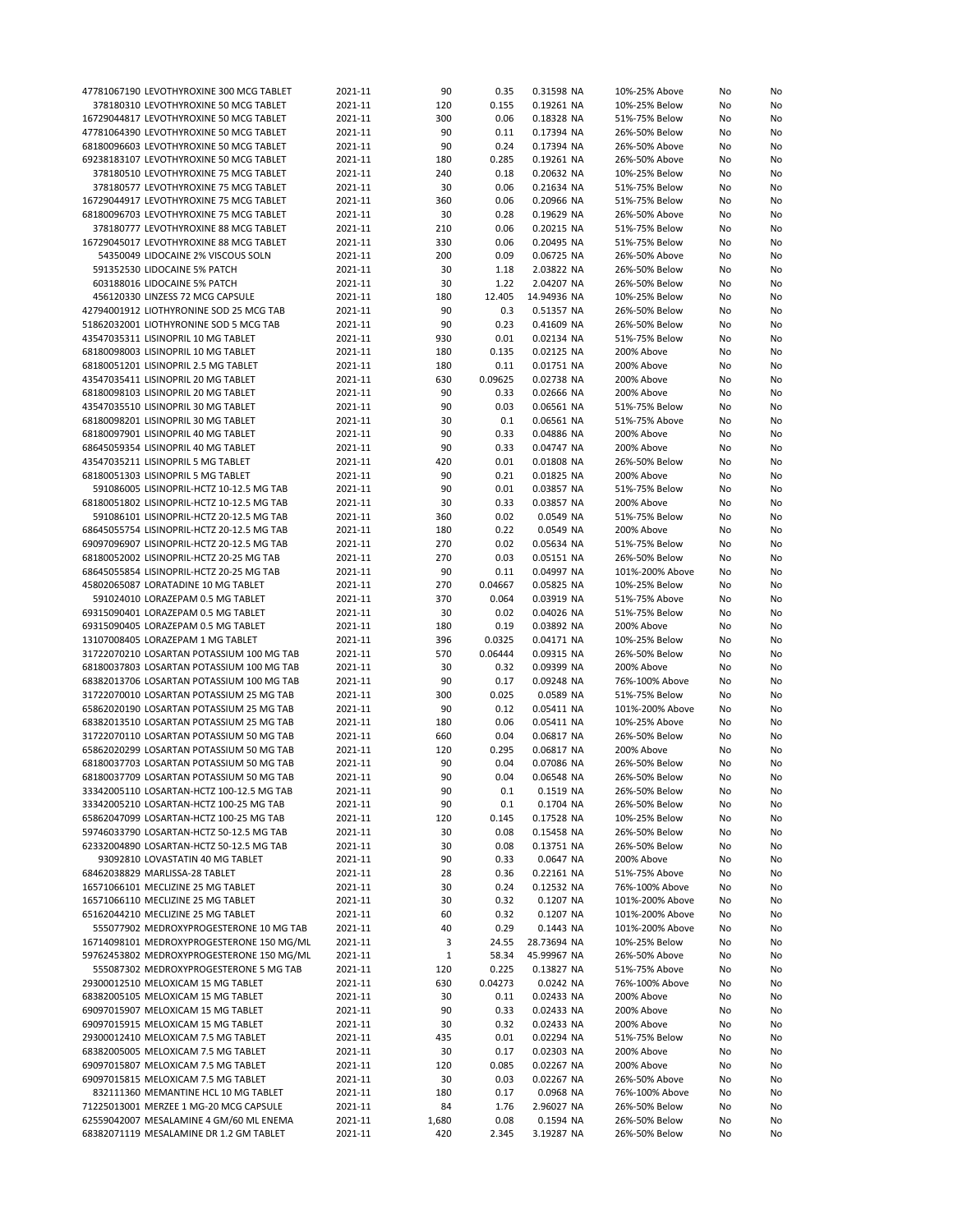| 591234101 METAXALONE 800 MG TABLET         | 2021-11 | 150   | 0.47    | 0.66702 NA | 26%-50% Below   | No | No |
|--------------------------------------------|---------|-------|---------|------------|-----------------|----|----|
| 378718705 METFORMIN HCL 1,000 MG TABLET    | 2021-11 | 60    | 0.12    | 0.02601 NA | 200% Above      | No | No |
| 42385090210 METFORMIN HCL 1,000 MG TABLET  | 2021-11 | 1,710 | 0.02    | 0.02636 NA | 10%-25% Below   | No | No |
| 65862001005 METFORMIN HCL 1,000 MG TABLET  | 2021-11 | 360   | 0.04    | 0.02601 NA | 51%-75% Above   | No | No |
| 67877056305 METFORMIN HCL 1,000 MG TABLET  | 2021-11 | 240   | 0.145   | 0.02601 NA | 200% Above      | No | No |
|                                            |         |       | 0.14333 |            |                 |    |    |
| 68382076010 METFORMIN HCL 1,000 MG TABLET  | 2021-11 | 540   |         | 0.02625 NA | 200% Above      | No | No |
| 68645058459 METFORMIN HCL 1,000 MG TABLET  | 2021-11 | 180   | 0.06    | 0.02601 NA | 101%-200% Above | No | No |
| 70010006510 METFORMIN HCL 1,000 MG TABLET  | 2021-11 | 90    | 0.33    | 0.02601 NA | 200% Above      | No | No |
| 42385090410 METFORMIN HCL 500 MG TABLET    | 2021-11 | 810   | 0.01    | 0.01631 NA | 26%-50% Below   | No | No |
| 50228010505 METFORMIN HCL 500 MG TABLET    | 2021-11 | 540   | 0.01    | 0.0164 NA  | 26%-50% Below   | No | No |
| 50228010510 METFORMIN HCL 500 MG TABLET    | 2021-11 | 540   | 0.01    | 0.0164 NA  | 26%-50% Below   | No | No |
| 67877056110 METFORMIN HCL 500 MG TABLET    | 2021-11 | 360   | 0.05    | 0.01631 NA | 200% Above      | No | No |
| 68382075810 METFORMIN HCL 500 MG TABLET    | 2021-11 | 360   | 0.05    | 0.01631 NA | 200% Above      | No | No |
|                                            |         |       | 0.06    |            |                 |    |    |
| 68645058259 METFORMIN HCL 500 MG TABLET    | 2021-11 | 360   |         | 0.01636 NA | 200% Above      | No | No |
| 70010006305 METFORMIN HCL 500 MG TABLET    | 2021-11 | 60    | 0.17    | 0.01631 NA | 200% Above      | No | No |
| 51224000760 METFORMIN HCL ER 500 MG TABLET | 2021-11 | 2,760 | 0.025   | 0.0379 NA  | 26%-50% Below   | No | No |
| 49483062401 METFORMIN HCL ER 750 MG TABLET | 2021-11 | 30    | 0.05    | 0.08153 NA | 26%-50% Below   | No | No |
| 70010075401 METHOCARBAMOL 500 MG TABLET    | 2021-11 | 40    | 0.03    | 0.06303 NA | 51%-75% Below   | No | No |
| 70010077001 METHOCARBAMOL 750 MG TABLET    | 2021-11 | 60    | 0.04    | 0.09259 NA | 51%-75% Below   | No | No |
| 16729048601 METHOTREXATE 2.5 MG TABLET     | 2021-11 | 40    | 0.13    | 0.32244 NA | 51%-75% Below   | No | No |
| 69238142301 METHOTREXATE 2.5 MG TABLET     | 2021-11 | 116   | 0.41    | 0.29244 NA | 26%-50% Above   | No | No |
|                                            | 2021-11 | 60    | 0.08    | 0.15845 NA |                 |    |    |
| 16729047901 METHYLPHENIDATE 10 MG TABLET   |         |       |         |            | 26%-50% Below   | No | No |
| 65162023109 METHYLPHENIDATE ER 18 MG TAB   | 2021-11 | 30    | 0.44    | 0.77868 NA | 26%-50% Below   | No | No |
| 65162023509 METHYLPHENIDATE ER 36 MG TAB   | 2021-11 | 30    | 0.58    | 0.82635 NA | 26%-50% Below   | No | No |
| 115173901 METHYLPHENIDATE ER(CD) 40MG CP   | 2021-11 | 30    | 1.03    | 1.98011 NA | 26%-50% Below   | No | No |
| 603459315 METHYLPREDNISOLONE 4 MG DOSEPK   | 2021-11 | 42    | 0.28    | 0.19328 NA | 26%-50% Above   | No | No |
| 59746000103 METHYLPREDNISOLONE 4 MG DOSEPK | 2021-11 | 84    | 0.42    | 0.19328 NA | 101%-200% Above | No | No |
| 59762444002 METHYLPREDNISOLONE 4 MG DOSEPK | 2021-11 | 63    | 0.44333 | 0.19587 NA | 101%-200% Above | No | No |
| 603459321 METHYLPREDNISOLONE 4 MG TABLET   | 2021-11 | 21    | 0.3     | 0.15731 NA | 76%-100% Above  | No | No |
| 93220301 METOCLOPRAMIDE 10 MG TABLET       | 2021-11 | 188   | 0.03    | 0.05549 NA | 26%-50% Below   | No | No |
|                                            |         |       |         |            |                 |    |    |
| 45963067796 METOPROLOL SUCC ER 100 MG TAB  | 2021-11 | 90    | 0.33    | 0.17225 NA | 76%-100% Above  | No | No |
| 50742061710 METOPROLOL SUCC ER 100 MG TAB  | 2021-11 | 90    | 0.1     | 0.17225 NA | 26%-50% Below   | No | No |
| 68382056601 METOPROLOL SUCC ER 100 MG TAB  | 2021-11 | 270   | 0.1     | 0.15686 NA | 26%-50% Below   | No | No |
| 69097040815 METOPROLOL SUCC ER 100 MG TAB  | 2021-11 | 30    | 0.26    | 0.14916 NA | 51%-75% Above   | No | No |
| 24979003703 METOPROLOL SUCC ER 25 MG TAB   | 2021-11 | 450   | 0.05    | 0.09171 NA | 26%-50% Below   | No | No |
| 45963070996 METOPROLOL SUCC ER 25 MG TAB   | 2021-11 | 90    | 0.33    | 0.08811 NA | 200% Above      | No | No |
| 50742061510 METOPROLOL SUCC ER 25 MG TAB   | 2021-11 | 90    | 0.19    | 0.08811 NA | 101%-200% Above | No | No |
| 68382056410 METOPROLOL SUCC ER 25 MG TAB   | 2021-11 | 960   | 0.05    | 0.09315 NA | 26%-50% Below   | No | No |
| 68645047754 METOPROLOL SUCC ER 25 MG TAB   | 2021-11 | 90    | 0.33    | 0.08811 NA | 200% Above      | No | No |
|                                            |         |       |         |            |                 |    |    |
| 24979003802 METOPROLOL SUCC ER 50 MG TAB   | 2021-11 | 690   | 0.05    | 0.1016 NA  | 51%-75% Below   | No | No |
| 45963067696 METOPROLOL SUCC ER 50 MG TAB   | 2021-11 | 120   | 0.05    | 0.10143 NA | 51%-75% Below   | No | No |
| 50742061610 METOPROLOL SUCC ER 50 MG TAB   | 2021-11 | 90    | 0.27    | 0.10173 NA | 101%-200% Above | No | No |
| 55111046705 METOPROLOL SUCC ER 50 MG TAB   | 2021-11 | 270   | 0.19    | 0.10133 NA | 76%-100% Above  | No | No |
| 64679084703 METOPROLOL SUCC ER 50 MG TAB   | 2021-11 | 300   | 0.05    | 0.10173 NA | 51%-75% Below   | No | No |
| 67877059105 METOPROLOL SUCC ER 50 MG TAB   | 2021-11 | 180   | 0.19    | 0.10113 NA | 76%-100% Above  | No | No |
| 68382056501 METOPROLOL SUCC ER 50 MG TAB   | 2021-11 | 135   | 0.22    | 0.10173 NA | 101%-200% Above | No | No |
| 52817036200 METOPROLOL TARTRATE 100 MG TAB | 2021-11 | 60    | 0.02    | 0.03478 NA | 26%-50% Below   | No | No |
| 378001805 METOPROLOL TARTRATE 25 MG TAB    | 2021-11 | 90    | 0.03    | 0.02398 NA | 26%-50% Above   |    | No |
|                                            |         |       |         |            |                 | No |    |
| 52817036000 METOPROLOL TARTRATE 25 MG TAB  | 2021-11 | 240   | 0.01    | 0.02252 NA | 51%-75% Below   | No | No |
| 378003210 METOPROLOL TARTRATE 50 MG TAB    | 2021-11 | 270   | 0.1     | 0.0226 NA  | 200% Above      | No | No |
| 52817036100 METOPROLOL TARTRATE 50 MG TAB  | 2021-11 | 180   | 0.02    | 0.0226 NA  | 10%-25% Below   | No | No |
| 23155065201 METRONIDAZOLE 500 MG TABLET    | 2021-11 | 21    | 0.44    | 0.15724 NA | 101%-200% Above | No | No |
| 23155065205 METRONIDAZOLE 500 MG TABLET    | 2021-11 | 14    | 0.28    | 0.15238 NA | 76%-100% Above  | No | No |
| 29300022705 METRONIDAZOLE 500 MG TABLET    | 2021-11 | 21    | 0.07    | 0.15238 NA | 51%-75% Below   | No | No |
| 50111033401 METRONIDAZOLE 500 MG TABLET    | 2021-11 | 42    | 0.25    | 0.15238 NA | 51%-75% Above   | No | No |
| 50111033402 METRONIDAZOLE 500 MG TABLET    | 2021-11 | 14    | 0.27    | 0.15724 NA | 51%-75% Above   | No | No |
| 72578000818 METRONIDAZOLE 500 MG TABLET    | 2021-11 | 30    | 0.27    | 0.15238 NA | 76%-100% Above  | No | No |
|                                            |         |       |         |            |                 |    |    |
| 65862077685 MILI 0.25-0.035 MG TABLET      | 2021-11 | 84    | 0.36    | 0.2176 NA  | 51%-75% Above   | No | No |
| 65862021150 MINOCYCLINE 100 MG CAPSULE     | 2021-11 | 60    | 0.23    | 0.37759 NA | 26%-50% Below   | No | No |
| 57237000805 MIRTAZAPINE 15 MG TABLET       | 2021-11 | 30    | 0.03    | 0.0856 NA  | 51%-75% Below   | No | No |
| 57237001030 MIRTAZAPINE 45 MG TABLET       | 2021-11 | 150   | 0.21667 | 0.1435 NA  | 51%-75% Above   | No | No |
| 13107000130 MIRTAZAPINE 7.5 MG TABLET      | 2021-11 | 30    | 0.44    | 0.719 NA   | 26%-50% Below   | No | No |
| 23155060503 MODAFINIL 200 MG TABLET        | 2021-11 | 60    | 0.19    | 0.57743 NA | 51%-75% Below   | No | No |
| 42043016103 MODAFINIL 200 MG TABLET        | 2021-11 | 60    | 0.29    | 0.57743 NA | 26%-50% Below   | No | No |
| 62332038690 MODAFINIL 200 MG TABLET        | 2021-11 | 60    | 0.29    | 0.60962 NA | 51%-75% Below   | No | No |
| 45802025742 MOMETASONE FUROATE 0.1% CREAM  | 2021-11 | 45    | 0.12    | 0.31569 NA | 51%-75% Below   | No | No |
| 68462022555 MOMETASONE FUROATE 0.1% OINT   | 2021-11 | 45    | 0.08    | 0.16918 NA | 51%-75% Below   | No |    |
|                                            |         |       |         |            |                 |    | No |
| 60505083001 MOMETASONE FUROATE 50 MCG SPRY | 2021-11 | 17    | 1.25    | 2.3441 NA  | 26%-50% Below   | No | No |
| 16714036004 MONO-LINYAH 28 TABLET          | 2021-11 | 420   | 0.13    | 0.21452 NA | 26%-50% Below   | No | No |
| 13668008105 MONTELUKAST SOD 10 MG TABLET   | 2021-11 | 90    | 0.11    | 0.07337 NA | 26%-50% Above   | No | No |
| 13668008190 MONTELUKAST SOD 10 MG TABLET   | 2021-11 | 30    | 0.33    | 0.07337 NA | 200% Above      | No | No |
| 29300022010 MONTELUKAST SOD 10 MG TABLET   | 2021-11 | 1,080 | 0.04    | 0.07263 NA | 26%-50% Below   | No | No |
| 29300022019 MONTELUKAST SOD 10 MG TABLET   | 2021-11 | 210   | 0.31    | 0.07337 NA | 200% Above      | No | No |
| 55111072510 MONTELUKAST SOD 10 MG TABLET   | 2021-11 | 30    | 0.33    | 0.07337 NA | 200% Above      | No | No |
| 65862057490 MONTELUKAST SOD 10 MG TABLET   | 2021-11 | 270   | 0.23667 | 0.0725 NA  | 200% Above      | No | No |
| 68645056054 MONTELUKAST SOD 10 MG TABLET   | 2021-11 | 90    | 0.11    | 0.07207 NA | 51%-75% Above   | No | No |
| 93748756 MONTELUKAST SOD 4 MG GRANULES     | 2021-11 | 30    | 0.6     | 1.3599 NA  | 51%-75% Below   | No | No |
|                                            |         |       |         |            |                 |    |    |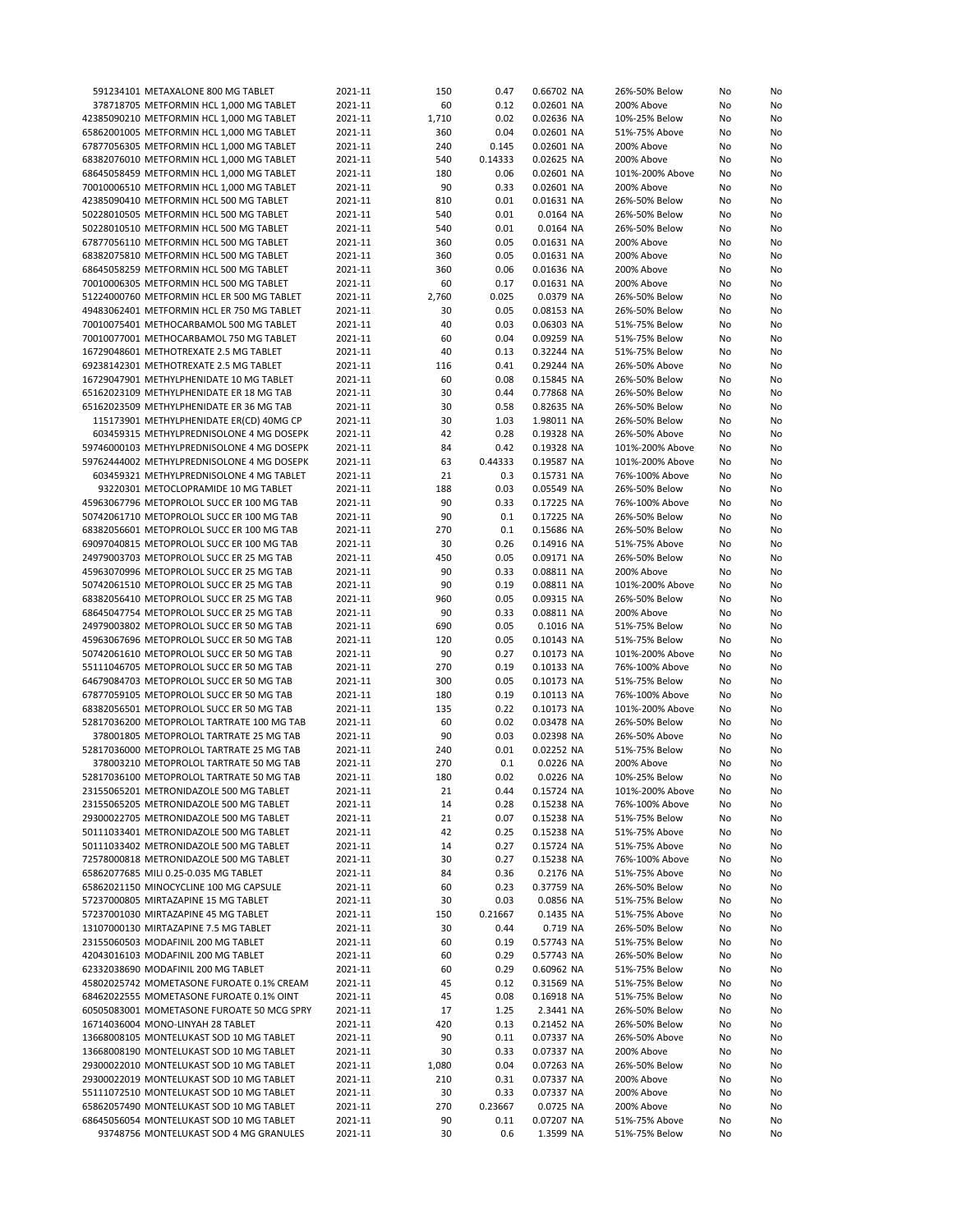| 31722072790 MONTELUKAST SOD 4 MG TAB CHEW                                            | 2021-11            | 60           | 0.04            | 0.10452 NA               | 51%-75% Below                  | No       | No       |
|--------------------------------------------------------------------------------------|--------------------|--------------|-----------------|--------------------------|--------------------------------|----------|----------|
| 13668008030 MONTELUKAST SOD 5 MG TAB CHEW                                            | 2021-11            | 90           | 0.285           | 0.09637 NA               | 101%-200% Above                | No       | No       |
| 31722072890 MONTELUKAST SOD 5 MG TAB CHEW                                            | 2021-11            | 150          | 0.04            | 0.09637 NA               | 51%-75% Below                  | No       | No       |
| 55111011230 MOXIFLOXACIN HCL 400 MG TABLET                                           | 2021-11            | 24           | 0.93            | 1.77756 NA               | 26%-50% Below                  | No       | No       |
| 93101042 MUPIROCIN 2% OINTMENT                                                       | 2021-11            | 22           | 0.32            | 0.16184 NA               | 76%-100% Above                 | No       | No       |
| 51672131200 MUPIROCIN 2% OINTMENT                                                    | 2021-11            | 66           | 0.11            | 0.19118 NA               | 26%-50% Below                  | No       | No       |
| 16729026129 MYCOPHENOLIC ACID DR 180 MG TB                                           | 2021-11            | 240          | 0.51            | 0.75536 NA               | 26%-50% Below                  | No       | No       |
| 50228046601 NABUMETONE 750 MG TABLET                                                 | 2021-11            | 300          | 0.19667         | 0.33849 NA               | 26%-50% Below                  | No       | No       |
| 406117003 NALTREXONE 50 MG TABLET                                                    | 2021-11            | 30           | 0.43            | 0.7657 NA                | 26%-50% Below                  | No       | No       |
| 50228043605 NAPROXEN 500 MG TABLET                                                   | 2021-11            | 60           | 0.05            | 0.0765 NA                | 26%-50% Below                  | No       | No       |
| 68462019001 NAPROXEN 500 MG TABLET                                                   | 2021-11            | 120          | 0.11            | 0.07975 NA               | 26%-50% Above                  | No       | No       |
| 68462019005 NAPROXEN 500 MG TABLET                                                   | 2021-11            | 30           | 0.32            | 0.0765 NA                | 200% Above                     | No       | No       |
| 69543042610 NAPROXEN DR 500 MG TABLET                                                | 2021-11            | 180          | 2.07            | 3.50612 NA               | 26%-50% Below                  | No       | No       |
| 50228043301 NAPROXEN SODIUM 550 MG TAB                                               | 2021-11            | 60           | 0.13            | 0.40684 NA               | 51%-75% Below                  | No       | No       |
| 24208083060 NEOMYC-POLYM-DEXAMETH EYE DROP                                           | 2021-11            | 10           | 1.52            | 2.51386 NA               | 26%-50% Below                  | No       | No       |
| 70000051202 NICOTINE 21 MG/24HR PATCH                                                | 2021-11            | 28           | 1.16            | 1.67616 NA               | 26%-50% Below                  | No       | No       |
| 50742026001 NIFEDIPINE ER 30 MG TABLET                                               | 2021-11            | 90           | 0.12            | 0.19467 NA               | 26%-50% Below                  | No       | No       |
| 24979000901 NIFEDIPINE ER 90 MG TABLET                                               | 2021-11            | 30           | 0.33            | 0.4383 NA                | 10%-25% Below                  | No       | No       |
| 57664023388 NITROFURANTOIN MCR 100 MG CAP                                            | 2021-11            | 50           | 0.26            | 0.57032 NA               | 51%-75% Below                  | No       | No       |
| 57664023288 NITROFURANTOIN MCR 50 MG CAP                                             | 2021-11            | 94           | 0.15            | 0.46262 NA               | 51%-75% Below                  | No       | No       |
| 185012201 NITROFURANTOIN MONO-MCR 100 MG                                             | 2021-11            | 14           | 0.33            | 0.57859 NA               | 26%-50% Below                  | No       | No       |
| 13811071910 NITROFURANTOIN MONO-MCR 100 MG                                           | 2021-11            | 10           | 0.64            | 0.57859 NA               | 10%-25% Above                  | No       | No       |
| 47781030301 NITROFURANTOIN MONO-MCR 100 MG                                           | 2021-11            | 14           | 0.33            | 0.57859 NA               | 26%-50% Below                  | No       | No       |
| 59762330403 NITROGLYCERIN 0.4 MG TABLET SL                                           | 2021-11            | 50           | 0.08            | 0.33352 NA               | 76%-100% Below                 | No       | No       |
| 378911293 NITROGLYCERIN 0.4 MG/HR PATCH                                              | 2021-11            | 30           | 0.5             | 0.56763 NA               | 10%-25% Below                  | No       | No       |
| 70700010185 NORETH-EE-FE 1-0.02(24)-75 CHW                                           | 2021-11            | 84           | 0.39            | 0.68203 NA               | 26%-50% Below                  | No       | No       |
| 68462013281 NORETHIND-ETH ESTRAD 1-0.02 MG                                           | 2021-11            | 189          | 0.1             | 0.32755 NA               | 51%-75% Below                  | No       | No       |
| 378729189 NORETHINDRONE 5 MG TABLET                                                  | 2021-11            | 30           | 0.36            | 0.55899 NA               | 26%-50% Below                  | No       | No       |
| 68462056529 NORG-EE 0.18-0.215-0.25/0.035                                            | 2021-11            | 308          | 0.15            | 0.18212 NA               | 10%-25% Below                  | No       | No       |
| 69238158306 NORLYDA 0.35 MG TABLET                                                   | 2021-11            | 84           | 0.08            | 0.18335 NA               | 51%-75% Below                  | No       | No       |
| 555900867 NORTREL 0.5-35-28 TABLET                                                   | 2021-11            | 28           | 0.89            | 0.49746 NA               | 76%-100% Above                 | No       | No       |
| 51672400105 NORTRIPTYLINE HCL 10 MG CAP                                              | 2021-11            | 270          | 0.04            | 0.08502 NA               | 51%-75% Below                  | No       | No       |
| 51672400301 NORTRIPTYLINE HCL 50 MG CAP                                              | 2021-11            | 90           | 0.33            | 0.1351 NA                | 101%-200% Above                | No       | No       |
| 832046530 NYAMYC 100,000 UNIT/GM POWDER                                              | 2021-11            | 60           | 0.35            | 0.3129 NA                | 10%-25% Above                  | No       | No       |
| 51672128901 NYSTATIN 100,000 UNIT/GM CREAM                                           | 2021-11            | 15           | 0.13            | 0.28264 NA               | 51%-75% Below                  | No       | No       |
| 16714076902 NYSTATIN 100,000 UNIT/GM POWD                                            | 2021-11            | 90           | 0.18            | 0.31322 NA               | 26%-50% Below                  | No       | No       |
| 69315030630 NYSTATIN 100,000 UNIT/GM POWD                                            | 2021-11            | 180          | 0.18            | 0.31387 NA               | 26%-50% Below                  | No       | No       |
| 574200802 NYSTOP 100,000 UNIT/GM POWDER                                              | 2021-11            | 60           | 0.4             | 0.26974 NA               | 26%-50% Above                  | No       | No       |
| 50383002505 OFLOXACIN 0.3% EAR DROPS                                                 | 2021-11            | 5            | 2.93            | 2.56059 NA               | 10%-25% Above                  | No       | No       |
| 60505036301 OFLOXACIN 0.3% EAR DROPS                                                 | 2021-11            | 5            | 2.98            | 2.56059 NA               | 10%-25% Above                  | No       | No       |
| 70756081290 OLMESARTAN-HCTZ 20-12.5 MG TAB                                           | 2021-11            | 45           | 0.4             | 0.28467 NA               | 26%-50% Above                  | No       | No       |
| 65862078190 OLMESARTAN-HCTZ 40-25 MG TAB                                             | 2021-11            | 60           | 0.25            | 0.36406 NA               | 26%-50% Below                  | No       | No       |
| 60505057501 OLOPATADINE HCL 0.1% EYE DROPS                                           | 2021-11            | 5            | 2.66            | 2.41081 NA               | 10%-25% Above                  | No       | No       |
| 70069000701 OLOPATADINE HCL 0.1% EYE DROPS                                           | 2021-11            | 5            | 0.81            | 2.30019 NA               |                                |          | No       |
| 31722093612 OMEGA-3 ETHYL ESTERS 1 GM CAP                                            | 2021-11            | 360          | 0.25            | 0.18177 NA               | 51%-75% Below<br>26%-50% Above | No<br>No | No       |
| 42806055212 OMEGA-3 ETHYL ESTERS 1 GM CAP                                            | 2021-11            |              | 0.25            | 0.18596 NA               | 26%-50% Above                  |          |          |
| 55111015810 OMEPRAZOLE DR 20 MG CAPSULE                                              | 2021-11            | 1,260<br>598 | 0.145           | 0.03728 NA               | 200% Above                     | No       | No<br>No |
| 62175011843 OMEPRAZOLE DR 20 MG CAPSULE                                              | 2021-11            | 780          | 0.05417         | 0.03691 NA               |                                | No       |          |
| 68462039610 OMEPRAZOLE DR 20 MG CAPSULE                                              | 2021-11            |              |                 | 0.03948 NA               | 26%-50% Above                  | No       | No       |
| 70700015010 OMEPRAZOLE DR 20 MG CAPSULE                                              | 2021-11            | 30<br>540    | 0.33            |                          | 200% Above                     | No       | No       |
| 55111064530 OMEPRAZOLE DR 40 MG CAPSULE                                              |                    | 270          | 0.11571<br>0.33 | 0.03507 NA<br>0.06505 NA | 200% Above                     | No<br>No | No<br>No |
|                                                                                      | 2021-11            |              |                 |                          | 200% Above                     |          |          |
| 62175013643 OMEPRAZOLE DR 40 MG CAPSULE                                              | 2021-11            | 1,590        | 0.04            | 0.06503 NA               | 26%-50% Below                  | No       | No       |
| 68382050001 OMEPRAZOLE DR 40 MG CAPSULE                                              | 2021-11            | 360          | 0.04            | 0.06495 NA               | 26%-50% Below                  | No       | No       |
| 68382050010 OMEPRAZOLE DR 40 MG CAPSULE                                              | 2021-11            | 30           | 0.13            | 0.06513 NA               | 76%-100% Above                 | No       | No       |
| 68462039710 OMEPRAZOLE DR 40 MG CAPSULE                                              | 2021-11            | 120          | 0.325           | 0.06501 NA               | 200% Above                     | No       | No       |
| 27241003203 OMEPRAZOLE-BICARB 40-1,100 CAP                                           | 2021-11            | 90           | 0.59            | 0.87691 NA               | 26%-50% Below                  | No       | No       |
| 54838055550 ONDANSETRON 4 MG/5 ML SOLUTION                                           | 2021-11            | 50           | 0.09            | 0.26809 NA               | 51%-75% Below                  | No       | No       |
| 65862018730 ONDANSETRON HCL 4 MG TABLET                                              | 2021-11            | 37           | 0.2625          | 0.07616 NA               | 200% Above                     | No       | No       |
| 68462010530 ONDANSETRON HCL 4 MG TABLET                                              | 2021-11            | 9            | 0.18            | 0.0712 NA                | 101%-200% Above                | No       | No       |
| 71930001752 ONDANSETRON HCL 4 MG TABLET                                              | 2021-11            | 18           | 0.12            | 0.0712 NA                | 51%-75% Above                  | No       | No       |
| 55111015430 ONDANSETRON HCL 8 MG TABLET                                              | 2021-11            | 9            | 1.05            | 0.09484 NA               | 200% Above                     | No       | No       |
| 65862018830 ONDANSETRON HCL 8 MG TABLET                                              | 2021-11            | 9            | 1.08            | 0.09484 NA               | 200% Above                     | No       | No       |
| 68462015713 ONDANSETRON ODT 4 MG TABLET                                              | 2021-11            | 18           | 1.065           | 0.24156 NA               | 200% Above                     | No       | No       |
| 64380079901 OSELTAMIVIR PHOS 75 MG CAPSULE                                           | 2021-11            | 10           | 2.4             | 1.30088 NA               | 76%-100% Above                 | No       | No       |
| 68180067711 OSELTAMIVIR PHOS 75 MG CAPSULE                                           | 2021-11            | 20           | 0.85            | 1.45877 NA               | 26%-50% Below                  | No       | No       |
| 185014101 OXAPROZIN 600 MG TABLET                                                    | 2021-11            | 56           | 0.37            | 0.63134 NA               | 26%-50% Below                  | No       | No       |
| 62756018388 OXCARBAZEPINE 150 MG TABLET                                              |                    |              | 0.08            | 0.14092 NA               | 26%-50% Below                  | No       | No       |
|                                                                                      | 2021-11            | 60           |                 |                          |                                |          |          |
| 68462013701 OXCARBAZEPINE 150 MG TABLET                                              | 2021-11            | 173          | 0.31            | 0.14092 NA               | 101%-200% Above                | No       | No       |
| 70954000520 OXYBUTYNIN 5 MG TABLET                                                   | 2021-11            | 90           | 0.11            | 0.07511 NA               | 26%-50% Above                  | No       | No       |
| 16729031816 OXYBUTYNIN CL ER 10 MG TABLET                                            | 2021-11            | 210          | 0.15333         | 0.20473 NA               | 26%-50% Below                  | No       | No       |
| 27241015604 OXYBUTYNIN CL ER 10 MG TABLET                                            | 2021-11            | 90           | 0.33            | 0.20791 NA               | 51%-75% Above                  | No       | No       |
| 68382025701 OXYBUTYNIN CL ER 15 MG TABLET                                            | 2021-11            | 90           | 0.11            | 0.25347 NA               | 51%-75% Below                  | No       | No       |
| 27241015504 OXYBUTYNIN CL ER 5 MG TABLET                                             | 2021-11            | 30           | 0.33            | 0.16229 NA               | 101%-200% Above                | No       | No       |
| 10702001801 OXYCODONE HCL 5 MG TABLET                                                | 2021-11            | 42           | 0.24            | 0.06893 NA               | 200% Above                     | No       | No       |
| 42858010401 OXYCODONE-ACETAMINOPHEN 10-325                                           | 2021-11            | 110          | 0.07            | 0.16841 NA               | 51%-75% Below                  | No       | No       |
| 406051205 OXYCODONE-ACETAMINOPHEN 5-325<br>31722094905 OXYCODONE-ACETAMINOPHEN 5-325 | 2021-11<br>2021-11 | 10<br>5      | 0.14<br>0.05    | 0.08391 NA<br>0.08391 NA | 51%-75% Above<br>26%-50% Below | No<br>No | No<br>No |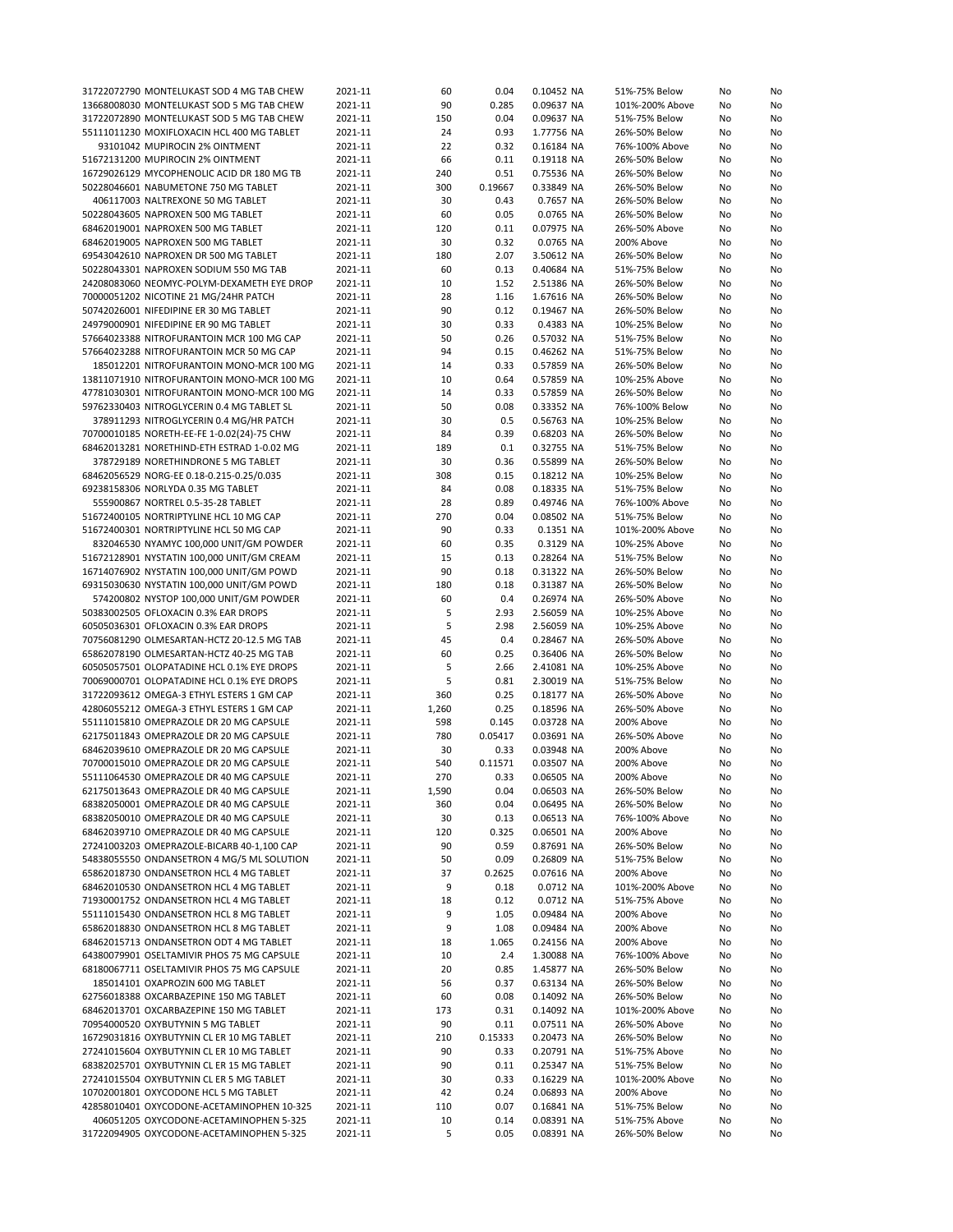| 42858010201 OXYCODONE-ACETAMINOPHEN 5-325  | 2021-11 | 56    | 0.04667 | 0.08328 NA | 26%-50% Below   | No | No |
|--------------------------------------------|---------|-------|---------|------------|-----------------|----|----|
| 47781019601 OXYCODONE-ACETAMINOPHEN 5-325  |         | 20    | 0.15    | 0.08391 NA | 76%-100% Above  |    | No |
|                                            | 2021-11 |       |         |            |                 | No |    |
| 65862055990 PANTOPRAZOLE SOD DR 20 MG TAB  | 2021-11 | 300   | 0.1125  | 0.0612 NA  | 76%-100% Above  | No | No |
| 13668042990 PANTOPRAZOLE SOD DR 40 MG TAB  | 2021-11 | 60    | 0.19    | 0.06123 NA | 200% Above      | No | No |
| 31722071310 PANTOPRAZOLE SOD DR 40 MG TAB  | 2021-11 | 2,010 | 0.05    | 0.06053 NA | 10%-25% Below   | No | No |
|                                            |         |       |         |            |                 |    |    |
| 62175061746 PANTOPRAZOLE SOD DR 40 MG TAB  | 2021-11 | 30    | 0.33    | 0.05997 NA | 200% Above      | No | No |
| 65862056099 PANTOPRAZOLE SOD DR 40 MG TAB  | 2021-11 | 30    | 0.33    | 0.05997 NA | 200% Above      | No | No |
| 68382009706 PAROXETINE HCL 10 MG TABLET    | 2021-11 | 30    | 0.02    | 0.06455 NA | 51%-75% Below   | No | No |
|                                            |         |       |         |            |                 |    |    |
| 68382009810 PAROXETINE HCL 20 MG TABLET    | 2021-11 | 30    | 0.19    | 0.08702 NA | 101%-200% Above | No | No |
| 68382009816 PAROXETINE HCL 20 MG TABLET    | 2021-11 | 210   | 0.03    | 0.08221 NA | 51%-75% Below   | No | No |
| 13107015699 PAROXETINE HCL 30 MG TABLET    | 2021-11 | 90    | 0.09    | 0.11044 NA | 10%-25% Below   | No | No |
|                                            |         |       |         |            |                 |    |    |
| 68382000105 PAROXETINE HCL 40 MG TABLET    | 2021-11 | 30    | 0.32    | 0.12923 NA | 101%-200% Above | No | No |
| 68382000116 PAROXETINE HCL 40 MG TABLET    | 2021-11 | 90    | 0.05    | 0.12923 NA | 51%-75% Below   | No | No |
| 143983610 PENICILLIN VK 500 MG TABLET      | 2021-11 | 40    | 0.24    | 0.0977 NA  | 101%-200% Above | No | No |
|                                            |         |       |         |            |                 |    |    |
| 57237004101 PENICILLIN VK 500 MG TABLET    | 2021-11 | 30    | 0.05    | 0.0977 NA  | 26%-50% Below   | No | No |
| 65162068110 PHENAZOPYRIDINE 100 MG TAB     | 2021-11 | 6     | 0.22    | 0.25191 NA | 10%-25% Below   | No | No |
| 51293061201 PHENAZOPYRIDINE 200 MG TAB     | 2021-11 | 12    | 0.27    | 0.64361 NA | 51%-75% Below   | No | No |
| 65162068210 PHENAZOPYRIDINE 200 MG TAB     | 2021-11 | 30    | 0.27    | 0.63321 NA | 51%-75% Below   | No |    |
|                                            |         |       |         |            |                 |    | No |
| 75826011510 PHENAZOPYRIDINE 200 MG TAB     | 2021-11 | 6     | 1.63    | 0.63321 NA | 101%-200% Above | No | No |
| 69367021201 PHENOBARBITAL 32.4 MG TABLET   | 2021-11 | 90    | 0.1     | 0.26563 NA | 51%-75% Below   | No | No |
| 10702002501 PHENTERMINE 37.5 MG TABLET     | 2021-11 | 90    | 0.14    | 0.0832 NA  | 51%-75% Above   | No | No |
|                                            |         |       |         |            |                 |    |    |
| 65862069299 PHENYTOIN SOD EXT 100 MG CAP   | 2021-11 | 120   | 0.07    | 0.17738 NA | 51%-75% Below   | No | No |
| 68682011001 PIMECROLIMUS 1% CREAM          | 2021-11 | 30    | 3.62    | 5.24176 NA | 26%-50% Below   | No | No |
| 57237021990 PIOGLITAZONE HCL 15 MG TABLET  | 2021-11 | 90    | 0.21    | 0.10853 NA | 76%-100% Above  | No | No |
|                                            |         |       |         |            |                 |    |    |
| 65862051290 PIOGLITAZONE HCL 15 MG TABLET  | 2021-11 | 90    | 0.09    | 0.10853 NA | 10%-25% Below   | No | No |
| 61314062810 POLYMYXIN B-TMP EYE DROPS      | 2021-11 | 30    | 0.79    | 0.476 NA   | 51%-75% Above   | No | No |
| 555902058 PORTIA-28 TABLET                 | 2021-11 | 84    | 0.05    | 0.21074 NA | 76%-100% Below  | No | No |
|                                            |         |       |         |            |                 |    |    |
| 31722013001 POTASSIUM CITRATE ER 10 MEQ TB | 2021-11 | 90    | 0.49    | 0.31767 NA | 51%-75% Above   | No | No |
| 62037056001 POTASSIUM CL ER 10 MEQ CAPSULE | 2021-11 | 30    | 0.08    | 0.14771 NA | 26%-50% Below   | No | No |
| 832532411 POTASSIUM CL ER 10 MEQ TABLET    | 2021-11 | 90    | 0.23    | 0.28386 NA | 10%-25% Below   | No | No |
|                                            |         |       |         |            |                 |    |    |
| 64380086106 POTASSIUM CL ER 10 MEQ TABLET  | 2021-11 | 60    | 0.08    | 0.15273 NA | 26%-50% Below   | No | No |
| 70010002201 POTASSIUM CL ER 10 MEQ TABLET  | 2021-11 | 90    | 0.07    | 0.14418 NA | 51%-75% Below   | No | No |
| 70010013601 POTASSIUM CL ER 10 MEQ TABLET  | 2021-11 | 30    | 0.08    | 0.28386 NA | 51%-75% Below   | No | No |
|                                            |         |       |         |            |                 |    |    |
| 832532511 POTASSIUM CL ER 20 MEQ TABLET    | 2021-11 | 360   | 0.205   | 0.23314 NA | 10%-25% Below   | No | No |
| 70010013505 POTASSIUM CL ER 20 MEQ TABLET  | 2021-11 | 240   | 0.12    | 0.23985 NA | 26%-50% Below   | No | No |
| 13668009490 PRAMIPEXOLE 1 MG TABLET        | 2021-11 | 30    | 0.28    | 0.06436 NA | 200% Above      | No | No |
|                                            |         |       |         |            |                 |    |    |
| 378518693 PRASUGREL 10 MG TABLET           | 2021-11 | 90    | 0.34    | 0.41592 NA | 10%-25% Below   | No | No |
| 55111022990 PRAVASTATIN SODIUM 10 MG TAB   | 2021-11 | 30    | 0.03    | 0.0876 NA  | 51%-75% Below   | No | No |
| 60505016805 PRAVASTATIN SODIUM 10 MG TAB   | 2021-11 | 180   | 0.03    | 0.0876 NA  | 51%-75% Below   | No | No |
|                                            |         |       |         |            |                 |    |    |
| 93720198 PRAVASTATIN SODIUM 20 MG TAB      | 2021-11 | 30    | 0.32    | 0.06105 NA | 200% Above      | No | No |
| 16729000915 PRAVASTATIN SODIUM 20 MG TAB   | 2021-11 | 30    | 0.33    | 0.06105 NA | 200% Above      | No | No |
| 60505016907 PRAVASTATIN SODIUM 20 MG TAB   | 2021-11 | 360   | 0.04    | 0.06009 NA | 26%-50% Below   | No | No |
|                                            |         |       |         |            |                 |    |    |
| 60505017007 PRAVASTATIN SODIUM 40 MG TAB   | 2021-11 | 210   | 0.05    | 0.09189 NA | 26%-50% Below   | No | No |
| 68462019790 PRAVASTATIN SODIUM 40 MG TAB   | 2021-11 | 90    | 0.33    | 0.0907 NA  | 200% Above      | No | No |
| 16729001115 PRAVASTATIN SODIUM 80 MG TAB   | 2021-11 | 180   | 0.11    | 0.16451 NA | 26%-50% Below   | No | No |
|                                            |         |       |         |            |                 |    |    |
| 60505132305 PRAVASTATIN SODIUM 80 MG TAB   | 2021-11 | 180   | 0.37    | 0.15561 NA | 101%-200% Above | No | No |
| 121075908 PREDNISOLONE 15 MG/5 ML SOLN     | 2021-11 | 229   | 0.20286 | 0.11561 NA | 76%-100% Above  | No | No |
| 50383004248 PREDNISOLONE 15 MG/5 ML SOLN   | 2021-11 | 36    | 0.22    | 0.1591 NA  | 26%-50% Above   | No | No |
|                                            |         |       |         |            |                 |    |    |
| 60758011905 PREDNISOLONE AC 1% EYE DROP    | 2021-11 | 10    | 6.79    | 5.27362 NA | 26%-50% Above   | No | No |
| 59746017306 PREDNISONE 10 MG TABLET        | 2021-11 | 30    | 0.1     | 0.0792 NA  | 26%-50% Above   | No | No |
| 64380078408 PREDNISONE 10 MG TABLET        | 2021-11 | 75    | 0.03    | 0.0792 NA  | 51%-75% Below   | No | No |
|                                            |         |       |         |            |                 |    |    |
| 70954005920 PREDNISONE 10 MG TABLET        | 2021-11 | 35    | 0.18    | 0.08494 NA | 101%-200% Above | No | No |
| 603533621 PREDNISONE 2.5 MG TABLET         | 2021-11 | 97    | 0.155   | 0.09337 NA | 51%-75% Above   | No | No |
| 378064210 PREDNISONE 20 MG TABLET          | 2021-11 | 34    | 0.27    | 0.10822 NA | 101%-200% Above | No | No |
| 527293437 PREDNISONE 20 MG TABLET          | 2021-11 | 315   | 0.055   | 0.10778 NA | 26%-50% Below   | No | No |
|                                            |         |       |         |            |                 |    |    |
| 591544305 PREDNISONE 20 MG TABLET          | 2021-11 | 48    | 0.214   | 0.10948 NA | 76%-100% Above  | No | No |
| 59746017506 PREDNISONE 20 MG TABLET        | 2021-11 | 10    | 0.29    | 0.10948 NA | 101%-200% Above | No | No |
| 59746017509 PREDNISONE 20 MG TABLET        | 2021-11 | 85    | 0.23286 | 0.10732 NA | 101%-200% Above | No | No |
|                                            |         |       |         |            |                 |    |    |
| 70954006020 PREDNISONE 20 MG TABLET        | 2021-11 | 14    | 0.26    | 0.10948 NA | 101%-200% Above | No | No |
| 378064010 PREDNISONE 5 MG TABLET           | 2021-11 | 495   | 0.02    | 0.07791 NA | 51%-75% Below   | No | No |
| 70954005820 PREDNISONE 5 MG TABLET         | 2021-11 | 100   | 0.16    | 0.07777 NA | 101%-200% Above | No | No |
|                                            |         |       |         |            |                 |    |    |
| 43598029590 PREGABALIN 150 MG CAPSULE      | 2021-11 | 60    | 0.16    | 0.08941 NA | 76%-100% Above  | No | No |
| 72205001590 PREGABALIN 150 MG CAPSULE      | 2021-11 | 180   | 0.15    | 0.08941 NA | 51%-75% Above   | No | No |
| 72205001690 PREGABALIN 200 MG CAPSULE      | 2021-11 | 30    | 0.32    | 0.11426 NA | 101%-200% Above | No | No |
|                                            |         |       |         |            |                 |    |    |
| 72205001290 PREGABALIN 50 MG CAPSULE       | 2021-11 | 180   | 0.145   | 0.08926 NA | 51%-75% Above   | No | No |
| 69097067905 PREGABALIN 75 MG CAPSULE       | 2021-11 | 14    | 0.7     | 0.08741 NA | 200% Above      | No | No |
| 50742026301 PROBENECID-COLCHICINE TABLET   | 2021-11 | 180   | 0.71    | 1.00241 NA | 26%-50% Below   | No | No |
|                                            |         |       |         |            |                 |    |    |
| 59746011506 PROCHLORPERAZINE 10 MG TAB     | 2021-11 | 3     | 0.35    | 0.42937 NA | 10%-25% Below   | No | No |
| 16714015701 PROGESTERONE 100 MG CAPSULE    | 2021-11 | 90    | 0.17    | 0.26565 NA | 26%-50% Below   | No | No |
| 17478076610 PROGESTERONE 100 MG CAPSULE    | 2021-11 | 90    | 0.85    | 0.26565 NA | 200% Above      | No | No |
|                                            |         |       |         |            |                 |    |    |
| 17478076710 PROGESTERONE 200 MG CAPSULE    | 2021-11 | 56    | 0.32    | 0.44759 NA | 26%-50% Below   | No | No |
| 68382004001 PROMETHAZINE 12.5 MG TABLET    | 2021-11 | 40    | 0.23    | 0.04644 NA | 200% Above      | No | No |
| 68382004101 PROMETHAZINE 25 MG TABLET      | 2021-11 | 30    | 0.31    | 0.04599 NA | 200% Above      | No | No |
|                                            |         |       |         |            |                 |    |    |
| 68382004110 PROMETHAZINE 25 MG TABLET      | 2021-11 | 335   | 0.02    | 0.047 NA   | 51%-75% Below   | No | No |
| 121092816 PROMETHAZINE-CODEINE SOLUTION    | 2021-11 | 680   | 0.06667 | 0.05381 NA | 10%-25% Above   | No | No |
| 60432060416 PROMETHAZINE-DM 6.25-15 MG/5ML | 2021-11 | 240   | 0.04    | 0.05771 NA | 26%-50% Below   | No | No |
| 65162068090 PROMETHAZINE-DM 6.25-15 MG/5ML |         |       |         |            |                 |    |    |
|                                            | 2021-11 | 240   | 0.075   | 0.05764 NA | 26%-50% Above   | No | No |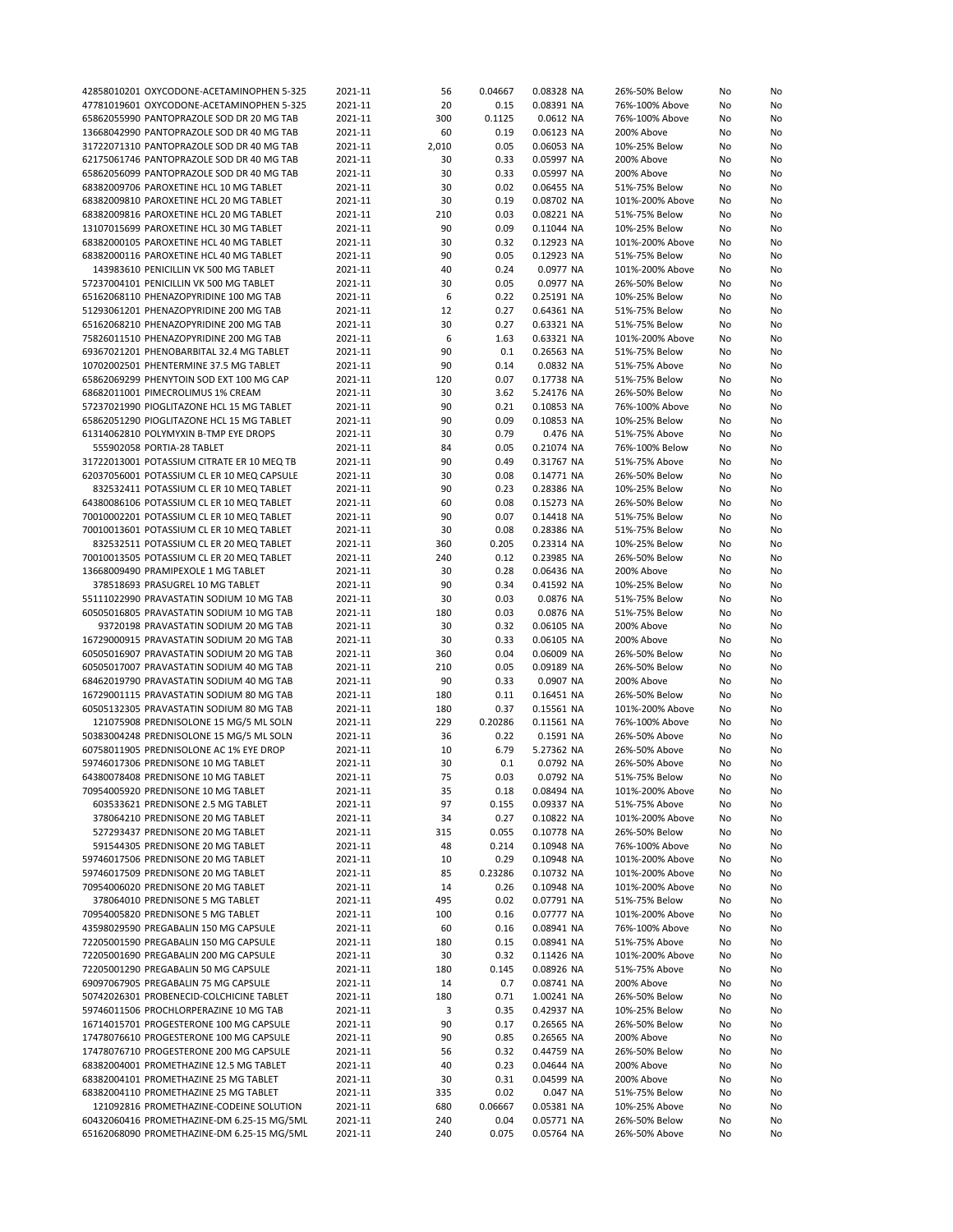| 70436015542 PROMETHAZINE-DM 6.25-15 MG/5ML | 2021-11 | 260 | 0.04    | 0.05757 NA  | 26%-50% Below   | No | No |
|--------------------------------------------|---------|-----|---------|-------------|-----------------|----|----|
| 115165903 PROPRANOLOL 10 MG TABLET         | 2021-11 | 180 | 0.17    | 0.07766 NA  | 101%-200% Above | No | No |
| 603548221 PROPRANOLOL 10 MG TABLET         | 2021-11 | 60  | 0.17    | 0.07709 NA  | 101%-200% Above | No | No |
| 69292053201 PROPRANOLOL 20 MG TABLET       | 2021-11 | 60  | 0.03    | 0.09354 NA  | 51%-75% Below   | No | No |
| 51991081901 PROPRANOLOL ER 120 MG CAPSULE  | 2021-11 | 90  | 0.23    | 0.42607 NA  | 26%-50% Below   | No | No |
| 62559053001 PROPRANOLOL ER 60 MG CAPSULE   |         |     |         | 0.2999 NA   |                 |    |    |
|                                            | 2021-11 | 120 | 0.17    |             | 26%-50% Below   | No | No |
| 67877025001 QUETIAPINE FUMARATE 100 MG TAB | 2021-11 | 90  | 0.03    | 0.05954 NA  | 26%-50% Below   | No | No |
| 65862016290 QUINAPRIL-HCTZ 20-12.5 MG TAB  | 2021-11 | 30  | 0.15    | 0.37389 NA  | 51%-75% Below   | No | No |
| 57237022401 RAMIPRIL 5 MG CAPSULE          | 2021-11 | 90  | 0.03    | 0.0619 NA   | 51%-75% Below   | No | No |
| 45963041806 RANOLAZINE ER 500 MG TABLET    | 2021-11 | 90  | 0.18    | 0.34874 NA  | 26%-50% Below   | No | No |
| 93309844 RISEDRONATE SODIUM 35 MG TAB      | 2021-11 | 12  | 1.11    | 4.25171 NA  | 51%-75% Below   | No | No |
| 65862068730 RITONAVIR 100 MG TABLET        | 2021-11 | 30  | 3.4     | 1.35654 NA  | 101%-200% Above | No | No |
| 51991036378 RIZATRIPTAN 10 MG ODT          | 2021-11 | 12  | 0.43    | 1.03025 NA  | 51%-75% Below   | No | No |
|                                            |         | 48  |         |             |                 |    |    |
| 93747243 RIZATRIPTAN 10 MG TABLET          | 2021-11 |     | 0.505   | 0.703 NA    | 26%-50% Below   | No | No |
| 57237008863 RIZATRIPTAN 10 MG TABLET       | 2021-11 | 18  | 0.19    | 0.703 NA    | 51%-75% Below   | No | No |
| 43547026810 ROPINIROLE HCL 0.25 MG TABLET  | 2021-11 | 30  | 0.33    | 0.05338 NA  | 200% Above      | No | No |
| 16729023301 ROPINIROLE HCL 0.5 MG TABLET   | 2021-11 | 210 | 0.02    | 0.05092 NA  | 51%-75% Below   | No | No |
| 43547026950 ROPINIROLE HCL 0.5 MG TABLET   | 2021-11 | 60  | 0.08    | 0.05348 NA  | 26%-50% Above   | No | No |
| 62332003131 ROPINIROLE HCL 0.5 MG TABLET   | 2021-11 | 30  | 0.23    | 0.05348 NA  | 200% Above      | No | No |
| 62332003231 ROPINIROLE HCL 1 MG TABLET     | 2021-11 | 210 | 0.02    | 0.05502 NA  | 51%-75% Below   | No | No |
| 13668018090 ROSUVASTATIN CALCIUM 10 MG TAB | 2021-11 | 30  | 0.11    | 0.06045 NA  | 76%-100% Above  | No | No |
| 57237016999 ROSUVASTATIN CALCIUM 10 MG TAB | 2021-11 | 120 | 0.03    | 0.06253 NA  | 51%-75% Below   | No | No |
|                                            |         |     |         |             |                 |    |    |
| 67877044005 ROSUVASTATIN CALCIUM 10 MG TAB | 2021-11 | 480 | 0.03    | 0.06392 NA  | 51%-75% Below   | No | No |
| 68462026290 ROSUVASTATIN CALCIUM 10 MG TAB | 2021-11 | 120 | 0.25    | 0.06253 NA  | 200% Above      | No | No |
| 70377000713 ROSUVASTATIN CALCIUM 10 MG TAB | 2021-11 | 30  | 0.08    | 0.06461 NA  | 10%-25% Above   | No | No |
| 72205000390 ROSUVASTATIN CALCIUM 10 MG TAB | 2021-11 | 90  | 0.21    | 0.06461 NA  | 200% Above      | No | No |
| 57237017099 ROSUVASTATIN CALCIUM 20 MG TAB | 2021-11 | 210 | 0.05    | 0.07362 NA  | 26%-50% Below   | No | No |
| 65862029590 ROSUVASTATIN CALCIUM 20 MG TAB | 2021-11 | 90  | 0.1     | 0.0763 NA   | 26%-50% Above   | No | No |
| 72205000499 ROSUVASTATIN CALCIUM 20 MG TAB | 2021-11 | 270 | 0.05    | 0.07541 NA  | 26%-50% Below   | No | No |
| 57237017190 ROSUVASTATIN CALCIUM 40 MG TAB | 2021-11 | 180 | 0.08    | 0.12813 NA  | 26%-50% Below   | No | No |
|                                            |         |     |         |             |                 |    |    |
| 27808015503 ROSUVASTATIN CALCIUM 5 MG TAB  | 2021-11 | 90  | 0.33    | 0.0637 NA   | 200% Above      | No | No |
| 67877043990 ROSUVASTATIN CALCIUM 5 MG TAB  | 2021-11 | 330 | 0.02    | 0.07068 NA  | 51%-75% Below   | No | No |
| 68462026190 ROSUVASTATIN CALCIUM 5 MG TAB  | 2021-11 | 180 | 0.33    | 0.06806 NA  | 200% Above      | No | No |
| 45802058046 SCOPOLAMINE 1 MG/3 DAY PATCH   | 2021-11 | 8   | 5.23    | 13.65816 NA | 51%-75% Below   | No | No |
| 16729021716 SERTRALINE HCL 100 MG TABLET   | 2021-11 | 735 | 0.04    | 0.05539 NA  | 26%-50% Below   | No | No |
| 65862001305 SERTRALINE HCL 100 MG TABLET   | 2021-11 | 60  | 0.22    | 0.05642 NA  | 200% Above      | No | No |
| 68180035302 SERTRALINE HCL 100 MG TABLET   | 2021-11 | 90  | 0.33    | 0.0585 NA   | 200% Above      | No | No |
| 69097083512 SERTRALINE HCL 100 MG TABLET   | 2021-11 | 30  | 0.12    | 0.0585 NA   | 101%-200% Above | No | No |
| 16729021516 SERTRALINE HCL 25 MG TABLET    | 2021-11 | 345 | 0.03    | 0.07007 NA  | 51%-75% Below   | No | No |
|                                            |         | 30  | 0.33    | 0.06955 NA  | 200% Above      |    | No |
| 69097083312 SERTRALINE HCL 25 MG TABLET    | 2021-11 |     |         |             |                 | No |    |
| 65862001205 SERTRALINE HCL 50 MG TABLET    | 2021-11 | 30  | 0.05    | 0.04415 NA  | 10%-25% Above   | No | No |
| 68180035202 SERTRALINE HCL 50 MG TABLET    | 2021-11 | 30  | 0.12    | 0.04503 NA  | 101%-200% Above | No | No |
| 69097083412 SERTRALINE HCL 50 MG TABLET    | 2021-11 | 90  | 0.33    | 0.04415 NA  | 200% Above      | No | No |
| 13668018830 SILDENAFIL 100 MG TABLET       | 2021-11 | 8   | 0.2     | 0.23818 NA  | 10%-25% Below   | No | No |
| 13668018590 SILDENAFIL 20 MG TABLET        | 2021-11 | 90  | 0.11    | 0.09832 NA  | 10%-25% Above   | No | No |
| 16729000415 SIMVASTATIN 10 MG TABLET       | 2021-11 | 30  | 0.02    | 0.02927 NA  | 26%-50% Below   | No | No |
| 68180047803 SIMVASTATIN 10 MG TABLET       | 2021-11 | 90  | 0.33    | 0.02982 NA  | 200% Above      | No | No |
| 16729000517 SIMVASTATIN 20 MG TABLET       | 2021-11 | 420 | 0.07167 | 0.02763 NA  | 101%-200% Above | No | No |
| 16714068403 SIMVASTATIN 40 MG TABLET       | 2021-11 | 90  | 0.27    | 0.04475 NA  | 200% Above      | No | No |
|                                            |         |     |         | 0.04582 NA  |                 |    |    |
| 16729000617 SIMVASTATIN 40 MG TABLET       | 2021-11 | 630 | 0.03    |             | 26%-50% Below   | No | No |
| 68180046403 SIMVASTATIN 40 MG TABLET       | 2021-11 | 90  | 0.14    | 0.04475 NA  | 200% Above      | No | No |
| 16729000715 SIMVASTATIN 80 MG TABLET       | 2021-11 | 270 | 0.07    | 0.09774 NA  | 26%-50% Below   | No | No |
| 68462038790 SOLIFENACIN 10 MG TABLET       | 2021-11 | 90  | 0.47    | 0.23997 NA  | 76%-100% Above  | No | No |
| 69584084110 SOTALOL 80 MG TABLET           | 2021-11 | 60  | 0.04    | 0.08175 NA  | 51%-75% Below   | No | No |
| 16729022501 SPIRONOLACTONE 25 MG TABLET    | 2021-11 | 30  | 0.02    | 0.05604 NA  | 51%-75% Below   | No | No |
| 16729022517 SPIRONOLACTONE 25 MG TABLET    | 2021-11 | 90  | 0.02    | 0.05695 NA  | 51%-75% Below   | No | No |
| 68382066001 SPIRONOLACTONE 25 MG TABLET    | 2021-11 | 30  | 0.07    | 0.05604 NA  | 10%-25% Above   | No | No |
| 16729022601 SPIRONOLACTONE 50 MG TABLET    | 2021-11 | 150 | 0.05    | 0.12987 NA  | 51%-75% Below   | No | No |
| 555901658 SPRINTEC 28 DAY TABLET           |         |     |         |             |                 |    |    |
|                                            | 2021-11 | 168 | 0.29    | 0.2176 NA   | 26%-50% Above   | No | No |
| 29033000301 SUCRALFATE 1 GM TABLET         | 2021-11 | 180 | 0.13    | 0.19562 NA  | 26%-50% Below   | No | No |
| 59762040101 SUCRALFATE 1 GM TABLET         | 2021-11 | 56  | 0.13    | 0.19562 NA  | 26%-50% Below   | No | No |
| 57237023305 SULFAMETHOXAZOLE-TMP DS TABLET | 2021-11 | 44  | 0.04    | 0.06454 NA  | 26%-50% Below   | No | No |
| 65162027250 SULFAMETHOXAZOLE-TMP DS TABLET | 2021-11 | 40  | 0.32    | 0.06454 NA  | 200% Above      | No | No |
| 65862042001 SULFAMETHOXAZOLE-TMP DS TABLET | 2021-11 | 137 | 0.04    | 0.06196 NA  | 26%-50% Below   | No | No |
| 65862042005 SULFAMETHOXAZOLE-TMP DS TABLET | 2021-11 | 60  | 0.1     | 0.06109 NA  | 51%-75% Above   | No | No |
| 65862041901 SULFAMETHOXAZOLE-TMP SS TABLET | 2021-11 | 13  | 0.03    | 0.06381 NA  | 51%-75% Below   | No | No |
| 591079601 SULFASALAZINE 500 MG TABLET      | 2021-11 | 360 | 0.19    | 0.16918 NA  | 10%-25% Above   | No | No |
| 16714079801 SUMATRIPTAN SUCC 100 MG TABLET | 2021-11 | 9   | 0.34    | 0.57547 NA  | 26%-50% Below   | No | No |
|                                            |         |     |         |             |                 |    |    |
| 65862014836 SUMATRIPTAN SUCC 100 MG TABLET | 2021-11 | 18  | 2.45    | 0.5834 NA   | 200% Above      | No | No |
| 55111029198 SUMATRIPTAN SUCC 25 MG TABLET  | 2021-11 | 12  | 0.18    | 0.68478 NA  | 51%-75% Below   | No | No |
| 55111029298 SUMATRIPTAN SUCC 50 MG TABLET  | 2021-11 | 6   | 0.25    | 0.57283 NA  | 51%-75% Below   | No | No |
| 74706990 SYNTHROID 150 MCG TABLET          | 2021-11 | 240 | 1.245   | 0.7876 NA   | 51%-75% Above   | No | No |
| 74518290 SYNTHROID 75 MCG TABLET           | 2021-11 | 144 | 1.23667 | 0.93828 NA  | 26%-50% Above   | No | No |
| 16729037110 TADALAFIL 10 MG TABLET         | 2021-11 | 6   | 0.24    | 0.34925 NA  | 26%-50% Below   | No | No |
| 68382089906 TADALAFIL 20 MG TABLET         | 2021-11 | 16  | 0.2     | 0.43804 NA  | 51%-75% Below   | No | No |
| 93301756 TADALAFIL 5 MG TABLET             | 2021-11 | 60  | 0.33    | 0.14052 NA  | 101%-200% Above | No | No |
|                                            |         | 16  | 0.08    | 0.14052 NA  | 26%-50% Below   | No | No |
| 27241011203 TADALAFIL 5 MG TABLET          | 2021-11 |     |         |             |                 |    |    |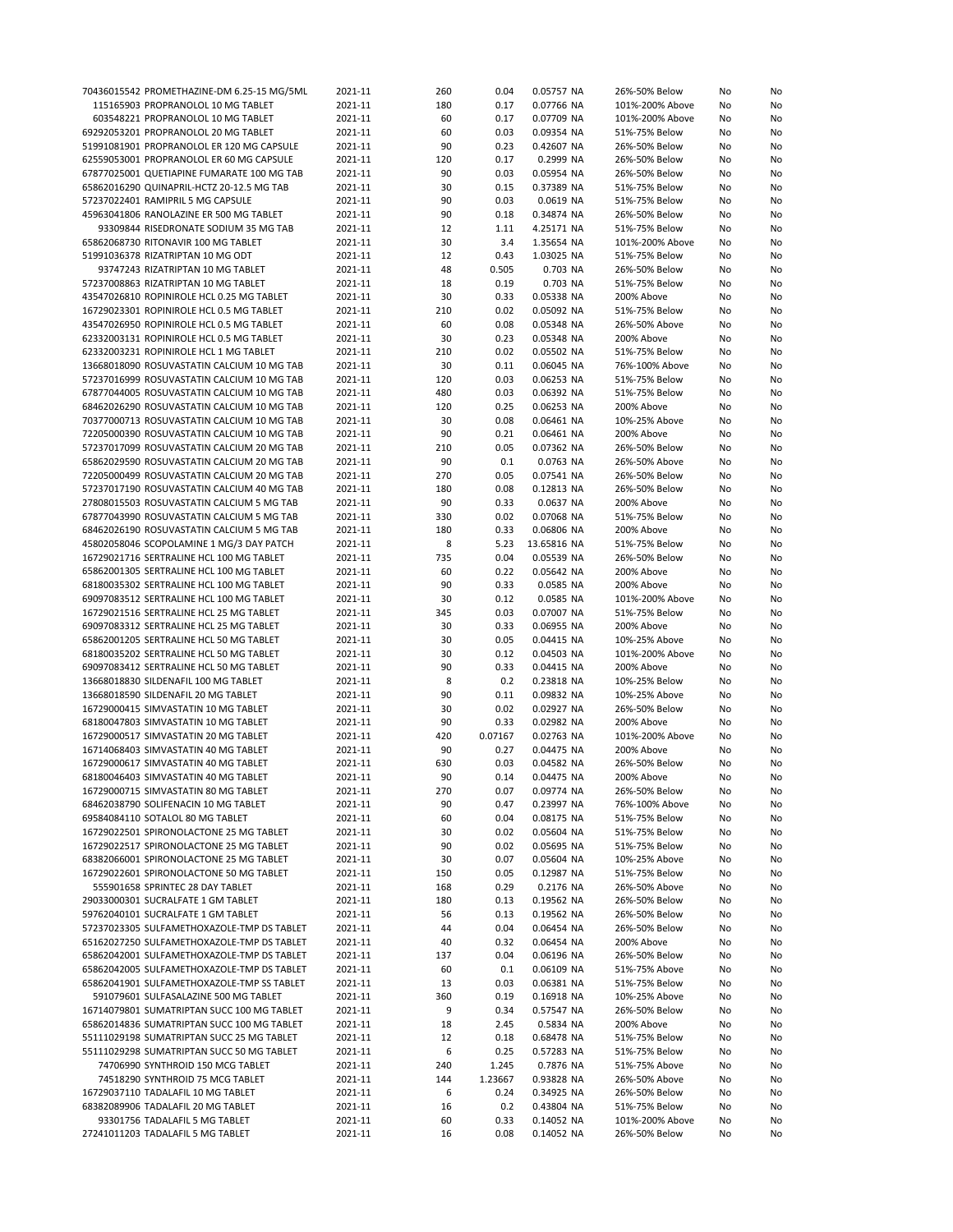| 33342015915 TAMSULOSIN HCL 0.4 MG CAPSULE                                  | 2021-11 | 465            | 0.04    | 0.06195 NA  | 26%-50% Below   | No | No |
|----------------------------------------------------------------------------|---------|----------------|---------|-------------|-----------------|----|----|
|                                                                            |         |                |         |             |                 |    |    |
| 57237001405 TAMSULOSIN HCL 0.4 MG CAPSULE                                  | 2021-11 | 210            | 0.04    | 0.06321 NA  | 26%-50% Below   | No | No |
| 42571022830 TELMISARTAN 80 MG TABLET                                       | 2021-11 | 30             | 0.12    | 0.39951 NA  | 51%-75% Below   | No | No |
| 228207710 TEMAZEPAM 30 MG CAPSULE                                          | 2021-11 | 30             | 0.33    | 0.09998 NA  | 200% Above      | No | No |
| 65862007930 TERBINAFINE HCL 250 MG TABLET                                  | 2021-11 | 84             | 0.1     | 0.15208 NA  | 26%-50% Below   | No | No |
|                                                                            |         |                |         |             |                 |    |    |
| 24979007815 TESTOSTERONE 1.62% GEL PUMP                                    | 2021-11 | 75             | 0.31    | 0.71051 NA  | 51%-75% Below   | No | No |
| 591292530 TESTOSTERONE 1.62%(1.25 G) PKT                                   | 2021-11 | 37             | 3.39    | 4.34008 NA  | 10%-25% Below   | No | No |
| 591236360 TESTOSTERONE 10 MG GEL PUMP                                      | 2021-11 | 60             | 3.09    | 5.52081 NA  | 26%-50% Below   | No | No |
|                                                                            |         |                |         |             |                 |    |    |
| 143965901 TESTOSTERONE CYP 200 MG/ML                                       | 2021-11 | $\overline{2}$ | 7.26    | 15.34726 NA | 51%-75% Below   | No | No |
| 62332054605 TIMOLOL 0.5% GEL-SOLUTION                                      | 2021-11 | 5              | 42.35   | 29.53833 NA | 26%-50% Above   | No | No |
| 60758080110 TIMOLOL MALEATE 0.5% EYE DROPS                                 | 2021-11 | 10             | 0.67    | 1.03919 NA  | 26%-50% Below   | No | No |
| 55111017910 TIZANIDINE HCL 2 MG TABLET                                     | 2021-11 | 180            | 0.02    | 0.05314 NA  | 51%-75% Below   | No | No |
|                                                                            |         |                |         |             |                 |    |    |
| 67877061115 TIZANIDINE HCL 4 MG CAPSULE                                    | 2021-11 | 90             | 0.11    | 0.22731 NA  | 51%-75% Below   | No | No |
| 75834020815 TIZANIDINE HCL 4 MG CAPSULE                                    | 2021-11 | 180            | 0.13    | 0.1859 NA   | 26%-50% Below   | No | No |
| 55111018010 TIZANIDINE HCL 4 MG TABLET                                     | 2021-11 | 290            | 0.04    | 0.05556 NA  | 26%-50% Below   | No | No |
| 55111018015 TIZANIDINE HCL 4 MG TABLET                                     | 2021-11 | 60             | 0.16    | 0.04963 NA  | 200% Above      | No | No |
|                                                                            |         |                |         |             |                 |    |    |
| 70069013101 TOBRAMYCIN 0.3% EYE DROP                                       | 2021-11 | 5              | 0.89    | 1.25808 NA  | 26%-50% Below   | No | No |
| 61314064705 TOBRAMYCIN-DEXAMETH OPHTH SUSP                                 | 2021-11 | 15             | 10.67   | 16.67285 NA | 26%-50% Below   | No | No |
| 93716498 TOLTERODINE TART ER 4 MG CAP                                      | 2021-11 | 90             | 2.02    | 1.36598 NA  | 26%-50% Above   | No | No |
| 27241019290 TOLTERODINE TART ER 4 MG CAP                                   | 2021-11 | 180            | 0.62    | 1.36598 NA  | 51%-75% Below   | No | No |
|                                                                            |         |                |         |             |                 |    |    |
| 68382014005 TOPIRAMATE 100 MG TABLET                                       | 2021-11 | 420            | 0.04    | 0.06496 NA  | 26%-50% Below   | No | No |
| 68382013805 TOPIRAMATE 25 MG TABLET                                        | 2021-11 | 60             | 0.01    | 0.03264 NA  | 51%-75% Below   | No | No |
| 68382013905 TOPIRAMATE 50 MG TABLET                                        | 2021-11 | 240            | 0.02    | 0.05214 NA  | 51%-75% Below   | No | No |
| 50111091601 TORSEMIDE 10 MG TABLET                                         | 2021-11 | 90             | 0.04    | 0.08456 NA  | 51%-75% Below   | No | No |
|                                                                            |         |                |         |             |                 |    |    |
| 93005805 TRAMADOL HCL 50 MG TABLET                                         | 2021-11 | 180            | 0.07    | 0.02302 NA  | 200% Above      | No | No |
| 29300035505 TRAMADOL HCL 50 MG TABLET                                      | 2021-11 | 90             | 0.07    | 0.02371 NA  | 101%-200% Above | No | No |
| 57664037713 TRAMADOL HCL 50 MG TABLET                                      | 2021-11 | 120            | 0.11    | 0.02302 NA  | 200% Above      | No | No |
|                                                                            |         |                |         |             |                 |    |    |
| 57664037718 TRAMADOL HCL 50 MG TABLET                                      | 2021-11 | 1,360          | 0.03    | 0.02329 NA  | 26%-50% Above   | No | No |
| 60505059304 TRAVOPROST 0.004% EYE DROP                                     | 2021-11 | 2              | 53.11   | 37.72186 NA | 26%-50% Above   | No | No |
| 68382080601 TRAZODONE 100 MG TABLET                                        | 2021-11 | 41             | 0.525   | 0.07505 NA  | 200% Above      | No | No |
| 68382080605 TRAZODONE 100 MG TABLET                                        | 2021-11 | 30             | 0.05    | 0.07064 NA  | 26%-50% Below   | No | No |
|                                                                            |         |                |         |             |                 |    |    |
| 68382080705 TRAZODONE 150 MG TABLET                                        | 2021-11 | 48             | 0.07    | 0.14455 NA  | 51%-75% Below   | No | No |
| 13668033005 TRAZODONE 50 MG TABLET                                         | 2021-11 | 90             | 0.33    | 0.03986 NA  | 200% Above      | No | No |
| 50111056001 TRAZODONE 50 MG TABLET                                         | 2021-11 | 30             | 0.11    | 0.03986 NA  | 101%-200% Above | No | No |
| 68382080505 TRAZODONE 50 MG TABLET                                         | 2021-11 | 151            | 0.02    | 0.03964 NA  | 26%-50% Below   | No | No |
|                                                                            |         |                |         |             |                 |    |    |
| 472011720 TRETINOIN 0.025% CREAM                                           | 2021-11 | 20             | 1.11    | 2.44295 NA  | 51%-75% Below   | No | No |
| 51672139409 TRETINOIN 0.05% CREAM                                          | 2021-11 | 90             | 1.46    | 2.11984 NA  | 26%-50% Below   | No | No |
| 70700012085 TRI-LO-ESTARYLLA TABLET                                        | 2021-11 | 112            | 0.07    | 0.16538 NA  | 51%-75% Below   | No | No |
| 555901858 TRI-SPRINTEC TABLET                                              | 2021-11 | 84             | 0.15    | 0.1848 NA   | 10%-25% Below   | No |    |
|                                                                            |         |                |         |             |                 |    | No |
| 33342032915 TRIAMCINOLONE 0.1% CREAM                                       | 2021-11 | 60             | 0.17    | 0.12048 NA  | 26%-50% Above   | No | No |
| 45802005505 TRIAMCINOLONE 0.1% OINTMENT                                    | 2021-11 | 454            | 0.02    | 0.04172 NA  | 51%-75% Below   | No | No |
| 45802005535 TRIAMCINOLONE 0.1% OINTMENT                                    | 2021-11 | 45             | 0.22    | 0.13835 NA  | 51%-75% Above   | No | No |
|                                                                            |         |                |         |             |                 |    |    |
| 45802005536 TRIAMCINOLONE 0.1% OINTMENT                                    | 2021-11 | 80             | 0.08    | 0.06582 NA  | 10%-25% Above   | No | No |
| 33342032815 TRIAMCINOLONE 0.5% CREAM                                       | 2021-11 | 15             | 0.11    | 0.2492 NA   | 51%-75% Below   | No | No |
| 781207410 TRIAMTERENE-HCTZ 37.5-25 MG CP                                   | 2021-11 | 30             | 0.08    | 0.15067 NA  | 26%-50% Below   | No | No |
| 591042405 TRIAMTERENE-HCTZ 37.5-25 MG TB                                   | 2021-11 | 90             | 0.06    | 0.11013 NA  | 26%-50% Below   | No | No |
|                                                                            |         |                |         |             |                 |    |    |
| 60505265601 TRIAMTERENE-HCTZ 37.5-25 MG TB                                 | 2021-11 | 510            | 0.04    | 0.10826 NA  | 51%-75% Below   | No | No |
| 60505265605 TRIAMTERENE-HCTZ 37.5-25 MG TB                                 | 2021-11 | 90             | 0.16    | 0.11013 NA  | 26%-50% Above   | No | No |
| 591034805 TRIAMTERENE-HCTZ 75-50 MG TAB                                    | 2021-11 | 90             | 0.08    | 0.13088 NA  | 26%-50% Below   | No | No |
| 60505265701 TRIAMTERENE-HCTZ 75-50 MG TAB                                  | 2021-11 | 45             | 0.17    | 0.13088 NA  | 26%-50% Above   | No | No |
|                                                                            |         | 3              | 1.7     | 1.13923 NA  |                 |    |    |
| 50742064601 TRIAZOLAM 0.25 MG TABLET                                       | 2021-11 |                |         |             | 26%-50% Above   | No | No |
| 70954021210 TRIHEXYPHENIDYL 2 MG TABLET                                    | 2021-11 | 180            | 0.02    | 0.04957 NA  | 51%-75% Below   | No | No |
| 42806050301 URSODIOL 300 MG CAPSULE                                        | 2021-11 | 270            | 0.39    | 0.57208 NA  | 26%-50% Below   | No | No |
| 70710112801 URSODIOL 500 MG TABLET                                         | 2021-11 | 60             | 0.52    | 1.14505 NA  | 51%-75% Below   | No | No |
|                                                                            |         | 90             |         |             |                 |    |    |
| 31722070590 VALACYCLOVIR HCL 1 GRAM TABLET                                 | 2021-11 |                | 0.32    | 0.52282 NA  | 26%-50% Below   | No | No |
| 57237004290 VALACYCLOVIR HCL 500 MG TABLET                                 | 2021-11 | 60             | 0.17    | 0.30121 NA  | 26%-50% Below   | No | No |
| 378581477 VALSARTAN 160 MG TABLET                                          | 2021-11 | 90             | 0.33    | 0.27415 NA  | 10%-25% Above   | No | No |
| 33342006410 VALSARTAN 160 MG TABLET                                        | 2021-11 | 300            | 0.22    | 0.27376 NA  | 10%-25% Below   | No | No |
|                                                                            |         |                |         |             |                 |    |    |
| 33342006510 VALSARTAN 320 MG TABLET                                        | 2021-11 | 60             | 0.28    | 0.36073 NA  | 10%-25% Below   | No | No |
| 62332004790 VALSARTAN 320 MG TABLET                                        | 2021-11 | 90             | 0.44    | 0.36073 NA  | 10%-25% Above   | No | No |
| 378632377 VALSARTAN-HCTZ 160-25 MG TAB                                     | 2021-11 | 90             | 0.72    | 0.40094 NA  | 76%-100% Above  | No | No |
| 378632577 VALSARTAN-HCTZ 320-25 MG TAB                                     | 2021-11 | 90             | 0.29    | 0.3923 NA   | 26%-50% Below   | No | No |
|                                                                            |         |                |         |             |                 |    |    |
| 57237017301 VENLAFAXINE HCL 37.5 MG TABLET                                 | 2021-11 | 90             | 0.04    | 0.104 NA    | 51%-75% Below   | No | No |
| 31722000490 VENLAFAXINE HCL ER 150 MG CAP                                  | 2021-11 | 390            | 0.13714 | 0.17908 NA  | 10%-25% Below   | No | No |
| 65862069730 VENLAFAXINE HCL ER 150 MG CAP                                  | 2021-11 | 30             | 0.21    | 0.18451 NA  | 10%-25% Above   | No | No |
| 29033004530 VENLAFAXINE HCL ER 150 MG TAB                                  | 2021-11 | 90             | 0.89    | 2.06707 NA  | 51%-75% Below   | No | No |
|                                                                            |         |                |         |             |                 |    |    |
| 47335079483 VENLAFAXINE HCL ER 225 MG TAB                                  | 2021-11 | 30             | 1.33    | 3.8132 NA   | 51%-75% Below   | No | No |
| 31722000290 VENLAFAXINE HCL ER 37.5 MG CAP                                 | 2021-11 | 30             | 0.06    | 0.13254 NA  | 51%-75% Below   | No | No |
| 47335076083 VENLAFAXINE HCL ER 37.5 MG TAB                                 | 2021-11 | 90             | 1.17    | 1.96254 NA  | 26%-50% Below   | No | No |
| 65862052830 VENLAFAXINE HCL ER 75 MG CAP                                   | 2021-11 | 30             | 0.14    | 0.11056 NA  | 26%-50% Above   | No | No |
|                                                                            |         |                |         |             |                 |    |    |
| 65862052899 VENLAFAXINE HCL ER 75 MG CAP                                   | 2021-11 | 480            | 0.079   | 0.12054 NA  | 26%-50% Below   | No | No |
| 68382003516 VENLAFAXINE HCL ER 75 MG CAP                                   | 2021-11 | 30             | 0.32    | 0.11056 NA  | 101%-200% Above | No | No |
| 378638001 VERAPAMIL ER 180 MG CAPSULE                                      | 2021-11 | 90             | 0.72    | 1.10514 NA  | 26%-50% Below   | No | No |
|                                                                            |         |                |         | 0.20293 NA  | 10%-25% Below   | No | No |
|                                                                            |         |                |         |             |                 |    |    |
| 75834015901 VERAPAMIL ER 240 MG TABLET                                     | 2021-11 | 90             | 0.16    |             |                 |    |    |
| 591288001 VERAPAMIL SR 120 MG CAPSULE                                      | 2021-11 | 90             | 0.7     | 1.13018 NA  | 26%-50% Below   | No | No |
| 70700011885 VIENVA-28 TABLET<br>69452015120 VITAMIN D2 1.25MG(50,000 UNIT) | 2021-11 | 28             | 0.16    | 0.19773 NA  | 10%-25% Below   | No | No |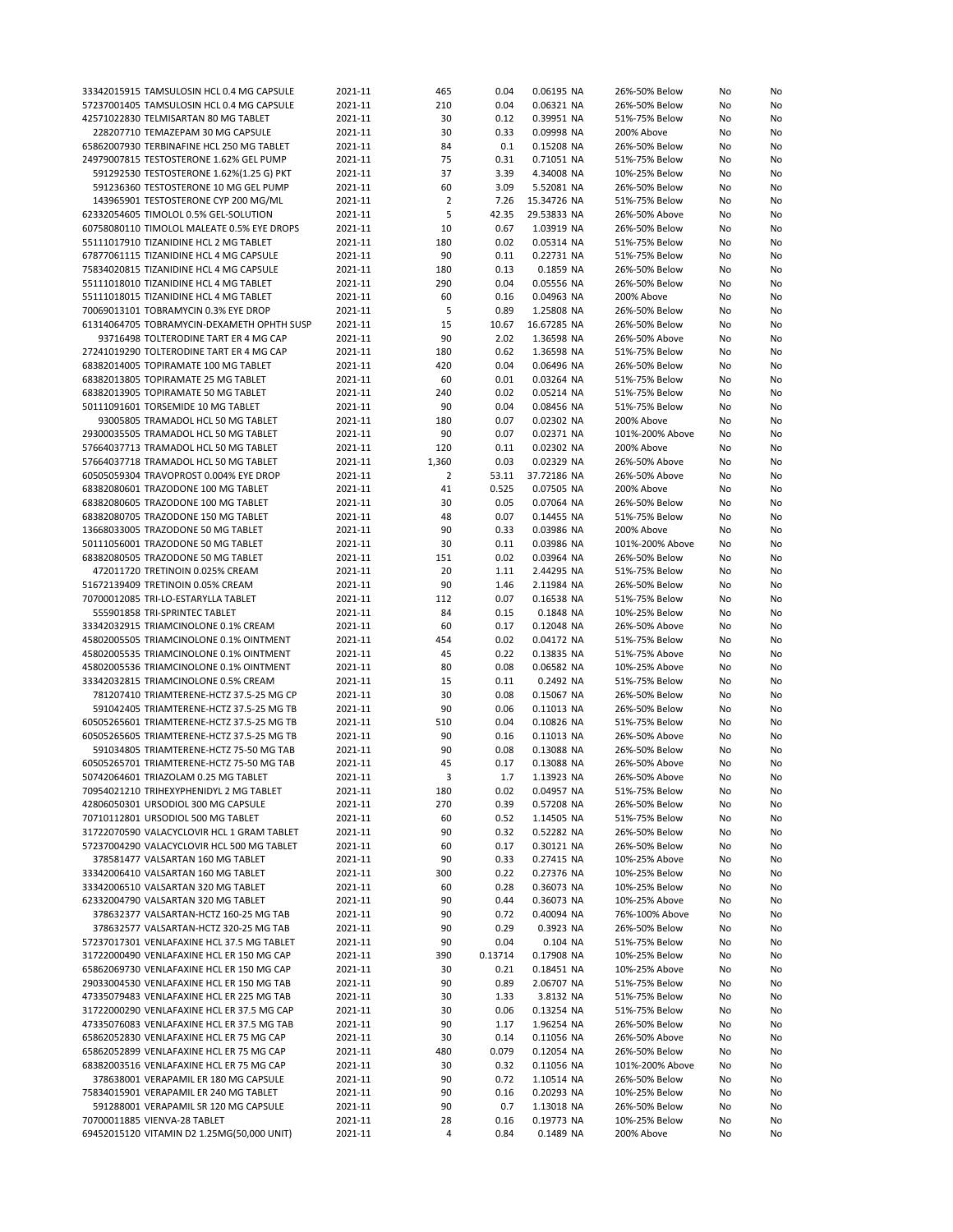| 51672402801 WARFARIN SODIUM 2 MG TABLET                                      | 2021-11            | 30       | 0.17         | 0.11129 NA | 51%-75% Above   | No       | No |
|------------------------------------------------------------------------------|--------------------|----------|--------------|------------|-----------------|----------|----|
| 57237012101 WARFARIN SODIUM 2.5 MG TABLET                                    | 2021-11            | 40       | 0.05         | 0.10783 NA | 51%-75% Below   | No       | No |
| 93171601 WARFARIN SODIUM 4 MG TABLET                                         | 2021-11            | 90       | 0.12         | 0.1048 NA  | 10%-25% Above   | No       | No |
| 65162076610 WARFARIN SODIUM 5 MG TABLET                                      | 2021-11            | 90       | 0.05         | 0.11431 NA | 51%-75% Below   | No       | No |
| 378932032 WIXELA 100-50 INHUB                                                | 2021-11            | 120      | 1.39         | 1.87132 NA | 26%-50% Below   | No       | No |
| 378932132 WIXELA 250-50 INHUB                                                | 2021-11            | 60       | 1.73         | 2.3462 NA  | 26%-50% Below   | No       | No |
| 33342014409 ZIPRASIDONE HCL 20 MG CAPSULE                                    | 2021-11            | 60       | 0.18         | 0.28822 NA | 26%-50% Below   | No       | No |
| 55111025960 ZIPRASIDONE HCL 80 MG CAPSULE                                    | 2021-11            | 60       | 0.17         | 0.3975 NA  | 51%-75% Below   | No       | No |
| 68462049833 ZOLMITRIPTAN 5 MG TABLET                                         | 2021-11            | 9        | 0.8          | 1.65957 NA | 51%-75% Below   | No       | No |
| 47335030888 ZOLPIDEM TART ER 12.5 MG TAB                                     | 2021-11            | 15       | 0.14         | 0.32277 NA | 51%-75% Below   | No       | No |
| 13668000805 ZOLPIDEM TARTRATE 10 MG TABLET                                   | 2021-11            | 60       | 0.25667      | 0.03377 NA | 200% Above      | No       | No |
| 71093015504 ZOLPIDEM TARTRATE 5 MG TABLET                                    | 2021-11            | 15       | 0.36         | 0.02955 NA | 200% Above      | No       | No |
| 62756026002 ZONISAMIDE 100 MG CAPSULE                                        | 2021-11            | 180      | 0.07         | 0.16661 NA | 51%-75% Below   | No       | No |
| 93015001 ACETAMINOPHEN-COD #3 TABLET                                         | 2021-12            | 60       | 0.08         | 0.10584 NA | 10%-25% Below   | No       | No |
| 13107005999 ACETAMINOPHEN-COD #3 TABLET                                      | 2021-12            | 60       | 0.26         | 0.10565 NA | 101%-200% Above | No       | No |
| 406048501 ACETAMINOPHEN-COD #4 TABLET                                        | 2021-12            | 50       | 0.28         | 0.19796 NA | 26%-50% Above   | No       | No |
| 13107006001 ACETAMINOPHEN-COD #4 TABLET                                      | 2021-12            | 90       | 0.12         | 0.21134 NA | 26%-50% Below   | No       | No |
| 64380083406 ACETAZOLAMIDE 250 MG TABLET                                      | 2021-12            | 60       | 0.53         | 0.28299 NA | 76%-100% Above  | No       | No |
| 61442011201 ACYCLOVIR 400 MG TABLET                                          | 2021-12            | 60       | 0.09         | 0.10579 NA | 10%-25% Below   | No       | No |
| 93317431 ALBUTEROL HFA 90 MCG INHALER                                        | 2021-12            | 25       | 2.48         | 3.25253 NA | 10%-25% Below   | No       | No |
| 781729685 ALBUTEROL HFA 90 MCG INHALER                                       | 2021-12            | 6        | 2.3          | 4.10228 NA | 26%-50% Below   | No       | No |
| 69097014260 ALBUTEROL HFA 90 MCG INHALER                                     | 2021-12            | 13       | 3.51         | 4.09682 NA | 10%-25% Below   | No       | No |
| 487950103 ALBUTEROL SUL 2.5 MG/3 ML SOLN                                     | 2021-12            | 360      | 0.22         | 0.04523 NA | 200% Above      | No       | No |
| 76204020030 ALBUTEROL SUL 2.5 MG/3 ML SOLN                                   | 2021-12            | 450      | 0.03         | 0.04523 NA | 26%-50% Below   | No       | No |
| 69097022416 ALENDRONATE SODIUM 70 MG TAB                                     | 2021-12            | 20       | 0.16         | 0.29441 NA | 26%-50% Below   | No       | No |
| 51660072469 ALLERGY RELIEF-NASAL DECONG TB                                   | 2021-12            | 30       | 0.26         | 0.51182 NA | 26%-50% Below   | No       | No |
| 16729013401 ALLOPURINOL 100 MG TABLET                                        | 2021-12            | 360      | 0.03         | 0.05758 NA | 26%-50% Below   |          | No |
| 55111072901 ALLOPURINOL 100 MG TABLET                                        | 2021-12            | 180      | 0.07         | 0.05825 NA | 10%-25% Above   | No<br>No | No |
|                                                                              |                    | 60       | 0.1          |            |                 |          | No |
| 781106110 ALPRAZOLAM 0.25 MG TABLET<br>51991070405 ALPRAZOLAM 0.25 MG TABLET | 2021-12            |          |              | 0.02083 NA | 200% Above      | No       |    |
|                                                                              | 2021-12            | 14       | 0.06         | 0.02194 NA | 101%-200% Above | No       | No |
| 51991070510 ALPRAZOLAM 0.5 MG TABLET                                         | 2021-12            | 570      | 0.02         | 0.02282 NA | 10%-25% Below   | No       | No |
| 65862067799 ALPRAZOLAM 0.5 MG TABLET                                         | 2021-12            | 180      | 0.035        | 0.02303 NA | 51%-75% Above   | No       | No |
| 51991070610 ALPRAZOLAM 1 MG TABLET                                           | 2021-12            | 330      | 0.02         | 0.02446 NA | 10%-25% Below   | No       | No |
| 65862067899 ALPRAZOLAM 1 MG TABLET                                           | 2021-12            | 60       | 0.04         | 0.02446 NA | 51%-75% Above   | No       | No |
| 51991070701 ALPRAZOLAM 2 MG TABLET                                           | 2021-12            | 270      | 0.09         | 0.05272 NA | 51%-75% Above   | No       | No |
| 65862045560 ALPRAZOLAM ER 1 MG TABLET                                        | 2021-12            | 30       | 0.07         | 0.22763 NA | 51%-75% Below   | No       | No |
| 42543049701 AMANTADINE 100 MG TABLET                                         | 2021-12            | 30       | 0.21         | 0.6879 NA  | 51%-75% Below   | No       | No |
| 29300035905 AMIODARONE HCL 200 MG TABLET                                     | 2021-12            | 90       | 0.08         | 0.12289 NA | 26%-50% Below   | No       | No |
| 16729017101 AMITRIPTYLINE HCL 10 MG TAB                                      | 2021-12            | 120      | 0.02         | 0.05593 NA | 51%-75% Below   | No       | No |
| 70710123001 AMITRIPTYLINE HCL 150 MG TAB                                     | 2021-12            | 180      | 0.3          | 0.61031 NA | 51%-75% Below   | No       | No |
| 16729017201 AMITRIPTYLINE HCL 25 MG TAB                                      | 2021-12            | 390      | 0.03         | 0.08277 NA | 51%-75% Below   | No       | No |
| 16714044802 AMITRIPTYLINE HCL 50 MG TAB                                      | 2021-12            | 90       | 0.2          | 0.13795 NA | 26%-50% Above   | No       | No |
| 16729017317 AMITRIPTYLINE HCL 50 MG TAB                                      | 2021-12            | 30       | 0.2          | 0.13795 NA | 26%-50% Above   | No       | No |
| 67877019910 AMLODIPINE BESYLATE 10 MG TAB                                    | 2021-12            | 900      | 0.05583      | 0.01591 NA | 200% Above      | No       | No |
| 68180072103 AMLODIPINE BESYLATE 10 MG TAB                                    | 2021-12            | 570      | 0.13444      | 0.0159 NA  | 200% Above      | No       | No |
| 67877019790 AMLODIPINE BESYLATE 2.5 MG TAB                                   | 2021-12            | 90       | 0.01         | 0.01309 NA | 10%-25% Below   | No       | No |
| 68180071909 AMLODIPINE BESYLATE 2.5 MG TAB                                   | 2021-12            | 30       | 0.1          | 0.01309 NA | 200% Above      | No       | No |
| 29300039710 AMLODIPINE BESYLATE 5 MG TAB                                     | 2021-12            | 1,440    | 0.01         | 0.01181 NA | 10%-25% Below   | No       | No |
| 68180072003 AMLODIPINE BESYLATE 5 MG TAB                                     | 2021-12            | 150      | 0.12667      | 0.01166 NA | 200% Above      | No       | No |
| 68180047201 AMLODIPINE-BENAZEPRIL 10-20 MG                                   | 2021-12            | 90       | 0.08         | 0.1563 NA  | 26%-50% Below   | No       | No |
| 65862058201 AMLODIPINE-BENAZEPRIL 2.5-10                                     | 2021-12            | 90       | 0.23         | 0.14332 NA | 51%-75% Above   | No       | No |
| 68180046301 AMLODIPINE-BENAZEPRIL 5-40 MG                                    | 2021-12            | 120      | 0.09         | 0.15672 NA | 26%-50% Below   | No       | No |
| 65862085730 AMLODIPINE-OLMESARTAN 10-40 MG                                   | 2021-12            | 90       | 0.22         | 0.42687 NA | 26%-50% Below   | No       | No |
| 66685101200 AMOX-CLAV 400-57 MG/5 ML SUSP                                    | 2021-12            | 300      | 0.34         | 0.08562 NA | 200% Above      | No       | No |
| 42571016142 AMOX-CLAV 500-125 MG TABLET                                      | 2021-12            | 30       | 0.15         | 0.35685 NA | 51%-75% Below   | No       | No |
| 16714029402 AMOX-CLAV 600-42.9 MG/5 ML SUS                                   | 2021-12            | 125      | 0.04         | 0.07269 NA | 26%-50% Below   | No       | No |
| 93227534 AMOX-CLAV 875-125 MG TABLET                                         | 2021-12            | 216      | 0.31909      | 0.27096 NA | 10%-25% Above   | No       | No |
| 143924920 AMOX-CLAV 875-125 MG TABLET                                        | 2021-12            | 34       | 2.835        | 0.27265 NA | 200% Above      | No       | No |
| 65862050301 AMOX-CLAV 875-125 MG TABLET                                      | 2021-12            | 94       | 0.2          | 0.2711 NA  | 26%-50% Below   | No       | No |
| 65862050320 AMOX-CLAV 875-125 MG TABLET                                      | 2021-12            | 162      | 0.41111      | 0.2711 NA  | 51%-75% Above   | No       | No |
| 143988675 AMOXICILLIN 200 MG/5 ML SUSP                                       | 2021-12            | 150      | 0.06         | 0.03965 NA | 51%-75% Above   | No       | No |
| 781202001 AMOXICILLIN 250 MG CAPSULE                                         | 2021-12            | 30       | 0.04         | 0.06093 NA | 26%-50% Below   | No       | No |
| 143988980 AMOXICILLIN 250 MG/5 ML SUSP                                       | 2021-12            | 240      | 0.05         | 0.02243 NA | 101%-200% Above | No       | No |
| 781604146 AMOXICILLIN 250 MG/5 ML SUSP                                       | 2021-12            | 200      | 0.05         | 0.02152 NA | 101%-200% Above | No       | No |
| 781604155 AMOXICILLIN 250 MG/5 ML SUSP                                       | 2021-12            | 150      | 0.04         | 0.01903 NA | 101%-200% Above | No       | No |
| 143988775 AMOXICILLIN 400 MG/5 ML SUSP                                       | 2021-12            | 375      | 0.02         | 0.02566 NA | 10%-25% Below   | No       | No |
| 65862007175 AMOXICILLIN 400 MG/5 ML SUSP                                     | 2021-12            | 150      | 0.06         | 0.02678 NA | 101%-200% Above | No       | No |
| 93310905 AMOXICILLIN 500 MG CAPSULE                                          | 2021-12            | 21       | 0.16         | 0.06924 NA | 101%-200% Above | No       | No |
| 143993905 AMOXICILLIN 500 MG CAPSULE                                         | 2021-12            | 91       | 0.125        | 0.06703 NA | 76%-100% Above  | No       | No |
| 781261301 AMOXICILLIN 500 MG CAPSULE                                         | 2021-12            | 30       | 0.33         | 0.06703 NA | 200% Above      | No       | No |
| 781261305 AMOXICILLIN 500 MG CAPSULE                                         | 2021-12            | 355      | 0.09889      | 0.06789 NA | 26%-50% Above   | No       | No |
| 143928501 AMOXICILLIN 875 MG TABLET                                          | 2021-12            | 20       | 0.59         | 0.13447 NA | 200% Above      | No       | No |
|                                                                              |                    |          |              |            |                 |          |    |
| 57237002901 AMOXICILLIN 875 MG TABLET                                        | 2021-12            | 54       | 0.07         | 0.13834 NA | 26%-50% Below   | No       | No |
| 65862001501 AMOXICILLIN 875 MG TABLET                                        | 2021-12            | 14       | 0.29         | 0.14027 NA | 101%-200% Above | No       | No |
| 16729003510 ANASTROZOLE 1 MG TABLET<br>67877043203 ARIPIPRAZOLE 10 MG TABLET | 2021-12<br>2021-12 | 30<br>60 | 0.07<br>0.09 | 0.1329 NA  | 26%-50% Below   | No       | No |
|                                                                              |                    |          |              | 0.15626 NA | 26%-50% Below   | No       | No |
| 67877043003 ARIPIPRAZOLE 2 MG TABLET                                         | 2021-12            | 180      | 0.09         | 0.1468 NA  | 26%-50% Below   | No       | No |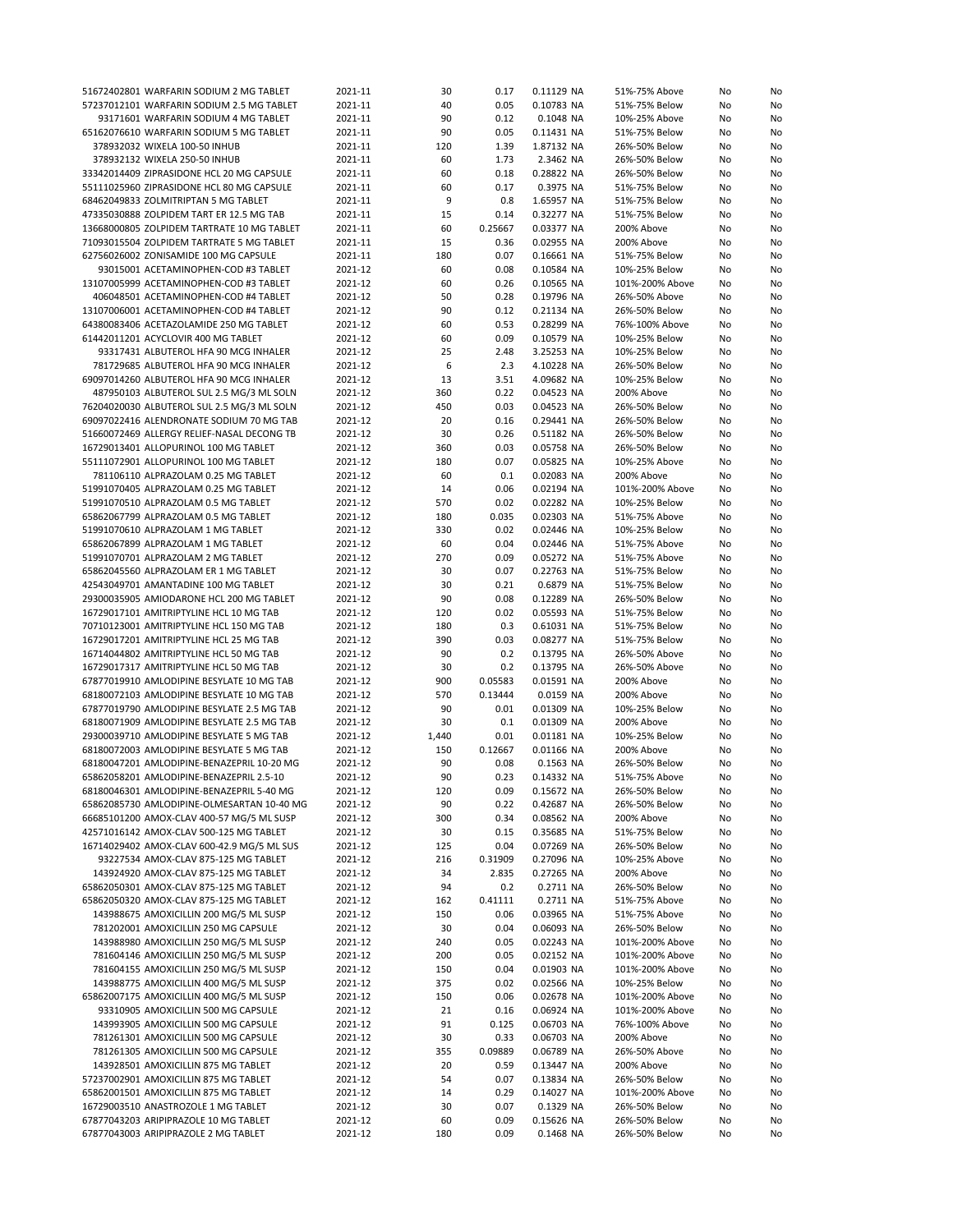| 13668021730 ARIPIPRAZOLE 5 MG TABLET       | 2021-12 | 30  | 0.26         | 0.14628 NA | 76%-100% Above  | No | No |
|--------------------------------------------|---------|-----|--------------|------------|-----------------|----|----|
| 13668021790 ARIPIPRAZOLE 5 MG TABLET       | 2021-12 | 60  | 0.08         | 0.14628 NA | 26%-50% Below   | No | No |
| 65862080730 ARMODAFINIL 250 MG TABLET      | 2021-12 | 30  | 0.47         | 1.06799 NA | 51%-75% Below   | No | No |
|                                            |         |     |              |            |                 |    |    |
| 904679480 ASPIRIN 81 MG CHEWABLE TABLET    | 2021-12 | 14  | 0.01         | 0.0267 NA  | 51%-75% Below   | No | No |
| 904675180 ASPIRIN EC 81 MG TABLET          | 2021-12 | 120 | 0.01         | 0.01463 NA | 26%-50% Below   | No | No |
| 64980043710 ATENOLOL 25 MG TABLET          | 2021-12 | 390 | 0.01         | 0.02519 NA | 51%-75% Below   | No | No |
| 64980043810 ATENOLOL 50 MG TABLET          | 2021-12 | 525 | 0.084        | 0.02644 NA | 200% Above      | No | No |
| 65862016999 ATENOLOL 50 MG TABLET          | 2021-12 | 30  | 0.49         | 0.0264 NA  | 200% Above      | No | No |
| 93505698 ATORVASTATIN 10 MG TABLET         | 2021-12 | 120 | 0.45         | 0.03711 NA | 200% Above      | No | No |
|                                            |         |     |              |            |                 |    |    |
| 42571017210 ATORVASTATIN 10 MG TABLET      | 2021-12 | 30  | 0.02         | 0.0338 NA  | 26%-50% Below   | No | No |
| 60505257808 ATORVASTATIN 10 MG TABLET      | 2021-12 | 120 | 0.315        | 0.03546 NA | 200% Above      | No | No |
| 67877051110 ATORVASTATIN 10 MG TABLET      | 2021-12 | 630 | 0.02         | 0.03564 NA | 26%-50% Below   | No | No |
| 68180063502 ATORVASTATIN 10 MG TABLET      | 2021-12 | 30  | 0.33         | 0.0338 NA  | 200% Above      | No | No |
| 68180063509 ATORVASTATIN 10 MG TABLET      | 2021-12 | 180 | 0.03         | 0.03711 NA | 10%-25% Below   | No | No |
|                                            |         |     |              |            |                 |    |    |
| 68382024916 ATORVASTATIN 10 MG TABLET      | 2021-12 | 180 | 0.075        | 0.0338 NA  | 101%-200% Above | No | No |
| 93505998 ATORVASTATIN 20 MG TABLET         | 2021-12 | 90  | 0.42         | 0.05287 NA | 200% Above      | No | No |
| 378395105 ATORVASTATIN 20 MG TABLET        | 2021-12 | 270 | 0.23         | 0.0539 NA  | 200% Above      | No | No |
| 55111012205 ATORVASTATIN 20 MG TABLET      | 2021-12 | 30  | 0.16         | 0.05287 NA | 200% Above      | No | No |
| 60505257908 ATORVASTATIN 20 MG TABLET      | 2021-12 | 30  | 0.02         | 0.05597 NA | 51%-75% Below   | No | No |
| 62175089143 ATORVASTATIN 20 MG TABLET      | 2021-12 | 840 | 0.02         | 0.05318 NA | 51%-75% Below   | No | No |
|                                            |         |     |              |            |                 |    |    |
| 68180063602 ATORVASTATIN 20 MG TABLET      | 2021-12 | 120 | 0.035        | 0.05442 NA | 26%-50% Below   | No | No |
| 68382025016 ATORVASTATIN 20 MG TABLET      | 2021-12 | 90  | 0.11         | 0.05287 NA | 101%-200% Above | No | No |
| 93505898 ATORVASTATIN 40 MG TABLET         | 2021-12 | 90  | 0.33         | 0.0568 NA  | 200% Above      | No | No |
| 63304082905 ATORVASTATIN 40 MG TABLET      | 2021-12 | 210 | 0.03         | 0.05909 NA | 26%-50% Below   | No | No |
| 68180063709 ATORVASTATIN 40 MG TABLET      | 2021-12 | 120 | 0.2          | 0.0568 NA  | 200% Above      | No | No |
|                                            |         |     |              |            |                 |    |    |
| 68382025116 ATORVASTATIN 40 MG TABLET      | 2021-12 | 180 | 0.275        | 0.06024 NA | 200% Above      | No | No |
| 75834025701 ATORVASTATIN 40 MG TABLET      | 2021-12 | 90  | 0.04         | 0.0568 NA  | 26%-50% Below   | No | No |
| 68462042121 ATOVAQUONE 750 MG/5 ML SUSP    | 2021-12 | 210 | 2.56         | 0.99499 NA | 101%-200% Above | No | No |
| 65862093488 AUROVELA 24 FE 1 MG-20 MCG TAB | 2021-12 | 196 | 0.15         | 0.85879 NA | 76%-100% Below  | No | No |
| 60219107601 AZATHIOPRINE 50 MG TABLET      | 2021-12 | 270 | 0.17         | 0.22608 NA | 10%-25% Below   | No | No |
| 51672138903 AZELAIC ACID 15% GEL           | 2021-12 | 50  | 0.93         |            | 26%-50% Below   |    |    |
|                                            |         |     |              | 1.69733 NA |                 | No | No |
| 51991081403 AZELASTINE 0.1% (137 MCG) SPRY | 2021-12 | 30  | $\mathbf{1}$ | 0.25283 NA | 200% Above      | No | No |
| 59651021430 AZELASTINE 0.1% (137 MCG) SPRY | 2021-12 | 90  | 0.17         | 0.26215 NA | 26%-50% Below   | No | No |
| 65162067684 AZELASTINE 0.1% (137 MCG) SPRY | 2021-12 | 30  | 1.2          | 0.25283 NA | 200% Above      | No | No |
| 47335093890 AZELASTINE HCL 0.05% DROPS     | 2021-12 | 6   | 1.83         | 1.21687 NA | 51%-75% Above   | No | No |
| 781808926 AZITHROMYCIN 250 MG TABLET       | 2021-12 | 42  | 0.81857      | 0.47364 NA | 51%-75% Above   | No | No |
|                                            |         | 24  | 1.885        | 0.47489 NA |                 |    |    |
| 50111078751 AZITHROMYCIN 250 MG TABLET     | 2021-12 |     |              |            | 200% Above      | No | No |
| 51224002218 AZITHROMYCIN 250 MG TABLET     | 2021-12 | 6   | 1.66         | 0.48366 NA | 200% Above      | No | No |
| 59762219807 AZITHROMYCIN 250 MG TABLET     | 2021-12 | 4   | 0.62         | 0.48366 NA | 26%-50% Above   | No | No |
| 65862064163 AZITHROMYCIN 250 MG TABLET     | 2021-12 | 78  | 0.2          | 0.47152 NA | 51%-75% Below   | No | No |
| 65862064290 AZITHROMYCIN 500 MG TABLET     | 2021-12 | 3   | 0.35         | 1.01053 NA | 51%-75% Below   | No | No |
| 29300034310 BACLOFEN 10 MG TABLET          | 2021-12 | 225 | 0.03         | 0.07383 NA | 51%-75% Below   | No | No |
|                                            |         |     |              |            |                 |    |    |
| 555903458 BALZIVA 28 TABLET                | 2021-12 | 84  | 0.195        | 0.42063 NA | 51%-75% Below   | No | No |
| 42806071401 BENZONATATE 100 MG CAPSULE     | 2021-12 | 14  | 0.29         | 0.09613 NA | 200% Above      | No | No |
| 42806071405 BENZONATATE 100 MG CAPSULE     | 2021-12 | 15  | 0.66         | 0.08741 NA | 200% Above      | No | No |
| 62332042631 BENZONATATE 100 MG CAPSULE     | 2021-12 | 60  | 0.16         | 0.08741 NA | 76%-100% Above  | No | No |
| 64380071206 BENZONATATE 100 MG CAPSULE     | 2021-12 | 60  | 0.16         | 0.09613 NA | 51%-75% Above   | No | No |
| 69452014320 BENZONATATE 100 MG CAPSULE     | 2021-12 | 60  | 0.16         | 0.09613 NA | 51%-75% Above   | No | No |
|                                            |         |     |              |            |                 |    |    |
| 31722095801 BENZONATATE 200 MG CAPSULE     | 2021-12 | 75  | 0.105        | 0.13645 NA | 10%-25% Below   | No | No |
| 64380071306 BENZONATATE 200 MG CAPSULE     | 2021-12 | 120 | 0.21         | 0.13336 NA | 51%-75% Above   | No | No |
| 64380071307 BENZONATATE 200 MG CAPSULE     | 2021-12 | 30  | 0.25         | 0.13645 NA | 76%-100% Above  | No | No |
| 69452014430 BENZONATATE 200 MG CAPSULE     | 2021-12 | 60  | 1.14         | 0.13182 NA | 200% Above      | No | No |
| 69097082707 BENZTROPINE MES 1 MG TABLET    | 2021-12 | 60  | 0.12         | 0.08347 NA | 26%-50% Above   | No | No |
| 51672127401 BETAMETHASONE DP 0.05% CRM     | 2021-12 | 30  | 0.95         | 0.86226 NA | 10%-25% Above   | No | No |
|                                            |         |     |              |            |                 |    |    |
| 66993089715 BETAMETHASONE DP AUG 0.05% OIN | 2021-12 | 45  | 1.84         | 1.22622 NA | 51%-75% Above   | No | No |
| 378050501 BISOPROLOL-HCTZ 10-6.25 MG TAB   | 2021-12 | 30  | 0.29         | 0.32691 NA | 10%-25% Below   | No | No |
| 29300018713 BISOPROLOL-HCTZ 2.5-6.25 MG TB | 2021-12 | 180 | 0.22         | 0.32318 NA | 26%-50% Below   | No | No |
| 68180086473 BLISOVI 24 FE TABLET           | 2021-12 | 84  | 0.26         | 0.88476 NA | 51%-75% Below   | No | No |
| 68180086573 BLISOVI FE 1-20 TABLET         | 2021-12 | 364 | 0.08         | 0.26435 NA | 51%-75% Below   | No | No |
| 68180086673 BLISOVI FE 1.5-30 TABLET       | 2021-12 | 168 | 0.11         | 0.30806 NA | 51%-75% Below   | No | No |
|                                            |         |     |              |            |                 |    |    |
| 68462031629 BRIELLYN TABLET                | 2021-12 | 84  | 0.13         | 0.42063 NA | 51%-75% Below   | No | No |
| 527530270 BROMPHEN-PSE-DM 2-30-10 MG/5ML   | 2021-12 | 400 | 0.08         | 0.06753 NA | 10%-25% Above   | No | No |
| 574110404 BROMPHEN-PSE-DM 2-30-10 MG/5ML   | 2021-12 | 118 | 0.1          | 0.08242 NA | 10%-25% Above   | No | No |
| 574110416 BROMPHEN-PSE-DM 2-30-10 MG/5ML   | 2021-12 | 120 | 0.1          | 0.06753 NA | 26%-50% Above   | No | No |
| 42192060716 BROMPHEN-PSE-DM 2-30-10 MG/5ML | 2021-12 | 520 | 0.115        | 0.06373 NA | 76%-100% Above  | No | No |
| 93681673 BUDESONIDE 0.5 MG/2 ML SUSP       | 2021-12 | 120 | 0.5          | 0.66272 NA | 10%-25% Below   | No | No |
|                                            |         |     |              |            |                 |    |    |
| 487970130 BUDESONIDE 0.5 MG/2 ML SUSP      | 2021-12 | 120 | 0.5          | 0.66272 NA | 10%-25% Below   | No | No |
| 16714082901 BUDESONIDE EC 3 MG CAPSULE     | 2021-12 | 90  | 0.58         | 0.88922 NA | 26%-50% Below   | No | No |
| 406802003 BUPRENORPHINE-NALOX 8-2 MG TAB   | 2021-12 | 42  | 0.71         | 0.99777 NA | 26%-50% Below   | No | No |
| 47781035703 BUPRENORPHINE-NALOX 8-2MG FILM | 2021-12 | 49  | 5.64         | 3.60734 NA | 51%-75% Above   | No | No |
| 60505015701 BUPROPION HCL 100 MG TABLET    | 2021-12 | 165 | 0.105        | 0.14654 NA | 26%-50% Below   | No | No |
| 60505015801 BUPROPION HCL 75 MG TABLET     | 2021-12 | 60  | 0.24         | 0.15043 NA | 51%-75% Above   | No | No |
|                                            |         |     |              |            |                 |    |    |
| 50228017401 BUPROPION HCL SR 100 MG TABLET | 2021-12 | 90  | 0.05         | 0.14073 NA | 51%-75% Below   | No | No |
| 50228017505 BUPROPION HCL SR 150 MG TABLET | 2021-12 | 361 | 0.06         | 0.10789 NA | 26%-50% Below   | No | No |
| 70436005902 BUPROPION HCL SR 150 MG TABLET | 2021-12 | 180 | 0.14         | 0.09731 NA | 26%-50% Above   | No | No |
| 50228017601 BUPROPION HCL SR 200 MG TABLET | 2021-12 | 180 | 0.08         | 0.14992 NA | 26%-50% Below   | No | No |
| 10370010150 BUPROPION HCL XL 150 MG TABLET | 2021-12 | 90  | 0.33         | 0.14366 NA | 101%-200% Above | No | No |
|                                            |         |     |              |            |                 |    |    |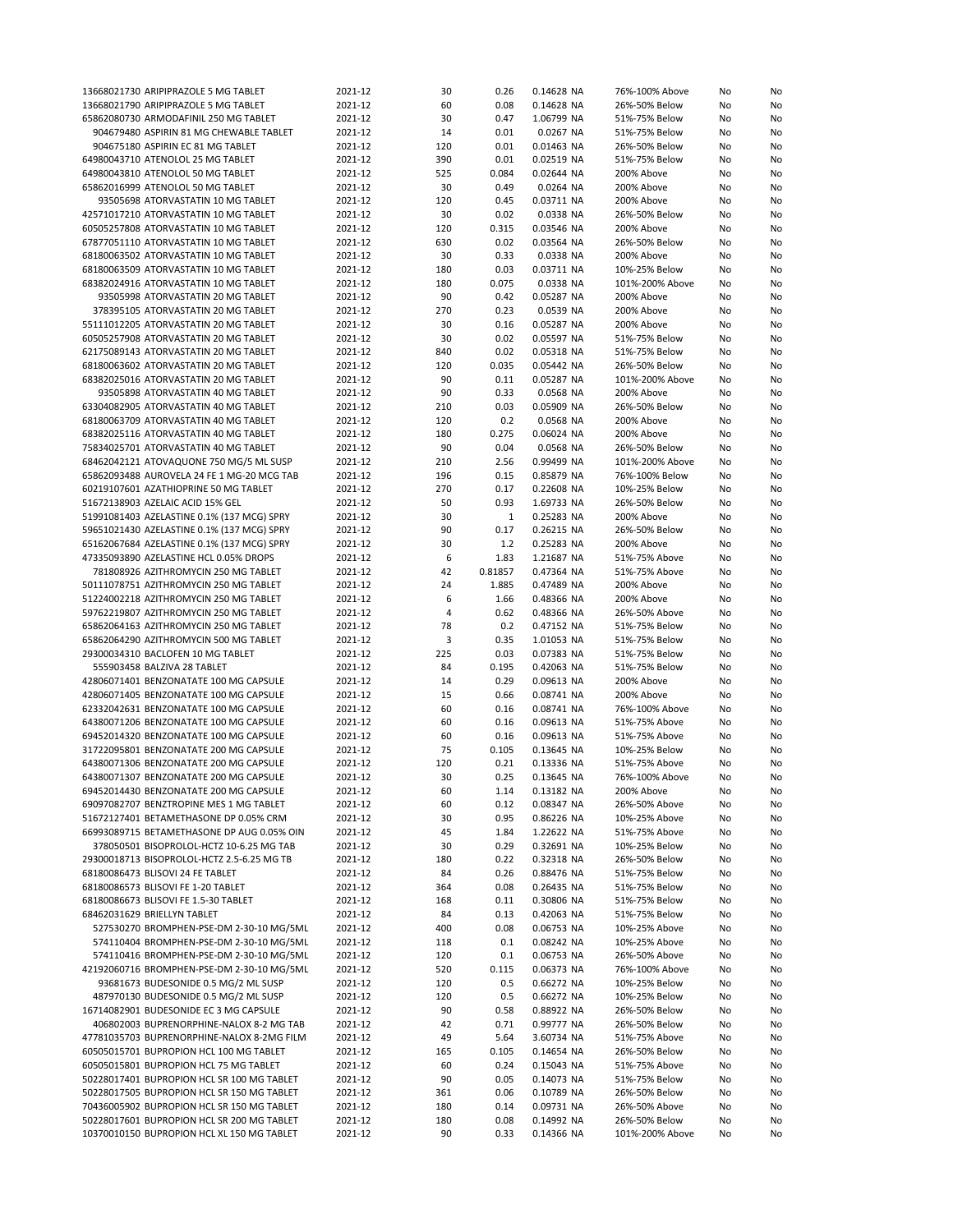| 16729044316 BUPROPION HCL XL 150 MG TABLET                                    | 2021-12            | 434       | 0.16667      | 0.14281 NA               | 10%-25% Above                  | No       | No       |
|-------------------------------------------------------------------------------|--------------------|-----------|--------------|--------------------------|--------------------------------|----------|----------|
|                                                                               |                    |           |              |                          |                                |          |          |
| 68180031909 BUPROPION HCL XL 150 MG TABLET                                    | 2021-12            | 30        | 0.32         | 0.14366 NA               | 101%-200% Above                | No       | No       |
| 69097087502 BUPROPION HCL XL 150 MG TABLET                                    | 2021-12            | 420       | 0.19         | 0.14239 NA               | 26%-50% Above                  | No       | No       |
| 16729044416 BUPROPION HCL XL 300 MG TABLET                                    | 2021-12            | 30        | 0.32         | 0.18125 NA               | 76%-100% Above                 | No       | No       |
| 70436001102 BUPROPION HCL XL 300 MG TABLET                                    | 2021-12            | 630       | 0.11556      | 0.18386 NA               | 26%-50% Below                  | No       | No       |
|                                                                               |                    |           |              |                          |                                |          |          |
| 70436001104 BUPROPION HCL XL 300 MG TABLET                                    | 2021-12            | 30        | 0.33         | 0.18125 NA               | 76%-100% Above                 | No       | No       |
| 16729020201 BUSPIRONE HCL 10 MG TABLET                                        | 2021-12            | 450       | 0.15         | 0.03778 NA               | 200% Above                     | No       | No       |
| 29300024505 BUSPIRONE HCL 10 MG TABLET                                        | 2021-12            | 450       | 0.02         | 0.03773 NA               | 26%-50% Below                  | No       | No       |
| 93100301 BUSPIRONE HCL 15 MG TABLET                                           | 2021-12            | 60        | 0.16         | 0.05204 NA               | 200% Above                     | No       | No       |
|                                                                               |                    |           |              |                          |                                |          |          |
| 29300024601 BUSPIRONE HCL 15 MG TABLET                                        | 2021-12            | 60        | 0.17         | 0.04878 NA               | 200% Above                     | No       | No       |
| 29300024605 BUSPIRONE HCL 15 MG TABLET                                        | 2021-12            | 330       | 0.03         | 0.04878 NA               | 26%-50% Below                  | No       | No       |
| 69238111801 BUSPIRONE HCL 15 MG TABLET                                        | 2021-12            | 180       | 0.11         | 0.05204 NA               | 101%-200% Above                | No       | No       |
|                                                                               |                    |           |              |                          |                                |          |          |
| 93005301 BUSPIRONE HCL 5 MG TABLET                                            | 2021-12            | 390       | 0.03         | 0.02558 NA               | 10%-25% Above                  | No       | No       |
| 16729020016 BUSPIRONE HCL 5 MG TABLET                                         | 2021-12            | 270       | 0.03         | 0.02503 NA               | 10%-25% Above                  | No       | No       |
| 23155002305 BUSPIRONE HCL 5 MG TABLET                                         | 2021-12            | 60        | 0.06         | 0.02503 NA               | 101%-200% Above                | No       | No       |
| 29300024405 BUSPIRONE HCL 5 MG TABLET                                         | 2021-12            | 60        | 0.17         | 0.02503 NA               | 200% Above                     | No       | No       |
|                                                                               |                    |           |              |                          |                                |          |          |
| 42806066201 BUSPIRONE HCL 5 MG TABLET                                         | 2021-12            | 60        | 0.1          | 0.02612 NA               | 200% Above                     | No       | No       |
| 42806008301 BUSPIRONE HCL 7.5 MG TABLET                                       | 2021-12            | 360       | 0.14         | 0.21262 NA               | 26%-50% Below                  | No       | No       |
| 527169505 BUTALB-ACETAMIN-CAFF 50-325-40                                      | 2021-12            | 30        | 0.32         | 0.17481 NA               | 76%-100% Above                 | No       | No       |
| 93542088 CABERGOLINE 0.5 MG TABLET                                            | 2021-12            | 12        | 0.75         | 2.22779 NA               | 51%-75% Below                  | No       | No       |
|                                                                               |                    |           |              |                          |                                |          |          |
| 59762100501 CABERGOLINE 0.5 MG TABLET                                         | 2021-12            | 16        | 1.3          | 2.22779 NA               | 26%-50% Below                  | No       | No       |
| 93313482 CAMRESE 0.15-0.03-0.01 MG TAB                                        | 2021-12            | 91        | 0.17         | 0.57928 NA               | 51%-75% Below                  | No       | No       |
| 33342011610 CANDESARTAN CILEXETIL 16 MG TB                                    | 2021-12            | 90        | 0.36         | 0.91844 NA               | 51%-75% Below                  | No       | No       |
| 27241016001 CAPTOPRIL 12.5 MG TABLET                                          | 2021-12            | 60        | 0.25         | 0.50682 NA               | 51%-75% Below                  | No       | No       |
|                                                                               |                    |           |              |                          |                                |          |          |
| 60505018300 CARBAMAZEPINE 200 MG TABLET                                       | 2021-12            | 300       | 0.16         | 0.20587 NA               | 10%-25% Below                  | No       | No       |
| 60505280607 CARBAMAZEPINE ER 200 MG CAP                                       | 2021-12            | 150       | 0.7          | 1.19923 NA               | 26%-50% Below                  | No       | No       |
| 60505280707 CARBAMAZEPINE ER 300 MG CAP                                       | 2021-12            | 180       | 0.72         | 1.36694 NA               | 26%-50% Below                  | No       | No       |
|                                                                               |                    |           |              |                          |                                |          |          |
| 29033020701 CARISOPRODOL 250 MG TABLET                                        | 2021-12            | 30        | 1.58         | 1.29826 NA               | 10%-25% Above                  | No       | No       |
| 69584011110 CARISOPRODOL 350 MG TABLET                                        | 2021-12            | 120       | 0.03         | 0.06011 NA               | 51%-75% Below                  | No       | No       |
| 62037059790 CARTIA XT 120 MG CAPSULE                                          | 2021-12            | 90        | 0.1          | 0.1909 NA                | 26%-50% Below                  | No       | No       |
| 68382009401 CARVEDILOL 12.5 MG TABLET                                         | 2021-12            | 180       | 0.17         | 0.02452 NA               | 200% Above                     | No       | No       |
|                                                                               |                    |           |              |                          |                                |          |          |
| 68382009405 CARVEDILOL 12.5 MG TABLET                                         | 2021-12            | 60        | 0.01         | 0.02452 NA               | 51%-75% Below                  | No       | No       |
| 68645035159 CARVEDILOL 12.5 MG TABLET                                         | 2021-12            | 60        | 0.03         | 0.0227 NA                | 26%-50% Above                  | No       | No       |
| 378363401 CARVEDILOL 25 MG TABLET                                             | 2021-12            | 60        | 0.02         | 0.0346 NA                | 26%-50% Below                  | No       | No       |
|                                                                               |                    |           |              |                          |                                |          |          |
| 68462016501 CARVEDILOL 25 MG TABLET                                           | 2021-12            | 330       | 0.02         | 0.0346 NA                | 26%-50% Below                  | No       | No       |
| 68382009201 CARVEDILOL 3.125 MG TABLET                                        | 2021-12            | 180       | 0.17         | 0.02038 NA               | 200% Above                     | No       | No       |
| 76385011050 CARVEDILOL 3.125 MG TABLET                                        | 2021-12            | 540       | 0.01         | 0.02024 NA               | 51%-75% Below                  | No       | No       |
| 68382009305 CARVEDILOL 6.25 MG TABLET                                         | 2021-12            | 180       | 0.06         | 0.02001 NA               | 101%-200% Above                | No       | No       |
|                                                                               |                    |           |              |                          |                                |          |          |
| 68180072304 CEFDINIR 250 MG/5 ML SUSP                                         | 2021-12            | 180       | 0.125        | 0.1653 NA                | 10%-25% Below                  | No       | No       |
| 93316006 CEFDINIR 300 MG CAPSULE                                              | 2021-12            | 20        | 0.35         | 0.44939 NA               | 10%-25% Below                  | No       | No       |
| 65862017760 CEFDINIR 300 MG CAPSULE                                           | 2021-12            | 14        | 0.5          | 0.4507 NA                | 10%-25% Above                  | No       | No       |
| 68180071160 CEFDINIR 300 MG CAPSULE                                           | 2021-12            | 94        | 1.078        | 0.44991 NA               | 101%-200% Above                | No       | No       |
|                                                                               |                    |           |              |                          |                                |          |          |
| 65862009620 CEFPODOXIME 200 MG TABLET                                         | 2021-12            | 10        | 1.96         | 3.54882 NA               | 26%-50% Below                  | No       | No       |
| 57237005960 CEFUROXIME AXETIL 500 MG TAB                                      | 2021-12            | 34        | 0.26         | 0.56842 NA               | 51%-75% Below                  | No       | No       |
| 33342015615 CELECOXIB 100 MG CAPSULE                                          | 2021-12            | 60        | 0.16         | 0.10183 NA               | 51%-75% Above                  | No       | No       |
|                                                                               |                    |           |              |                          |                                |          |          |
| 42806072201 CELECOXIB 200 MG CAPSULE                                          | 2021-12            | 494       | 0.09         | 0.15569 NA               | 26%-50% Below                  | No       | No       |
| 65862090901 CELECOXIB 200 MG CAPSULE                                          | 2021-12            | 30        | 0.32         | 0.15717 NA               | 101%-200% Above                | No       | No       |
| 69097042107 CELECOXIB 200 MG CAPSULE                                          | 2021-12            | 60        | 0.78         | 0.15717 NA               | 200% Above                     | No       | No       |
| 93314705 CEPHALEXIN 500 MG CAPSULE                                            | 2021-12            | 103       | 0.28         | 0.11701 NA               | 101%-200% Above                | No       | No       |
|                                                                               |                    |           |              |                          |                                |          |          |
| 65862001905 CEPHALEXIN 500 MG CAPSULE                                         | 2021-12            | 21        | 0.48         | 0.11477 NA               | 200% Above                     | No       | No       |
| 68180012202 CEPHALEXIN 500 MG CAPSULE                                         | 2021-12            | 21        | 0.47         | 0.11701 NA               | 200% Above                     | No       | No       |
| 16571040250 CETIRIZINE HCL 10 MG TABLET                                       | 2021-12            | 90        | 0.05         | 0.07595 NA               | 26%-50% Below                  | No       | No       |
| 16571065710 CEVIMELINE HCL 30 MG CAPSULE                                      | 2021-12            | 360       | 0.43         | 0.88923 NA               | 51%-75% Below                  | No       | No       |
|                                                                               |                    |           |              |                          |                                |          |          |
| 116200116 CHLORHEXIDINE 0.12% RINSE                                           | 2021-12            | 2,838     | 0.018        | 0.0056 NA                | 200% Above                     | No       | No       |
| 29300033301 CHLORTHALIDONE 25 MG TABLET                                       | 2021-12            | 90        | 0.13         | 0.16684 NA               | 10%-25% Below                  | No       | No       |
| 49884046565 CHOLESTYRAMINE PACKET                                             | 2021-12            | 60        | 0.58         | 1.14463 NA               | 26%-50% Below                  | No       | No       |
| 143992801 CIPROFLOXACIN HCL 500 MG TAB                                        | 2021-12            | 20        | 0.63         | 0.13166 NA               | 200% Above                     | No       | No       |
|                                                                               |                    |           |              |                          |                                |          |          |
| 55111012705 CIPROFLOXACIN HCL 500 MG TAB                                      | 2021-12            | 44        | 0.09         | 0.13654 NA               | 26%-50% Below                  | No       | No       |
| 13668000901 CITALOPRAM HBR 10 MG TABLET                                       | 2021-12            | 300       | 0.01         | 0.02544 NA               | 51%-75% Below                  | No       | No       |
| 13668001001 CITALOPRAM HBR 20 MG TABLET                                       | 2021-12            | 30        | 0.11         | 0.02903 NA               | 200% Above                     | No       | No       |
| 13668001005 CITALOPRAM HBR 20 MG TABLET                                       |                    |           | 0.02         |                          |                                |          |          |
|                                                                               | 2021-12            | 450       |              | 0.02902 NA               | 26%-50% Below                  | No       | No       |
| 69097082412 CITALOPRAM HBR 40 MG TABLET                                       | 2021-12            | 510       | 0.02286      | 0.03964 NA               | 26%-50% Below                  | No       | No       |
| 42571025101 CLINDAMYCIN HCL 150 MG CAPSULE                                    | 2021-12            | 133       | 0.08         | 0.12296 NA               | 26%-50% Below                  | No       | No       |
| 65862018501 CLINDAMYCIN HCL 150 MG CAPSULE                                    | 2021-12            | 30        | 0.33         | 0.12084 NA               | 101%-200% Above                | No       | No       |
|                                                                               |                    |           |              |                          |                                |          |          |
| 65862018601 CLINDAMYCIN HCL 300 MG CAPSULE                                    | 2021-12            | 40        | 0.32         | 0.25001 NA               | 26%-50% Above                  | No       | No       |
| 21922002705 CLINDAMYCIN PH 1% GEL                                             | 2021-12            | 60        | 0.5          | 0.79162 NA               | 26%-50% Below                  | No       | No       |
| 72578008403 CLINDAMYCIN PH 1% SOLUTION                                        | 2021-12            | 120       | 0.1          | 0.21539 NA               | 51%-75% Below                  | No       | No       |
| 45802026337 CLINDAMYCIN PHOS 1% PLEDGET                                       | 2021-12            | 120       | 0.34         | 0.40974 NA               | 10%-25% Below                  | No       | No       |
|                                                                               |                    |           |              |                          |                                |          |          |
| 59762374401 CLINDAMYCIN PHOSP 1% LOTION                                       | 2021-12            | 60        | 0.53         | 0.97654 NA               | 26%-50% Below                  | No       | No       |
| 21922001605 CLOBETASOL 0.05% CREAM                                            | 2021-12            | 30        | 0.21         | 0.66335 NA               | 51%-75% Below                  | No       | No       |
| 70700010917 CLOBETASOL 0.05% CREAM                                            | 2021-12            | 60        | 0.63         | 0.56651 NA               | 10%-25% Above                  | No       | No       |
| 21922001704 CLOBETASOL 0.05% OINTMENT                                         |                    |           | 0.16         | 0.51801 NA               | 51%-75% Below                  | No       | No       |
|                                                                               |                    |           |              |                          |                                |          |          |
|                                                                               | 2021-12            | 75        |              |                          |                                |          |          |
| 43386009663 CLOBETASOL 0.05% OINTMENT                                         | 2021-12            | 45        | 0.22         | 0.35699 NA               | 26%-50% Below                  | No       | No       |
| 70700010617 CLOBETASOL 0.05% OINTMENT                                         | 2021-12            | 60        | 0.12         | 0.49115 NA               | 76%-100% Below                 | No       | No       |
| 50383097904 CLOBETASOL 0.05% SHAMPOO                                          | 2021-12            | 118       | 0.88         | 0.66663 NA               | 26%-50% Above                  | No       |          |
|                                                                               |                    |           |              |                          |                                |          | No       |
| 69238173208 CLOBETASOL 0.05% SHAMPOO<br>42571036299 CLOBETASOL 0.05% SOLUTION | 2021-12<br>2021-12 | 120<br>50 | 0.41<br>0.12 | 0.76938 NA<br>0.36953 NA | 26%-50% Below<br>51%-75% Below | No<br>No | No<br>No |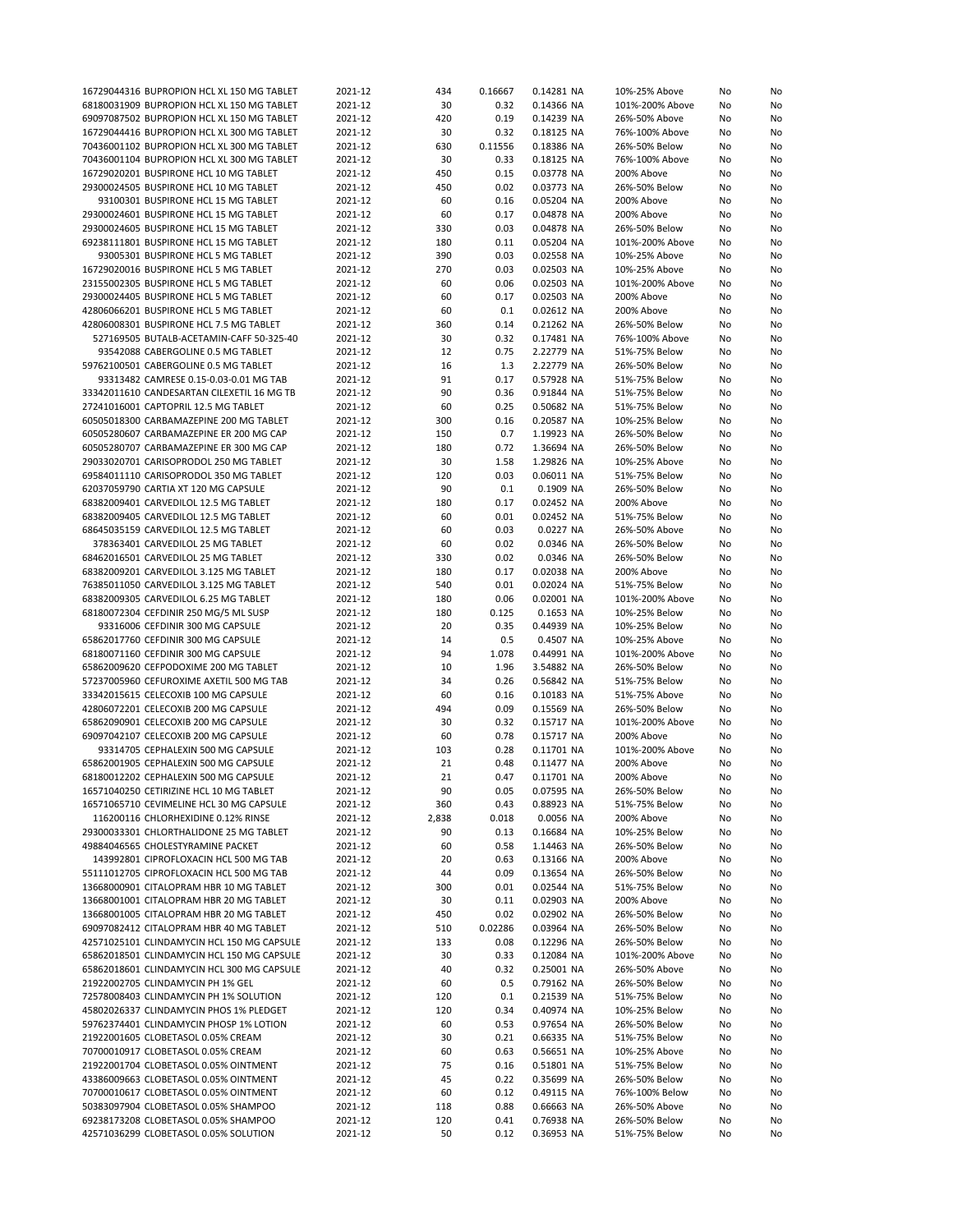| 49884070155 CLOMIPHENE CITRATE 50 MG TAB   | 2021-12 | 30             | 0.32    | 0.91101 NA  | 51%-75% Below   | No | No |
|--------------------------------------------|---------|----------------|---------|-------------|-----------------|----|----|
| 93083205 CLONAZEPAM 0.5 MG TABLET          | 2021-12 | 60             | 0.05    | 0.02624 NA  | 76%-100% Above  | No | No |
| 16729013600 CLONAZEPAM 0.5 MG TABLET       | 2021-12 | 60             | 0.05    | 0.02624 NA  | 76%-100% Above  | No | No |
|                                            |         |                |         |             |                 |    |    |
| 16729013616 CLONAZEPAM 0.5 MG TABLET       | 2021-12 | 750            | 0.05778 | 0.02564 NA  | 101%-200% Above | No | No |
| 16729013716 CLONAZEPAM 1 MG TABLET         | 2021-12 | 495            | 0.02    | 0.03011 NA  | 26%-50% Below   | No | No |
| 16729013800 CLONAZEPAM 2 MG TABLET         | 2021-12 | 60             | 0.02    | 0.03628 NA  | 26%-50% Below   | No | No |
| 378087299 CLONIDINE 0.2 MG/DAY PATCH       | 2021-12 | 4              | 5.98    | 11.85605 NA | 26%-50% Below   | No | No |
| 52817018000 CLONIDINE HCL 0.1 MG TABLET    | 2021-12 | 210            | 0.08    | 0.03035 NA  | 101%-200% Above | No | No |
| 62332005471 CLONIDINE HCL 0.1 MG TABLET    | 2021-12 | 510            | 0.02    | 0.03072 NA  | 26%-50% Below   | No | No |
|                                            |         |                |         |             |                 |    |    |
| 52817018110 CLONIDINE HCL 0.2 MG TABLET    | 2021-12 | 30             | 0.32    | 0.04217 NA  | 200% Above      | No | No |
| 62332005531 CLONIDINE HCL 0.2 MG TABLET    | 2021-12 | 60             | 0.03    | 0.04185 NA  | 26%-50% Below   | No | No |
| 29300013701 CLONIDINE HCL 0.3 MG TABLET    | 2021-12 | 180            | 0.03    | 0.04172 NA  | 26%-50% Below   | No | No |
| 47335089413 CLOPIDOGREL 75 MG TABLET       | 2021-12 | 210            | 0.04    | 0.06423 NA  | 26%-50% Below   | No | No |
| 55111019605 CLOPIDOGREL 75 MG TABLET       | 2021-12 | 120            | 0.22    | 0.06291 NA  | 200% Above      | No | No |
| 68645059090 CLOPIDOGREL 75 MG TABLET       | 2021-12 | 90             | 0.42    | 0.06291 NA  | 200% Above      | No | No |
|                                            |         |                |         |             |                 |    |    |
| 51672127502 CLOTRIMAZOLE 1% TOPICAL CREAM  | 2021-12 | 30             | 0.33    | 0.15872 NA  | 101%-200% Above | No | No |
| 54414622 CLOTRIMAZOLE 10 MG TROCHE         | 2021-12 | 50             | 0.22    | 0.3659 NA   | 26%-50% Below   | No | No |
| 67877058901 COLCHICINE 0.6 MG TABLET       | 2021-12 | 30             | 0.19    | 0.61088 NA  | 51%-75% Below   | No | No |
| 70010000201 COLCHICINE 0.6 MG TABLET       | 2021-12 | 90             | 0.33    | 0.61088 NA  | 26%-50% Below   | No | No |
| 67877050651 COLESEVELAM 625 MG TABLET      | 2021-12 | 90             | 0.97    | 0.39476 NA  | 101%-200% Above | No | No |
| 68462043318 COLESEVELAM 625 MG TABLET      | 2021-12 | 30             | 0.97    | 0.40315 NA  | 101%-200% Above | No | No |
| 115521116 COLESTIPOL HCL 1 GM TABLET       | 2021-12 | 180            | 0.43    | 0.76021 NA  | 26%-50% Below   | No |    |
|                                            |         |                |         |             |                 |    | No |
| 517003125 CYANOCOBALAMIN 1,000 MCG/ML VL   | 2021-12 | $\overline{7}$ | 2.58    | 2.92209 NA  | 10%-25% Below   | No | No |
| 55150036425 CYANOCOBALAMIN 1,000 MCG/ML VL | 2021-12 | 15             | 2.58    | 2.92338 NA  | 10%-25% Below   | No | No |
| 70069000510 CYANOCOBALAMIN 1,000 MCG/ML VL | 2021-12 | $\overline{2}$ | 4.14    | 2.92724 NA  | 26%-50% Above   | No | No |
| 10702000709 CYCLOBENZAPRINE 10 MG TABLET   | 2021-12 | 320            | 0.42333 | 0.02435 NA  | 200% Above      | No | No |
| 10702000710 CYCLOBENZAPRINE 10 MG TABLET   | 2021-12 | 60             | 0.16    | 0.02422 NA  | 200% Above      | No | No |
| 52817033200 CYCLOBENZAPRINE 10 MG TABLET   | 2021-12 | 807            | 0.03214 | 0.02425 NA  | 26%-50% Above   | No | No |
|                                            |         |                |         |             |                 |    |    |
| 65862019105 CYCLOBENZAPRINE 10 MG TABLET   | 2021-12 | 30             | 0.16    | 0.02422 NA  | 200% Above      | No | No |
| 10702000601 CYCLOBENZAPRINE 5 MG TABLET    | 2021-12 | 120            | 0.035   | 0.02785 NA  | 26%-50% Above   | No | No |
| 52817033010 CYCLOBENZAPRINE 5 MG TABLET    | 2021-12 | 134            | 0.15    | 0.0286 NA   | 200% Above      | No | No |
| 52817033050 CYCLOBENZAPRINE 5 MG TABLET    | 2021-12 | 21             | 0.41    | 0.03011 NA  | 200% Above      | No | No |
| 16714095602 DAPSONE 5% GEL                 | 2021-12 | 90             | 2.03    | 2.81518 NA  | 26%-50% Below   | No | No |
| 64980030550 DENTA 5000 PLUS CREAM          | 2021-12 | 51             | 0.05    |             | 26%-50% Below   |    | No |
|                                            |         |                |         | 0.09184 NA  |                 | No |    |
| 51991031233 DESVENLAFAXINE SUCCNT ER 100MG | 2021-12 | 90             | 0.33    | 0.59334 NA  | 26%-50% Below   | No | No |
| 59762122203 DESVENLAFAXINE SUCCNT ER 100MG | 2021-12 | 90             | 4.31    | 0.59334 NA  | 200% Above      | No | No |
| 68180059306 DESVENLAFAXINE SUCCNT ER 100MG | 2021-12 | 180            | 0.35    | 0.63342 NA  | 26%-50% Below   | No | No |
| 54040022 DESVENLAFAXINE SUCCNT ER 50 MG    | 2021-12 | 210            | 0.35    | 0.65837 NA  | 26%-50% Below   | No | No |
| 51991031133 DESVENLAFAXINE SUCCNT ER 50 MG | 2021-12 | 30             | 0.33    | 0.54683 NA  | 26%-50% Below   | No | No |
| 54418325 DEXAMETHASONE 2 MG TABLET         | 2021-12 | 10             | 0.57    | 0.44744 NA  | 26%-50% Above   |    | No |
|                                            |         |                |         |             |                 | No |    |
| 54418425 DEXAMETHASONE 4 MG TABLET         | 2021-12 | 8              | 1.07    | 0.66259 NA  | 51%-75% Above   | No | No |
| 27808009301 DEXMETHYLPHENIDATE 10 MG TAB   | 2021-12 | 90             | 0.335   | 0.25774 NA  | 26%-50% Above   | No | No |
| 57664037888 DEXMETHYLPHENIDATE 5 MG TAB    | 2021-12 | 90             | 0.08    | 0.20465 NA  | 51%-75% Below   | No | No |
| 70010000501 DEXMETHYLPHENIDATE ER 10 MG CP | 2021-12 | 30             | 0.87    | 1.4691 NA   | 26%-50% Below   | No | No |
| 49884024801 DEXMETHYLPHENIDATE ER 20 MG CP | 2021-12 | 30             | 1.08    | 1.31581 NA  | 10%-25% Below   | No | No |
| 527811037 DEXMETHYLPHENIDATE ER 25 MG CP   | 2021-12 | 30             | 2.19    | 1.88631 NA  | 10%-25% Above   | No | No |
|                                            |         |                |         |             |                 |    |    |
| 527811137 DEXMETHYLPHENIDATE ER 30 MG CP   | 2021-12 | 30             | 1.45    | 2.22648 NA  | 26%-50% Below   | No | No |
| 70010000901 DEXMETHYLPHENIDATE ER 30 MG CP | 2021-12 | 60             | 1.45    | 1.81151 NA  | 10%-25% Below   | No | No |
| 70010001101 DEXMETHYLPHENIDATE ER 40 MG CP | 2021-12 | 60             | 2.16    | 1.94128 NA  | 10%-25% Above   | No | No |
| 49884084001 DEXTROAMP-AMPHET ER 10 MG CAP  | 2021-12 | 30             | 0.33    | 0.54735 NA  | 26%-50% Below   | No | No |
| 115148801 DEXTROAMP-AMPHET ER 15 MG CAP    | 2021-12 | 30             | 0.36    | 0.54649 NA  | 26%-50% Below   | No | No |
| 527551337 DEXTROAMP-AMPHET ER 20 MG CAP    | 2021-12 | 60             | 0.3     | 0.6099 NA   | 51%-75% Below   | No | No |
|                                            | 2021-12 |                |         |             | 26%-50% Below   |    |    |
| 43975028010 DEXTROAMP-AMPHET ER 20 MG CAP  |         | 240            | 0.35    | 0.59702 NA  |                 | No | No |
| 57664034088 DEXTROAMP-AMPHET ER 25 MG CAP  | 2021-12 | 30             | 0.36    | 0.59627 NA  | 26%-50% Below   | No | No |
| 43975028210 DEXTROAMP-AMPHET ER 30 MG CAP  | 2021-12 | 30             | 0.36    | 0.62771 NA  | 26%-50% Below   | No | No |
| 57664034188 DEXTROAMP-AMPHET ER 30 MG CAP  | 2021-12 | 30             | 0.36    | 0.62771 NA  | 26%-50% Below   | No | No |
| 527150137 DEXTROAMP-AMPHETAM 7.5 MG TAB    | 2021-12 | 30             | 0.23    | 0.33899 NA  | 26%-50% Below   | No | No |
| 185084201 DEXTROAMP-AMPHETAMIN 10 MG TAB   | 2021-12 | 60             | 0.1     | 0.24723 NA  | 51%-75% Below   | No | No |
| 555097202 DEXTROAMP-AMPHETAMIN 10 MG TAB   | 2021-12 | 60             | 0.21    | 0.24723 NA  | 10%-25% Below   | No |    |
|                                            |         |                |         |             |                 |    | No |
| 13107007001 DEXTROAMP-AMPHETAMIN 10 MG TAB | 2021-12 | 90             | 0.1     | 0.24723 NA  | 51%-75% Below   | No | No |
| 185085301 DEXTROAMP-AMPHETAMIN 20 MG TAB   | 2021-12 | 150            | 0.13    | 0.3112 NA   | 51%-75% Below   | No | No |
| 13107007301 DEXTROAMP-AMPHETAMIN 20 MG TAB | 2021-12 | 60             | 0.13    | 0.3112 NA   | 51%-75% Below   | No | No |
| 185086401 DEXTROAMP-AMPHETAMIN 30 MG TAB   | 2021-12 | 330            | 0.65    | 0.3084 NA   | 101%-200% Above | No | No |
| 68382095601 DEXTROAMP-AMPHETAMIN 30 MG TAB | 2021-12 | 60             | 0.17    | 0.31326 NA  | 26%-50% Below   | No | No |
| 172392760 DIAZEPAM 10 MG TABLET            | 2021-12 | 75             | 0.02    | 0.031 NA    | 26%-50% Below   | No | No |
|                                            |         |                |         |             |                 |    |    |
| 172392670 DIAZEPAM 5 MG TABLET             | 2021-12 | 77             | 0.0275  | 0.02352 NA  | 10%-25% Above   | No | No |
| 61314001405 DICLOFENAC 0.1% EYE DROPS      | 2021-12 | 15             | 0.99    | 2.26841 NA  | 51%-75% Below   | No | No |
| 61442010201 DICLOFENAC SOD DR 50 MG TAB    | 2021-12 | 150            | 0.05    | 0.10039 NA  | 51%-75% Below   | No | No |
| 61442010310 DICLOFENAC SOD DR 75 MG TAB    | 2021-12 | 540            | 0.06714 | 0.10014 NA  | 26%-50% Below   | No | No |
| 16571020210 DICLOFENAC SOD EC 50 MG TAB    | 2021-12 | 60             | 0.16    | 0.10039 NA  | 51%-75% Above   | No | No |
| 16571020150 DICLOFENAC SOD EC 75 MG TAB    | 2021-12 | 120            | 0.16    | 0.10222 NA  | 51%-75% Above   | No | No |
| 21922000909 DICLOFENAC SODIUM 1% GEL       | 2021-12 | 100            | 0.05    | 0.0851 NA   | 26%-50% Below   | No | No |
|                                            |         |                |         |             |                 |    |    |
| 69097052444 DICLOFENAC SODIUM 1% GEL       | 2021-12 | 300            | 0.10667 | 0.08492 NA  | 26%-50% Above   | No | No |
| 45802011101 DICLOFENAC SODIUM 3% GEL       | 2021-12 | 100            | 0.28    | 0.48361 NA  | 26%-50% Below   | No | No |
| 527058610 DICYCLOMINE 10 MG CAPSULE        | 2021-12 | 360            | 0.07    | 0.10468 NA  | 26%-50% Below   | No | No |
| 50742024890 DILTIAZEM 24H ER(CD) 120 MG CP | 2021-12 | 90             | 0.1     | 0.1909 NA   | 26%-50% Below   | No | No |
| 832712415 DIVALPROEX SOD DR 500 MG TAB     | 2021-12 | 56             | 0.35    | 0.14591 NA  | 101%-200% Above | No | No |
|                                            |         |                |         |             |                 |    |    |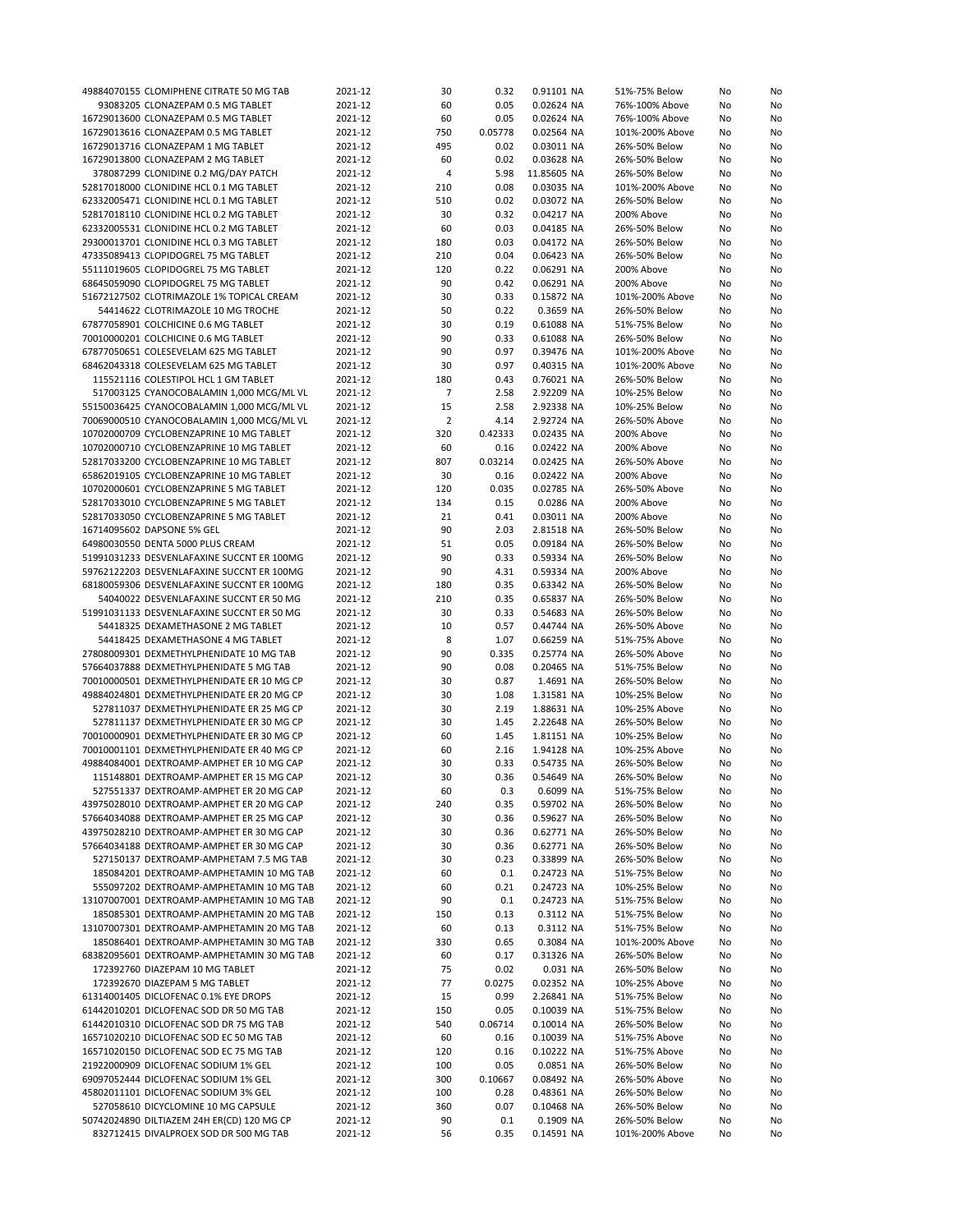| 65162075510 DIVALPROEX SOD ER 250 MG TAB   | 2021-12 | 30    | 0.33           | 0.19414 NA         | 51%-75% Above   | No | No |
|--------------------------------------------|---------|-------|----------------|--------------------|-----------------|----|----|
| 24208048610 DORZOLAMIDE-TIMOLOL EYE DROPS  | 2021-12 | 10    | 0.96           | 1.45412 NA         | 26%-50% Below   | No | No |
| 65162098908 DOTTI 0.025 MG PATCH           | 2021-12 | 48    | 5.705          | 7.45125 NA         | 10%-25% Below   | No | No |
| 65162099308 DOTTI 0.05 MG PATCH            | 2021-12 | 32    | 3.77           | 7.73052 NA         | 51%-75% Below   | No | No |
| 68382078301 DOXAZOSIN MESYLATE 1 MG TAB    | 2021-12 | 30    | 0.04           | 0.08645 NA         | 51%-75% Below   | No | No |
| 16729041401 DOXAZOSIN MESYLATE 2 MG TAB    | 2021-12 | 90    | 0.03           | 0.08985 NA         | 51%-75% Below   | No | No |
|                                            |         |       |                |                    |                 |    |    |
| 69238116609 DOXEPIN 10 MG CAPSULE          | 2021-12 | 14    | 0.57           | 0.24266 NA         | 101%-200% Above | No | No |
| 71921016201 DOXEPIN 10 MG CAPSULE          | 2021-12 | 30    | 0.1            | 0.24266 NA         | 51%-75% Below   | No | No |
| 143980305 DOXYCYCLINE HYCLATE 100 MG CAP   | 2021-12 | 84    | 0.37667        | 0.15855 NA         | 101%-200% Above | No | No |
| 53489011905 DOXYCYCLINE HYCLATE 100 MG CAP | 2021-12 | 14    | 0.06           | 0.14552 NA         | 51%-75% Below   | No | No |
| 69238110002 DOXYCYCLINE HYCLATE 100 MG CAP | 2021-12 | 136   | 0.82667        | 0.15855 NA         | 200% Above      | No | No |
| 24658031205 DOXYCYCLINE HYCLATE 100 MG TAB | 2021-12 | 14    | 0.32           | 0.14276 NA         | 101%-200% Above | No | No |
| 42806031205 DOXYCYCLINE HYCLATE 100 MG TAB | 2021-12 | 20    | 0.07           | 0.13333 NA         | 26%-50% Below   | No | No |
| 42806036201 DOXYCYCLINE HYCLATE 20 MG TAB  | 2021-12 | 60    | 0.08           | 0.15442 NA         | 26%-50% Below   | No | No |
| 68462072029 DROSPIRENONE-EE 3-0.02 MG TAB  | 2021-12 | 56    | 0.13           | 0.38559 NA         | 51%-75% Below   | No | No |
| 31722094531 DROSPIRENONE-EE 3-0.03 MG TAB  | 2021-12 | 28    | 0.12           | 0.25583 NA         | 51%-75% Below   | No | No |
| 68180029407 DULOXETINE HCL DR 20 MG CAP    | 2021-12 | 30    | 0.32           | 0.1225 NA          | 101%-200% Above | No | No |
| 27241009810 DULOXETINE HCL DR 30 MG CAP    | 2021-12 | 217   | 0.06           | 0.10995 NA         | 26%-50% Below   | No | No |
| 51991074710 DULOXETINE HCL DR 30 MG CAP    |         | 30    |                |                    |                 |    |    |
|                                            | 2021-12 |       | 0.17           | 0.11224 NA         | 51%-75% Above   | No | No |
| 51991074790 DULOXETINE HCL DR 30 MG CAP    | 2021-12 | 30    | 0.16           | 0.11224 NA         | 26%-50% Above   | No | No |
| 57237001830 DULOXETINE HCL DR 30 MG CAP    | 2021-12 | 120   | 0.45           | 0.10766 NA         | 200% Above      | No | No |
| 27241009990 DULOXETINE HCL DR 60 MG CAP    | 2021-12 | 1,260 | 0.084          | 0.11843 NA         | 26%-50% Below   | No | No |
| 43547038103 DULOXETINE HCL DR 60 MG CAP    | 2021-12 | 300   | 0.08           | 0.11885 NA         | 26%-50% Below   | No | No |
| 51991074810 DULOXETINE HCL DR 60 MG CAP    | 2021-12 | 60    | 0.19           | 0.1201 NA          | 51%-75% Above   | No | No |
| 51991074890 DULOXETINE HCL DR 60 MG CAP    | 2021-12 | 150   | 0.225          | 0.1201 NA          | 76%-100% Above  | No | No |
| 57237001930 DULOXETINE HCL DR 60 MG CAP    | 2021-12 | 120   | 0.45           | 0.1201 NA          | 200% Above      | No | No |
| 57237001990 DULOXETINE HCL DR 60 MG CAP    | 2021-12 | 90    | 0.33           | 0.1151 NA          | 101%-200% Above | No | No |
| 68180029606 DULOXETINE HCL DR 60 MG CAP    | 2021-12 | 60    | 0.32           | 0.1176 NA          | 101%-200% Above | No | No |
| 65162046935 ELURYNG VAGINAL RING           | 2021-12 | 1     | 59.19          | 106.53887 NA       | 26%-50% Below   | No | No |
| 64679092502 ENALAPRIL MALEATE 10 MG TAB    | 2021-12 | 30    | 0.04           | 0.11394 NA         | 51%-75% Below   | No | No |
| 64679092302 ENALAPRIL MALEATE 2.5 MG TAB   | 2021-12 | 90    | 0.04           | 0.09445 NA         | 51%-75% Below   | No | No |
|                                            |         |       |                |                    |                 |    |    |
| 64679092603 ENALAPRIL MALEATE 20 MG TAB    | 2021-12 | 30    | 0.6            | 0.15324 NA         | 200% Above      | No | No |
| 71288041083 ENOXAPARIN 40 MG/0.4 ML SYR    | 2021-12 | 16    | 9.76           | 12.66888 NA        | 10%-25% Below   | No | No |
| 68180089173 ENSKYCE 28 TABLET              | 2021-12 | 84    | 0.5            | 0.21679 NA         | 101%-200% Above | No | No |
| 574402435 ERYTHROMYCIN 0.5% EYE OINTMENT   | 2021-12 | 14    | $\overline{2}$ | 3.2441 NA          | 26%-50% Below   | No | No |
| 17478007035 ERYTHROMYCIN 0.5% EYE OINTMENT | 2021-12 | 10    | $\overline{2}$ | 3.2441 NA          | 26%-50% Below   | No | No |
| 13668013601 ESCITALOPRAM 10 MG TABLET      | 2021-12 | 210   | 0.14667        | 0.05483 NA         | 101%-200% Above | No | No |
| 16729016917 ESCITALOPRAM 10 MG TABLET      | 2021-12 | 464   | 0.02           | 0.0516 NA          | 51%-75% Below   | No | No |
| 69097084805 ESCITALOPRAM 10 MG TABLET      | 2021-12 | 60    | 0.25           | 0.04836 NA         | 200% Above      | No | No |
| 13668013701 ESCITALOPRAM 20 MG TABLET      | 2021-12 | 90    | 0.09           | 0.07817 NA         | 10%-25% Above   | No | No |
| 16729017017 ESCITALOPRAM 20 MG TABLET      | 2021-12 | 1,200 | 0.05389        | 0.08238 NA         | 26%-50% Below   | No | No |
| 16729016801 ESCITALOPRAM 5 MG TABLET       | 2021-12 | 60    | 0.02           | 0.05767 NA         | 51%-75% Below   | No | No |
| 93645198 ESOMEPRAZOLE MAG DR 40 MG CAP     | 2021-12 | 150   | 0.08           | 0.19849 NA         | 51%-75% Below   | No | No |
|                                            |         |       |                |                    |                 |    |    |
| 31722066510 ESOMEPRAZOLE MAG DR 40 MG CAP  | 2021-12 | 60    | 0.08           | 0.19854 NA         | 51%-75% Below   | No | No |
| 70700011985 ESTARYLLA 0.25-0.035 MG TABLET | 2021-12 | 28    | 0.16           | 0.20989 NA         | 10%-25% Below   | No | No |
| 93354143 ESTRADIOL 0.01% CREAM             | 2021-12 | 42    | 1.06           | 1.26173 NA         | 10%-25% Below   | No | No |
| 378877035 ESTRADIOL 0.01% CREAM            | 2021-12 | 42    | 0.7            | 1.09479 NA         | 26%-50% Below   | No | No |
| 45802009735 ESTRADIOL 0.01% CREAM          | 2021-12 | 127   | 0.66333        | 1.20608 NA         | 26%-50% Below   | No | No |
| 68968342508 ESTRADIOL 0.025 MG PATCH(2/WK) | 2021-12 | 8     | 5.28           | 7.45125 NA         | 26%-50% Below   | No | No |
| 781715683 ESTRADIOL 0.075 MG PATCH(2/WK)   | 2021-12 | 8     | 3.87           | 7.81056 NA         | 51%-75% Below   | No | No |
| 555089902 ESTRADIOL 0.5 MG TABLET          | 2021-12 | 90    | 0.05           | 0.09142 NA         | 26%-50% Below   | No | No |
| 555088602 ESTRADIOL 1 MG TABLET            | 2021-12 | 255   | 0.16           | 0.09489 NA         | 51%-75% Above   | No | No |
| 68462071171 ESTRADIOL 10 MCG VAGINAL INSRT | 2021-12 | 26    | 5.98           | 7.87898 NA         | 10%-25% Below   | No | No |
| 378729453 ESTRADIOL-NORETH 0.5-0.1 MG TB   | 2021-12 | 84    | 0.68           | 1.43087 NA         | 51%-75% Below   | No | No |
| 378729553 ESTRADIOL-NORETH 1-0.5 MG TAB    | 2021-12 | 224   | 1.05           | 1.34881 NA         | 10%-25% Below   | No | No |
| 33342030111 ESZOPICLONE 3 MG TABLET        | 2021-12 | 60    | 0.08           | 0.1543 NA          | 26%-50% Below   | No | No |
| 60505010201 ETODOLAC 500 MG TABLET         |         |       |                |                    | 51%-75% Below   |    |    |
|                                            | 2021-12 | 180   | 0.15           | 0.39893 NA         |                 | No | No |
| 66993060536 ETONOGESTREL-EE VAGINAL RING   | 2021-12 | 3     |                | 56.29 106.53887 NA | 26%-50% Below   | No | No |
| 781569005 EZETIMIBE 10 MG TABLET           | 2021-12 | 30    | 0.07           | 0.15423 NA         | 51%-75% Below   | No | No |
| 16714081303 EZETIMIBE 10 MG TABLET         | 2021-12 | 450   | 0.07           | 0.15423 NA         | 51%-75% Below   | No | No |
| 69238115409 EZETIMIBE 10 MG TABLET         | 2021-12 | 90    | 0.22           | 0.15423 NA         | 26%-50% Above   | No | No |
| 67877050890 EZETIMIBE-SIMVASTATIN 10-20 MG | 2021-12 | 90    | 0.47           | 0.86444 NA         | 26%-50% Below   | No | No |
| 172572860 FAMOTIDINE 20 MG TABLET          | 2021-12 | 370   | 0.05           | 0.03622 NA         | 26%-50% Above   | No | No |
| 172572960 FAMOTIDINE 40 MG TABLET          | 2021-12 | 360   | 0.08833        | 0.07816 NA         | 10%-25% Above   | No | No |
| 378306677 FENOFIBRATE 145 MG TABLET        | 2021-12 | 180   | 0.08           | 0.17666 NA         | 51%-75% Below   | No | No |
| 115552210 FENOFIBRATE 160 MG TABLET        | 2021-12 | 120   | 0.13           | 0.21772 NA         | 26%-50% Below   | No | No |
| 27241011703 FENOFIBRATE 160 MG TABLET      | 2021-12 | 30    | 0.19           | 0.23755 NA         | 10%-25% Below   | No | No |
| 70756021590 FENOFIBRATE 160 MG TABLET      | 2021-12 | 90    | 0.33           | 0.19788 NA         | 51%-75% Above   | No | No |
|                                            |         |       |                |                    |                 |    |    |
| 69097045905 FENOFIBRATE 48 MG TABLET       | 2021-12 | 210   | 0.15667        | 0.11907 NA         | 26%-50% Above   | No | No |
| 55111078401 FEXOFENADINE HCL 180 MG TABLET | 2021-12 | 120   | 0.19           | 0.26835 NA         | 26%-50% Below   | No | No |
| 16729009001 FINASTERIDE 5 MG TABLET        | 2021-12 | 90    | 0.04           | 0.07167 NA         | 26%-50% Below   | No | No |
| 54001121 FLECAINIDE ACETATE 100 MG TAB     | 2021-12 | 60    | 0.17           | 0.24688 NA         | 26%-50% Below   | No | No |
| 54001021 FLECAINIDE ACETATE 50 MG TAB      | 2021-12 | 28    | 0.26           | 0.17017 NA         | 51%-75% Above   | No | No |
| 62559038001 FLECAINIDE ACETATE 50 MG TAB   | 2021-12 | 30    | 0.25           | 0.14727 NA         | 51%-75% Above   | No | No |
| 70710113803 FLUCONAZOLE 100 MG TABLET      | 2021-12 | 13    | 2.00333        | 0.35651 NA         | 200% Above      | No | No |
| 55111014512 FLUCONAZOLE 150 MG TABLET      | 2021-12 | 3     | 6.74           | 0.76913 NA         | 200% Above      | No | No |
| 57237000511 FLUCONAZOLE 150 MG TABLET      | 2021-12 | 4     | 1.89           | 0.76913 NA         | 101%-200% Above | No | No |
|                                            |         |       |                |                    |                 |    |    |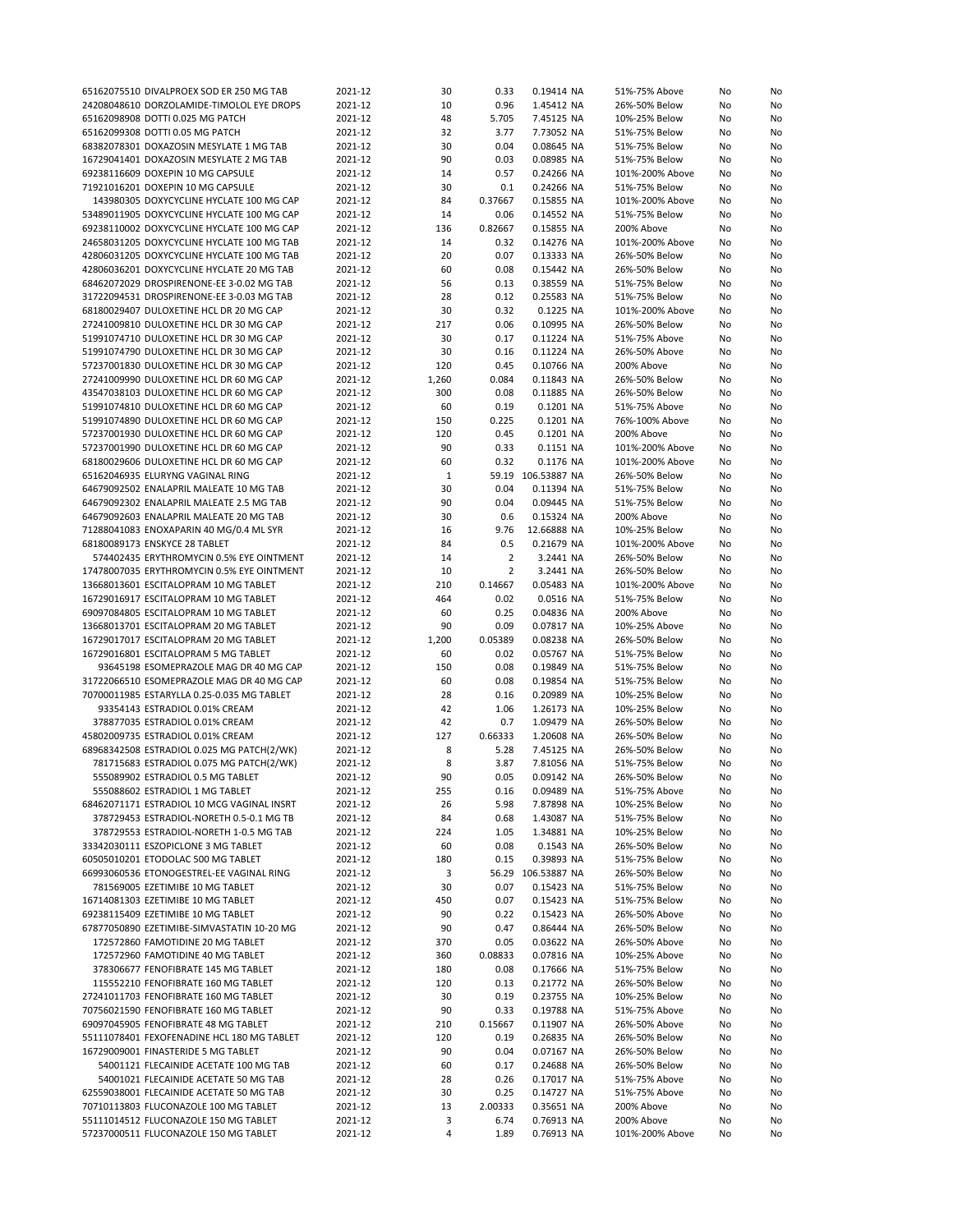| 68462011944 FLUCONAZOLE 150 MG TABLET      | 2021-12 | 35    | 0.6219  | 0.77942 NA  | 10%-25% Below   | No | No |
|--------------------------------------------|---------|-------|---------|-------------|-----------------|----|----|
| 70710113908 FLUCONAZOLE 150 MG TABLET      | 2021-12 | 11    | 3.83167 | 0.77814 NA  | 200% Above      | No | No |
|                                            |         |       |         |             |                 |    |    |
| 115703301 FLUDROCORTISONE 0.1 MG TABLET    | 2021-12 | 30    | 0.25    | 0.46778 NA  | 26%-50% Below   | No | No |
| 555099702 FLUDROCORTISONE 0.1 MG TABLET    | 2021-12 | 30    | 0.25    | 0.46778 NA  | 26%-50% Below   | No | No |
| 51672138603 FLUOCINONIDE 0.05% CREAM       | 2021-12 | 60    | 0.92    | 0.73759 NA  | 10%-25% Above   | No | No |
| 43386002606 FLUOCINONIDE 0.05% SOLUTION    | 2021-12 | 60    | 0.18    | 0.50096 NA  | 51%-75% Below   | No | No |
| 64980045206 FLUOCINONIDE 0.05% SOLUTION    | 2021-12 | 60    | 0.61    | 0.42686 NA  | 26%-50% Above   | No | No |
|                                            |         |       |         |             |                 |    |    |
| 51672411806 FLUOROURACIL 5% CREAM          | 2021-12 | 40    | 0.75    | 1.32857 NA  | 26%-50% Below   | No | No |
| 50111064701 FLUOXETINE HCL 10 MG CAPSULE   | 2021-12 | 60    | 0.32    | 0.0371 NA   | 200% Above      | No | No |
| 50228011301 FLUOXETINE HCL 10 MG CAPSULE   | 2021-12 | 150   | 0.02    | 0.03621 NA  | 26%-50% Below   | No | No |
| 65862019299 FLUOXETINE HCL 10 MG CAPSULE   | 2021-12 | 30    | 0.33    | 0.03443 NA  | 200% Above      | No | No |
| 55111015030 FLUOXETINE HCL 10 MG TABLET    | 2021-12 | 30    | 0.11    | 0.2067 NA   | 26%-50% Below   | No | No |
|                                            |         |       |         |             |                 |    |    |
| 62332024230 FLUOXETINE HCL 10 MG TABLET    | 2021-12 | 30    | 0.05    | 0.2067 NA   | 76%-100% Below  | No | No |
| 50111064801 FLUOXETINE HCL 20 MG CAPSULE   | 2021-12 | 150   | 0.18    | 0.03094 NA  | 200% Above      | No | No |
| 16714011302 FLUOXETINE HCL 20 MG TABLET    | 2021-12 | 90    | 0.05    | 0.26861 NA  | 76%-100% Below  | No | No |
| 50228011505 FLUOXETINE HCL 40 MG CAPSULE   | 2021-12 | 330   | 0.05    | 0.07062 NA  | 26%-50% Below   | No | No |
| 54327099 FLUTICASONE PROP 50 MCG SPRAY     | 2021-12 | 80    | 1.39    | 0.28227 NA  | 200% Above      | No | No |
| 50383070016 FLUTICASONE PROP 50 MCG SPRAY  | 2021-12 | 208   | 0.24222 | 0.28694 NA  | 10%-25% Below   | No | No |
|                                            |         |       |         |             |                 |    |    |
| 60432026415 FLUTICASONE PROP 50 MCG SPRAY  | 2021-12 | 352   | 0.18    | 0.28335 NA  | 26%-50% Below   | No | No |
| 60505082901 FLUTICASONE PROP 50 MCG SPRAY  | 2021-12 | 112   | 0.318   | 0.28551 NA  | 10%-25% Above   | No | No |
| 66993058497 FLUTICASONE-SALMETEROL 100-50  | 2021-12 | 180   | 1.39    | 1.84918 NA  | 10%-25% Below   | No | No |
| 66993058597 FLUTICASONE-SALMETEROL 250-50  | 2021-12 | 60    | 1.73    | 2.19158 NA  | 10%-25% Below   | No | No |
| 60505016601 FLUVOXAMINE MALEATE 100 MG TAB | 2021-12 | 180   | 0.16    | 0.35943 NA  | 51%-75% Below   |    | No |
|                                            |         |       |         |             |                 | No |    |
| 62559015901 FLUVOXAMINE MALEATE 50 MG TAB  | 2021-12 | 30    | 0.15    | 0.39231 NA  | 51%-75% Below   | No | No |
| 11534016501 FOLIC ACID 1 MG TABLET         | 2021-12 | 90    | 0.07    | 0.02615 NA  | 101%-200% Above | No | No |
| 11534016503 FOLIC ACID 1 MG TABLET         | 2021-12 | 144   | 0.01    | 0.02455 NA  | 51%-75% Below   | No | No |
| 65162036110 FOLIC ACID 1 MG TABLET         | 2021-12 | 30    | 0.1     | 0.02375 NA  | 200% Above      | No | No |
|                                            |         | 120   | 0.08    |             |                 |    |    |
| 69315012710 FOLIC ACID 1 MG TABLET         | 2021-12 |       |         | 0.02375 NA  | 200% Above      | No | No |
| 54429731 FUROSEMIDE 20 MG TABLET           | 2021-12 | 30    | 0.13    | 0.02995 NA  | 200% Above      | No | No |
| 43547040111 FUROSEMIDE 20 MG TABLET        | 2021-12 | 38    | 0.1     | 0.03041 NA  | 200% Above      | No | No |
| 69315011610 FUROSEMIDE 20 MG TABLET        | 2021-12 | 480   | 0.02    | 0.03008 NA  | 26%-50% Below   | No | No |
| 69315011710 FUROSEMIDE 40 MG TABLET        | 2021-12 | 240   | 0.02    | 0.03223 NA  | 26%-50% Below   | No | No |
|                                            |         |       |         |             |                 |    |    |
| 50228017905 GABAPENTIN 100 MG CAPSULE      | 2021-12 | 30    | 0.02    | 0.02947 NA  | 26%-50% Below   | No | No |
| 67877022205 GABAPENTIN 100 MG CAPSULE      | 2021-12 | 90    | 0.02    | 0.02889 NA  | 26%-50% Below   | No | No |
| 69097081307 GABAPENTIN 100 MG CAPSULE      | 2021-12 | 120   | 0.04    | 0.02947 NA  | 26%-50% Above   | No | No |
| 69097081312 GABAPENTIN 100 MG CAPSULE      | 2021-12 | 60    | 0.16    | 0.02889 NA  | 200% Above      | No | No |
| 45963055650 GABAPENTIN 300 MG CAPSULE      | 2021-12 | 240   | 0.03    | 0.04829 NA  | 26%-50% Below   | No | No |
|                                            |         |       |         |             |                 |    |    |
| 49483060650 GABAPENTIN 300 MG CAPSULE      | 2021-12 | 480   | 0.03    | 0.04829 NA  | 26%-50% Below   | No | No |
| 50228018005 GABAPENTIN 300 MG CAPSULE      | 2021-12 | 1,320 | 0.03429 | 0.04799 NA  | 26%-50% Below   | No | No |
| 65162010211 GABAPENTIN 300 MG CAPSULE      | 2021-12 | 30    | 0.22    | 0.04724 NA  | 200% Above      | No | No |
| 65162010250 GABAPENTIN 300 MG CAPSULE      | 2021-12 | 180   | 0.13    | 0.04829 NA  | 101%-200% Above | No | No |
| 67877022305 GABAPENTIN 300 MG CAPSULE      | 2021-12 | 270   | 0.06    | 0.04724 NA  | 26%-50% Above   | No | No |
| 69097094312 GABAPENTIN 300 MG CAPSULE      | 2021-12 | 240   | 0.1     | 0.04759 NA  | 101%-200% Above | No | No |
|                                            |         |       |         |             |                 |    |    |
| 67877022410 GABAPENTIN 400 MG CAPSULE      | 2021-12 | 90    | 0.07    | 0.05945 NA  | 10%-25% Above   | No | No |
| 71093016305 GABAPENTIN 400 MG CAPSULE      | 2021-12 | 390   | 0.04    | 0.06068 NA  | 26%-50% Below   | No | No |
| 65862052301 GABAPENTIN 600 MG TABLET       | 2021-12 | 60    | 0.12    | 0.09845 NA  | 10%-25% Above   | No | No |
| 65862052305 GABAPENTIN 600 MG TABLET       | 2021-12 | 90    | 0.11    | 0.09845 NA  | 10%-25% Above   | No | No |
|                                            |         |       |         |             |                 |    |    |
| 67877042805 GABAPENTIN 600 MG TABLET       | 2021-12 | 270   | 0.13    | 0.09845 NA  | 26%-50% Above   | No | No |
| 50228017805 GABAPENTIN 800 MG TABLET       | 2021-12 | 90    | 0.08    | 0.12664 NA  | 26%-50% Below   | No | No |
| 70700015285 GEMMILY 1 MG-20 MCG CAPSULE    | 2021-12 | 84    | 1.62    | 2.96027 NA  | 26%-50% Below   | No | No |
| 16729000201 GLIMEPIRIDE 2 MG TABLET        | 2021-12 | 90    | 0.02    | 0.05197 NA  | 51%-75% Below   | No | No |
| 16729000216 GLIMEPIRIDE 2 MG TABLET        | 2021-12 | 90    | 0.03    | 0.05197 NA  | 26%-50% Below   | No | No |
| 55111032101 GLIMEPIRIDE 2 MG TABLET        | 2021-12 | 30    | 0.07    | 0.04452 NA  | 51%-75% Above   | No | No |
|                                            |         |       |         |             |                 |    |    |
| 16729000301 GLIMEPIRIDE 4 MG TABLET        | 2021-12 | 90    | 0.12    | 0.05174 NA  | 101%-200% Above | No | No |
| 16729000316 GLIMEPIRIDE 4 MG TABLET        | 2021-12 | 90    | 0.04    | 0.05174 NA  | 10%-25% Below   | No | No |
| 55111032201 GLIMEPIRIDE 4 MG TABLET        | 2021-12 | 60    | 0.1     | 0.05174 NA  | 76%-100% Above  | No | No |
| 60505014201 GLIPIZIDE 10 MG TABLET         | 2021-12 | 90    | 0.33    | 0.05638 NA  | 200% Above      | No | No |
| 60505014100 GLIPIZIDE 5 MG TABLET          | 2021-12 | 180   | 0.04    | 0.03438 NA  | 10%-25% Above   | No | No |
|                                            |         |       |         |             |                 |    |    |
| 59651027005 GLIPIZIDE ER 10 MG TABLET      | 2021-12 | 180   | 0.27    | 0.17907 NA  | 51%-75% Above   | No | No |
| 64980028005 GLIPIZIDE ER 5 MG TABLET       | 2021-12 | 270   | 0.3     | 0.10247 NA  | 101%-200% Above | No | No |
| 121093192 GLYBURIDE 5 MG TABLET            | 2021-12 | 360   | 0.04    | 0.08922 NA  | 51%-75% Below   | No | No |
| 113091555 GS OMEPRAZOLE DR 20 MG TABLET    | 2021-12 | 180   | 0.29    | 0.46956 NA  | 26%-50% Below   | No | No |
|                                            |         |       |         |             |                 |    |    |
| 42806004801 GUANFACINE 1 MG TABLET         | 2021-12 | 75    | 0.32    | 0.47763 NA  | 26%-50% Below   | No | No |
| 65162071310 GUANFACINE 2 MG TABLET         | 2021-12 | 30    | 0.49    | 0.71342 NA  | 26%-50% Below   | No | No |
| 2879959 HUMALOG 100 UNIT/ML KWIKPEN        | 2021-12 | 162   | 30.34   | 33.9305 NA  | 10%-25% Below   | No | No |
| 2751001 HUMALOG 100 UNIT/ML VIAL           | 2021-12 | 120   | 19.6975 | 26.37712 NA | 26%-50% Below   | No | No |
| 31722052201 HYDRALAZINE 100 MG TABLET      | 2021-12 | 90    | 0.04    | 0.08994 NA  | 51%-75% Below   | No | No |
| 31722052101 HYDRALAZINE 50 MG TABLET       |         |       | 0.02    | 0.04968 NA  | 51%-75% Below   |    |    |
|                                            | 2021-12 | 60    |         |             |                 | No | No |
| 50228014605 HYDROCHLOROTHIAZIDE 12.5 MG CP | 2021-12 | 90    | 0.11    | 0.03409 NA  | 200% Above      | No | No |
| 50228014610 HYDROCHLOROTHIAZIDE 12.5 MG CP | 2021-12 | 300   | 0.09    | 0.03301 NA  | 101%-200% Above | No | No |
| 16729018217 HYDROCHLOROTHIAZIDE 12.5 MG TB | 2021-12 | 570   | 0.03    | 0.05574 NA  | 26%-50% Below   | No | No |
| 172208380 HYDROCHLOROTHIAZIDE 25 MG TAB    | 2021-12 | 960   | 0.01167 | 0.01444 NA  | 10%-25% Below   | No | No |
| 16729018317 HYDROCHLOROTHIAZIDE 25 MG TAB  | 2021-12 | 180   | 0.05    | 0.01444 NA  | 200% Above      | No |    |
|                                            |         |       |         |             |                 |    | No |
| 23155000810 HYDROCHLOROTHIAZIDE 25 MG TAB  | 2021-12 | 180   | 0.02    | 0.01444 NA  | 26%-50% Above   | No | No |
| 23155000901 HYDROCHLOROTHIAZIDE 50 MG TAB  | 2021-12 | 90    | 0.01    | 0.02488 NA  | 51%-75% Below   | No | No |
| 13107002101 HYDROCODONE-ACETAMIN 10-325 MG | 2021-12 | 489   | 0.07    | 0.11798 NA  | 26%-50% Below   | No | No |
| 27808003703 HYDROCODONE-ACETAMIN 10-325 MG | 2021-12 | 90    | 0.15    | 0.11815 NA  | 26%-50% Above   | No | No |
|                                            |         |       |         |             |                 |    |    |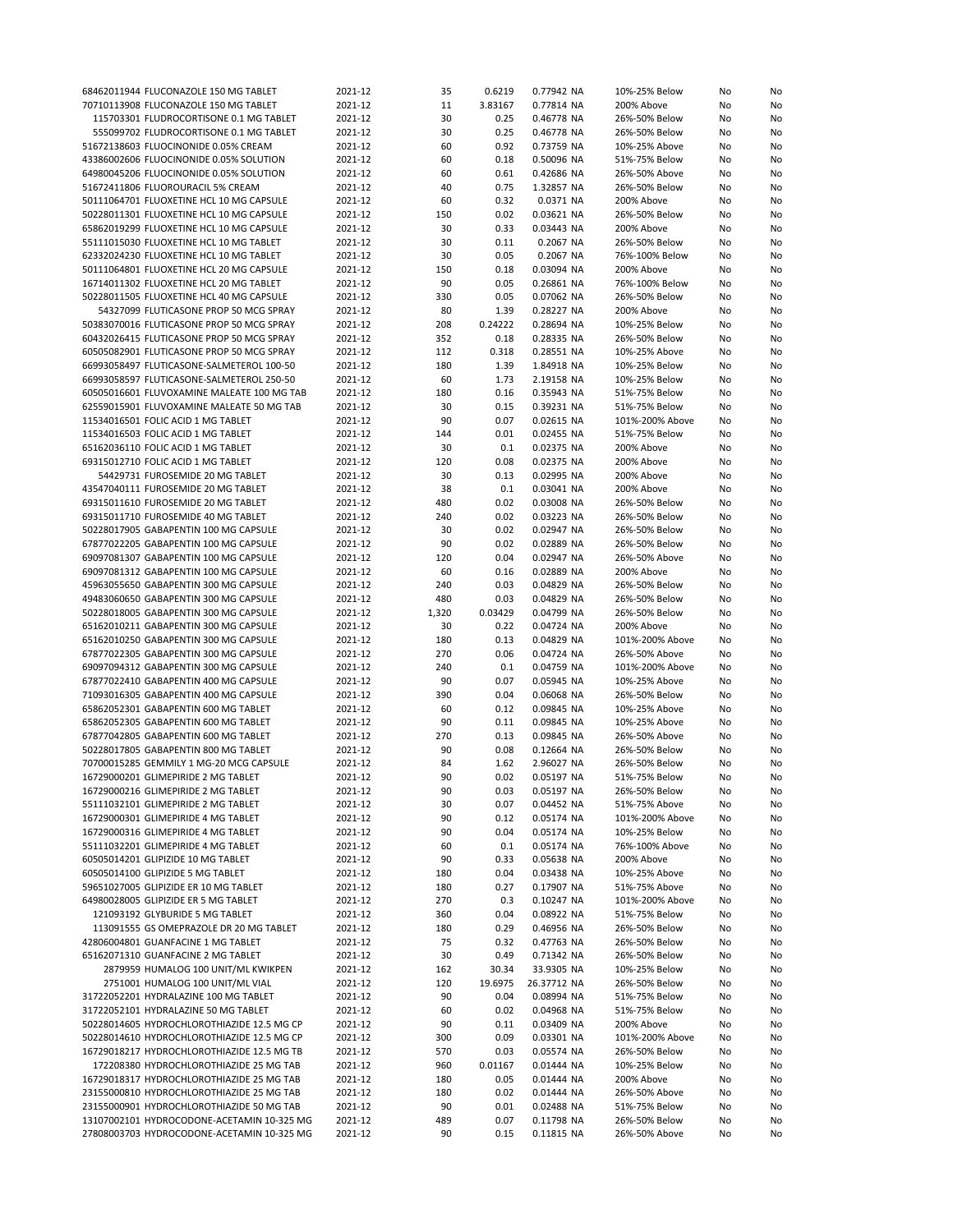| 43386035801 HYDROCODONE-ACETAMIN 10-325 MG                                       | 2021-12            | 60             | 0.17         | 0.11815 NA              | 26%-50% Above                   | No       | No       |
|----------------------------------------------------------------------------------|--------------------|----------------|--------------|-------------------------|---------------------------------|----------|----------|
| 53746011001 HYDROCODONE-ACETAMIN 10-325 MG                                       |                    | 120            | 0.17         | 0.11815 NA              | 26%-50% Above                   |          |          |
|                                                                                  | 2021-12            |                |              |                         |                                 | No       | No       |
| 13107001901 HYDROCODONE-ACETAMIN 5-325 MG                                        | 2021-12            | 180            | 0.06         | 0.08767 NA              | 26%-50% Below                   | No       | No       |
| 13107001905 HYDROCODONE-ACETAMIN 5-325 MG                                        | 2021-12            | 20             | 0.06         | 0.08767 NA              | 26%-50% Below                   | No       | No       |
| 53746010901 HYDROCODONE-ACETAMIN 5-325 MG                                        | 2021-12            | 198            | 0.22857      | 0.08814 NA              | 101%-200% Above                 | No       | No       |
| 406012401 HYDROCODONE-ACETAMIN 7.5-325                                           | 2021-12            | 30             | 0.17         | 0.11112 NA              | 51%-75% Above                   | No       | No       |
|                                                                                  |                    |                |              |                         |                                 |          |          |
| 406012405 HYDROCODONE-ACETAMIN 7.5-325                                           | 2021-12            | 120            | 0.16         | 0.1132 NA               | 26%-50% Above                   | No       | No       |
| 10702019001 HYDROCODONE-ACETAMIN 7.5-325                                         | 2021-12            | 24             | 0.07         | 0.11112 NA              | 26%-50% Below                   | No       | No       |
| 65162011510 HYDROCODONE-ACETAMIN 7.5-325                                         | 2021-12            | 10             | 0.18         | 0.1132 NA               | 51%-75% Above                   | No       | No       |
| 65162011550 HYDROCODONE-ACETAMIN 7.5-325                                         | 2021-12            | 372            | 0.07         | 0.11174 NA              | 26%-50% Below                   | No       | No       |
|                                                                                  |                    |                |              |                         |                                 |          |          |
| 64380097106 HYDROCORTISONE 10 MG TABLET                                          | 2021-12            | 360            | 0.75         | 0.29218 NA              | 101%-200% Above                 | No       | No       |
| 45802093716 HYDROCORTISONE 2.5% LOTION                                           | 2021-12            | 59             | 0.28         | 0.16891 NA              | 51%-75% Above                   | No       | No       |
| 16729048516 HYDROXYCHLOROQUINE 200 MG TAB                                        | 2021-12            | 30             | 0.33         | 0.27356 NA              | 10%-25% Above                   | No       | No       |
| 68382009605 HYDROXYCHLOROQUINE 200 MG TAB                                        | 2021-12            | 510            | 0.21         | 0.24367 NA              | 10%-25% Below                   | No       | No       |
| 16714008110 HYDROXYZINE HCL 10 MG TABLET                                         |                    | 30             | 0.02         |                         |                                 |          | No       |
|                                                                                  | 2021-12            |                |              | 0.03881 NA              | 26%-50% Below                   | No       |          |
| 93506105 HYDROXYZINE HCL 25 MG TABLET                                            | 2021-12            | 42             | 0.1          | 0.07258 NA              | 26%-50% Above                   | No       | No       |
| 16714008211 HYDROXYZINE HCL 25 MG TABLET                                         | 2021-12            | 180            | 0.04         | 0.07258 NA              | 26%-50% Below                   | No       | No       |
| 23155050101 HYDROXYZINE HCL 25 MG TABLET                                         | 2021-12            | 90             | 0.11         | 0.07258 NA              | 51%-75% Above                   | No       | No       |
| 23155050105 HYDROXYZINE HCL 25 MG TABLET                                         | 2021-12            | 30             | 0.24         | 0.07258 NA              | 200% Above                      | No       | No       |
|                                                                                  |                    |                |              |                         |                                 |          |          |
| 93506201 HYDROXYZINE HCL 50 MG TABLET                                            | 2021-12            | 420            | 0.05         | 0.0992 NA               | 26%-50% Below                   | No       | No       |
| 16714008310 HYDROXYZINE HCL 50 MG TABLET                                         | 2021-12            | 30             | 0.14         | 0.0992 NA               | 26%-50% Above                   | No       | No       |
| 23155050201 HYDROXYZINE HCL 50 MG TABLET                                         | 2021-12            | 90             | 0.11         | 0.0992 NA               | 10%-25% Above                   | No       | No       |
| 115180301 HYDROXYZINE PAM 25 MG CAP                                              | 2021-12            | 300            | 0.14         | 0.0718 NA               | 76%-100% Above                  | No       | No       |
| 185067405 HYDROXYZINE PAM 25 MG CAP                                              | 2021-12            | 300            | 0.05         | 0.07269 NA              | 26%-50% Below                   | No       | No       |
|                                                                                  |                    |                |              |                         |                                 |          |          |
| 555032302 HYDROXYZINE PAM 25 MG CAP                                              | 2021-12            | 180            | 0.14         | 0.0718 NA               | 76%-100% Above                  | No       | No       |
| 33342015053 IBANDRONATE SODIUM 150 MG TAB                                        | 2021-12            | 3              | 9.97         | 5.64799 NA              | 76%-100% Above                  | No       | No       |
| 49483060350 IBUPROFEN 600 MG TABLET                                              | 2021-12            | 100            | 0.1          | 0.0602 NA               | 51%-75% Above                   | No       | No       |
| 65162046550 IBUPROFEN 600 MG TABLET                                              | 2021-12            | 70             | 0.05         | 0.0602 NA               | 10%-25% Below                   | No       | No       |
| 67877032005 IBUPROFEN 600 MG TABLET                                              |                    | 30             | 0.33         | 0.0602 NA               | 200% Above                      |          |          |
|                                                                                  | 2021-12            |                |              |                         |                                 | No       | No       |
| 49483060450 IBUPROFEN 800 MG TABLET                                              | 2021-12            | 1,066          | 0.05         | 0.0759 NA               | 26%-50% Below                   | No       | No       |
| 59651036205 IBUPROFEN 800 MG TABLET                                              | 2021-12            | 100            | 0.2          | 0.07844 NA              | 101%-200% Above                 | No       | No       |
| 65162046650 IBUPROFEN 800 MG TABLET                                              | 2021-12            | 28             | 0.06         | 0.06913 NA              | 10%-25% Below                   | No       | No       |
| 67877032101 IBUPROFEN 800 MG TABLET                                              | 2021-12            | 381            | 0.05         | 0.07844 NA              | 26%-50% Below                   | No       | No       |
|                                                                                  |                    |                |              |                         |                                 |          |          |
| 67877032105 IBUPROFEN 800 MG TABLET                                              | 2021-12            | 90             | 0.11         | 0.06913 NA              | 51%-75% Above                   | No       | No       |
| 49884005501 IMIPRAMINE HCL 25 MG TABLET                                          | 2021-12            | 90             | 0.04         | 0.09713 NA              | 51%-75% Below                   | No       | No       |
| 60505082601 IPRATROPIUM 0.03% SPRAY                                              | 2021-12            | 120            | 0.5375       | 0.74235 NA              | 26%-50% Below                   | No       | No       |
| 24208039915 IPRATROPIUM 0.06% SPRAY                                              | 2021-12            | 45             | 0.92         | 1.54301 NA              | 26%-50% Below                   | No       | No       |
| 31722073190 IRBESARTAN 300 MG TABLET                                             | 2021-12            | 150            | 0.18667      | 0.29327 NA              | 26%-50% Below                   | No       | No       |
|                                                                                  |                    |                |              |                         |                                 |          |          |
| 54025413 IRBESARTAN-HCTZ 150-12.5 MG TB                                          | 2021-12            | 30             | 0.33         | 0.25782 NA              | 26%-50% Above                   | No       | No       |
| 93823298 IRBESARTAN-HCTZ 300-12.5 MG TB                                          | 2021-12            | 30             | 0.19         | 0.28033 NA              | 26%-50% Below                   | No       | No       |
| 68382065005 ISOSORBIDE MONONIT ER 30 MG TB                                       | 2021-12            | 30             | 0.26         | 0.09977 NA              | 101%-200% Above                 | No       | No       |
| 62175011937 ISOSORBIDE MONONIT ER 60 MG TB                                       | 2021-12            | 90             | 0.06         | 0.13879 NA              | 51%-75% Below                   | No       | No       |
| 69238101703 ISOTRETINOIN 30 MG CAPSULE                                           | 2021-12            | 60             | 7.23         | 3.20358 NA              | 101%-200% Above                 | No       | No       |
| 62332020430 ITRACONAZOLE 100 MG CAPSULE                                          | 2021-12            | 14             | 0.46         | 1.01063 NA              | 51%-75% Below                   | No       | No       |
|                                                                                  |                    |                |              |                         |                                 |          |          |
| 70700012387 JAIMIESS 0.15-0.03-0.01 MG TAB                                       | 2021-12            | 91             | 0.17         | 0.57928 NA              | 51%-75% Below                   | No       | No       |
| 597015290 JARDIANCE 10 MG TABLET                                                 | 2021-12            | 120            | 15.71        | 17.5333 NA              | 10%-25% Below                   | No       | No       |
| 168009930 KETOCONAZOLE 2% CREAM                                                  | 2021-12            | 30             | 0.76         | 0.49118 NA              | 51%-75% Above                   | No       | No       |
| 21922002505 KETOCONAZOLE 2% CREAM                                                | 2021-12            | 30             | 0.77         | 0.49118 NA              | 51%-75% Above                   | No       | No       |
| 21922002507 KETOCONAZOLE 2% CREAM                                                | 2021-12            | 180            | 0.26         | 0.34886 NA              | 26%-50% Below                   | No       | No       |
| 45802046564 KETOCONAZOLE 2% SHAMPOO                                              | 2021-12            | 240            | 0.155        | 0.09098 NA              | 51%-75% Above                   |          |          |
|                                                                                  |                    |                |              |                         |                                 | No       | No       |
| 63646001004 KETOCONAZOLE 2% SHAMPOO                                              | 2021-12            | 120            | 0.07         | 0.09098 NA              | 10%-25% Below                   | No       | No       |
| 93031401 KETOROLAC 10 MG TABLET                                                  | 2021-12            | 40             | 0.8          | 0.65092 NA              | 10%-25% Above                   | No       | No       |
| 69543038810 KETOROLAC 10 MG TABLET                                               | 2021-12            | 20             | 1.11         | 0.62703 NA              | 76%-100% Above                  | No       | No       |
| 49884012201 LABETALOL HCL 100 MG TABLET                                          | 2021-12            | 90             | 0.05         | 0.14923 NA              | 51%-75% Below                   | No       | No       |
| 16714070101 LAMOTRIGINE 100 MG TABLET                                            |                    |                |              |                         |                                 |          |          |
|                                                                                  | 2021-12            | 330            | 0.03         | 0.06205 NA              | 51%-75% Below                   | No       | No       |
| 51672413204 LAMOTRIGINE 150 MG TABLET                                            | 2021-12            | 90             | 0.05         | 0.09154 NA              | 26%-50% Below                   | No       | No       |
| 59746024760 LAMOTRIGINE 150 MG TABLET                                            | 2021-12            | 60             | 0.05         | 0.09154 NA              | 26%-50% Below                   | No       | No       |
| 13668004960 LAMOTRIGINE 200 MG TABLET                                            | 2021-12            | 30             | 0.21         | 0.09907 NA              | 101%-200% Above                 | No       | No       |
| 29300011405 LAMOTRIGINE 200 MG TABLET                                            | 2021-12            | 225            | 0.05         | 0.09907 NA              | 26%-50% Below                   | No       | No       |
|                                                                                  |                    |                |              |                         |                                 |          |          |
| 68382001005 LAMOTRIGINE 200 MG TABLET                                            | 2021-12            | 150            | 0.13         | 0.09712 NA              | 26%-50% Above                   | No       | No       |
| 29300011105 LAMOTRIGINE 25 MG TABLET                                             | 2021-12            | 390            | 0.02         | 0.03437 NA              | 26%-50% Below                   | No       | No       |
| 67877027590 LANSOPRAZOLE DR 30 MG CAPSULE                                        |                    |                |              |                         |                                 |          | No       |
|                                                                                  | 2021-12            | 90             | 0.33         | 0.15569 NA              | 101%-200% Above                 | No       |          |
|                                                                                  |                    |                |              |                         |                                 |          |          |
| 70756080790 LANSOPRAZOLE DR 30 MG CAPSULE                                        | 2021-12            | 90             | 0.07         | 0.15569 NA              | 51%-75% Below                   | No       | No       |
| 43598056178 LANSOPRAZOLE ODT 30 MG TABLET                                        | 2021-12            | 90             | 3.87         | 6.06176 NA              | 26%-50% Below                   | No       | No       |
| 16714040604 LARIN FE 1-20 TABLET                                                 | 2021-12            | 28             | 0.83         | 0.27901 NA              | 101%-200% Above                 | No       | No       |
| 61314054701 LATANOPROST 0.005% EYE DROPS                                         | 2021-12            | $\overline{2}$ | 0.94         | 1.90865 NA              | 51%-75% Below                   | No       | No       |
| 16729003410 LETROZOLE 2.5 MG TABLET                                              | 2021-12            | 20             | 0.97         | 0.1343 NA               | 200% Above                      | No       | No       |
|                                                                                  |                    |                |              |                         |                                 |          |          |
| 16729003415 LETROZOLE 2.5 MG TABLET                                              | 2021-12            | 30             | 0.08         | 0.13312 NA              | 26%-50% Below                   | No       | No       |
| 50742018130 LEUCOVORIN CALCIUM 5 MG TAB                                          | 2021-12            | 4              | 0.3          | 0.72121 NA              | 51%-75% Below                   | No       | No       |
| 31722057447 LEVETIRACETAM 100 MG/ML SOLN                                         | 2021-12            | 400            | 0.08         | 0.03257 NA              | 101%-200% Above                 | No       | No       |
| 68180011302 LEVETIRACETAM 500 MG TABLET                                          | 2021-12            | 300            | 0.07         | 0.1041 NA               | 26%-50% Below                   | No       | No       |
| 50228013690 LEVOCETIRIZINE 5 MG TABLET                                           | 2021-12            | 330            | 0.04         | 0.07346 NA              | 26%-50% Below                   | No       | No       |
|                                                                                  |                    |                |              |                         |                                 |          |          |
| 31722072250 LEVOFLOXACIN 500 MG TABLET                                           | 2021-12            | 40             | 0.1          | 0.18569 NA              | 26%-50% Below                   | No       | No       |
| 55111028050 LEVOFLOXACIN 500 MG TABLET                                           | 2021-12            | 10             | 0.1          | 0.19108 NA              | 26%-50% Below                   | No       | No       |
| 378655053 LEVONOR-ETH ESTRAD 0.15-0.03                                           | 2021-12            | 28             | 0.05         | 0.22161 NA              | 76%-100% Below                  | No       | No       |
| 378180910 LEVOTHYROXINE 100 MCG TABLET<br>378180977 LEVOTHYROXINE 100 MCG TABLET | 2021-12<br>2021-12 | 90<br>180      | 0.06<br>0.06 | 0.20442 NA<br>0.2872 NA | 51%-75% Below<br>76%-100% Below | No<br>No | No<br>No |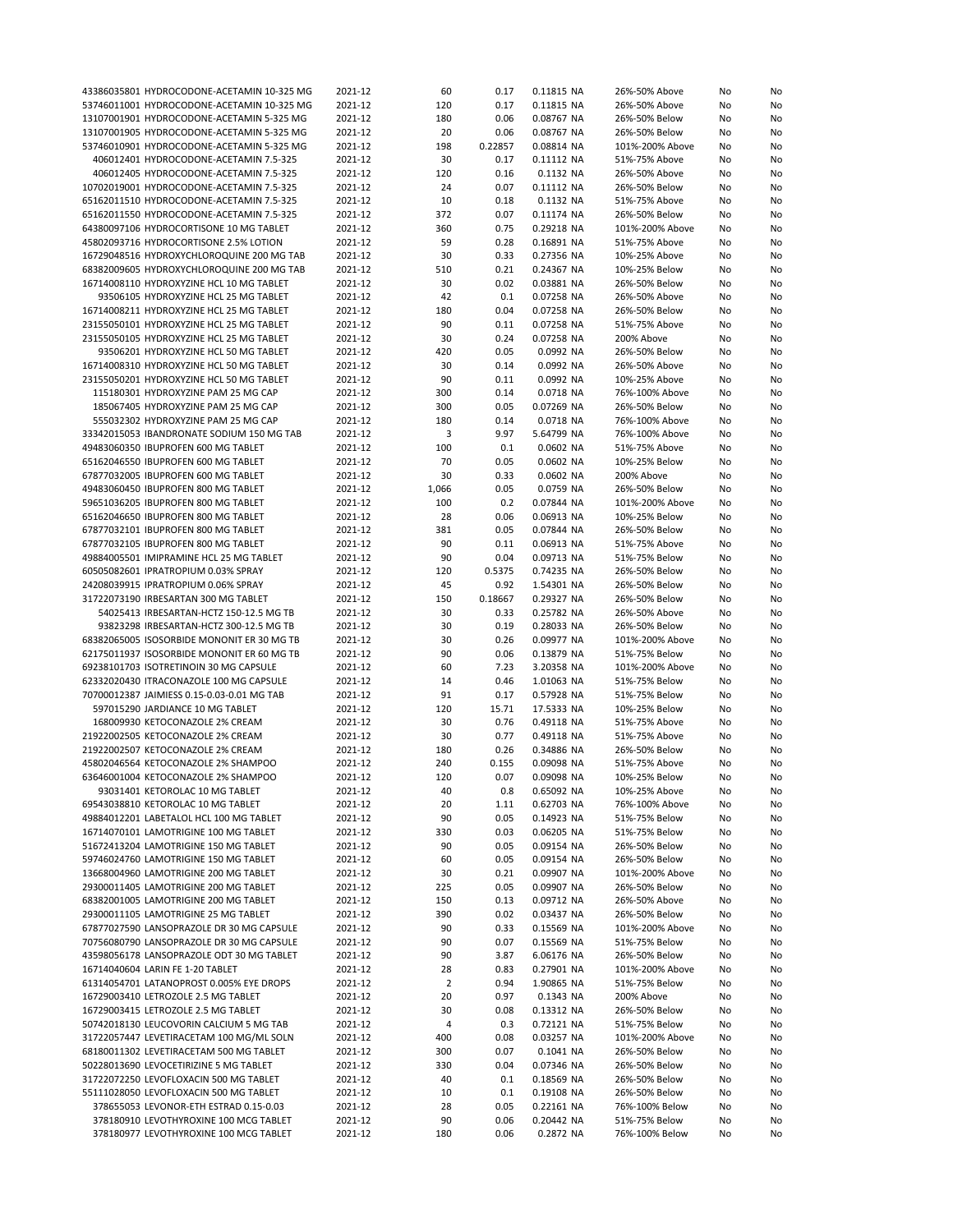| 16729045117 LEVOTHYROXINE 100 MCG TABLET                                   |                                            |                    |                |              |                          |                                |          |          |
|----------------------------------------------------------------------------|--------------------------------------------|--------------------|----------------|--------------|--------------------------|--------------------------------|----------|----------|
|                                                                            |                                            | 2021-12            | 180            | 0.06         | 0.2665 NA                | 76%-100% Below                 | No       | No       |
|                                                                            | 69238183407 LEVOTHYROXINE 100 MCG TABLET   | 2021-12            | 30             | 0.28         | 0.20442 NA               | 26%-50% Above                  | No       | No       |
|                                                                            | 378181110 LEVOTHYROXINE 112 MCG TABLET     | 2021-12            | 90             | 0.33         | 0.22611 NA               | 26%-50% Above                  | No       | No       |
|                                                                            | 378181177 LEVOTHYROXINE 112 MCG TABLET     | 2021-12            | 210            | 0.06         | 0.2427 NA                | 76%-100% Below                 | No       | No       |
|                                                                            | 16729045215 LEVOTHYROXINE 112 MCG TABLET   | 2021-12            | 90             | 0.06         | 0.22611 NA               | 51%-75% Below                  | No       | No       |
|                                                                            | 68180097003 LEVOTHYROXINE 112 MCG TABLET   | 2021-12            | 180            | 0.33         | 0.22611 NA               | 26%-50% Above                  | No       | No       |
|                                                                            | 378181377 LEVOTHYROXINE 125 MCG TABLET     | 2021-12            | 210            | 0.15333      | 0.25112 NA               | 26%-50% Below                  | No       |          |
|                                                                            |                                            |                    |                |              |                          |                                |          | No       |
|                                                                            | 47781065790 LEVOTHYROXINE 125 MCG TABLET   | 2021-12            | 90             | 0.11         | 0.24249 NA               | 51%-75% Below                  | No       | No       |
|                                                                            | 69238183607 LEVOTHYROXINE 125 MCG TABLET   | 2021-12            | 120            | 0.3          | 0.24249 NA               | 10%-25% Above                  | No       | No       |
|                                                                            | 378182377 LEVOTHYROXINE 137 MCG TABLET     | 2021-12            | 90             | 0.4          | 0.24612 NA               | 51%-75% Above                  | No       | No       |
|                                                                            | 68180097203 LEVOTHYROXINE 137 MCG TABLET   | 2021-12            | 75             | 0.4          | 0.25506 NA               | 51%-75% Above                  | No       | No       |
|                                                                            | 68180097303 LEVOTHYROXINE 150 MCG TABLET   | 2021-12            | 90             | 0.07         | 0.25261 NA               | 51%-75% Below                  | No       | No       |
|                                                                            | 378181777 LEVOTHYROXINE 175 MCG TABLET     | 2021-12            | 180            | 0.08         | 0.38919 NA               | 76%-100% Below                 | No       | No       |
|                                                                            |                                            |                    |                |              |                          |                                |          |          |
|                                                                            | 16729045617 LEVOTHYROXINE 175 MCG TABLET   | 2021-12            | 180            | 0.08         | 0.38919 NA               | 76%-100% Below                 | No       | No       |
|                                                                            | 16729045717 LEVOTHYROXINE 200 MCG TABLET   | 2021-12            | 240            | 0.08         | 0.3149 NA                | 51%-75% Below                  | No       | No       |
|                                                                            | 378180010 LEVOTHYROXINE 25 MCG TABLET      | 2021-12            | 90             | 0.21         | 0.16537 NA               | 26%-50% Above                  | No       | No       |
|                                                                            | 378180077 LEVOTHYROXINE 25 MCG TABLET      | 2021-12            | 125            | 0.06         | 0.16537 NA               | 51%-75% Below                  | No       | No       |
|                                                                            | 16729044717 LEVOTHYROXINE 25 MCG TABLET    | 2021-12            | 210            | 0.06         | 0.16615 NA               | 51%-75% Below                  | No       | No       |
|                                                                            | 69238183007 LEVOTHYROXINE 25 MCG TABLET    | 2021-12            | 120            | 0.205        | 0.16654 NA               | 10%-25% Above                  | No       | No       |
|                                                                            | 378180310 LEVOTHYROXINE 50 MCG TABLET      | 2021-12            | 210            | 0.24333      | 0.17975 NA               | 26%-50% Above                  | No       |          |
|                                                                            |                                            |                    |                |              |                          |                                |          | No       |
|                                                                            | 378180377 LEVOTHYROXINE 50 MCG TABLET      | 2021-12            | 90             | 0.06         | 0.17394 NA               | 51%-75% Below                  | No       | No       |
|                                                                            | 16729044817 LEVOTHYROXINE 50 MCG TABLET    | 2021-12            | 390            | 0.06         | 0.17394 NA               | 51%-75% Below                  | No       | No       |
|                                                                            | 69238183107 LEVOTHYROXINE 50 MCG TABLET    | 2021-12            | 90             | 0.24         | 0.17394 NA               | 26%-50% Above                  | No       | No       |
|                                                                            | 378180510 LEVOTHYROXINE 75 MCG TABLET      | 2021-12            | 150            | 0.22         | 0.19591 NA               | 10%-25% Above                  | No       | No       |
|                                                                            | 378180577 LEVOTHYROXINE 75 MCG TABLET      | 2021-12            | 30             | 0.06         | 0.19515 NA               | 51%-75% Below                  | No       | No       |
|                                                                            | 16729044917 LEVOTHYROXINE 75 MCG TABLET    | 2021-12            | 90             | 0.06         | 0.19591 NA               | 51%-75% Below                  | No       | No       |
|                                                                            |                                            |                    |                |              |                          |                                |          |          |
|                                                                            | 68180096703 LEVOTHYROXINE 75 MCG TABLET    | 2021-12            | 30             | 0.28         | 0.19515 NA               | 26%-50% Above                  | No       | No       |
|                                                                            | 69238183201 LEVOTHYROXINE 75 MCG TABLET    | 2021-12            | 90             | 0.06         | 0.19629 NA               | 51%-75% Below                  | No       | No       |
|                                                                            | 378180777 LEVOTHYROXINE 88 MCG TABLET      | 2021-12            | 30             | 0.06         | 0.18818 NA               | 51%-75% Below                  | No       | No       |
|                                                                            | 16729045017 LEVOTHYROXINE 88 MCG TABLET    | 2021-12            | 150            | 0.06         | 0.20203 NA               | 51%-75% Below                  | No       | No       |
|                                                                            | 50383066730 LIDOCAINE-PRILOCAINE CREAM     | 2021-12            | 30             | 0.45         | 0.24085 NA               | 76%-100% Above                 | No       | No       |
| 72606000107 LINEZOLID 600 MG TABLET                                        |                                            | 2021-12            | 60             | 1.03         | 2.07047 NA               | 51%-75% Below                  | No       | No       |
|                                                                            |                                            |                    |                |              |                          |                                |          |          |
|                                                                            | 51862032001 LIOTHYRONINE SOD 5 MCG TAB     | 2021-12            | 180            | 0.23         | 0.38384 NA               | 26%-50% Below                  | No       | No       |
|                                                                            | 68382058201 LIOTHYRONINE SOD 5 MCG TAB     | 2021-12            | 36             | 0.23         | 0.34797 NA               | 26%-50% Below                  | No       | No       |
| 43547035311 LISINOPRIL 10 MG TABLET                                        |                                            | 2021-12            | 1,020          | 0.02706      | 0.02069 NA               | 26%-50% Above                  | No       | No       |
| 68180098003 LISINOPRIL 10 MG TABLET                                        |                                            | 2021-12            | 90             | 0.19         | 0.01887 NA               | 200% Above                     | No       | No       |
| 68645055254 LISINOPRIL 10 MG TABLET                                        |                                            | 2021-12            | 120            | 0.11         | 0.02006 NA               | 200% Above                     | No       | No       |
| 43547035150 LISINOPRIL 2.5 MG TABLET                                       |                                            | 2021-12            | 90             | 0.01         | 0.01751 NA               | 26%-50% Below                  | No       | No       |
| 68180051201 LISINOPRIL 2.5 MG TABLET                                       |                                            | 2021-12            | 90             | 0.04         | 0.01751 NA               | 101%-200% Above                | No       | No       |
|                                                                            |                                            |                    |                |              |                          |                                |          |          |
| 43547035411 LISINOPRIL 20 MG TABLET                                        |                                            | 2021-12            | 480            | 0.085        | 0.02806 NA               | 200% Above                     | No       | No       |
|                                                                            |                                            | 2021-12            | 90             | 0.33         | 0.02858 NA               | 200% Above                     | No       | No       |
| 68180098103 LISINOPRIL 20 MG TABLET                                        |                                            |                    |                |              |                          |                                |          |          |
| 68645055354 LISINOPRIL 20 MG TABLET                                        |                                            | 2021-12            | 90             | 0.11         | 0.02858 NA               | 200% Above                     | No       | No       |
| 68180098201 LISINOPRIL 30 MG TABLET                                        |                                            | 2021-12            | 90             | 0.09         | 0.06288 NA               | 26%-50% Above                  | No       | No       |
|                                                                            |                                            |                    |                |              |                          |                                |          |          |
| 43547035211 LISINOPRIL 5 MG TABLET                                         |                                            | 2021-12            | 345            | 0.01         | 0.01825 NA               | 26%-50% Below                  | No       | No       |
| 68180051303 LISINOPRIL 5 MG TABLET                                         |                                            | 2021-12            | 90             | 0.21         | 0.01825 NA               | 200% Above                     | No       | No       |
|                                                                            | 591086005 LISINOPRIL-HCTZ 10-12.5 MG TAB   | 2021-12            | 90             | 0.01         | 0.03857 NA               | 51%-75% Below                  | No       | No       |
|                                                                            | 68180051802 LISINOPRIL-HCTZ 10-12.5 MG TAB | 2021-12            | 120            | 0.33         | 0.03857 NA               | 200% Above                     | No       | No       |
|                                                                            | 591086101 LISINOPRIL-HCTZ 20-12.5 MG TAB   | 2021-12            | 90             | 0.02         | 0.05346 NA               | 51%-75% Below                  | No       | No       |
|                                                                            | 68645055754 LISINOPRIL-HCTZ 20-12.5 MG TAB | 2021-12            | 90             | 0.22         | 0.05346 NA               | 200% Above                     | No       | No       |
|                                                                            | 68180052002 LISINOPRIL-HCTZ 20-25 MG TAB   | 2021-12            | 120            | 0.03         | 0.04952 NA               | 26%-50% Below                  | No       | No       |
|                                                                            |                                            |                    |                |              |                          |                                |          |          |
|                                                                            | 45802065078 LORATADINE 10 MG TABLET        | 2021-12            | 90             | 0.08         | 0.05757 NA               | 26%-50% Above                  | No       | No       |
|                                                                            | 591024010 LORAZEPAM 0.5 MG TABLET          | 2021-12            | 40             | 0.02         | 0.04026 NA               | 51%-75% Below                  | No       | No       |
|                                                                            | 13107008301 LORAZEPAM 0.5 MG TABLET        | 2021-12            | 60             | 0.43         | 0.04026 NA               | 200% Above                     | No       | No       |
|                                                                            | 69315090401 LORAZEPAM 0.5 MG TABLET        | 2021-12            | 30             | 0.02         | 0.03766 NA               | 26%-50% Below                  | No       | No       |
|                                                                            | 69315090405 LORAZEPAM 0.5 MG TABLET        | 2021-12            | 120            | 0.125        | 0.04026 NA               | 200% Above                     | No       | No       |
|                                                                            | 591024110 LORAZEPAM 1 MG TABLET            | 2021-12            | 30             | 0.17         | 0.04252 NA               | 200% Above                     | No       | No       |
|                                                                            |                                            |                    |                |              | 0.04252 NA               |                                |          |          |
| 13107008405 LORAZEPAM 1 MG TABLET                                          |                                            | 2021-12            | 465            | 0.0325       |                          | 10%-25% Below                  | No       | No       |
| 69315090501 LORAZEPAM 1 MG TABLET                                          |                                            | 2021-12            | 60             | 0.05         | 0.04252 NA               | 10%-25% Above                  | No       | No       |
| 69315090605 LORAZEPAM 2 MG TABLET                                          |                                            | 2021-12            | $\overline{2}$ | 0.86         | 0.06961 NA               | 200% Above                     | No       | No       |
|                                                                            | 31722070210 LOSARTAN POTASSIUM 100 MG TAB  | 2021-12            | 990            | 0.06308      | 0.09158 NA               | 26%-50% Below                  | No       | No       |
|                                                                            | 65862020399 LOSARTAN POTASSIUM 100 MG TAB  | 2021-12            | 270            | 0.06667      | 0.0915 NA                | 26%-50% Below                  | No       | No       |
|                                                                            | 68180037803 LOSARTAN POTASSIUM 100 MG TAB  | 2021-12            | 90             | 0.33         | 0.09248 NA               | 200% Above                     | No       | No       |
|                                                                            | 31722070010 LOSARTAN POTASSIUM 25 MG TAB   | 2021-12            | 45             | 0.02         | 0.05411 NA               | 51%-75% Below                  | No       | No       |
|                                                                            | 31722070110 LOSARTAN POTASSIUM 50 MG TAB   | 2021-12            | 930            | 0.05231      | 0.06396 NA               | 10%-25% Below                  | No       | No       |
|                                                                            |                                            |                    |                |              |                          |                                |          |          |
|                                                                            | 62332002890 LOSARTAN POTASSIUM 50 MG TAB   | 2021-12            | 90             | 0.27         | 0.06054 NA               | 200% Above                     | No       | No       |
|                                                                            | 65862020290 LOSARTAN POTASSIUM 50 MG TAB   | 2021-12            | 90             | 0.33         | 0.06548 NA               | 200% Above                     | No       | No       |
|                                                                            | 65862020299 LOSARTAN POTASSIUM 50 MG TAB   | 2021-12            | 30             | 0.33         | 0.06054 NA               | 200% Above                     | No       | No       |
|                                                                            | 68180037703 LOSARTAN POTASSIUM 50 MG TAB   | 2021-12            | 150            | 0.17         | 0.06548 NA               | 101%-200% Above                | No       | No       |
|                                                                            | 62332004990 LOSARTAN-HCTZ 100-12.5 MG TAB  | 2021-12            | 90             | 0.42         | 0.16588 NA               | 101%-200% Above                | No       | No       |
|                                                                            | 65862046990 LOSARTAN-HCTZ 100-12.5 MG TAB  | 2021-12            | 180            | 0.1          | 0.16588 NA               | 26%-50% Below                  | No       | No       |
|                                                                            | 65862047090 LOSARTAN-HCTZ 100-25 MG TAB    | 2021-12            | 450            | 0.1          | 0.18423 NA               | 26%-50% Below                  | No       | No       |
|                                                                            |                                            |                    |                |              |                          |                                |          |          |
|                                                                            | 65862047099 LOSARTAN-HCTZ 100-25 MG TAB    | 2021-12            | 300            | 0.1225       | 0.1827 NA                | 26%-50% Below                  | No       | No       |
|                                                                            | 33342005010 LOSARTAN-HCTZ 50-12.5 MG TAB   | 2021-12            | 120            | 0.08         | 0.15458 NA               | 26%-50% Below                  | No       | No       |
|                                                                            | 62332004890 LOSARTAN-HCTZ 50-12.5 MG TAB   | 2021-12            | 30             | 0.08         | 0.15458 NA               | 26%-50% Below                  | No       | No       |
|                                                                            | 93057610 LOVASTATIN 20 MG TABLET           | 2021-12            | 90             | 0.28         | 0.05752 NA               | 200% Above                     | No       | No       |
| 61442014301 LOVASTATIN 40 MG TABLET<br>68180046907 LOVASTATIN 40 MG TABLET |                                            | 2021-12<br>2021-12 | 255<br>90      | 0.02<br>0.02 | 0.06119 NA<br>0.05944 NA | 51%-75% Below<br>51%-75% Below | No<br>No | No<br>No |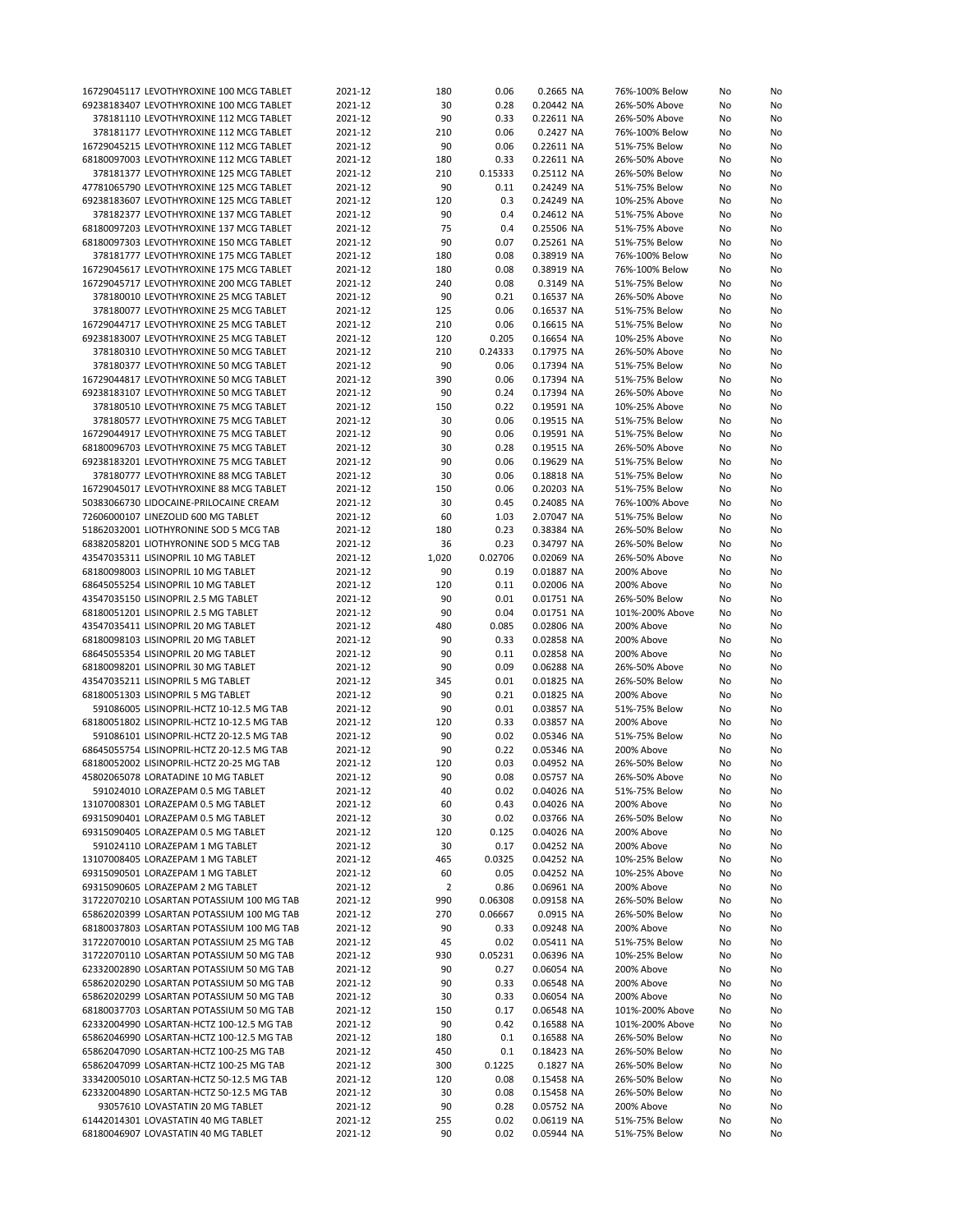| 68462038829 MARLISSA-28 TABLET                                               | 2021-12            | 28        | 0.45         | 0.22161 NA               | 101%-200% Above                  | No       | No       |
|------------------------------------------------------------------------------|--------------------|-----------|--------------|--------------------------|----------------------------------|----------|----------|
| 16571066110 MECLIZINE 25 MG TABLET                                           | 2021-12            | 310       | 0.225        | 0.12016 NA               | 76%-100% Above                   | No       | No       |
| 65162044210 MECLIZINE 25 MG TABLET                                           | 2021-12            | 60        | 0.32         | 0.12532 NA               | 101%-200% Above                  | No       | No       |
| 555077902 MEDROXYPROGESTERONE 10 MG TAB                                      | 2021-12            | 10        | 0.5          | 0.1417 NA                | 200% Above                       | No       | No       |
| 49884028901 MEGESTROL 20 MG TABLET                                           | 2021-12            | 60        | 0.07         | 0.16671 NA               | 51%-75% Below                    | No       |          |
|                                                                              |                    |           |              |                          |                                  |          | No       |
| 29300012510 MELOXICAM 15 MG TABLET                                           | 2021-12            | 600       | 0.081        | 0.02376 NA               | 200% Above                       | No       | No       |
| 68382005101 MELOXICAM 15 MG TABLET                                           | 2021-12            | 90        | 0.03         | 0.02404 NA               | 10%-25% Above                    | No       | No       |
| 68382005105 MELOXICAM 15 MG TABLET                                           | 2021-12            | 150       | 0.15667      | 0.02404 NA               | 200% Above                       | No       | No       |
| 69097015907 MELOXICAM 15 MG TABLET                                           | 2021-12            | 90        | 0.33         | 0.02404 NA               | 200% Above                       | No       | No       |
| 69097015915 MELOXICAM 15 MG TABLET                                           | 2021-12            | 60        | 0.18         | 0.02404 NA               | 200% Above                       | No       | No       |
| 29300012410 MELOXICAM 7.5 MG TABLET                                          | 2021-12            | 90        | 0.01         | 0.02243 NA               | 51%-75% Below                    | No       | No       |
| 68382005005 MELOXICAM 7.5 MG TABLET                                          | 2021-12            | 30        | 0.17         | 0.02267 NA               | 200% Above                       | No       | No       |
| 69097015807 MELOXICAM 7.5 MG TABLET                                          | 2021-12            | 60        | 0.19         | 0.02196 NA               | 200% Above                       | No       | No       |
|                                                                              |                    |           |              |                          |                                  |          |          |
| 70710130207 MESALAMINE 1,000 MG SUPP                                         | 2021-12            | 30        | 8.34         | 3.19391 NA               | 101%-200% Above                  | No       | No       |
| 68382071119 MESALAMINE DR 1.2 GM TABLET                                      | 2021-12            | 780       | 1.28         | 3.13597 NA               | 51%-75% Below                    | No       | No       |
| 527143501 METAXALONE 800 MG TABLET                                           | 2021-12            | 75        | 0.97         | 0.48144 NA               | 101%-200% Above                  | No       | No       |
| 591234101 METAXALONE 800 MG TABLET                                           | 2021-12            | 60        | 0.47         | 0.66702 NA               | 26%-50% Below                    | No       | No       |
| 378718705 METFORMIN HCL 1,000 MG TABLET                                      | 2021-12            | 60        | 0.12         | 0.02672 NA               | 200% Above                       | No       | No       |
| 42385090210 METFORMIN HCL 1,000 MG TABLET                                    | 2021-12            | 2,280     | 0.02         | 0.02602 NA               | 10%-25% Below                    | No       | No       |
| 65862001005 METFORMIN HCL 1,000 MG TABLET                                    | 2021-12            | 180       | 0.04         | 0.02672 NA               | 26%-50% Above                    | No       | No       |
|                                                                              |                    |           |              |                          |                                  |          |          |
| 67877056305 METFORMIN HCL 1,000 MG TABLET                                    | 2021-12            | 240       | 0.105        | 0.02602 NA               | 200% Above                       | No       | No       |
| 68382076010 METFORMIN HCL 1,000 MG TABLET                                    | 2021-12            | 180       | 0.12         | 0.02532 NA               | 200% Above                       | No       | No       |
| 378718505 METFORMIN HCL 500 MG TABLET                                        | 2021-12            | 180       | 0.17         | 0.01595 NA               | 200% Above                       | No       | No       |
| 42385090410 METFORMIN HCL 500 MG TABLET                                      | 2021-12            | 810       | 0.01         | 0.01631 NA               | 26%-50% Below                    | No       | No       |
| 51224002070 METFORMIN HCL 500 MG TABLET                                      | 2021-12            | 180       | 0.17         | 0.01631 NA               | 200% Above                       | No       | No       |
| 67877056105 METFORMIN HCL 500 MG TABLET                                      | 2021-12            | 118       | 0.18         | 0.01613 NA               | 200% Above                       | No       | No       |
| 68382075810 METFORMIN HCL 500 MG TABLET                                      | 2021-12            | 180       | 0.09         | 0.01631 NA               | 200% Above                       | No       | No       |
|                                                                              |                    |           |              |                          |                                  |          |          |
| 70010006305 METFORMIN HCL 500 MG TABLET                                      | 2021-12            | 60        | 0.17         | 0.01595 NA               | 200% Above                       | No       | No       |
| 70010006310 METFORMIN HCL 500 MG TABLET                                      | 2021-12            | 60        | 0.17         | 0.01613 NA               | 200% Above                       | No       | No       |
| 51224000760 METFORMIN HCL ER 500 MG TABLET                                   | 2021-12            | 630       | 0.02         | 0.03661 NA               | 26%-50% Below                    | No       | No       |
| 70010049105 METFORMIN HCL ER 500 MG TABLET                                   | 2021-12            | 90        | 0.17         | 0.03672 NA               | 200% Above                       | No       | No       |
| 70010049110 METFORMIN HCL ER 500 MG TABLET                                   | 2021-12            | 390       | 0.13         | 0.03672 NA               | 200% Above                       | No       | No       |
| 49483062401 METFORMIN HCL ER 750 MG TABLET                                   | 2021-12            | 30        | 0.05         | 0.08558 NA               | 26%-50% Below                    | No       | No       |
|                                                                              | 2021-12            | 90        | 0.11         |                          |                                  |          |          |
| 31722053301 METHOCARBAMOL 500 MG TABLET                                      |                    |           |              | 0.06303 NA               | 51%-75% Above                    | No       | No       |
| 69584061150 METHOCARBAMOL 500 MG TABLET                                      | 2021-12            | 40        | 0.1          | 0.06303 NA               | 51%-75% Above                    | No       | No       |
| 70010077001 METHOCARBAMOL 750 MG TABLET                                      | 2021-12            | 360       | 0.04         | 0.0871 NA                | 51%-75% Below                    | No       | No       |
| 70010077005 METHOCARBAMOL 750 MG TABLET                                      | 2021-12            | 60        | 0.14         | 0.088 NA                 | 51%-75% Above                    | No       | No       |
| 16729048601 METHOTREXATE 2.5 MG TABLET                                       | 2021-12            | 164       | 0.13         | 0.28854 NA               | 51%-75% Below                    | No       | No       |
| 406114401 METHYLPHENIDATE 10 MG TABLET                                       | 2021-12            | 60        | 0.16         | 0.14025 NA               | 10%-25% Above                    | No       | No       |
| 16729047901 METHYLPHENIDATE 10 MG TABLET                                     | 2021-12            | 90        | 0.08         | 0.14564 NA               | 26%-50% Below                    | No       | No       |
| 115180201 METHYLPHENIDATE 20 MG TABLET                                       | 2021-12            | 45        | 0.11         | 0.20193 NA               | 26%-50% Below                    | No       | No       |
|                                                                              |                    |           |              |                          |                                  |          |          |
| 16729048001 METHYLPHENIDATE 20 MG TABLET                                     | 2021-12            | 60        | 0.11         | 0.20193 NA               | 26%-50% Below                    | No       | No       |
| 93529301 METHYLPHENIDATE CD 60 MG CAP                                        | 2021-12            | 30        | 3.02         | 2.00887 NA               | 51%-75% Above                    | No       | No       |
| 65162023109 METHYLPHENIDATE ER 18 MG TAB                                     | 2021-12            | 30        | 0.44         | 0.82408 NA               | 26%-50% Below                    | No       | No       |
| 65162023309 METHYLPHENIDATE ER 27 MG TAB                                     | 2021-12            | 30        | 0.38         | 0.70386 NA               | 26%-50% Below                    | No       | No       |
| 65162023509 METHYLPHENIDATE ER 36 MG TAB                                     | 2021-12            | 30        | 0.58         | 1.01734 NA               | 26%-50% Below                    | No       | No       |
| 527331337 METHYLPHENIDATE ER 54 MG TAB                                       | 2021-12            | 30        | 0.64         | 1.02643 NA               | 26%-50% Below                    | No       | No       |
| 115174001 METHYLPHENIDATE ER(CD) 50MG CP                                     | 2021-12            | 30        | 1.26         | 2.30361 NA               | 26%-50% Below                    | No       | No       |
| 51862061101 METHYLPHENIDATE LA 30 MG CAP                                     | 2021-12            | 60        | 0.9          |                          | 10%-25% Below                    |          |          |
|                                                                              |                    |           |              | 1.15715 NA               |                                  | No       | No       |
| 42806040021 METHYLPREDNISOLONE 4 MG DOSEPK                                   | 2021-12            | 168       | 0.25875      | 0.17845 NA               | 26%-50% Above                    | No       | No       |
| 59746000103 METHYLPREDNISOLONE 4 MG DOSEPK                                   | 2021-12            | 63        | 0.36667      | 0.17924 NA               | 101%-200% Above                  | No       | No       |
| 68382091601 METHYLPREDNISOLONE 4 MG TABLET                                   | 2021-12            | 30        | 0.1          | 0.16855 NA               | 26%-50% Below                    | No       | No       |
| 93220301 METOCLOPRAMIDE 10 MG TABLET                                         | 2021-12            | 240       | 0.1          | 0.05549 NA               | 76%-100% Above                   | No       | No       |
| 69097040815 METOPROLOL SUCC ER 100 MG TAB                                    | 2021-12            | 30        | 0.25         | 0.14899 NA               | 51%-75% Above                    | No       | No       |
| 24979003701 METOPROLOL SUCC ER 25 MG TAB                                     | 2021-12            | 90        | 0.05         | 0.0832 NA                | 26%-50% Below                    | No       | No       |
| 24979003703 METOPROLOL SUCC ER 25 MG TAB                                     | 2021-12            | 525       | 0.05         | 0.08647 NA               | 26%-50% Below                    | No       | No       |
| 50742061510 METOPROLOL SUCC ER 25 MG TAB                                     |                    | 180       | 0.27         | 0.08811 NA               | 200% Above                       |          |          |
|                                                                              | 2021-12            |           |              |                          |                                  | No       | No       |
| 55111046605 METOPROLOL SUCC ER 25 MG TAB                                     | 2021-12            | 90        | 0.19         | 0.08811 NA               | 101%-200% Above                  | No       | No       |
| 68382056410 METOPROLOL SUCC ER 25 MG TAB                                     | 2021-12            | 360       | 0.09667      | 0.08729 NA               | 10%-25% Above                    | No       | No       |
| 24979003802 METOPROLOL SUCC ER 50 MG TAB                                     | 2021-12            | 1,065     | 0.05         | 0.0995 NA                | 26%-50% Below                    | No       | No       |
| 45963067611 METOPROLOL SUCC ER 50 MG TAB                                     | 2021-12            | 90        | 0.2          | 0.10113 NA               | 76%-100% Above                   | No       | No       |
| 45963067696 METOPROLOL SUCC ER 50 MG TAB                                     | 2021-12            | 390       | 0.05         | 0.09848 NA               | 26%-50% Below                    | No       | No       |
| 50742061610 METOPROLOL SUCC ER 50 MG TAB                                     | 2021-12            | 90        | 0.27         | 0.10113 NA               | 101%-200% Above                  | No       | No       |
| 55111046705 METOPROLOL SUCC ER 50 MG TAB                                     | 2021-12            | 270       | 0.18         | 0.09582 NA               | 76%-100% Above                   | No       | No       |
| 52817036200 METOPROLOL TARTRATE 100 MG TAB                                   |                    |           |              |                          |                                  |          |          |
|                                                                              | 2021-12            | 330       | 0.02         | 0.03428 NA               | 26%-50% Below                    | No       | No       |
| 57664016758 METOPROLOL TARTRATE 100 MG TAB                                   | 2021-12            | 180       | 0.07         | 0.03428 NA               | 101%-200% Above                  | No       | No       |
| 378001805 METOPROLOL TARTRATE 25 MG TAB                                      | 2021-12            | 90        | 0.03         | 0.02252 NA               | 26%-50% Above                    | No       | No       |
| 52817036000 METOPROLOL TARTRATE 25 MG TAB                                    | 2021-12            | 630       | 0.03286      | 0.02118 NA               | 51%-75% Above                    | No       | No       |
| 65862006299 METOPROLOL TARTRATE 25 MG TAB                                    | 2021-12            | 60        | 0.03         | 0.02252 NA               | 26%-50% Above                    | No       | No       |
| 57664047758 METOPROLOL TARTRATE 50 MG TAB                                    | 2021-12            | 180       | 0.17         | 0.02029 NA               | 200% Above                       | No       | No       |
| 16571066501 METRONIDAZOLE 250 MG TABLET                                      | 2021-12            | 30        | 0.1          | 0.11656 NA               | 10%-25% Below                    | No       | No       |
| 50111033301 METRONIDAZOLE 250 MG TABLET                                      |                    |           |              |                          |                                  | No       | No       |
|                                                                              |                    |           |              |                          |                                  |          |          |
|                                                                              | 2021-12            | 21        | 0.38         | 0.14015 NA               | 101%-200% Above                  |          |          |
| 29300022705 METRONIDAZOLE 500 MG TABLET                                      | 2021-12            | 49        | 0.07         | 0.14809 NA               | 51%-75% Below                    | No       | No       |
| 50111033401 METRONIDAZOLE 500 MG TABLET                                      | 2021-12            | 28        | 0.335        | 0.14916 NA               | 101%-200% Above                  | No       | No       |
| 51862027906 MICROGESTIN 21 1.5-30 TAB                                        | 2021-12            | 84        | 0.2          | 0.63438 NA               | 51%-75% Below                    | No       | No       |
| 57237000805 MIRTAZAPINE 15 MG TABLET<br>57237000930 MIRTAZAPINE 30 MG TABLET | 2021-12<br>2021-12 | 180<br>14 | 0.03<br>0.27 | 0.08392 NA<br>0.10194 NA | 51%-75% Below<br>101%-200% Above | No<br>No | No<br>No |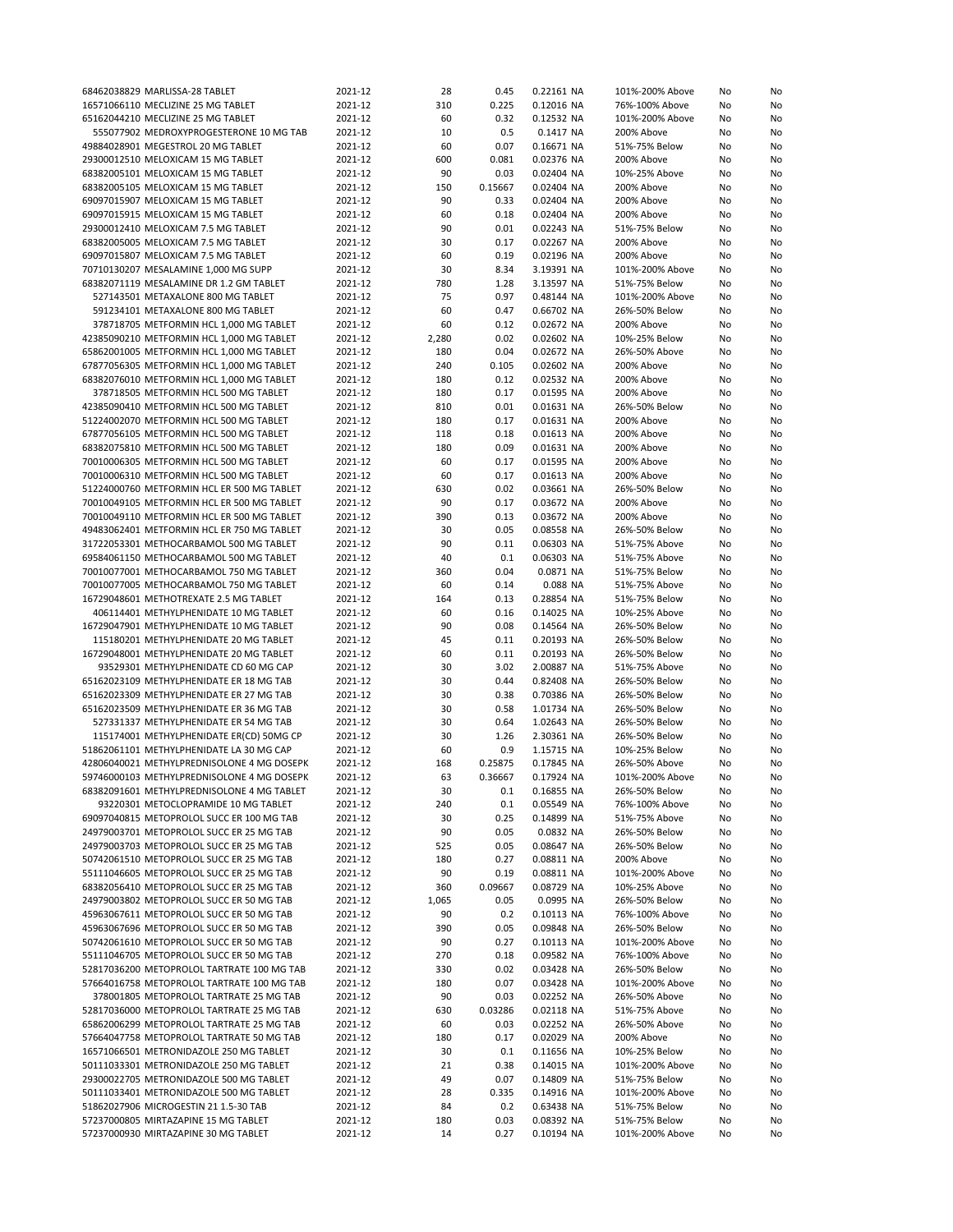|                                            | 2021-12 |       |         |            |                 |    |    |
|--------------------------------------------|---------|-------|---------|------------|-----------------|----|----|
| 13107000130 MIRTAZAPINE 7.5 MG TABLET      |         | 30    | 0.44    | 0.87196 NA | 26%-50% Below   | No | No |
| 59762500801 MISOPROSTOL 200 MCG TABLET     | 2021-12 | 4     | 0.42    | 0.72174 NA | 26%-50% Below   | No | No |
| 42043016103 MODAFINIL 200 MG TABLET        | 2021-12 | 90    | 0.29    | 0.54366 NA | 26%-50% Below   | No | No |
| 62332038690 MODAFINIL 200 MG TABLET        | 2021-12 | 60    | 0.29    | 0.54366 NA | 26%-50% Below   | No | No |
| 713063437 MOMETASONE FUROATE 0.1% CREAM    |         | 45    | 0.12    |            |                 |    |    |
|                                            | 2021-12 |       |         | 0.28577 NA | 51%-75% Below   | No | No |
| 45802025742 MOMETASONE FUROATE 0.1% CREAM  | 2021-12 | 135   | 0.11    | 0.28577 NA | 51%-75% Below   | No | No |
| 60505083001 MOMETASONE FUROATE 50 MCG SPRY | 2021-12 | 51    | 1.25    | 2.17398 NA | 26%-50% Below   | No | No |
| 16714036004 MONO-LINYAH 28 TABLET          | 2021-12 | 252   | 0.13    | 0.18148 NA | 26%-50% Below   | No | No |
|                                            |         |       |         |            |                 |    |    |
| 29300022010 MONTELUKAST SOD 10 MG TABLET   | 2021-12 | 2,130 | 0.04    | 0.07037 NA | 26%-50% Below   | No | No |
| 29300022019 MONTELUKAST SOD 10 MG TABLET   | 2021-12 | 265   | 0.624   | 0.06813 NA | 200% Above      | No | No |
| 31722072610 MONTELUKAST SOD 10 MG TABLET   | 2021-12 | 90    | 0.04    | 0.07207 NA | 26%-50% Below   | No | No |
| 55111072510 MONTELUKAST SOD 10 MG TABLET   | 2021-12 | 30    |         | 0.07207 NA | 200% Above      | No | No |
|                                            |         |       | 0.33    |            |                 |    |    |
| 65862057490 MONTELUKAST SOD 10 MG TABLET   | 2021-12 | 90    | 0.11    | 0.06551 NA | 51%-75% Above   | No | No |
| 68645056054 MONTELUKAST SOD 10 MG TABLET   | 2021-12 | 90    | 0.11    | 0.06551 NA | 51%-75% Above   | No | No |
| 93748756 MONTELUKAST SOD 4 MG GRANULES     | 2021-12 | 30    | 0.6     | 1.4365 NA  | 51%-75% Below   | No | No |
|                                            |         |       |         |            |                 |    |    |
| 31722072790 MONTELUKAST SOD 4 MG TAB CHEW  | 2021-12 | 30    | 0.04    | 0.09397 NA | 51%-75% Below   | No | No |
| 13668008030 MONTELUKAST SOD 5 MG TAB CHEW  | 2021-12 | 30    | 0.32    | 0.09268 NA | 200% Above      | No | No |
| 31722072890 MONTELUKAST SOD 5 MG TAB CHEW  | 2021-12 | 150   | 0.04    | 0.08934 NA | 51%-75% Below   | No | No |
| 33342011110 MONTELUKAST SOD 5 MG TAB CHEW  | 2021-12 | 30    | 0.33    | 0.09268 NA | 200% Above      | No | No |
|                                            |         |       |         |            |                 |    |    |
| 93101042 MUPIROCIN 2% OINTMENT             | 2021-12 | 22    | 1.18    | 0.16184 NA | 200% Above      | No | No |
| 51672131200 MUPIROCIN 2% OINTMENT          | 2021-12 | 88    | 0.14333 | 0.16184 NA | 10%-25% Below   | No | No |
| 50228046601 NABUMETONE 750 MG TABLET       | 2021-12 | 105   | 0.19    | 0.31317 NA | 26%-50% Below   | No | No |
| 406117003 NALTREXONE 50 MG TABLET          | 2021-12 | 30    | 0.43    | 0.7657 NA  | 26%-50% Below   | No | No |
|                                            |         |       |         |            |                 |    |    |
| 68462018901 NAPROXEN 375 MG TABLET         | 2021-12 | 20    | 0.5     | 0.07567 NA | 200% Above      | No | No |
| 50228043605 NAPROXEN 500 MG TABLET         | 2021-12 | 600   | 0.09    | 0.0765 NA  | 10%-25% Above   | No | No |
| 68462019001 NAPROXEN 500 MG TABLET         | 2021-12 | 90    | 0.05    | 0.0765 NA  | 26%-50% Below   | No | No |
|                                            | 2021-12 |       |         |            | 26%-50% Below   |    |    |
| 69543042610 NAPROXEN DR 500 MG TABLET      |         | 60    | 2.07    | 3.40381 NA |                 | No | No |
| 50228043301 NAPROXEN SODIUM 550 MG TAB     | 2021-12 | 50    | 0.13    | 0.38098 NA | 51%-75% Below   | No | No |
| 31722058730 NEBIVOLOL 10 MG TABLET         | 2021-12 | 120   | 0.43    | 0.61174 NA | 26%-50% Below   | No | No |
| 31722058830 NEBIVOLOL 20 MG TABLET         | 2021-12 | 90    | 0.43    | 0.60566 NA | 26%-50% Below   | No | No |
|                                            |         |       |         |            |                 |    |    |
| 31722058630 NEBIVOLOL 5 MG TABLET          | 2021-12 | 210   | 0.43    | 0.5475 NA  | 10%-25% Below   | No | No |
| 61314063006 NEOMYC-POLYM-DEXAMETH EYE DROP | 2021-12 | 5     | 2.86    | 2.50787 NA | 10%-25% Above   | No | No |
| 50742026001 NIFEDIPINE ER 30 MG TABLET     | 2021-12 | 180   | 0.12    | 0.19467 NA | 26%-50% Below   | No | No |
| 24979000901 NIFEDIPINE ER 90 MG TABLET     | 2021-12 | 30    | 0.33    | 0.43885 NA | 10%-25% Below   | No |    |
|                                            |         |       |         |            |                 |    | No |
| 57664023288 NITROFURANTOIN MCR 50 MG CAP   | 2021-12 | 90    | 0.15    | 0.48874 NA | 51%-75% Below   | No | No |
| 185012201 NITROFURANTOIN MONO-MCR 100 MG   | 2021-12 | 28    | 0.33    | 0.56872 NA | 26%-50% Below   | No | No |
| 47781030301 NITROFURANTOIN MONO-MCR 100 MG | 2021-12 | 64    | 0.85    | 0.53349 NA | 51%-75% Above   | No | No |
|                                            |         |       |         |            |                 |    |    |
| 65162047810 NITROFURANTOIN MONO-MCR 100 MG | 2021-12 | 10    | 2.55    | 0.48064 NA | 200% Above      | No | No |
| 59762330403 NITROGLYCERIN 0.4 MG TABLET SL | 2021-12 | 50    | 0.08    | 0.33916 NA | 76%-100% Below  | No | No |
| 75834012929 NORETHIND-ETH ESTRAD 0.5-2.5   | 2021-12 | 84    | 0.46    | 1.47258 NA | 51%-75% Below   | No | No |
| 68462013281 NORETHIND-ETH ESTRAD 1-0.02 MG | 2021-12 | 42    | 0.1     | 0.31367 NA | 51%-75% Below   | No | No |
|                                            |         |       |         |            |                 |    |    |
| 378727253 NORETHINDRONE 0.35 MG TABLET     | 2021-12 | 336   | 0.08    | 0.17966 NA | 51%-75% Below   | No | No |
| 68462056529 NORG-EE 0.18-0.215-0.25/0.035  | 2021-12 | 308   | 0.15    | 0.1848 NA  | 10%-25% Below   | No | No |
| 555900867 NORTREL 0.5-35-28 TABLET         | 2021-12 | 28    | 0.89    | 0.60403 NA | 26%-50% Above   | No | No |
| 555901258 NORTREL 7-7-7-28 TABLET          | 2021-12 | 84    | 0.31    | 0.3936 NA  | 10%-25% Below   | No | No |
|                                            |         |       |         |            |                 |    |    |
| 51862094601 NORTRIPTYLINE HCL 25 MG CAP    | 2021-12 | 180   | 0.07    | 0.0981 NA  | 26%-50% Below   | No | No |
| 832046560 NYAMYC 100,000 UNIT/GM POWDER    | 2021-12 | 60    | 0.15    | 0.26704 NA | 26%-50% Below   | No | No |
| 13668059502 NYSTATIN 100,000 UNIT/GM CREAM | 2021-12 | 30    | 0.15    | 0.16681 NA | 10%-25% Below   | No | No |
| 45802005935 NYSTATIN 100,000 UNIT/GM CREAM |         | 15    | 0.95    | 0.29909 NA |                 |    |    |
|                                            | 2021-12 |       |         |            | 200% Above      | No | No |
| 121086816 NYSTATIN 100,000 UNIT/ML SUSP    | 2021-12 | 60    | 0.04    | 0.06044 NA | 26%-50% Below   | No | No |
| 33342017910 OLMESARTAN MEDOXOMIL 20 MG TAB | 2021-12 | 90    | 0.29    | 0.11582 NA | 101%-200% Above | No | No |
| 33342018010 OLMESARTAN MEDOXOMIL 40 MG TAB | 2021-12 | 180   | 0.175   | 0.15035 NA | 10%-25% Above   | No | No |
|                                            |         |       |         |            |                 |    |    |
| 65862077990 OLMESARTAN-HCTZ 20-12.5 MG TAB | 2021-12 | 90    | 0.18    | 0.25152 NA | 26%-50% Below   | No | No |
| 70756081230 OLMESARTAN-HCTZ 20-12.5 MG TAB | 2021-12 | 90    | 0.18    | 0.21282 NA | 10%-25% Below   | No | No |
| 62332015090 OLMESARTAN-HCTZ 40-12.5 MG TAB | 2021-12 | 90    | 0.25    | 0.28681 NA | 10%-25% Below   | No | No |
| 65862078090 OLMESARTAN-HCTZ 40-12.5 MG TAB | 2021-12 | 90    | 0.25    | 0.3357 NA  | 26%-50% Below   | No | No |
|                                            |         |       |         |            |                 |    |    |
| 65862078190 OLMESARTAN-HCTZ 40-25 MG TAB   | 2021-12 | 30    | 0.25    | 0.35526 NA | 26%-50% Below   | No | No |
| 70756081490 OLMESARTAN-HCTZ 40-25 MG TAB   | 2021-12 | 180   | 0.25    | 0.32312 NA | 10%-25% Below   | No | No |
| 93500656 OLMSRTN-AMLDPN-HCTZ 40-5-12.5     | 2021-12 | 90    | 0.94    | 2.25198 NA | 51%-75% Below   | No | No |
| 70069000701 OLOPATADINE HCL 0.1% EYE DROPS | 2021-12 | 5     | 2.06    | 2.41081 NA | 10%-25% Below   | No | No |
|                                            |         |       |         |            |                 |    |    |
| 42806055212 OMEGA-3 ETHYL ESTERS 1 GM CAP  | 2021-12 | 600   | 0.25    | 0.16726 NA | 26%-50% Above   | No | No |
| 55111015810 OMEPRAZOLE DR 20 MG CAPSULE    | 2021-12 | 180   | 0.18    | 0.03412 NA | 200% Above      | No | No |
| 62175011843 OMEPRAZOLE DR 20 MG CAPSULE    | 2021-12 | 510   | 0.15714 | 0.03507 NA | 200% Above      | No | No |
| 68462039610 OMEPRAZOLE DR 20 MG CAPSULE    |         |       | 0.65    |            | 200% Above      | No |    |
|                                            | 2021-12 | 30    |         | 0.03507 NA |                 |    | No |
| 70700015010 OMEPRAZOLE DR 20 MG CAPSULE    | 2021-12 | 900   | 0.0625  | 0.03483 NA | 76%-100% Above  | No | No |
| 55111064530 OMEPRAZOLE DR 40 MG CAPSULE    | 2021-12 | 90    | 0.42    | 0.06489 NA | 200% Above      | No | No |
| 59651000305 OMEPRAZOLE DR 40 MG CAPSULE    | 2021-12 | 270   | 0.33    | 0.06489 NA | 200% Above      | No | No |
| 62175013643 OMEPRAZOLE DR 40 MG CAPSULE    |         |       |         |            |                 |    |    |
|                                            | 2021-12 | 1,318 | 0.04    | 0.06314 NA | 26%-50% Below   | No | No |
| 68382050001 OMEPRAZOLE DR 40 MG CAPSULE    | 2021-12 | 180   | 0.04    | 0.06489 NA | 26%-50% Below   | No | No |
| 68382050010 OMEPRAZOLE DR 40 MG CAPSULE    | 2021-12 | 30    | 0.13    | 0.06489 NA | 101%-200% Above | No | No |
| 68462039710 OMEPRAZOLE DR 40 MG CAPSULE    | 2021-12 | 90    | 0.33    | 0.06489 NA | 200% Above      | No | No |
|                                            |         |       |         |            |                 |    |    |
| 27241003203 OMEPRAZOLE-BICARB 40-1,100 CAP | 2021-12 | 30    | 0.59    | 1.17236 NA | 26%-50% Below   | No | No |
| 55111015330 ONDANSETRON HCL 4 MG TABLET    | 2021-12 | 9     | 0.12    | 0.0712 NA  | 51%-75% Above   | No | No |
| 65862018730 ONDANSETRON HCL 4 MG TABLET    | 2021-12 | 10    | 0.26    | 0.0712 NA  | 200% Above      | No | No |
| 68462010530 ONDANSETRON HCL 4 MG TABLET    | 2021-12 | 18    | 0.215   | 0.0712 NA  | 200% Above      | No | No |
| 71930001730 ONDANSETRON HCL 4 MG TABLET    | 2021-12 |       |         |            |                 |    |    |
|                                            |         | 9     | 0.12    | 0.0712 NA  | 51%-75% Above   | No | No |
| 71930001752 ONDANSETRON HCL 4 MG TABLET    | 2021-12 | 9     | 0.12    | 0.0712 NA  | 51%-75% Above   | No | No |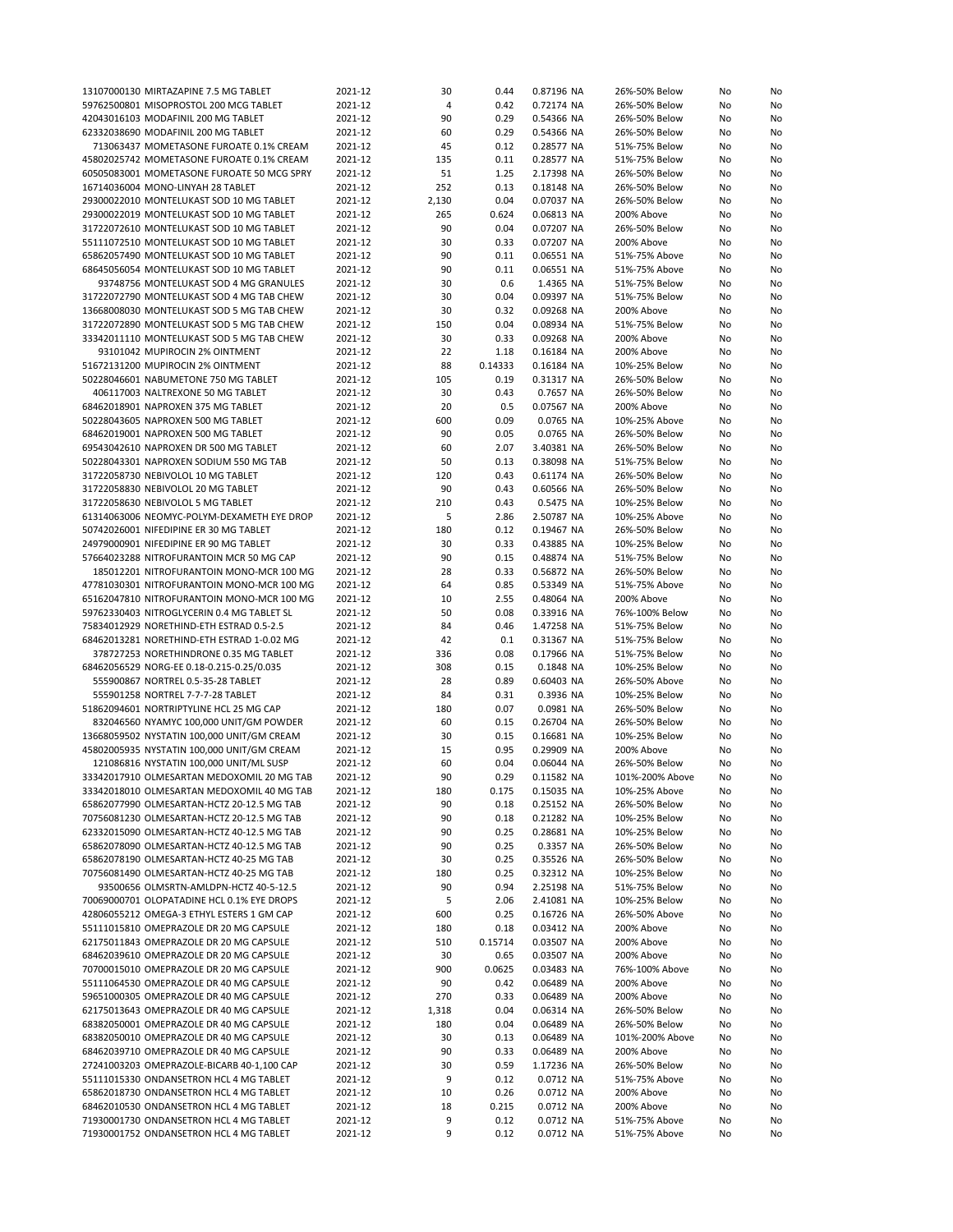| 65862018830 ONDANSETRON HCL 8 MG TABLET    | 2021-12 | 18             | 0.565   | 0.09406 NA | 200% Above      | No | No |
|--------------------------------------------|---------|----------------|---------|------------|-----------------|----|----|
| 65862039010 ONDANSETRON ODT 4 MG TABLET    | 2021-12 | 39             | 0.16    | 0.23529 NA | 26%-50% Below   | No | No |
|                                            |         | 9              |         |            |                 |    |    |
| 68001024617 ONDANSETRON ODT 4 MG TABLET    | 2021-12 |                | 1.11    | 0.23529 NA | 200% Above      | No | No |
| 68462015713 ONDANSETRON ODT 4 MG TABLET    | 2021-12 | 18             | 1.77667 | 0.23158 NA | 200% Above      | No | No |
| 68462015813 ONDANSETRON ODT 8 MG TABLET    | 2021-12 | 9              | 0.42    | 0.26381 NA | 51%-75% Above   | No | No |
| 43386048024 ORPHENADRINE ER 100 MG TABLET  | 2021-12 | 30             | 0.13    | 0.28365 NA | 51%-75% Below   | No | No |
| 31722063231 OSELTAMIVIR PHOS 75 MG CAPSULE | 2021-12 | 10             | 2.04    | 1.45877 NA | 26%-50% Above   | No | No |
| 64380079901 OSELTAMIVIR PHOS 75 MG CAPSULE | 2021-12 | $\overline{7}$ | 0.85    | 1.39112 NA | 26%-50% Below   |    | No |
|                                            |         |                |         |            |                 | No |    |
| 72205004411 OSELTAMIVIR PHOS 75 MG CAPSULE | 2021-12 | 10             | 3.89    | 1.45877 NA | 101%-200% Above | No | No |
| 832003810 OXYBUTYNIN 5 MG TABLET           | 2021-12 | 30             | 0.33    | 0.07511 NA | 200% Above      | No | No |
| 70954000520 OXYBUTYNIN 5 MG TABLET         | 2021-12 | 90             | 0.11    | 0.07213 NA | 51%-75% Above   | No | No |
| 16729031801 OXYBUTYNIN CL ER 10 MG TABLET  | 2021-12 | 90             | 0.26    | 0.17252 NA | 51%-75% Above   | No | No |
|                                            |         | 90             |         |            |                 |    |    |
| 65162037210 OXYBUTYNIN CL ER 10 MG TABLET  | 2021-12 |                | 0.09    | 0.17252 NA | 26%-50% Below   | No | No |
| 68382025701 OXYBUTYNIN CL ER 15 MG TABLET  | 2021-12 | 180            | 0.11    | 0.22131 NA | 51%-75% Below   | No | No |
| 16729031701 OXYBUTYNIN CL ER 5 MG TABLET   | 2021-12 | 90             | 0.25    | 0.18026 NA | 26%-50% Above   | No | No |
| 27241015504 OXYBUTYNIN CL ER 5 MG TABLET   | 2021-12 | 30             | 0.33    | 0.18026 NA | 76%-100% Above  | No | No |
| 10702001801 OXYCODONE HCL (IR) 5 MG TABLET | 2021-12 | 42             | 0.23    | 0.07528 NA | 200% Above      | No | No |
| 10702001850 OXYCODONE HCL (IR) 5 MG TABLET | 2021-12 | 42             | 0.1     | 0.07528 NA | 26%-50% Above   | No | No |
|                                            |         |                |         |            |                 |    |    |
| 13107004601 OXYCODONE-ACETAMINOPHEN 10-325 | 2021-12 | 28             | 0.07    | 0.16339 NA | 51%-75% Below   | No | No |
| 31722095101 OXYCODONE-ACETAMINOPHEN 10-325 | 2021-12 | 116            | 0.07    | 0.16179 NA | 51%-75% Below   | No | No |
| 42858010401 OXYCODONE-ACETAMINOPHEN 10-325 | 2021-12 | 130            | 0.07    | 0.161 NA   | 51%-75% Below   | No | No |
| 42858010201 OXYCODONE-ACETAMINOPHEN 5-325  | 2021-12 | 117            | 0.10167 | 0.08267 NA | 10%-25% Above   | No | No |
| 42858010301 OXYCODONE-ACETAMINOPHN 7.5-325 | 2021-12 | 30             | 0.06    | 0.09891 NA | 26%-50% Below   |    |    |
|                                            |         |                |         |            |                 | No | No |
| 65162063609 PANTOPRAZOLE SOD DR 20 MG TAB  | 2021-12 | 30             | 0.47    | 0.05824 NA | 200% Above      | No | No |
| 65862055990 PANTOPRAZOLE SOD DR 20 MG TAB  | 2021-12 | 120            | 0.185   | 0.05181 NA | 200% Above      | No | No |
| 13668042990 PANTOPRAZOLE SOD DR 40 MG TAB  | 2021-12 | 60             | 0.08    | 0.057 NA   | 26%-50% Above   | No | No |
| 31722071310 PANTOPRAZOLE SOD DR 40 MG TAB  | 2021-12 | 2,880          | 0.05    | 0.06023 NA | 10%-25% Below   | No | No |
| 31722071390 PANTOPRAZOLE SOD DR 40 MG TAB  |         |                |         |            |                 |    |    |
|                                            | 2021-12 | 240            | 0.49    | 0.05912 NA | 200% Above      | No | No |
| 62175061746 PANTOPRAZOLE SOD DR 40 MG TAB  | 2021-12 | 30             | 0.33    | 0.06123 NA | 200% Above      | No | No |
| 68382009706 PAROXETINE HCL 10 MG TABLET    | 2021-12 | 30             | 0.02    | 0.06455 NA | 51%-75% Below   | No | No |
| 13107015530 PAROXETINE HCL 20 MG TABLET    | 2021-12 | 90             | 0.33    | 0.07981 NA | 200% Above      | No | No |
| 68382009810 PAROXETINE HCL 20 MG TABLET    | 2021-12 | 30             | 0.19    | 0.08859 NA | 101%-200% Above | No | No |
|                                            |         |                |         |            |                 |    |    |
| 68382009816 PAROXETINE HCL 20 MG TABLET    | 2021-12 | 30             | 0.03    | 0.07981 NA | 51%-75% Below   | No | No |
| 68382009916 PAROXETINE HCL 30 MG TABLET    | 2021-12 | 90             | 0.04    | 0.13007 NA | 51%-75% Below   | No | No |
| 68382000105 PAROXETINE HCL 40 MG TABLET    | 2021-12 | 30             | 0.32    | 0.12391 NA | 101%-200% Above | No | No |
| 65862017601 PENICILLIN VK 500 MG TABLET    | 2021-12 | 28             | 0.11    | 0.0977 NA  | 10%-25% Above   | No | No |
| 472024260 PERMETHRIN 5% CREAM              | 2021-12 | 60             | 0.44    | 0.34248 NA | 26%-50% Above   | No | No |
|                                            |         |                |         |            |                 |    |    |
| 16714089701 PERMETHRIN 5% CREAM            | 2021-12 | 60             | 0.27    | 0.32422 NA | 10%-25% Below   | No | No |
| 51293081001 PHENAZOPYRIDINE 100 MG TAB     | 2021-12 | 6              | 0.85    | 0.2921 NA  | 101%-200% Above | No | No |
| 65162068110 PHENAZOPYRIDINE 100 MG TAB     | 2021-12 | 6              | 0.84    | 0.2921 NA  | 101%-200% Above | No | No |
| 75826011410 PHENAZOPYRIDINE 100 MG TAB     | 2021-12 | 6              | 0.85    | 0.2921 NA  | 101%-200% Above | No | No |
| 75826011510 PHENAZOPYRIDINE 200 MG TAB     | 2021-12 | 6              | 1.63    | 0.63321 NA | 101%-200% Above | No | No |
|                                            |         |                |         |            |                 |    |    |
| 68462060935 PIMECROLIMUS 1% CREAM          | 2021-12 | 60             | 6.48    | 4.9731 NA  | 26%-50% Above   | No | No |
| 68682011203 PIMECROLIMUS 1% CREAM          | 2021-12 | 100            | 4.87    | 3.60807 NA | 26%-50% Above   | No | No |
| 68180089273 PIRMELLA 7-7-7-28 TABLET       | 2021-12 | 84             | 0.53    | 0.3936 NA  | 26%-50% Above   | No | No |
| 45802086802 POLYETHYLENE GLYCOL 3350 POWD  | 2021-12 | 238            | 0.03    | 0.02355 NA | 26%-50% Above   | No | No |
| 61314062810 POLYMYXIN B-TMP EYE DROPS      | 2021-12 | 20             | 1.27    | 0.48459 NA | 101%-200% Above | No | No |
|                                            |         |                |         |            |                 |    |    |
| 68382053701 POTASSIUM CITRATE ER 10 MEQ TB | 2021-12 | 270            | 0.12    | 0.28602 NA | 51%-75% Below   | No | No |
| 121168016 POTASSIUM CL 10% (20 MEQ/15ML)   | 2021-12 | 675            | 0.09    | 0.1531 NA  | 26%-50% Below   | No | No |
| 62037056001 POTASSIUM CL ER 10 MEQ CAPSULE | 2021-12 | 30             | 0.08    | 0.14771 NA | 26%-50% Below   | No | No |
| 68180079901 POTASSIUM CL ER 10 MEQ CAPSULE | 2021-12 | 30             | 0.32    | 0.14771 NA | 101%-200% Above | No | No |
| 68462035701 POTASSIUM CL ER 10 MEQ CAPSULE | 2021-12 | 30             | 0.08    | 0.13681 NA | 26%-50% Below   | No | No |
|                                            |         |                |         |            | 26%-50% Below   |    |    |
| 64380086106 POTASSIUM CL ER 10 MEQ TABLET  | 2021-12 | 60             | 0.08    | 0.14418 NA |                 | No | No |
| 70010002201 POTASSIUM CL ER 10 MEQ TABLET  | 2021-12 | 720            | 0.07    | 0.14023 NA | 51%-75% Below   | No | No |
| 70010013505 POTASSIUM CL ER 20 MEQ TABLET  | 2021-12 | 120            | 0.12    | 0.2063 NA  | 26%-50% Below   | No | No |
| 70436015301 POTASSIUM CL ER 20 MEQ TABLET  | 2021-12 | 60             | 0.08    | 0.30619 NA | 51%-75% Below   | No | No |
| 13668009490 PRAMIPEXOLE 1 MG TABLET        | 2021-12 | 30             | 0.28    | 0.05826 NA | 200% Above      | No | No |
|                                            |         |                |         |            |                 |    |    |
| 16729027310 PRASUGREL 10 MG TABLET         | 2021-12 | 90             | 0.18    | 0.41592 NA | 51%-75% Below   | No | No |
| 16729000815 PRAVASTATIN SODIUM 10 MG TAB   | 2021-12 | 90             | 0.03    | 0.08359 NA | 51%-75% Below   | No | No |
| 60505016805 PRAVASTATIN SODIUM 10 MG TAB   | 2021-12 | 90             | 0.03    | 0.08359 NA | 51%-75% Below   | No | No |
| 93720198 PRAVASTATIN SODIUM 20 MG TAB      | 2021-12 | 30             | 0.25    | 0.05722 NA | 200% Above      | No | No |
| 16729000915 PRAVASTATIN SODIUM 20 MG TAB   | 2021-12 | 30             | 0.04    | 0.05722 NA | 26%-50% Below   | No | No |
|                                            |         |                |         |            |                 |    |    |
| 60505016907 PRAVASTATIN SODIUM 20 MG TAB   | 2021-12 | 270            | 0.04    | 0.05722 NA | 26%-50% Below   | No | No |
| 93720210 PRAVASTATIN SODIUM 40 MG TAB      | 2021-12 | 60             | 0.1     | 0.08828 NA | 10%-25% Above   | No | No |
| 60505017007 PRAVASTATIN SODIUM 40 MG TAB   | 2021-12 | 120            | 0.05    | 0.08828 NA | 26%-50% Below   | No | No |
| 93727098 PRAVASTATIN SODIUM 80 MG TAB      | 2021-12 | 90             | 0.42    | 0.15561 NA | 101%-200% Above | No | No |
| 60505132305 PRAVASTATIN SODIUM 80 MG TAB   | 2021-12 | 90             | 0.11    | 0.15561 NA | 26%-50% Below   | No | No |
|                                            |         |                |         |            |                 |    |    |
| 121075908 PREDNISOLONE 15 MG/5 ML SOLN     | 2021-12 | 38             | 0.29    | 0.11212 NA | 101%-200% Above | No | No |
| 50383004248 PREDNISOLONE 15 MG/5 ML SOLN   | 2021-12 | 50             | 0.19    | 0.17182 NA | 10%-25% Above   | No | No |
| 60758011905 PREDNISOLONE AC 1% EYE DROP    | 2021-12 | 10             | 6.79    | 5.51545 NA | 10%-25% Above   | No | No |
| 61314063705 PREDNISOLONE AC 1% EYE DROP    | 2021-12 | 5              | 3.64    | 5.37057 NA | 26%-50% Below   | No | No |
| 591544210 PREDNISONE 10 MG TABLET          | 2021-12 | $\overline{7}$ | 0.19    | 0.08494 NA | 101%-200% Above | No | No |
|                                            |         |                |         |            |                 |    |    |
| 59746017310 PREDNISONE 10 MG TABLET        | 2021-12 | 15             | 0.37    | 0.08494 NA | 200% Above      | No | No |
| 64380078408 PREDNISONE 10 MG TABLET        | 2021-12 | 219            | 0.03    | 0.08289 NA | 51%-75% Below   | No | No |
| 70954005920 PREDNISONE 10 MG TABLET        | 2021-12 | 48             | 0.14    | 0.08494 NA | 51%-75% Above   | No | No |
| 378064210 PREDNISONE 20 MG TABLET          | 2021-12 | 19             | 0.315   | 0.10347 NA | 200% Above      | No | No |
| 527293437 PREDNISONE 20 MG TABLET          | 2021-12 | 159            | 0.053   | 0.10347 NA | 26%-50% Below   | No | No |
|                                            |         |                |         |            |                 |    |    |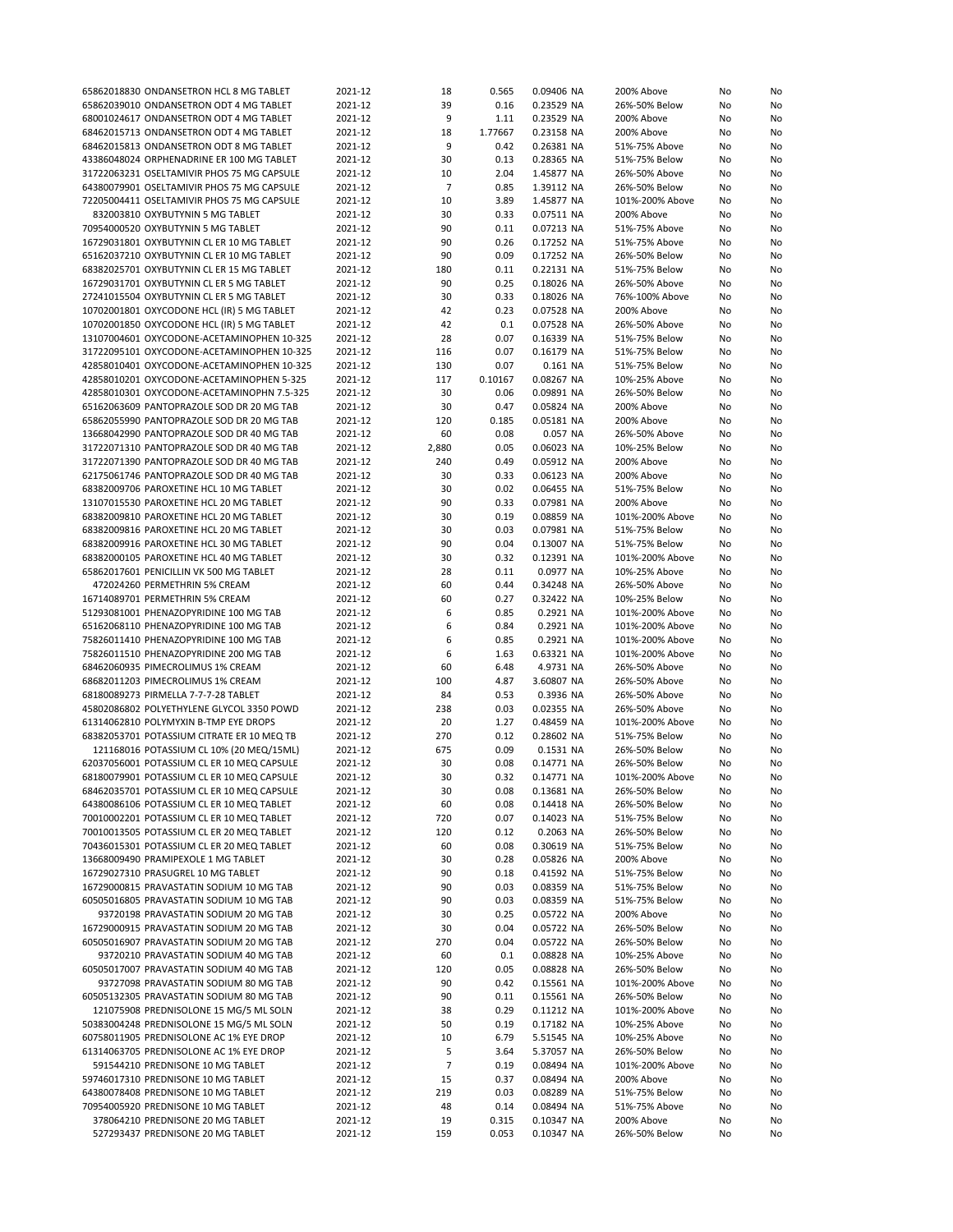| 591544305 PREDNISONE 20 MG TABLET          | 2021-12 | 51             | 0.2175  | 0.10458 NA  | 101%-200% Above | No | No |
|--------------------------------------------|---------|----------------|---------|-------------|-----------------|----|----|
| 603533932 PREDNISONE 20 MG TABLET          | 2021-12 | 10             | 0.3     | 0.10124 NA  | 101%-200% Above | No | No |
| 59746017506 PREDNISONE 20 MG TABLET        | 2021-12 | 21             | 0.16    | 0.1057 NA   | 51%-75% Above   | No | No |
| 59746017509 PREDNISONE 20 MG TABLET        | 2021-12 | 80             | 0.2425  | 0.10236 NA  | 101%-200% Above | No | No |
| 54982831 PREDNISONE 5 MG TABLET            | 2021-12 | $\overline{7}$ | 0.29    | 0.07777 NA  | 200% Above      | No | No |
|                                            |         |                |         |             |                 |    |    |
| 378064010 PREDNISONE 5 MG TABLET           | 2021-12 | 21             | 0.02    | 0.07777 NA  | 51%-75% Below   | No | No |
| 70954005820 PREDNISONE 5 MG TABLET         | 2021-12 | 21             | 0.18    | 0.07597 NA  | 101%-200% Above | No | No |
| 54001925 PREDNISONE 50 MG TABLET           | 2021-12 | 5              | 0.16    | 0.26907 NA  | 26%-50% Below   | No | No |
| 72205001690 PREGABALIN 200 MG CAPSULE      | 2021-12 | 30             | 0.32    | 0.11426 NA  | 101%-200% Above | No | No |
| 72205001290 PREGABALIN 50 MG CAPSULE       | 2021-12 | 150            | 0.05    | 0.08614 NA  | 26%-50% Below   | No | No |
| 72205001390 PREGABALIN 75 MG CAPSULE       | 2021-12 | 252            | 0.07    | 0.07993 NA  | 10%-25% Below   | No | No |
| 245003660 PREVALITE PACKET                 | 2021-12 | 60             | 0.61    | 1.26646 NA  | 51%-75% Below   | No | No |
| 17478076710 PROGESTERONE 200 MG CAPSULE    | 2021-12 | 90             | 1.31    | 0.47913 NA  | 101%-200% Above | No | No |
| 68382004001 PROMETHAZINE 12.5 MG TABLET    | 2021-12 | 59             | 0.02    | 0.04834 NA  | 51%-75% Below   | No | No |
| 121092816 PROMETHAZINE-CODEINE SOLUTION    | 2021-12 | 240            | 0.08    |             |                 |    | No |
|                                            |         |                |         | 0.04987 NA  | 51%-75% Above   | No |    |
| 60432060616 PROMETHAZINE-CODEINE SYRUP     | 2021-12 | 238            | 0.06    | 0.05146 NA  | 10%-25% Above   | No | No |
| 65162068090 PROMETHAZINE-DM 6.25-15 MG/5ML | 2021-12 | 240            | 0.075   | 0.05771 NA  | 26%-50% Above   | No | No |
| 70436015542 PROMETHAZINE-DM 6.25-15 MG/5ML | 2021-12 | 640            | 0.064   | 0.05732 NA  | 10%-25% Above   | No | No |
| 115165901 PROPRANOLOL 10 MG TABLET         | 2021-12 | 90             | 0.11    | 0.07766 NA  | 26%-50% Above   | No | No |
| 115166003 PROPRANOLOL 20 MG TABLET         | 2021-12 | 180            | 0.17    | 0.09354 NA  | 76%-100% Above  | No | No |
| 69292053201 PROPRANOLOL 20 MG TABLET       | 2021-12 | 60             | 0.03    | 0.09354 NA  | 51%-75% Below   | No | No |
| 603548421 PROPRANOLOL 40 MG TABLET         | 2021-12 | 60             | 0.17    | 0.12956 NA  | 26%-50% Above   | No | No |
| 51991081901 PROPRANOLOL ER 120 MG CAPSULE  | 2021-12 | 90             | 0.23    | 0.4357 NA   | 26%-50% Below   | No | No |
| 51991082001 PROPRANOLOL ER 160 MG CAPSULE  | 2021-12 | 90             | 0.28    | 0.77279 NA  | 51%-75% Below   | No | No |
| 62559053001 PROPRANOLOL ER 60 MG CAPSULE   | 2021-12 | 210            | 0.17    | 0.3023 NA   | 26%-50% Below   | No | No |
|                                            |         |                |         |             |                 |    |    |
| 16729009612 QUETIAPINE ER 300 MG TABLET    | 2021-12 | 180            | 0.23    | 0.43224 NA  | 26%-50% Below   | No | No |
| 67877025001 QUETIAPINE FUMARATE 100 MG TAB | 2021-12 | 180            | 0.03    | 0.05377 NA  | 26%-50% Below   | No | No |
| 68180055409 QUINAPRIL 40 MG TABLET         | 2021-12 | 90             | 0.33    | 0.10992 NA  | 200% Above      | No | No |
| 43547041009 QUINAPRIL 5 MG TABLET          | 2021-12 | 90             | 0.04    | 0.12276 NA  | 51%-75% Below   | No | No |
| 65862016290 QUINAPRIL-HCTZ 20-12.5 MG TAB  | 2021-12 | 30             | 0.15    | 0.29429 NA  | 26%-50% Below   | No | No |
| 57664074788 REPAGLINIDE 2 MG TABLET        | 2021-12 | 180            | 0.17    | 0.13884 NA  | 10%-25% Above   | No | No |
| 185080130 RIFAMPIN 150 MG CAPSULE          | 2021-12 | 120            | 0.48    | 1.00623 NA  | 51%-75% Below   | No | No |
| 62756053886 RILUZOLE 50 MG TABLET          | 2021-12 | 180            | 0.35    | 0.46877 NA  | 26%-50% Below   | No | No |
| 65862068730 RITONAVIR 100 MG TABLET        | 2021-12 | 30             | 3.4     | 1.39433 NA  | 101%-200% Above |    | No |
|                                            |         |                |         |             |                 | No |    |
| 57237008663 RIZATRIPTAN 10 MG ODT          | 2021-12 | 9              | 0.43    | 0.81592 NA  | 26%-50% Below   | No | No |
| 93747243 RIZATRIPTAN 10 MG TABLET          | 2021-12 | 9              | 1.09    | 0.67525 NA  | 51%-75% Above   | No | No |
| 57237008863 RIZATRIPTAN 10 MG TABLET       | 2021-12 | 9              | 0.19    | 0.50549 NA  | 51%-75% Below   | No | No |
| 67877026218 RIZATRIPTAN 10 MG TABLET       | 2021-12 | 9              | 1.11    | 0.67525 NA  | 51%-75% Above   | No | No |
| 43547026810 ROPINIROLE HCL 0.25 MG TABLET  | 2021-12 | 30             | 0.33    | 0.0483 NA   | 200% Above      | No | No |
| 16729023301 ROPINIROLE HCL 0.5 MG TABLET   | 2021-12 | 210            | 0.02    | 0.04836 NA  | 51%-75% Below   | No | No |
| 62332003131 ROPINIROLE HCL 0.5 MG TABLET   | 2021-12 | 30             | 0.23    | 0.04836 NA  | 200% Above      | No | No |
| 43547027010 ROPINIROLE HCL 1 MG TABLET     | 2021-12 | 270            | 0.12333 | 0.05235 NA  | 101%-200% Above | No | No |
| 62332003231 ROPINIROLE HCL 1 MG TABLET     | 2021-12 | 90             | 0.02    | 0.05358 NA  | 51%-75% Below   | No | No |
| 43547027110 ROPINIROLE HCL 2 MG TABLET     | 2021-12 | 90             | 0.08    | 0.06452 NA  | 10%-25% Above   | No | No |
|                                            |         |                |         |             |                 |    |    |
| 13668018090 ROSUVASTATIN CALCIUM 10 MG TAB | 2021-12 | 30             | 0.18    | 0.06045 NA  | 101%-200% Above | No | No |
| 57237016999 ROSUVASTATIN CALCIUM 10 MG TAB | 2021-12 | 300            | 0.03    | 0.0601 NA   | 51%-75% Below   | No | No |
| 65862029490 ROSUVASTATIN CALCIUM 10 MG TAB | 2021-12 | 90             | 0.05    | 0.06045 NA  | 10%-25% Below   | No | No |
| 67877044005 ROSUVASTATIN CALCIUM 10 MG TAB | 2021-12 | 390            | 0.03    | 0.0599 NA   | 26%-50% Below   | No | No |
| 68462026290 ROSUVASTATIN CALCIUM 10 MG TAB | 2021-12 | 210            | 0.21333 | 0.06045 NA  | 200% Above      | No | No |
| 70377000713 ROSUVASTATIN CALCIUM 10 MG TAB | 2021-12 | 30             | 0.08    | 0.06045 NA  | 26%-50% Above   | No | No |
| 72205000390 ROSUVASTATIN CALCIUM 10 MG TAB | 2021-12 | 90             | 0.39    | 0.06045 NA  | 200% Above      | No | No |
| 57237017099 ROSUVASTATIN CALCIUM 20 MG TAB | 2021-12 | 300            | 0.05    | 0.07384 NA  | 26%-50% Below   | No | No |
| 65862029590 ROSUVASTATIN CALCIUM 20 MG TAB | 2021-12 | 90             | 0.1     | 0.07362 NA  | 26%-50% Above   | No | No |
| 70377000812 ROSUVASTATIN CALCIUM 20 MG TAB | 2021-12 | 90             | 0.05    | 0.07449 NA  | 26%-50% Below   | No | No |
| 13668018230 ROSUVASTATIN CALCIUM 40 MG TAB | 2021-12 | 90             | 0.3     | 0.12575 NA  | 101%-200% Above | No | No |
|                                            |         |                |         |             |                 |    |    |
| 57237017190 ROSUVASTATIN CALCIUM 40 MG TAB | 2021-12 | 300            | 0.08    | 0.12443 NA  | 26%-50% Below   | No | No |
| 67877043990 ROSUVASTATIN CALCIUM 5 MG TAB  | 2021-12 | 330            | 0.02    | 0.06349 NA  | 51%-75% Below   | No | No |
| 72205002790 ROSUVASTATIN CALCIUM 5 MG TAB  | 2021-12 | 90             | 2.95    | 0.06264 NA  | 200% Above      | No | No |
| 45802058046 SCOPOLAMINE 1 MG/3 DAY PATCH   | 2021-12 | 10             | 6.32    | 13.65813 NA | 51%-75% Below   | No | No |
| 16729021716 SERTRALINE HCL 100 MG TABLET   | 2021-12 | 825            | 0.04    | 0.05896 NA  | 26%-50% Below   | No | No |
| 65862001305 SERTRALINE HCL 100 MG TABLET   | 2021-12 | 120            | 0.22    | 0.0585 NA   | 200% Above      | No | No |
| 68645052354 SERTRALINE HCL 100 MG TABLET   | 2021-12 | 90             | 0.27    | 0.06149 NA  | 200% Above      | No | No |
| 69097083512 SERTRALINE HCL 100 MG TABLET   | 2021-12 | 345            | 0.13333 | 0.0585 NA   | 101%-200% Above | No | No |
| 16729021516 SERTRALINE HCL 25 MG TABLET    | 2021-12 | 225            | 0.03    | 0.06955 NA  | 51%-75% Below   | No | No |
|                                            |         |                |         |             |                 |    |    |
| 68645052154 SERTRALINE HCL 25 MG TABLET    | 2021-12 | 30             | 0.28    | 0.06955 NA  | 200% Above      | No | No |
| 69097083302 SERTRALINE HCL 25 MG TABLET    | 2021-12 | 30             | 0.33    | 0.06955 NA  | 200% Above      | No | No |
| 16729021616 SERTRALINE HCL 50 MG TABLET    | 2021-12 | 585            | 0.03    | 0.04396 NA  | 26%-50% Below   | No | No |
| 65862001205 SERTRALINE HCL 50 MG TABLET    | 2021-12 | 180            | 0.325   | 0.04415 NA  | 200% Above      | No | No |
| 68180035202 SERTRALINE HCL 50 MG TABLET    | 2021-12 | 120            | 0.225   | 0.04415 NA  | 200% Above      | No | No |
| 68180035205 SERTRALINE HCL 50 MG TABLET    | 2021-12 | 90             | 0.33    | 0.04415 NA  | 200% Above      | No | No |
| 69097083412 SERTRALINE HCL 50 MG TABLET    | 2021-12 | 30             | 0.33    | 0.04415 NA  | 200% Above      | No | No |
| 70748013301 SILDENAFIL 100 MG TABLET       | 2021-12 | 8              | 0.2     | 0.22255 NA  | 10%-25% Below   | No | No |
| 65162035109 SILDENAFIL 20 MG TABLET        | 2021-12 | 90             | 0.11    | 0.09832 NA  | 10%-25% Above   | No | No |
| 16729000415 SIMVASTATIN 10 MG TABLET       | 2021-12 | 150            | 0.02    | 0.03017 NA  | 26%-50% Below   | No |    |
|                                            |         |                |         |             |                 |    | No |
| 16729000517 SIMVASTATIN 20 MG TABLET       | 2021-12 | 300            | 0.02    | 0.02648 NA  | 10%-25% Below   | No | No |
| 68180047903 SIMVASTATIN 20 MG TABLET       | 2021-12 | 90             | 0.27    | 0.02624 NA  | 200% Above      | No | No |
| 16729000617 SIMVASTATIN 40 MG TABLET       | 2021-12 | 120            | 0.03    | 0.04218 NA  | 26%-50% Below   | No | No |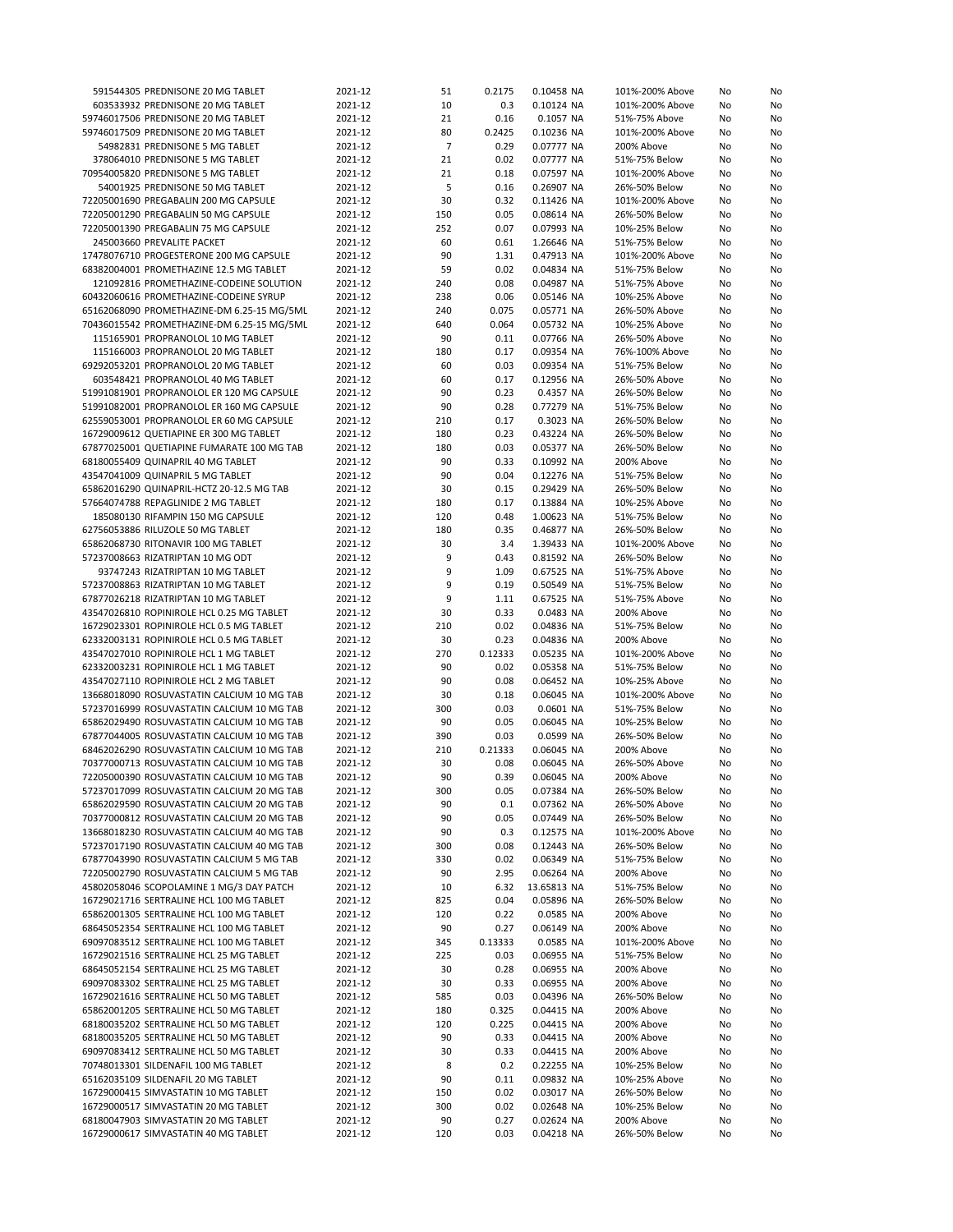| 65862005390 SIMVASTATIN 40 MG TABLET       | 2021-12 | 90             | 0.23    | 0.04475 NA  | 200% Above      | No | No |
|--------------------------------------------|---------|----------------|---------|-------------|-----------------|----|----|
|                                            |         |                |         |             |                 |    |    |
| 68645052754 SIMVASTATIN 40 MG TABLET       | 2021-12 | 90             | 0.07    | 0.04475 NA  | 51%-75% Above   | No | No |
| 68180046503 SIMVASTATIN 80 MG TABLET       | 2021-12 | 90             | 0.17    | 0.09115 NA  | 76%-100% Above  | No | No |
| 29300032919 SOLIFENACIN 10 MG TABLET       | 2021-12 | 180            | 0.12    | 0.24456 NA  | 51%-75% Below   | No | No |
| 69584084110 SOTALOL 80 MG TABLET           | 2021-12 | 30             | 0.04    | 0.07858 NA  | 26%-50% Below   | No | No |
|                                            |         |                |         |             |                 |    |    |
| 16729022716 SPIRONOLACTONE 100 MG TABLET   | 2021-12 | 120            | 0.1     | 0.18249 NA  | 26%-50% Below   | No | No |
| 16729022501 SPIRONOLACTONE 25 MG TABLET    | 2021-12 | 120            | 0.02    | 0.05604 NA  | 51%-75% Below   | No | No |
| 16729022517 SPIRONOLACTONE 25 MG TABLET    | 2021-12 | 330            | 0.02    | 0.05225 NA  | 51%-75% Below   | No | No |
| 53746051101 SPIRONOLACTONE 25 MG TABLET    | 2021-12 | 30             | 0.33    | 0.05604 NA  | 200% Above      | No | No |
|                                            |         |                |         |             |                 |    |    |
| 68382066001 SPIRONOLACTONE 25 MG TABLET    | 2021-12 | 30             | 0.07    | 0.05604 NA  | 10%-25% Above   | No | No |
| 16729022601 SPIRONOLACTONE 50 MG TABLET    | 2021-12 | 270            | 0.05    | 0.12066 NA  | 51%-75% Below   | No | No |
| 53746051401 SPIRONOLACTONE 50 MG TABLET    | 2021-12 | 180            | 0.14    | 0.11367 NA  | 10%-25% Above   | No | No |
|                                            |         |                |         |             |                 |    |    |
| 29033000301 SUCRALFATE 1 GM TABLET         | 2021-12 | 540            | 0.13    | 0.19427 NA  | 26%-50% Below   | No | No |
| 65162027210 SULFAMETHOXAZOLE-TMP DS TABLET | 2021-12 | 40             | 0.08    | 0.05937 NA  | 26%-50% Above   | No | No |
| 65862042001 SULFAMETHOXAZOLE-TMP DS TABLET | 2021-12 | 20             | 0.04    | 0.06224 NA  | 26%-50% Below   | No | No |
| 65862042005 SULFAMETHOXAZOLE-TMP DS TABLET | 2021-12 | 26             | 0.11667 | 0.05937 NA  | 76%-100% Above  | No | No |
|                                            |         |                |         |             |                 |    |    |
| 121085416 SULFATRIM PEDIATRIC SUSPENSION   | 2021-12 | 280            | 0.11    | 0.07746 NA  | 26%-50% Above   | No | No |
| 42806001801 SULINDAC 150 MG TABLET         | 2021-12 | 30             | 0.11    | 0.18021 NA  | 26%-50% Below   | No | No |
| 16714079801 SUMATRIPTAN SUCC 100 MG TABLET | 2021-12 | 18             | 0.34    | 0.55638 NA  | 26%-50% Below   | No | No |
| 65862014836 SUMATRIPTAN SUCC 100 MG TABLET | 2021-12 | 18             | 3.56    | 0.53729 NA  | 200% Above      | No | No |
|                                            |         |                |         |             |                 |    |    |
| 65862092836 SUMATRIPTAN-NAPROXEN 85-500 MG | 2021-12 | 9              | 10.05   | 28.11871 NA | 51%-75% Below   | No | No |
| 74706890 SYNTHROID 125 MCG TABLET          | 2021-12 | 180            | 0.63    | 0.78726 NA  | 10%-25% Below   | No | No |
| 74706990 SYNTHROID 150 MCG TABLET          | 2021-12 | 60             | 1.3     | 0.24103 NA  | 200% Above      | No | No |
| 74707090 SYNTHROID 175 MCG TABLET          | 2021-12 | 90             | 1.19    | 0.38919 NA  | 200% Above      | No | No |
|                                            |         |                |         |             |                 |    |    |
| 16729004101 TACROLIMUS 0.5 MG CAPSULE (IR) | 2021-12 | 90             | 0.23    | 0.28975 NA  | 10%-25% Below   | No | No |
| 27241011403 TADALAFIL 20 MG TABLET         | 2021-12 | 8              | 0.2     | 0.43368 NA  | 51%-75% Below   | No | No |
| 68382089906 TADALAFIL 20 MG TABLET         | 2021-12 | 8              | 0.2     | 0.43368 NA  | 51%-75% Below   | No | No |
| 93301756 TADALAFIL 5 MG TABLET             | 2021-12 | 60             | 0.33    | 0.15532 NA  | 101%-200% Above | No | No |
|                                            |         |                |         |             |                 |    |    |
| 27241011203 TADALAFIL 5 MG TABLET          | 2021-12 | 106            | 0.08    | 0.16167 NA  | 51%-75% Below   | No | No |
| 57237001405 TAMSULOSIN HCL 0.4 MG CAPSULE  | 2021-12 | 630            | 0.04    | 0.06321 NA  | 26%-50% Below   | No | No |
| 68382013201 TAMSULOSIN HCL 0.4 MG CAPSULE  | 2021-12 | 60             | 0.3     | 0.06321 NA  | 200% Above      | No | No |
| 65162055815 TAYSOFY 1 MG-20 MCG CAPSULE    | 2021-12 | 84             | 1.76    | 2.96027 NA  | 26%-50% Below   | No | No |
|                                            |         |                |         |             |                 |    |    |
| 42571022830 TELMISARTAN 80 MG TABLET       | 2021-12 | 30             | 0.12    | 0.40817 NA  | 51%-75% Below   | No | No |
| 228207710 TEMAZEPAM 30 MG CAPSULE          | 2021-12 | 30             | 0.33    | 0.09998 NA  | 200% Above      | No | No |
| 51672130406 TERCONAZOLE 0.4% CREAM         | 2021-12 | 45             | 0.81    | 0.65403 NA  | 10%-25% Above   | No | No |
| 24979007815 TESTOSTERONE 1.62% GEL PUMP    | 2021-12 | 225            | 0.31    | 0.71051 NA  | 51%-75% Below   | No |    |
|                                            |         |                |         |             |                 |    | No |
| 591292530 TESTOSTERONE 1.62%(1.25 G) PKT   | 2021-12 | 75             | 3.39    | 4.34008 NA  | 10%-25% Below   | No | No |
| 591236360 TESTOSTERONE 10 MG GEL PUMP      | 2021-12 | 120            | 3.09    | 5.52081 NA  | 26%-50% Below   | No | No |
| 143965901 TESTOSTERONE CYP 200 MG/ML       | 2021-12 | $\overline{2}$ | 7.26    | 15.25335 NA | 51%-75% Below   | No | No |
| 55111017910 TIZANIDINE HCL 2 MG TABLET     | 2021-12 | 420            | 0.02    | 0.04941 NA  | 51%-75% Below   |    | No |
|                                            |         |                |         |             |                 | No |    |
| 75834020815 TIZANIDINE HCL 4 MG CAPSULE    | 2021-12 | 30             | 0.13    | 0.1859 NA   | 26%-50% Below   | No | No |
| 55111018010 TIZANIDINE HCL 4 MG TABLET     | 2021-12 | 590            | 0.02    | 0.05853 NA  | 51%-75% Below   | No | No |
| 55111018015 TIZANIDINE HCL 4 MG TABLET     | 2021-12 | 90             | 0.09    | 0.05853 NA  | 51%-75% Above   | No | No |
|                                            |         |                |         |             |                 |    |    |
| 61314064705 TOBRAMYCIN-DEXAMETH OPHTH SUSP | 2021-12 | 10             | 10.67   | 16.2364 NA  | 26%-50% Below   | No | No |
| 68382014005 TOPIRAMATE 100 MG TABLET       | 2021-12 | 270            | 0.055   | 0.06418 NA  | 10%-25% Below   | No | No |
| 68462010905 TOPIRAMATE 100 MG TABLET       | 2021-12 | 360            | 0.15    | 0.06536 NA  | 101%-200% Above | No | No |
| 68382014114 TOPIRAMATE 200 MG TABLET       | 2021-12 | 225            | 0.13    | 0.10925 NA  | 10%-25% Above   | No | No |
|                                            |         |                |         |             |                 |    |    |
| 68382013805 TOPIRAMATE 25 MG TABLET        | 2021-12 | 390            | 0.01    | 0.03164 NA  | 51%-75% Below   | No | No |
| 68382013905 TOPIRAMATE 50 MG TABLET        | 2021-12 | 240            | 0.02    | 0.04725 NA  | 51%-75% Below   | No | No |
| 68462037130 TOPIRAMATE ER 200 MG CAPSULE   | 2021-12 | 90             | 13.57   | 24.30273 NA | 26%-50% Below   | No | No |
| 50111091601 TORSEMIDE 10 MG TABLET         | 2021-12 | 60             | 0.04    | 0.07589 NA  | 26%-50% Below   | No | No |
|                                            |         |                |         |             |                 |    |    |
| 31722053101 TORSEMIDE 20 MG TABLET         | 2021-12 | 180            | 0.14    | 0.08642 NA  | 51%-75% Above   | No | No |
| 93005805 TRAMADOL HCL 50 MG TABLET         | 2021-12 | 520            | 0.2125  | 0.02344 NA  | 200% Above      | No | No |
| 29300035505 TRAMADOL HCL 50 MG TABLET      | 2021-12 | 90             | 0.07    | 0.02371 NA  | 101%-200% Above | No | No |
| 57664037713 TRAMADOL HCL 50 MG TABLET      | 2021-12 | 1,418          | 0.04444 | 0.02335 NA  | 76%-100% Above  | No | No |
| 57664037718 TRAMADOL HCL 50 MG TABLET      | 2021-12 | 330            | 0.032   | 0.02371 NA  | 26%-50% Above   | No | No |
|                                            |         |                |         |             |                 |    |    |
| 65862092205 TRAMADOL-ACETAMINOPHN 37.5-325 | 2021-12 | 90             | 0.12    | 0.10816 NA  | 10%-25% Above   | No | No |
| 68382080601 TRAZODONE 100 MG TABLET        | 2021-12 | 60             | 0.245   | 0.07064 NA  | 200% Above      | No | No |
| 68382080605 TRAZODONE 100 MG TABLET        | 2021-12 | 540            | 0.05    | 0.07114 NA  | 26%-50% Below   | No | No |
| 13668033201 TRAZODONE 150 MG TABLET        | 2021-12 | 90             | 0.26    | 0.11899 NA  | 101%-200% Above | No | No |
|                                            |         |                |         |             |                 |    |    |
| 68382080701 TRAZODONE 150 MG TABLET        | 2021-12 | 30             | 0.11    | 0.14455 NA  | 10%-25% Below   | No | No |
| 68382080705 TRAZODONE 150 MG TABLET        | 2021-12 |                | 0.07    |             | 26%-50% Below   | No | No |
| 50111056003 TRAZODONE 50 MG TABLET         |         | 270            |         | 0.13603 NA  |                 |    |    |
| 68382080501 TRAZODONE 50 MG TABLET         |         |                |         |             |                 |    |    |
|                                            | 2021-12 | 60             | 0.17    | 0.03986 NA  | 200% Above      | No | No |
|                                            | 2021-12 | 90             | 0.33    | 0.03986 NA  | 200% Above      | No | No |
| 68382080505 TRAZODONE 50 MG TABLET         | 2021-12 | 361            | 0.02    | 0.03986 NA  | 26%-50% Below   | No | No |
| 378808220 TRETINOIN 0.025% CREAM           | 2021-12 | 20             | 1.11    | 2.33862 NA  | 51%-75% Below   | No | No |
| 51672139400 TRETINOIN 0.05% CREAM          | 2021-12 | 20             | 4.48    | 2.95829 NA  | 51%-75% Above   | No | No |
|                                            |         |                |         |             |                 |    |    |
| 68682080045 TRETINOIN 0.05% GEL            | 2021-12 | 90             | 3.02    | 4.25964 NA  | 26%-50% Below   | No | No |
| 70700012085 TRI-LO-ESTARYLLA TABLET        | 2021-12 | 28             | 0.07    | 0.1624 NA   | 51%-75% Below   | No | No |
| 33342032915 TRIAMCINOLONE 0.1% CREAM       | 2021-12 | 15             | 0.17    | 0.12811 NA  | 26%-50% Above   | No | No |
| 45802006435 TRIAMCINOLONE 0.1% CREAM       | 2021-12 | 45             | 0.06    | 0.1253 NA   | 51%-75% Below   | No | No |
|                                            |         |                |         |             |                 |    |    |
| 67877025145 TRIAMCINOLONE 0.1% CREAM       | 2021-12 | 454            | 0.04    | 0.03063 NA  | 26%-50% Above   | No | No |
| 45802005505 TRIAMCINOLONE 0.1% OINTMENT    | 2021-12 | 454            | 0.06    | 0.04161 NA  | 26%-50% Above   | No | No |
| 51672128402 TRIAMCINOLONE 0.1% OINTMENT    | 2021-12 | 60             | 0.06    | 0.16195 NA  | 51%-75% Below   | No | No |
| 168000215 TRIAMCINOLONE 0.5% CREAM         | 2021-12 | 15             | 0.13    | 0.25544 NA  | 26%-50% Below   | No | No |
| 67877031815 TRIAMCINOLONE 0.5% CREAM       | 2021-12 | 30             | 0.33    | 0.25544 NA  | 26%-50% Above   | No | No |
| 781207401 TRIAMTERENE-HCTZ 37.5-25 MG CP   | 2021-12 | 90             | 0.27    | 0.15494 NA  | 51%-75% Above   | No | No |